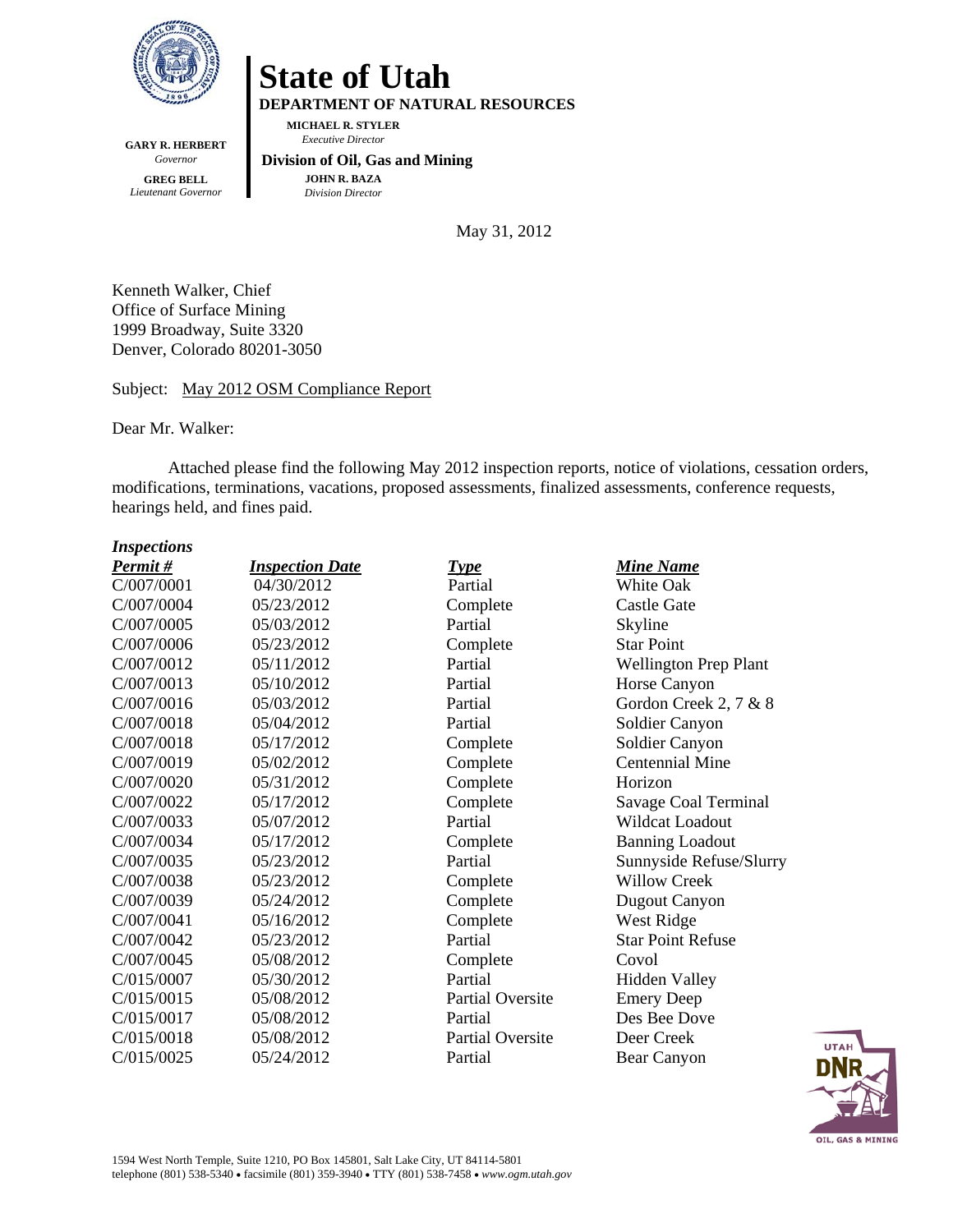| C/015/0032                 | 05/15/2012           | Partial                 | Crandall Canyon  |
|----------------------------|----------------------|-------------------------|------------------|
| C/015/0032                 | 05/29/2012           | Complete                | Crandall Canyon  |
| C/025/0005                 | 05/09/2012           | <b>Partial Oversite</b> | Coal Hollow      |
| <b>Notice of Violation</b> |                      |                         |                  |
| Permit#                    | <b>Date Issued</b>   | NOV#                    | <b>Mine Name</b> |
| C/015/0025                 | 05/24/2012           | N10096                  | Bear Canyon      |
| <b>Fines Received</b>      |                      |                         |                  |
| <b>Permit</b> #            | <b>Date Received</b> | NOV/CO#                 | <b>Mine Name</b> |
| C/007/0011                 | 05/25/2012           | N10094                  | Hiawatha         |

All of the listed inspection reports, modifications, terminations, vacations, assessments and correspondence, included in this envelope have been verified by one of the Permit Supervisors.

Sincerely,

Surpoine Steab

Suzanne Steab Office Specialist

Enclosure O:\ComplianceReport\2012\May\LetterMay2012.doc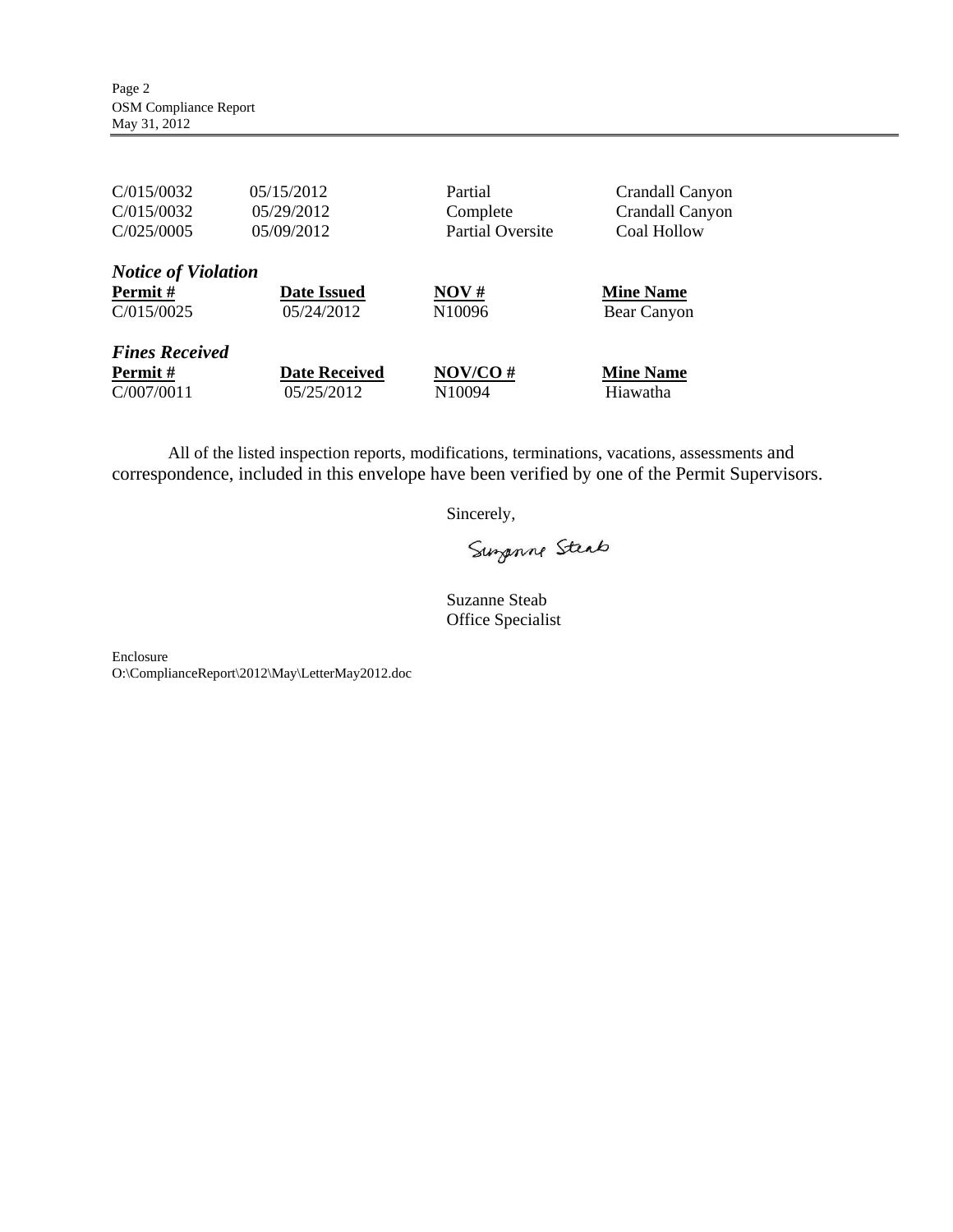

#### **GREG BELL** Lieutenant Governor

# **State of Utah**

**DEPARTMENT OF NATURAL RESOURCES** 

**MICHAEL R. STYLER Executive Director** 

#### Division of Oil, Gas and Mining

**JOHN R. BAZA Division Director** 

| Representatives Present During the Inspection: |
|------------------------------------------------|
| OGM Priscilla Burton                           |

# **Inspection Report**

| Permit Number:   | C0070001                 |
|------------------|--------------------------|
| Inspection Type: | <b>PARTIAL</b>           |
| Inspection Date: | Thursday, April 30, 3012 |
| Start Date/Time: | 4/30/3012 10:00:00 AM    |
| End Date/Time:   | 4/30/2012 1:00:00 PM     |
| Last Inspection: | Tuesday, March 27, 2012  |

Inspector: Priscilla Burton,

Weather: sun breezy 50 F

InspectionID Report Number: 3089

Accepted by:

| Operator:                | Permitee: LODESTAR ENERGY INC       |
|--------------------------|-------------------------------------|
|                          | Site: WHITE OAK MINE                |
| Address: ,               |                                     |
|                          | County: <b>CARBON</b>               |
|                          | Permit Type: PERMANENT COAL PROGRAM |
| Permit Status: RECLAIMED |                                     |
|                          |                                     |

| <b>Current Acreages</b> |                          | <b>Mineral Ownership</b>                                                                         | <b>Types of Operations</b>   |
|-------------------------|--------------------------|--------------------------------------------------------------------------------------------------|------------------------------|
|                         | 3,906.00 Total Permitted | V<br>Federal                                                                                     | $\vee$ Underground           |
|                         | 151.10 Total Disturbed   | $\vee$ State                                                                                     | $\sqrt{\phantom{a}}$ Surface |
|                         | <b>Phase I</b>           | $\vee$ County                                                                                    | V<br>Loadout                 |
|                         | <b>Phase II</b>          | $\vee$ Fee                                                                                       | Processing                   |
|                         | <b>Phase III</b>         | Other                                                                                            | Reprocessing                 |
|                         |                          | wami ang atatira fan nangling anfanaamant aatlana, namult aanglitlana. Divisian Ondana, ang aman |                              |

**Report summary and status for pending enforcement actions, permit conditions, Division Orders, and amendments:**

Vehicle access to the mine site is possible as snow has melted from the roadway. Snow is gone from the south and north facing slopes, but an ice sheet still covers the length of the reconstructed Whiskey Creek channel. No erosion was noted on the slopes. No lowering of the surface or cracking was seen in the sinik hole. Survival of plantings on Terrace C was noted.

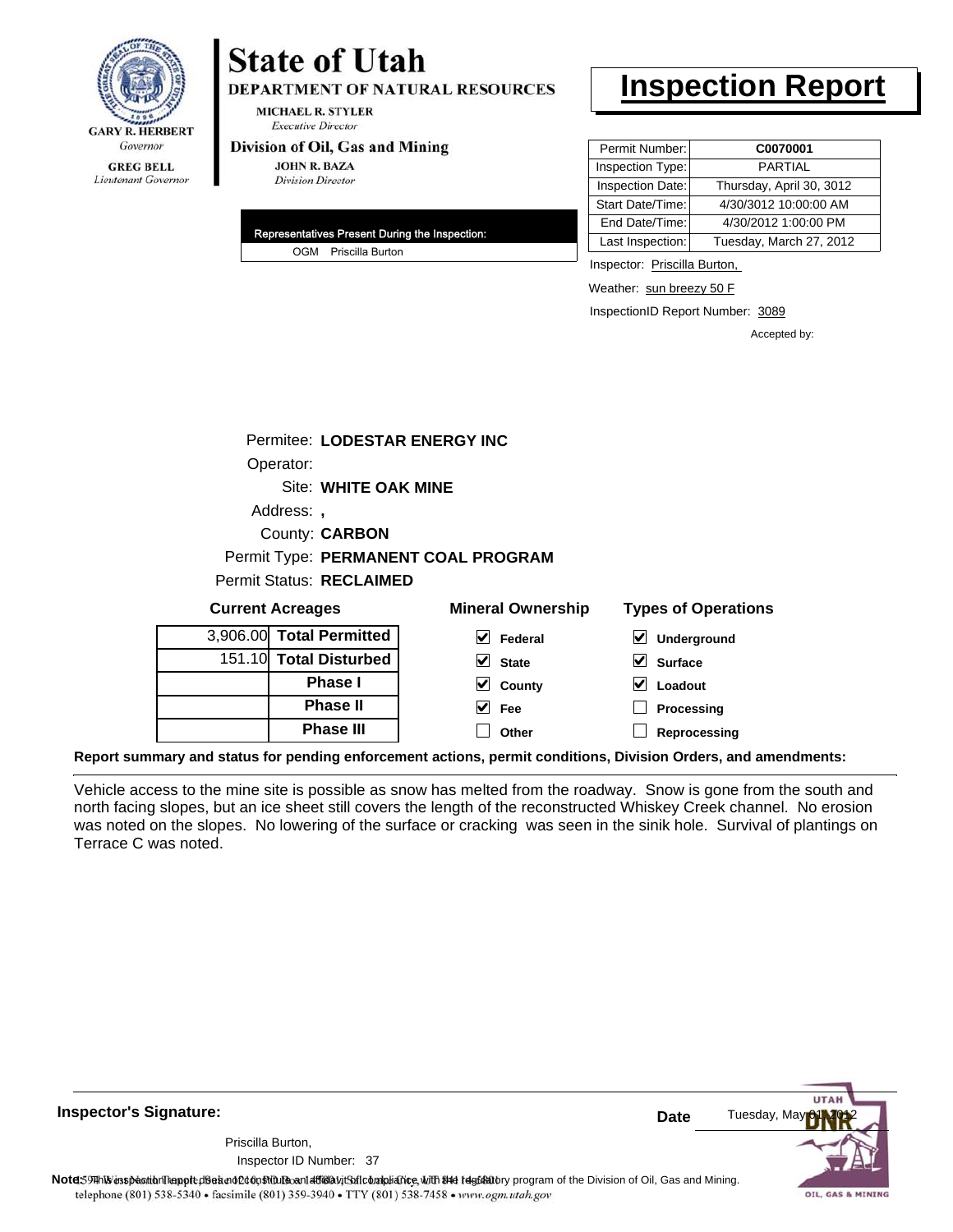#### *REVIEW OF PERMIT, PERFORMANCE STANDARDS PERMIT CONDITION REQUIREMENTS*

- *1. Substantiate the elements on this inspection by checking the appropriate performance standard.*
- *a. For COMPLETE inspections provide narrative justification for any elements not fully inspected unless element is not appropriate to the site, in which case check Not Applicable.*
- *b. For PARTIAL inspections check only the elements evaluated.*
- *2. Document any noncompliance situation by reference the NOV issued at the appropriate performance standard listed below.*
- *3. Reference any narratives written in conjunction with this inspection at the appropriate performace standard listed below.*
- *4. Provide a brief status report for all pending enforcement actions, permit conditions, Divison Orders, and amendments.*

|     |                                                               | Evaluated               | Not Applicable Comment |                         | Enforcement |
|-----|---------------------------------------------------------------|-------------------------|------------------------|-------------------------|-------------|
| 1.  | Permits, Change, Transfer, Renewal, Sale                      |                         |                        |                         |             |
| 2.  | <b>Signs and Markers</b>                                      |                         |                        |                         |             |
| 3.  | Topsoil                                                       |                         |                        |                         |             |
| 4.a | Hydrologic Balance: Diversions                                |                         |                        |                         |             |
| 4.b | Hydrologic Balance: Sediment Ponds and Impoundments           |                         |                        |                         |             |
| 4.C | Hydrologic Balance: Other Sediment Control Measures           | $\overline{\mathsf{v}}$ |                        | $\overline{\mathbf{v}}$ |             |
| 4.d | Hydrologic Balance: Water Monitoring                          |                         |                        |                         |             |
| 4.e | Hydrologic Balance: Effluent Limitations                      |                         |                        |                         |             |
| 5.  | Explosives                                                    |                         |                        |                         |             |
| 6.  | Disposal of Excess Spoil, Fills, Benches                      |                         |                        |                         |             |
| 7.  | Coal Mine Waste, Refuse Piles, Impoundments                   |                         |                        |                         |             |
| 8.  | Noncoal Waste                                                 |                         |                        |                         |             |
| 9.  | Protection of Fish, Wildlife and Related Environmental Issues | $\overline{\mathbf{v}}$ |                        | $\overline{\mathbf{v}}$ |             |
|     | 10. Slides and Other Damage                                   | $\overline{\mathbf{v}}$ |                        | $\overline{\mathbf{v}}$ |             |
| 11. | Contemporaneous Reclamation                                   |                         |                        |                         |             |
| 12. | <b>Backfilling And Grading</b>                                |                         |                        |                         |             |
| 13. | Revegetation                                                  | $\overline{\mathsf{v}}$ |                        | $\overline{\mathbf{v}}$ |             |
| 14. | Subsidence Control                                            |                         |                        |                         |             |
|     | 15. Cessation of Operations                                   |                         |                        |                         |             |
|     | 16.a Roads: Construction, Maintenance, Surfacing              |                         |                        |                         |             |
|     | 16.b Roads: Drainage Controls                                 | $\blacktriangledown$    |                        | V                       |             |
|     | 17. Other Transportation Facilities                           |                         |                        |                         |             |
| 18. | Support Facilities, Utility Installations                     |                         |                        |                         |             |
|     | 19. AVS Check                                                 |                         |                        |                         |             |
| 20. | Air Quality Permit                                            |                         |                        |                         |             |
|     | 21. Bonding and Insurance                                     |                         |                        |                         |             |
|     | 22. Other                                                     |                         |                        |                         |             |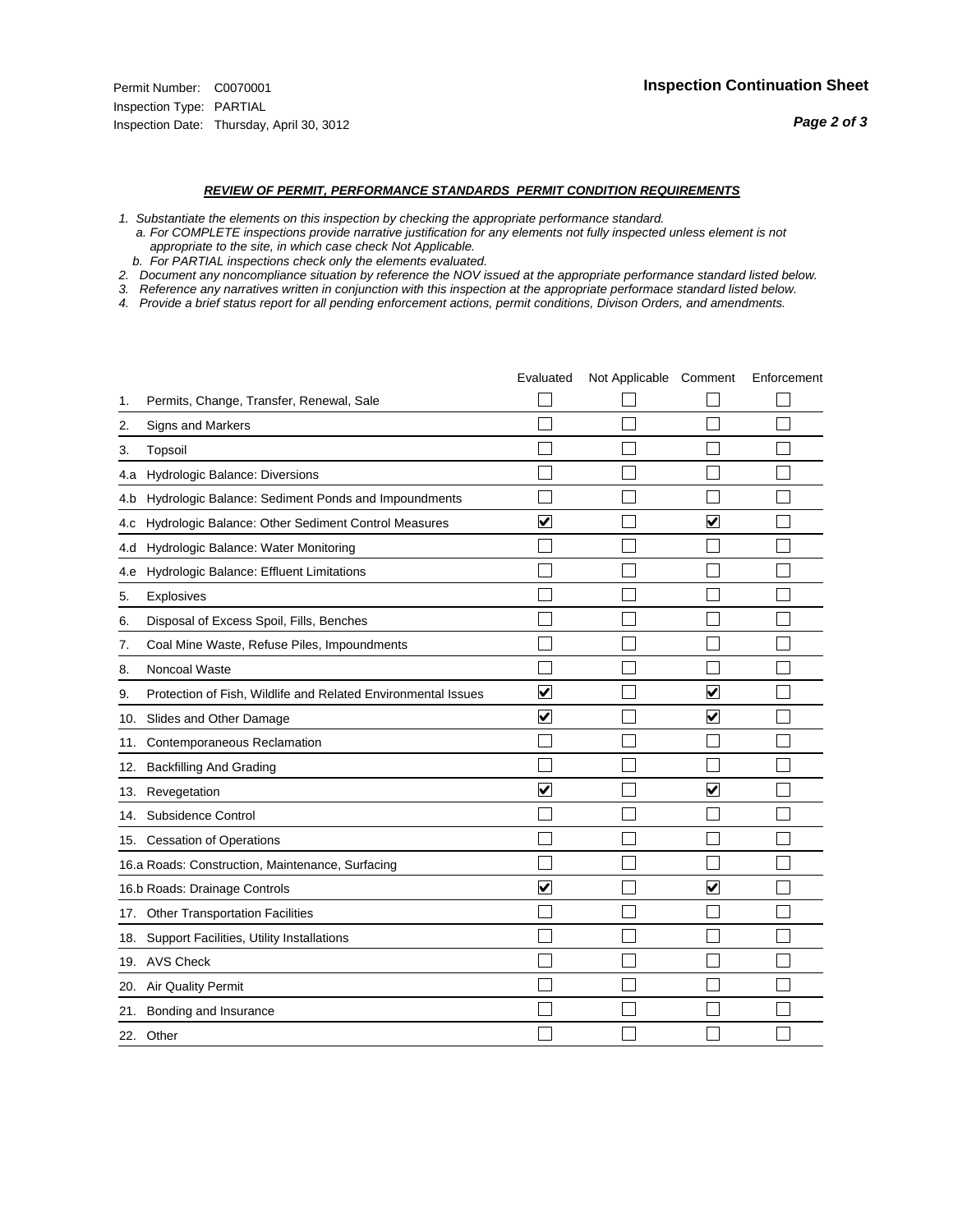#### **4.c Hydrologic Balance: Other Sediment Control Measures**

Terraces and surface roughening are controlling water flow on slopes. See photograph.

#### **9. Protection of Fish, Wildlife and Related Environmental Issues**

Minimal flow from Whiskey Creek is entering the Eccles Creek stream. The existing flow is turbid, which can be attributed to logging activity, as the upper reach of Whiskey Creek is still frozen. See photograph.

#### **10. Slides and Other Damage**

None.

#### **13. Revegetation**

Plants (currant, kinnikinick, clematis and sagebrush) were planted on the berm of Terrace C by Skyline Reclamation on July 11. I replanted the currents to a more protected location inside the berm on July 18, and watered the plants in with ice. 28 of the 30 transplanted alpine currents survived. Clematis and kinnikinnik had very poor survival. Sagebrush survival was fair.

#### **16.b Roads: Drainage Controls**

Terrace A berms remain functional.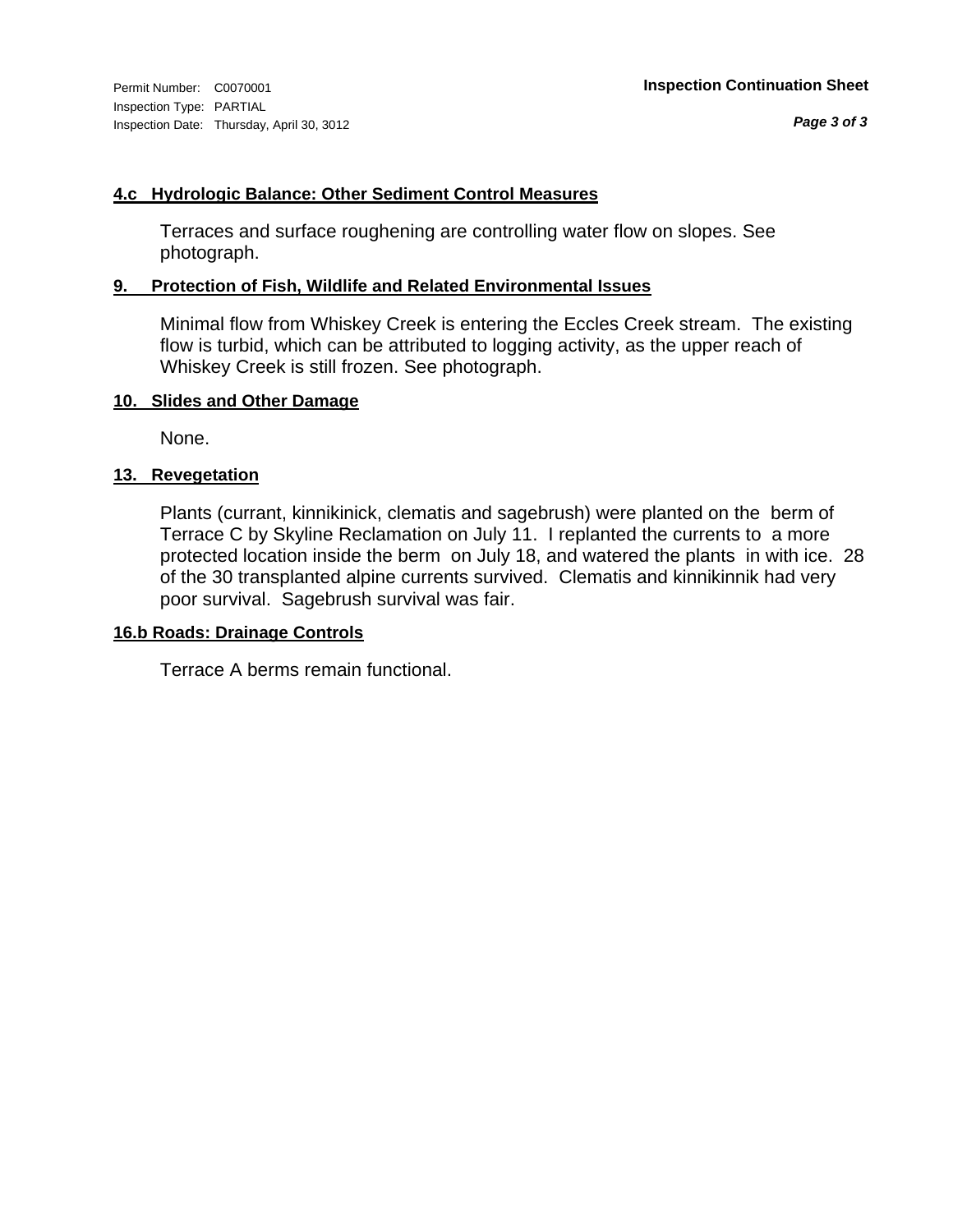

# **State of Utah**

**DEPARTMENT OF NATURAL RESOURCES** 

**MICHAEL R. STYLER Executive Director** 

#### Division of Oil, Gas and Mining

**Phase III**

**JOHN R. BAZA Division Director** 

|  | Representatives Present During the Inspection: |
|--|------------------------------------------------|
|  | Company Dennis Ware                            |
|  | OGM Steve Demczak                              |

# **Inspection Report**

| Permit Number:   | C0070004                     |
|------------------|------------------------------|
| Inspection Type: | <b>COMPLETE</b>              |
| Inspection Date: | Wednesday, May 23, 2012      |
| Start Date/Time: | 5/23/2012 1:00:00 PM         |
| End Date/Time:   | 5/23/2012 2:00:00 PM         |
| Last Inspection: | Wednesday, February 22, 2012 |

Inspector: Steve Demczak,

Weather: Sunny, 60's

InspectionID Report Number: 3114

**Reprocessing**

Accepted by:

|       | Permitee: CASTLE GATE HOLDING CO |                                          |                            |  |  |  |
|-------|----------------------------------|------------------------------------------|----------------------------|--|--|--|
|       |                                  | Operator: CASTLE GATE HOLDING CO         |                            |  |  |  |
|       | <b>Site: CASTLE GATE MINE</b>    |                                          |                            |  |  |  |
|       |                                  | Address: PO BOX 30, HELPER UT 84526-0030 |                            |  |  |  |
|       | County: <b>CARBON</b>            |                                          |                            |  |  |  |
|       |                                  | Permit Type: PERMANENT COAL PROGRAM      |                            |  |  |  |
|       | Permit Status: RECLAIMED         |                                          |                            |  |  |  |
|       | <b>Current Acreages</b>          | <b>Mineral Ownership</b>                 | <b>Types of Operations</b> |  |  |  |
|       | 7,619.00 Total Permitted         | V<br>Federal                             | V<br>Underground           |  |  |  |
|       | 62.42 Total Disturbed            | V<br><b>State</b>                        | V<br><b>Surface</b>        |  |  |  |
| 62.42 | <b>Phase I</b>                   | V<br>County                              | Loadout                    |  |  |  |
| 58.10 | <b>Phase II</b>                  | <b>Fee</b>                               | Processing                 |  |  |  |

**Other**

**Report summary and status for pending enforcement actions, permit conditions, Division Orders, and amendments:**

No violatios were issued.

The Permittee notified the Division that the required second quarter of 2011 surface water monitoring information for the Castle Gate Mine was in the DOGM EDI pipeline and was acceptable for uploading. The Permittee continues to meet the Special Condition included as Attachment "A" of the current State permit. There are no other "special" permit conditions.

The field conditions in Sowbelly and Hardscrabble Canyons remain virtually unchanged, as does the condition of the reclaimed area for Adit #1.

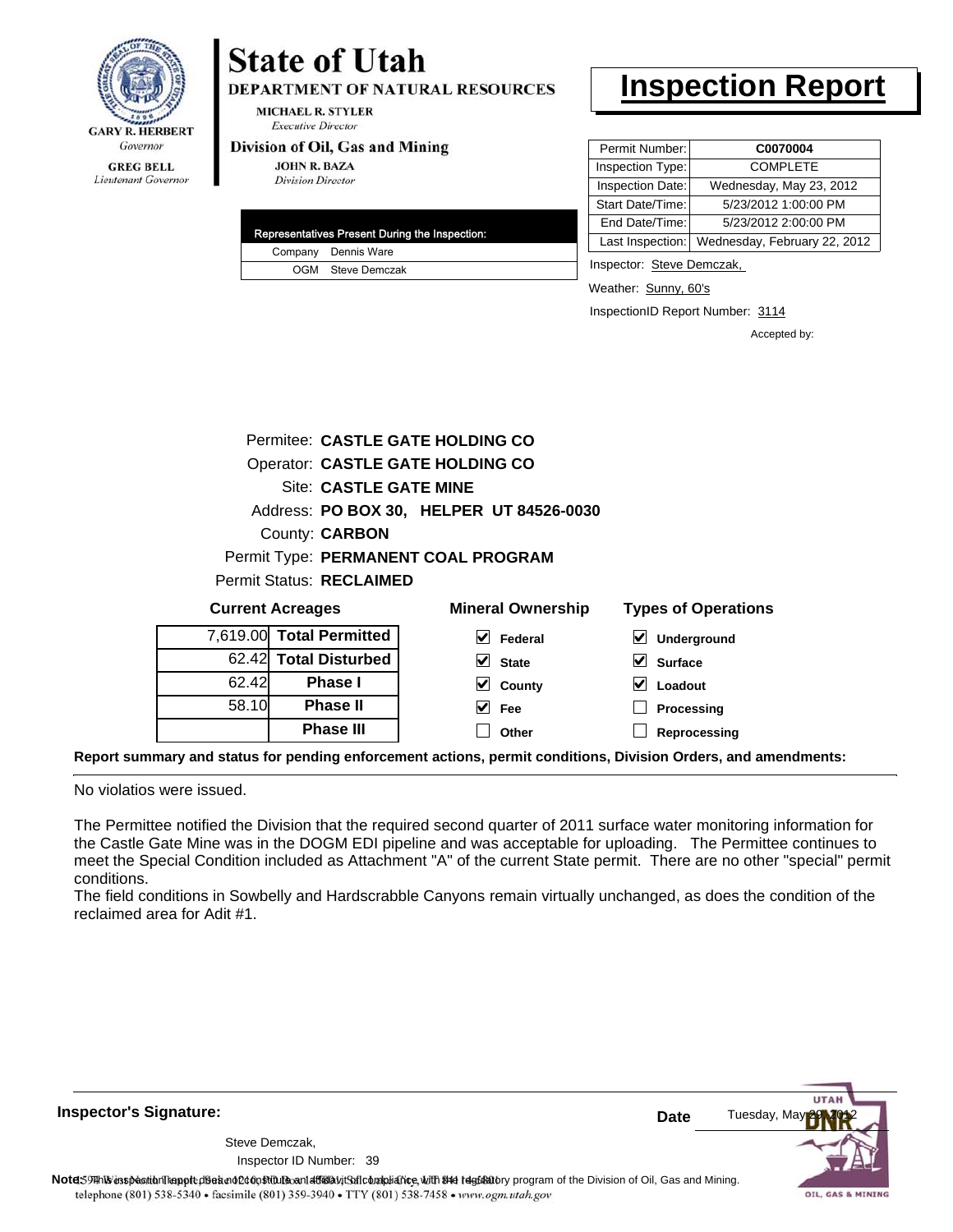#### *REVIEW OF PERMIT, PERFORMANCE STANDARDS PERMIT CONDITION REQUIREMENTS*

*1. Substantiate the elements on this inspection by checking the appropriate performance standard.*

 *a. For COMPLETE inspections provide narrative justification for any elements not fully inspected unless element is not appropriate to the site, in which case check Not Applicable.*

 *b. For PARTIAL inspections check only the elements evaluated.*

*2. Document any noncompliance situation by reference the NOV issued at the appropriate performance standard listed below.*

*3. Reference any narratives written in conjunction with this inspection at the appropriate performace standard listed below.*

*4. Provide a brief status report for all pending enforcement actions, permit conditions, Divison Orders, and amendments.*

|     |                                                               | Evaluated               | Not Applicable Comment  |                                 | Enforcement |
|-----|---------------------------------------------------------------|-------------------------|-------------------------|---------------------------------|-------------|
| 1.  | Permits, Change, Transfer, Renewal, Sale                      | V                       |                         | V                               |             |
| 2.  | Signs and Markers                                             | $\overline{\mathbf{v}}$ |                         | $\overline{\blacktriangledown}$ |             |
| 3.  | Topsoil                                                       | $\overline{\mathbf{v}}$ |                         | $\overline{\mathbf{v}}$         |             |
| 4.a | Hydrologic Balance: Diversions                                | ⊻                       |                         | $\checkmark$                    |             |
| 4.b | Hydrologic Balance: Sediment Ponds and Impoundments           |                         | V                       |                                 |             |
| 4.c | Hydrologic Balance: Other Sediment Control Measures           | $\overline{\mathbf{v}}$ |                         | $\overline{\mathbf{v}}$         |             |
| 4.d | Hydrologic Balance: Water Monitoring                          | $\overline{\mathbf{v}}$ |                         | $\overline{\mathbf{v}}$         |             |
| 4.e | Hydrologic Balance: Effluent Limitations                      |                         | $\overline{\mathbf{v}}$ |                                 |             |
| 5.  | <b>Explosives</b>                                             |                         | ☑                       |                                 |             |
| 6.  | Disposal of Excess Spoil, Fills, Benches                      |                         | ⊻                       |                                 |             |
| 7.  | Coal Mine Waste, Refuse Piles, Impoundments                   | $\blacktriangledown$    |                         | V                               |             |
| 8.  | Noncoal Waste                                                 | $\overline{\mathbf{v}}$ |                         | $\overline{\mathbf{v}}$         |             |
| 9.  | Protection of Fish, Wildlife and Related Environmental Issues | ⊽                       |                         |                                 |             |
| 10. | Slides and Other Damage                                       | $\blacktriangledown$    |                         | $\overline{\mathbf{v}}$         |             |
| 11. | Contemporaneous Reclamation                                   | $\blacktriangledown$    |                         |                                 |             |
| 12. | <b>Backfilling And Grading</b>                                | $\blacktriangledown$    |                         | $\blacktriangledown$            |             |
| 13. | Revegetation                                                  | $\overline{\mathbf{v}}$ |                         | $\blacktriangledown$            |             |
| 14. | Subsidence Control                                            |                         | $\blacktriangledown$    |                                 |             |
|     | 15. Cessation of Operations                                   |                         | $\blacktriangledown$    |                                 |             |
|     | 16.a Roads: Construction, Maintenance, Surfacing              | $\overline{\mathsf{v}}$ |                         | $\overline{\mathbf{v}}$         |             |
|     | 16.b Roads: Drainage Controls                                 | $\overline{\mathbf{v}}$ |                         | $\blacktriangledown$            |             |
| 17. | <b>Other Transportation Facilities</b>                        |                         | $\overline{\mathbf{v}}$ |                                 |             |
|     | 18. Support Facilities, Utility Installations                 |                         | $\blacktriangledown$    |                                 |             |
|     | 19. AVS Check                                                 | $\overline{\mathbf{v}}$ |                         | $\blacktriangledown$            |             |
| 20. | <b>Air Quality Permit</b>                                     |                         | $\blacktriangledown$    |                                 |             |
| 21. | Bonding and Insurance                                         | $\overline{\mathbf{v}}$ |                         | $\blacktriangledown$            |             |
|     | 22. Other                                                     |                         |                         |                                 |             |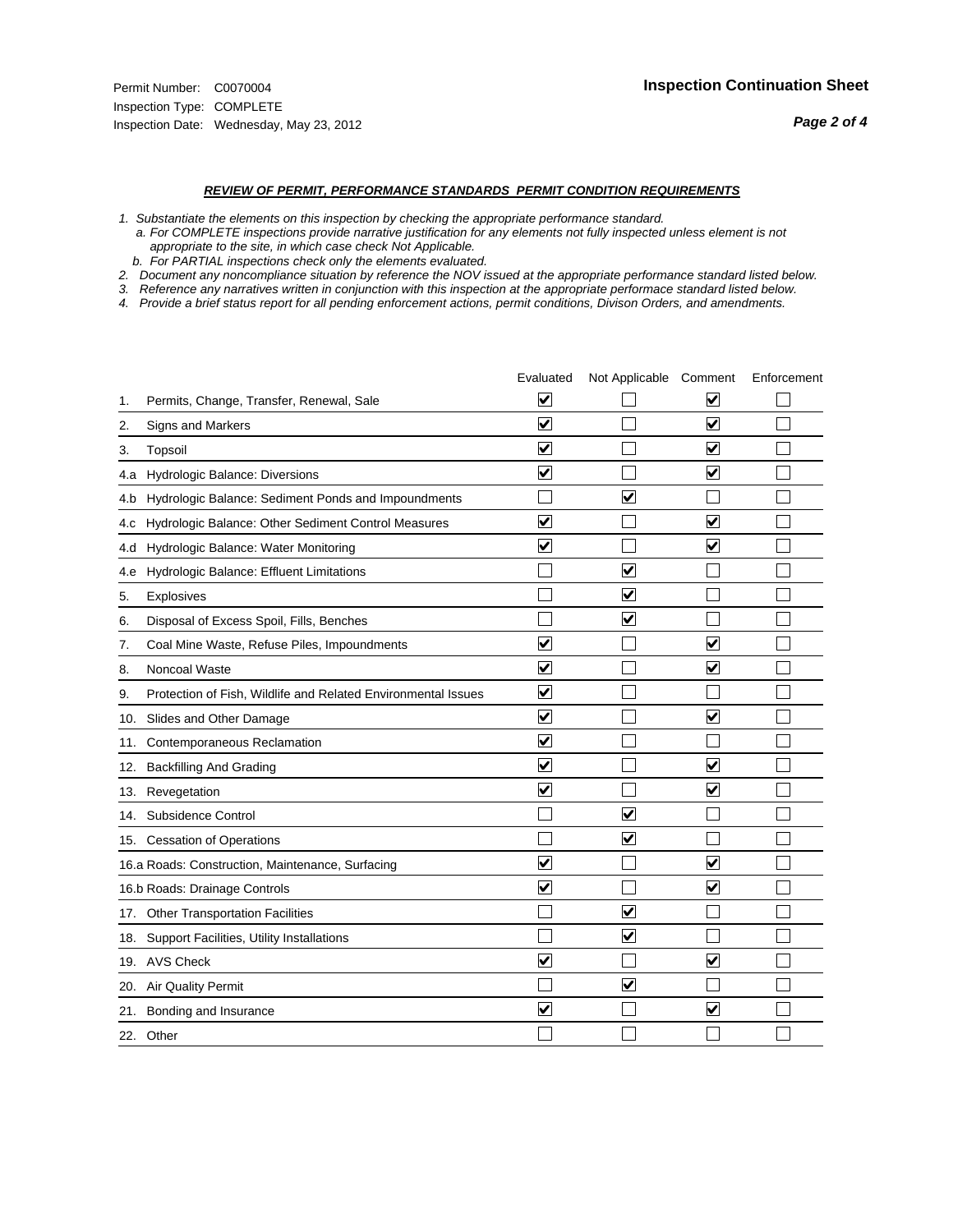*Page 3 of 4*

#### **1. Permits, Change, Transfer, Renewal, Sale**

Castle Gate is in the Phase II stage of reclamation. There are two sub-stations and a small area (Adit #1) that are in Phase I. The permit expires on December 23, 2014.

#### **2. Signs and Markers**

Identification signs are at the gates to the property.

#### **3. Topsoil**

All topsoil was used in reclamation.

#### **4.a Hydrologic Balance: Diversions**

Diversions are opened with no signs of erosion from the winter.

#### **4.c Hydrologic Balance: Other Sediment Control Measures**

The reclaimed site is pocked for sediment control.

#### **4.d Hydrologic Balance: Water Monitoring**

Water monitoring has been taken for the first quarter of 2012.

#### **7. Coal Mine Waste, Refuse Piles, Impoundments**

The site has been reclaimed and no inspections are required.

#### **8. Noncoal Waste**

The site was clear of non-coal waste materials.

#### **10. Slides and Other Damage**

No slides or damage was noticed during the inspection.

#### **12. Backfilling And Grading**

The sites are completely reclaimed. All backfilled material was used.

#### **13. Revegetation**

This site in my judgment is highly vegetated in the summer..

#### **16.a Roads: Construction, Maintenance, Surfacing**

The road is graveled running through the property at Hardscrabble Canyon. There is no road at #5 Mine.

#### **16.b Roads: Drainage Controls**

No water cross over the road.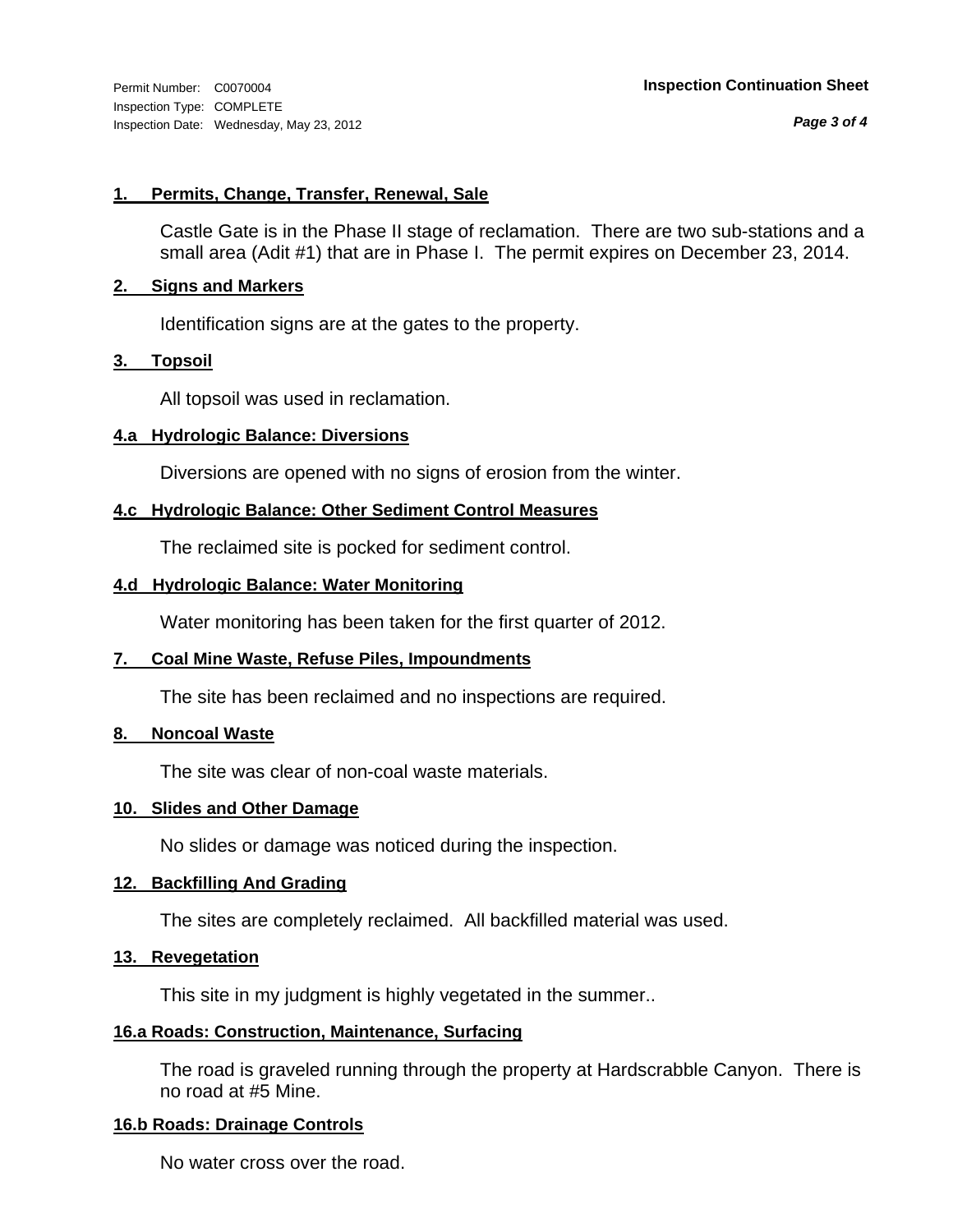*Page 4 of 4*

### **19. AVS Check**

AVS checks are made in Salt Lake City.

### **21. Bonding and Insurance**

The bonding amount is \$490,100. The insurance policy will expire on Dec. 13, 2012.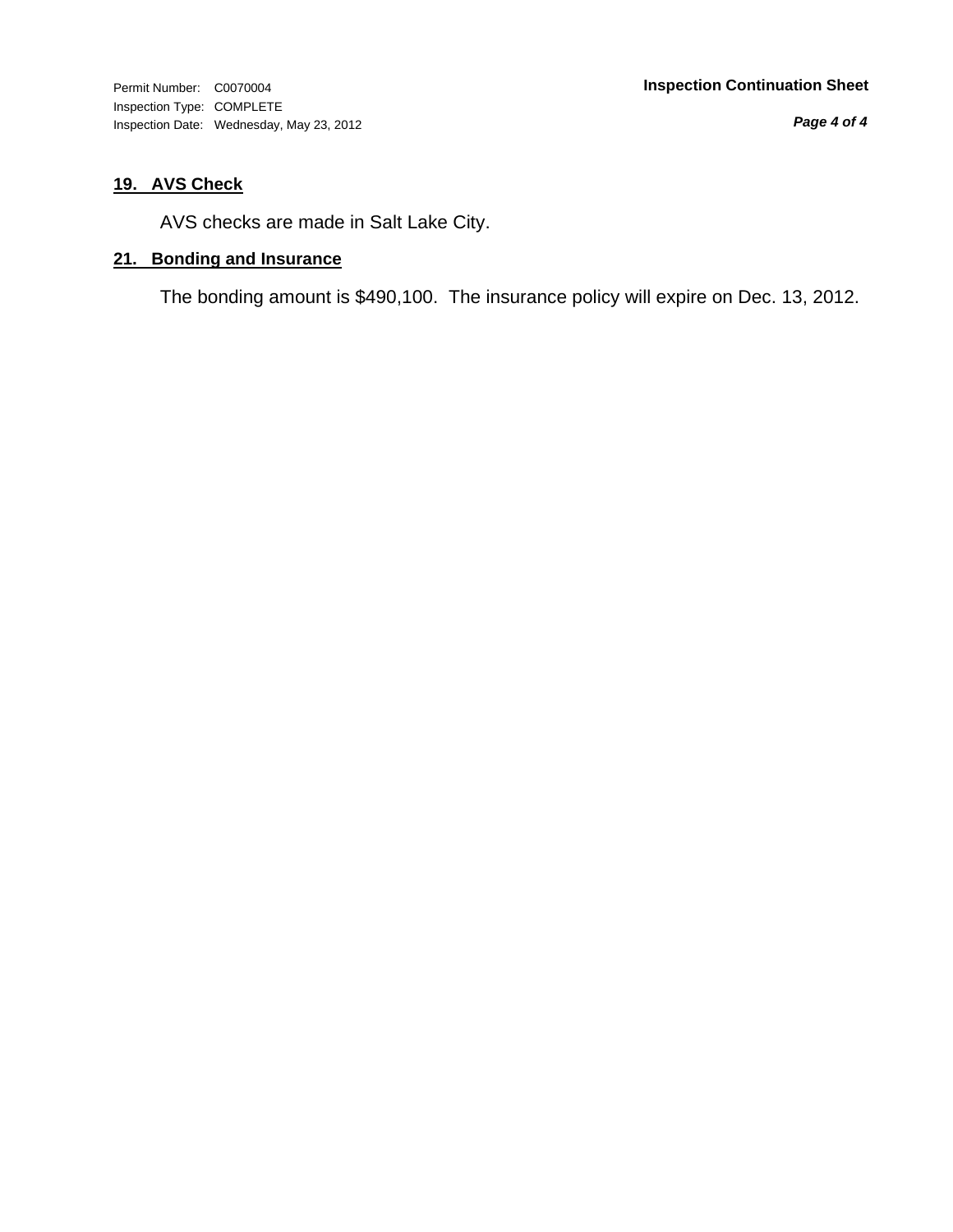

Lieutenant Governor

### **State of Utah** DEPARTMENT OF NATURAL RESOURCES

**MICHAEL R. STYLER Executive Director** 

#### Division of Oil, Gas and Mining

**JOHN R. BAZA Division Director** 

|  | Representatives Present During the Inspection: |
|--|------------------------------------------------|
|  | Company Gregg Galecki                          |
|  | OGM Karl Houskeeper                            |

### **Inspection Report**

| Permit Number:   | C0070005                  |
|------------------|---------------------------|
| Inspection Type: | <b>PARTIAL</b>            |
| Inspection Date: | Thursday, May 03, 2012    |
| Start Date/Time: | 5/3/2012 8:00:00 AM       |
| End Date/Time:   | 5/3/2012 12:00:00 PM      |
| Last Inspection: | Wednesday, April 25, 2012 |

Inspector: Karl Houskeeper,

Weather: Partly Cloundy, Temp. 58 Deg. F.

InspectionID Report Number: 3092

**Reprocessing**

Accepted by:

|                         | Permitee: CANYON FUEL COMPANY        |                                         |                            |  |  |
|-------------------------|--------------------------------------|-----------------------------------------|----------------------------|--|--|
|                         | <b>Operator: CANYON FUEL COMPANY</b> |                                         |                            |  |  |
|                         | <b>Site: SKYLINE MINE</b>            |                                         |                            |  |  |
|                         |                                      | Address: HC 35 BOX 380, HELPER UT 84526 |                            |  |  |
|                         | County: <b>CARBON</b>                |                                         |                            |  |  |
|                         |                                      | Permit Type: PERMANENT COAL PROGRAM     |                            |  |  |
|                         | Permit Status: ACTIVE                |                                         |                            |  |  |
| <b>Current Acreages</b> |                                      | <b>Mineral Ownership</b>                | <b>Types of Operations</b> |  |  |
| 121.97                  | <b>Total Permitted</b>               | V<br>Federal                            | Underground                |  |  |
|                         | 121.97 Total Disturbed               | $\vee$ State                            | <b>Surface</b>             |  |  |
|                         | <b>Phase I</b>                       | County                                  | Loadout                    |  |  |
|                         | <b>Phase II</b>                      | V<br>Fee                                | Processing                 |  |  |
|                         | <b>Phase III</b>                     | Other                                   | Reprocessing               |  |  |

**Other**

**Report summary and status for pending enforcement actions, permit conditions, Division Orders, and amendments:**



**Inspector's Signature:**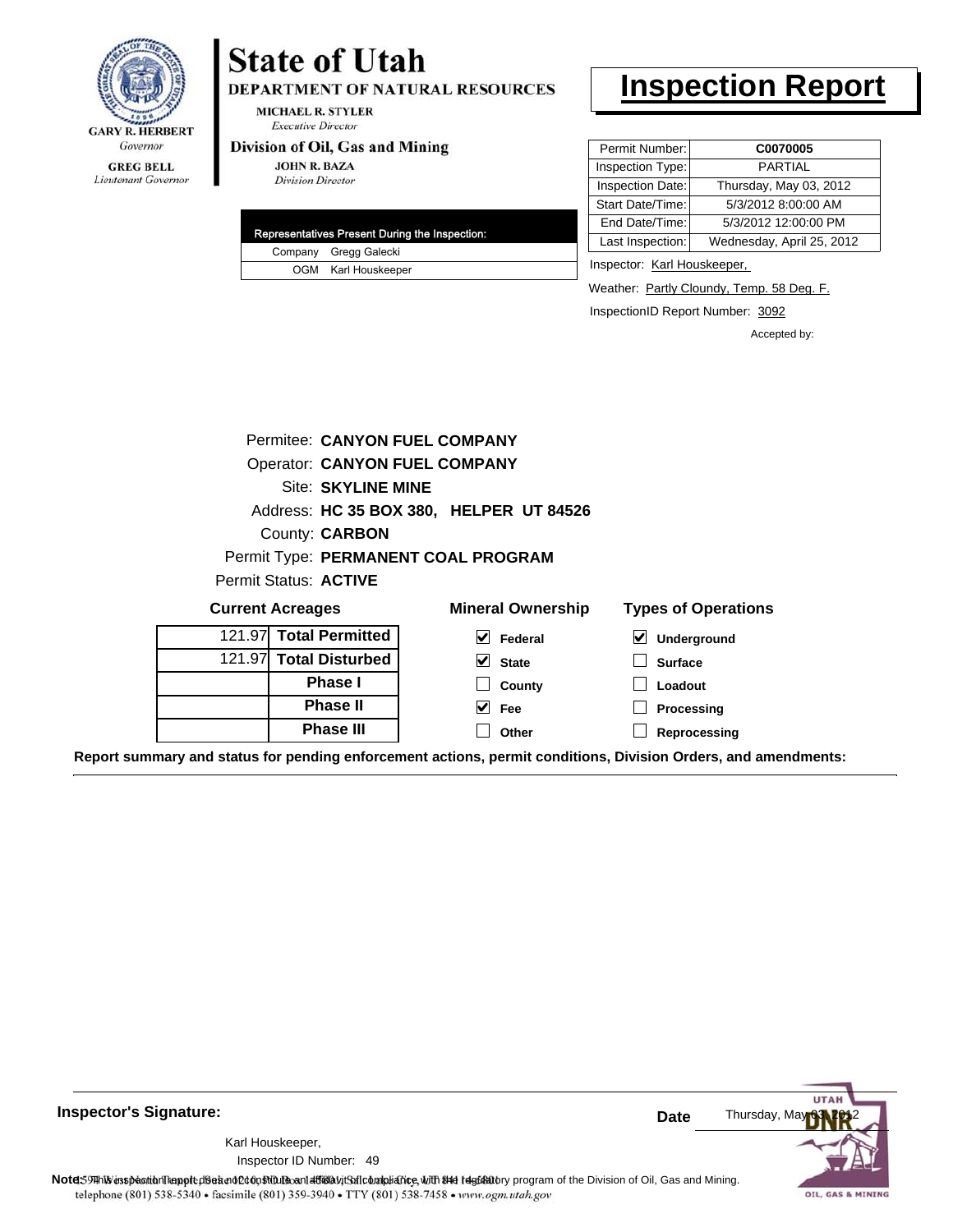#### *REVIEW OF PERMIT, PERFORMANCE STANDARDS PERMIT CONDITION REQUIREMENTS*

- *1. Substantiate the elements on this inspection by checking the appropriate performance standard.*
- *a. For COMPLETE inspections provide narrative justification for any elements not fully inspected unless element is not appropriate to the site, in which case check Not Applicable.*
- *b. For PARTIAL inspections check only the elements evaluated.*
- *2. Document any noncompliance situation by reference the NOV issued at the appropriate performance standard listed below.*
- *3. Reference any narratives written in conjunction with this inspection at the appropriate performace standard listed below.*
- *4. Provide a brief status report for all pending enforcement actions, permit conditions, Divison Orders, and amendments.*

|     |                                                               | Evaluated               | Not Applicable Comment |                         | Enforcement |
|-----|---------------------------------------------------------------|-------------------------|------------------------|-------------------------|-------------|
| 1.  | Permits, Change, Transfer, Renewal, Sale                      |                         |                        |                         |             |
| 2.  | <b>Signs and Markers</b>                                      | $\overline{\mathbf{v}}$ |                        | $\overline{\mathbf{v}}$ |             |
| 3.  | Topsoil                                                       |                         |                        |                         |             |
| 4.a | Hydrologic Balance: Diversions                                | ⊽                       |                        | $\overline{\mathbf{v}}$ |             |
| 4.b | Hydrologic Balance: Sediment Ponds and Impoundments           | $\blacktriangledown$    |                        | ⊻                       |             |
| 4.C | Hydrologic Balance: Other Sediment Control Measures           |                         |                        |                         |             |
| 4.d | Hydrologic Balance: Water Monitoring                          |                         |                        |                         |             |
| 4.e | Hydrologic Balance: Effluent Limitations                      |                         |                        |                         |             |
| 5.  | Explosives                                                    | $\overline{\mathbf{v}}$ |                        |                         |             |
| 6.  | Disposal of Excess Spoil, Fills, Benches                      |                         |                        |                         |             |
| 7.  | Coal Mine Waste, Refuse Piles, Impoundments                   |                         |                        |                         |             |
| 8.  | Noncoal Waste                                                 | $\overline{\mathsf{v}}$ |                        | $\overline{\mathbf{v}}$ |             |
| 9.  | Protection of Fish, Wildlife and Related Environmental Issues |                         |                        |                         |             |
|     | 10. Slides and Other Damage                                   |                         |                        |                         |             |
| 11. | Contemporaneous Reclamation                                   |                         |                        |                         |             |
| 12. | <b>Backfilling And Grading</b>                                |                         |                        |                         |             |
| 13. | Revegetation                                                  |                         |                        |                         |             |
| 14. | Subsidence Control                                            |                         |                        |                         |             |
|     | 15. Cessation of Operations                                   |                         |                        |                         |             |
|     | 16.a Roads: Construction, Maintenance, Surfacing              |                         |                        |                         |             |
|     | 16.b Roads: Drainage Controls                                 |                         |                        |                         |             |
|     | 17. Other Transportation Facilities                           |                         |                        |                         |             |
| 18. | Support Facilities, Utility Installations                     |                         |                        |                         |             |
|     | 19. AVS Check                                                 |                         |                        |                         |             |
| 20. | Air Quality Permit                                            |                         |                        |                         |             |
|     | 21. Bonding and Insurance                                     |                         |                        |                         |             |
|     | 22. Other                                                     |                         |                        |                         |             |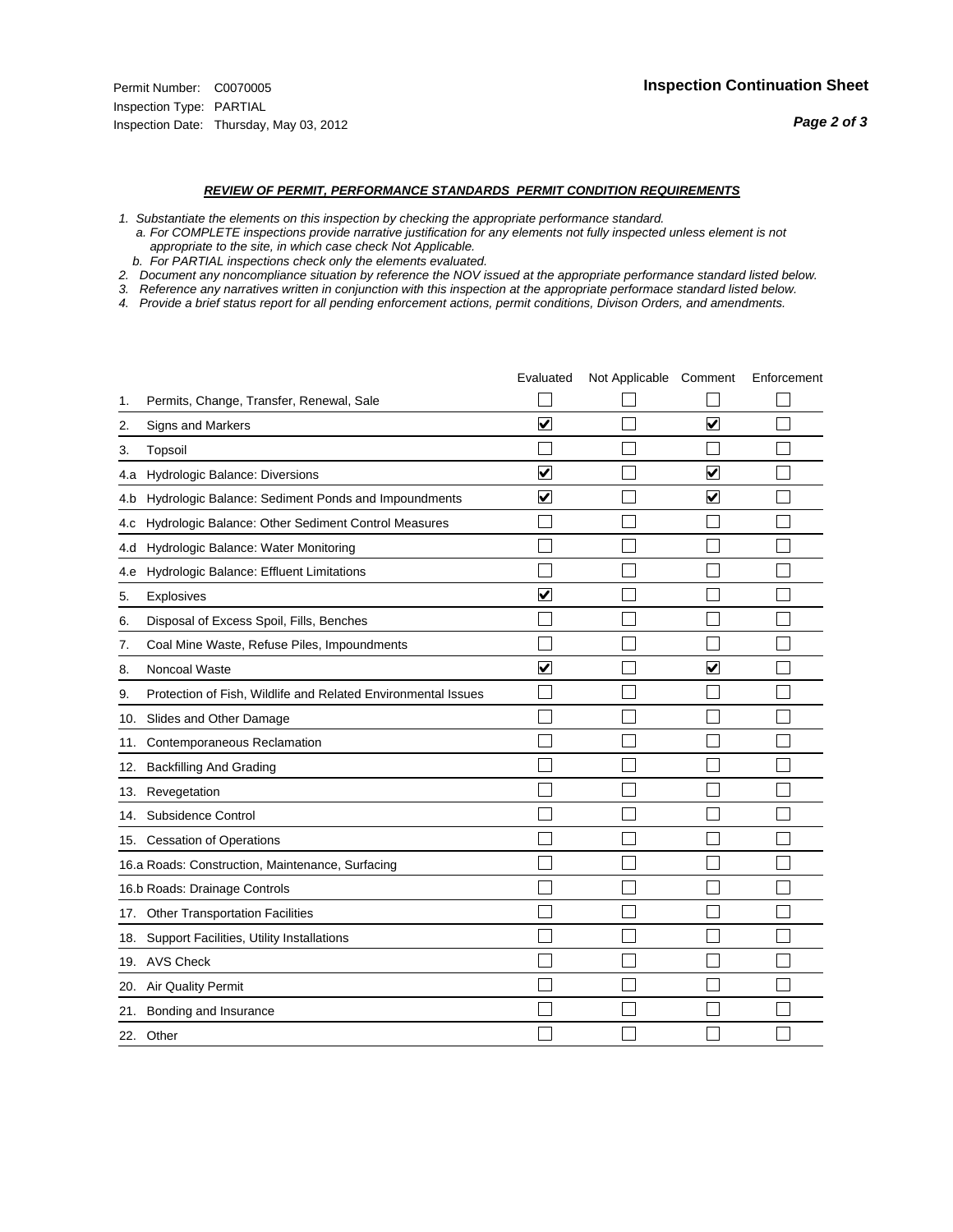Inspection Type: PARTIAL Inspection Date: Thursday, May 03, 2012

#### **2. Signs and Markers**

The mine identification signs at the various points of access into the permit area are signed with the information required by R645-301-521.240.

#### **4.a Hydrologic Balance: Diversions**

Snow in and around the diversions has melted. The diversions are open and functional.

#### **4.b Hydrologic Balance: Sediment Ponds and Impoundments**

The main sediment pond is scheduled to be cleaned this spring.

#### **8. Noncoal Waste**

The yard and travel areas observed were free of noncoal waste items.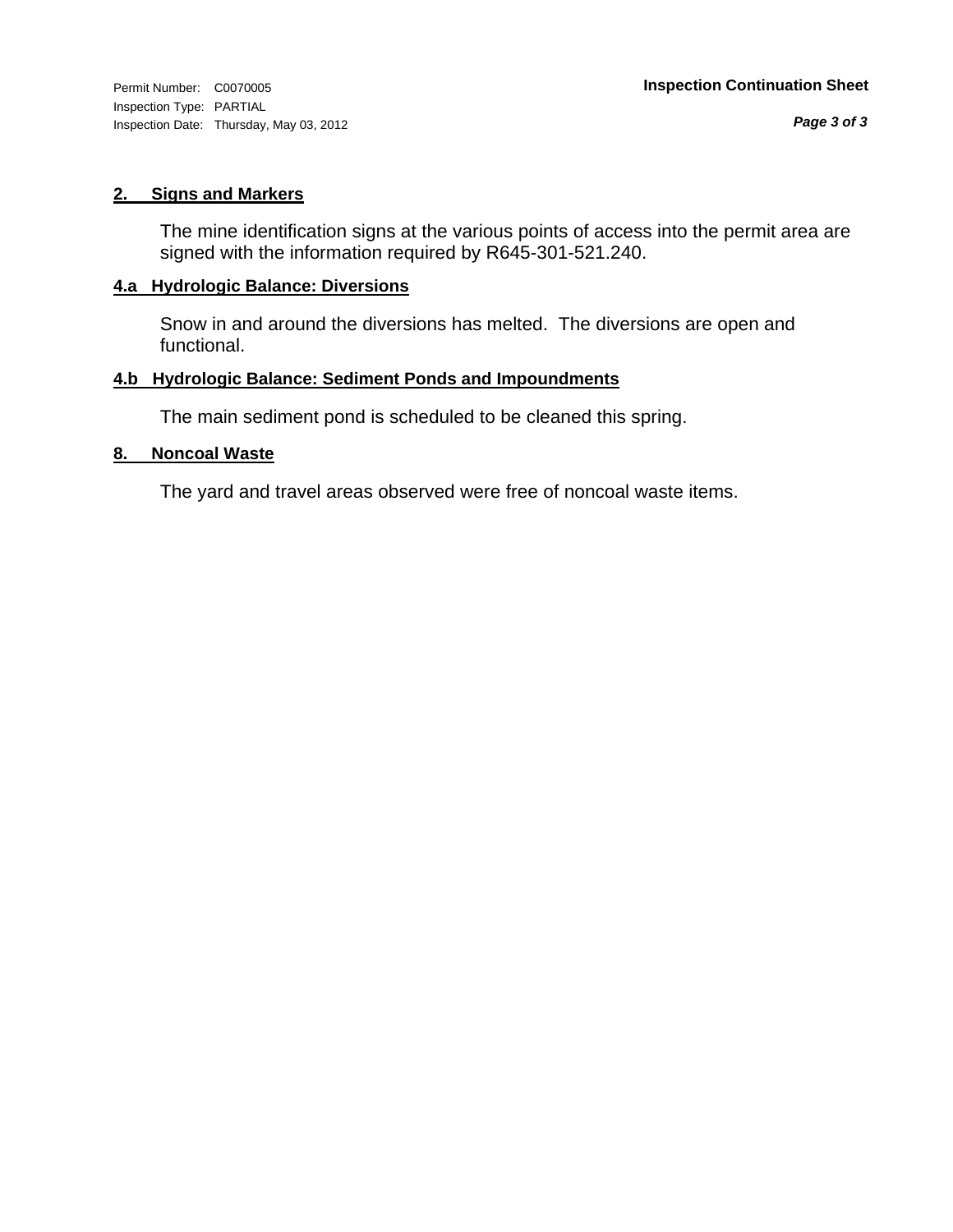

# **State of Utah**

DEPARTMENT OF NATURAL RESOURCES

**MICHAEL R. STYLER Executive Director** 

#### Division of Oil, Gas and Mining

**JOHN R. BAZA Division Director** 

| Representatives Present During the Inspection: |
|------------------------------------------------|
| Company Dennis Ware                            |

# **Inspection Report**

| Permit Number:   | C0070006                     |
|------------------|------------------------------|
| Inspection Type: | <b>COMPLETE</b>              |
| Inspection Date: | Wednesday, May 23, 2012      |
| Start Date/Time: | 5/23/2012 10:00:00 AM        |
| End Date/Time:   | 5/23/2012 1:00:00 PM         |
| Last Inspection: | Wednesday, February 22, 2012 |

Inspector: Steve Demczak,

Weather: Sunny, 60's

InspectionID Report Number: 3113

**Reprocessing**

Accepted by:

|                                                     |                                      | Permitee: PLATEAU MINING CORP            |                                     |  |  |
|-----------------------------------------------------|--------------------------------------|------------------------------------------|-------------------------------------|--|--|
|                                                     | <b>Operator: PLATEAU MINING CORP</b> |                                          |                                     |  |  |
|                                                     | Site: STAR POINT MINE                |                                          |                                     |  |  |
|                                                     |                                      | Address: PO BOX 30, HELPER UT 84526-0030 |                                     |  |  |
|                                                     | County: <b>CARBON</b>                |                                          |                                     |  |  |
| Permit Type: PERMANENT COAL PROGRAM                 |                                      |                                          |                                     |  |  |
| <b>Permit Status: RECLAIMED</b>                     |                                      |                                          |                                     |  |  |
| <b>Mineral Ownership</b><br><b>Current Acreages</b> |                                      |                                          | <b>Types of Operations</b>          |  |  |
|                                                     | 8,885.00 Total Permitted             | M<br>Federal                             | $\blacktriangledown$<br>Underground |  |  |
|                                                     | 87.30 Total Disturbed                | V<br><b>State</b>                        | <b>Surface</b>                      |  |  |
| 100.76                                              | <b>Phase I</b>                       | County                                   | Loadout                             |  |  |
| 100.76                                              | <b>Phase II</b>                      | V<br>Fee                                 | Processing                          |  |  |

**Other**

**Report summary and status for pending enforcement actions, permit conditions, Division Orders, and amendments:**

No violations were issued.

13.46

**Phase III**

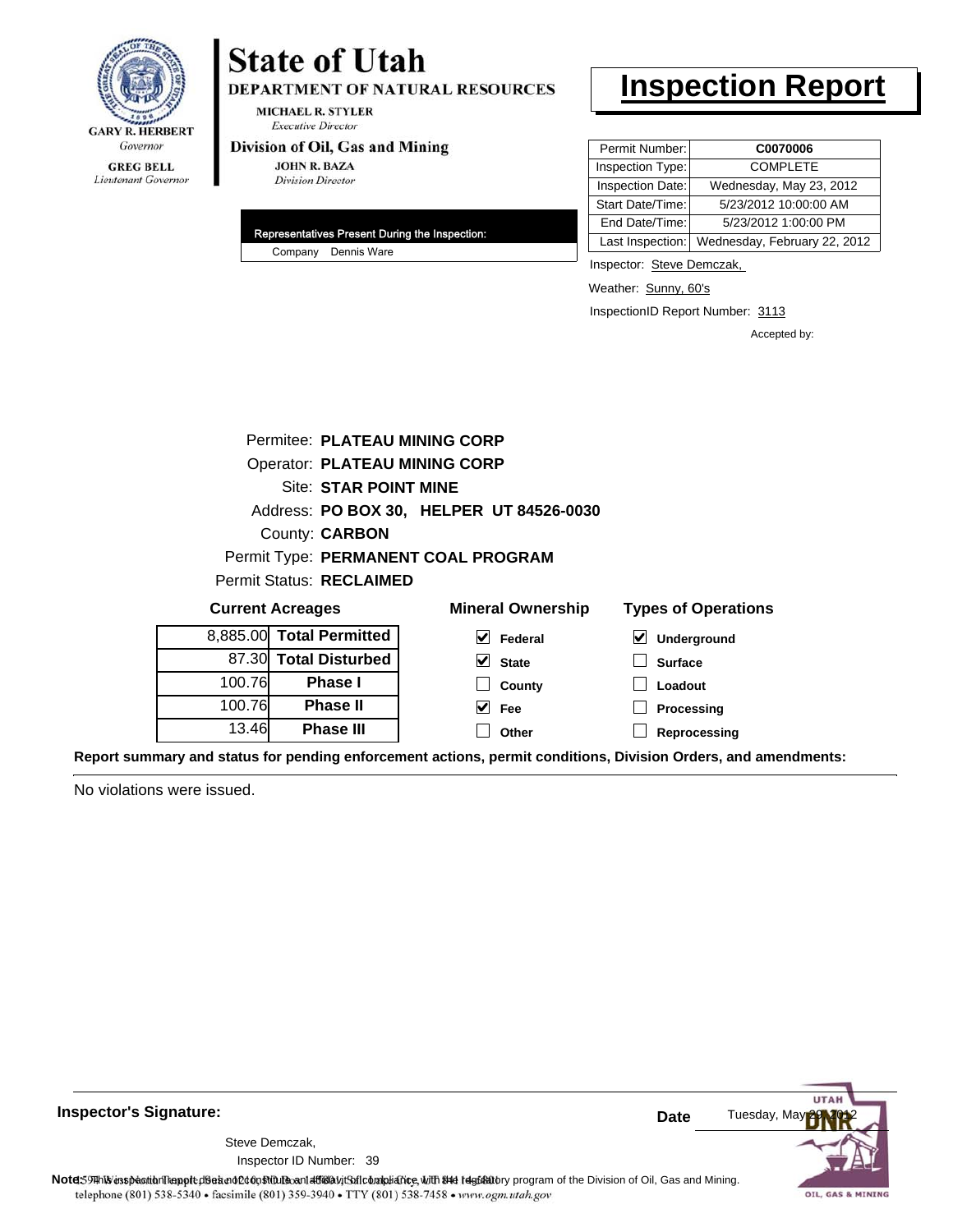#### *REVIEW OF PERMIT, PERFORMANCE STANDARDS PERMIT CONDITION REQUIREMENTS*

*1. Substantiate the elements on this inspection by checking the appropriate performance standard.*

 *a. For COMPLETE inspections provide narrative justification for any elements not fully inspected unless element is not appropriate to the site, in which case check Not Applicable.*

 *b. For PARTIAL inspections check only the elements evaluated.*

*2. Document any noncompliance situation by reference the NOV issued at the appropriate performance standard listed below.*

*3. Reference any narratives written in conjunction with this inspection at the appropriate performace standard listed below.*

*4. Provide a brief status report for all pending enforcement actions, permit conditions, Divison Orders, and amendments.*

|     |                                                               | Evaluated               | Not Applicable Comment  |                         | Enforcement |
|-----|---------------------------------------------------------------|-------------------------|-------------------------|-------------------------|-------------|
| 1.  | Permits, Change, Transfer, Renewal, Sale                      | $\overline{\mathsf{v}}$ |                         | V                       |             |
| 2.  | Signs and Markers                                             | $\overline{\mathbf{v}}$ |                         | $\blacktriangledown$    |             |
| 3.  | Topsoil                                                       | $\overline{\mathbf{v}}$ |                         | $\overline{\mathsf{v}}$ |             |
| 4.a | Hydrologic Balance: Diversions                                | $\blacktriangledown$    |                         | $\blacktriangledown$    |             |
| 4.b | Hydrologic Balance: Sediment Ponds and Impoundments           |                         | ⊽                       |                         |             |
| 4.C | Hydrologic Balance: Other Sediment Control Measures           | $\overline{\mathbf{v}}$ |                         | $\blacktriangledown$    |             |
| 4.d | Hydrologic Balance: Water Monitoring                          | $\overline{\mathbf{v}}$ |                         | $\overline{\mathbf{v}}$ |             |
| 4.e | Hydrologic Balance: Effluent Limitations                      |                         | ⊽                       |                         |             |
| 5.  | Explosives                                                    |                         | $\overline{\mathbf{v}}$ |                         |             |
| 6.  | Disposal of Excess Spoil, Fills, Benches                      |                         | $\blacktriangledown$    |                         |             |
| 7.  | Coal Mine Waste, Refuse Piles, Impoundments                   |                         | $\overline{\mathbf{v}}$ |                         |             |
| 8.  | Noncoal Waste                                                 | $\overline{\mathbf{v}}$ |                         | $\overline{\mathbf{v}}$ |             |
| 9.  | Protection of Fish, Wildlife and Related Environmental Issues | $\overline{\mathbf{v}}$ |                         |                         |             |
|     | 10. Slides and Other Damage                                   | $\overline{\mathbf{v}}$ |                         | ⊽                       |             |
| 11. | Contemporaneous Reclamation                                   |                         | ☑                       |                         |             |
| 12. | <b>Backfilling And Grading</b>                                | $\overline{\mathbf{v}}$ |                         | $\blacktriangledown$    |             |
| 13. | Revegetation                                                  | $\overline{\mathbf{v}}$ |                         | $\overline{\mathbf{v}}$ |             |
| 14. | Subsidence Control                                            |                         | $\overline{\mathbf{v}}$ |                         |             |
|     | 15. Cessation of Operations                                   |                         |                         |                         |             |
|     | 16.a Roads: Construction, Maintenance, Surfacing              | ⊽                       |                         | $\overline{\mathbf{v}}$ |             |
|     | 16.b Roads: Drainage Controls                                 |                         | $\overline{\mathbf{v}}$ |                         |             |
| 17. | <b>Other Transportation Facilities</b>                        |                         | $\overline{\mathbf{v}}$ |                         |             |
| 18. | Support Facilities, Utility Installations                     |                         | $\overline{\mathbf{v}}$ |                         |             |
|     | 19. AVS Check                                                 | $\overline{\mathbf{v}}$ |                         | $\blacktriangledown$    |             |
| 20. | Air Quality Permit                                            |                         |                         |                         |             |
| 21. | Bonding and Insurance                                         | $\overline{\mathbf{v}}$ |                         | $\blacktriangledown$    |             |
|     | 22. Other                                                     |                         |                         |                         |             |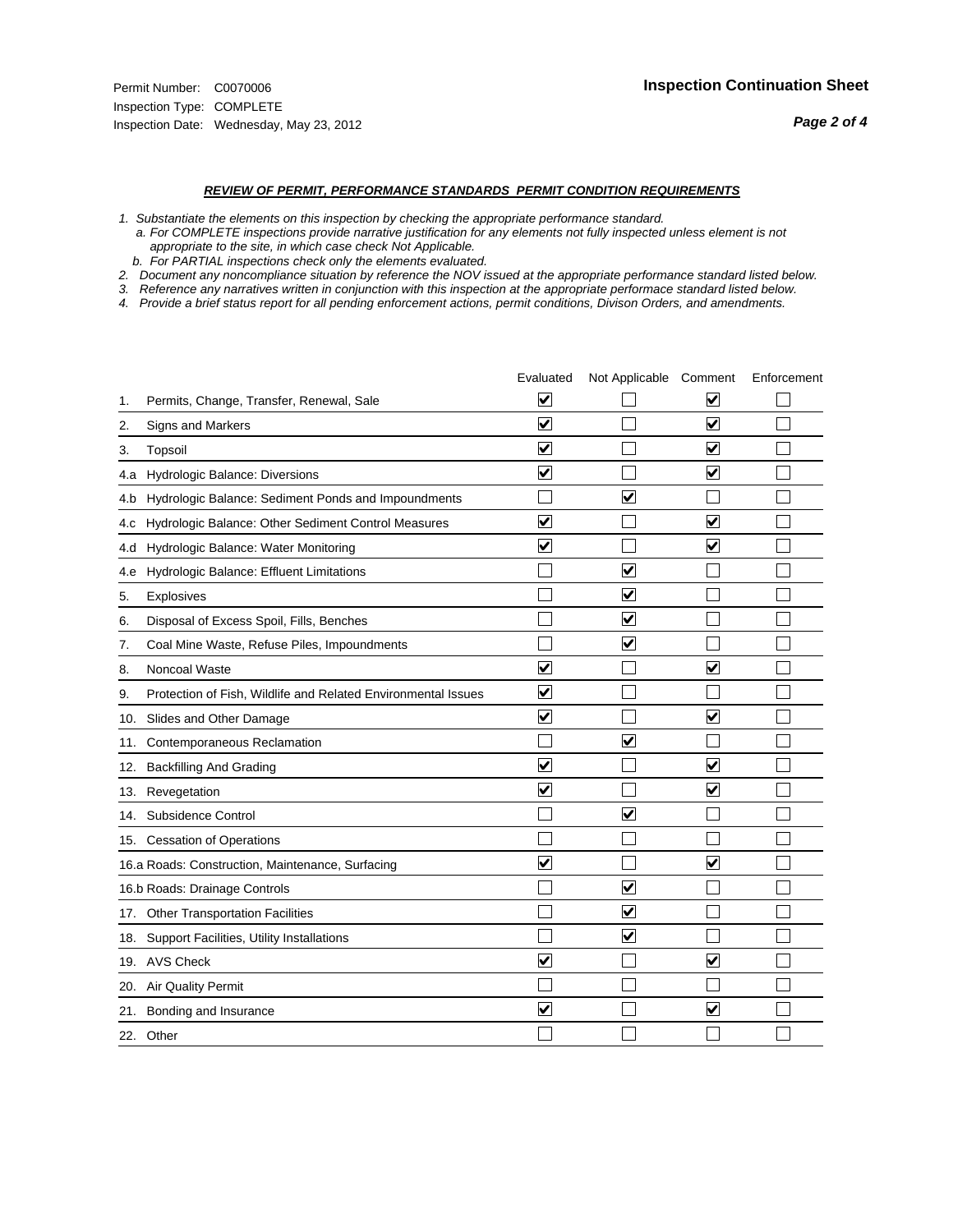#### **1. Permits, Change, Transfer, Renewal, Sale**

The permit will expire on January 28, 2017. The permittee has received Phase II bond release on the Starpoint Mine from the Division.

#### **2. Signs and Markers**

The identification sign is next to the road to the site. The permittee has removed the subsidence markers from the permit area.

#### **3. Topsoil**

All topsoil was used for reclamation.

#### **4.a Hydrologic Balance: Diversions**

Diversions are in good condition and would function as designed.

#### **4.c Hydrologic Balance: Other Sediment Control Measures**

The complete site is pocked to prevent sediment from leaving the reclaimed area.

#### **4.d Hydrologic Balance: Water Monitoring**

No water monitoring is required. Permittee received Division approval.

#### **8. Noncoal Waste**

The area was clear of non-coal waste materials.

#### **10. Slides and Other Damage**

No slides were noticed during the inspection.

#### **12. Backfilling And Grading**

The site is completely backfilled and graded to AOC.

#### **13. Revegetation**

Vegetation appears to be doing well in the summer.

#### **16.a Roads: Construction, Maintenance, Surfacing**

County road passes throught the site.

#### **19. AVS Check**

AVS checks are done in SLC.

#### **21. Bonding and Insurance**

The insurance policy number is GL-5442703 and will expire on December 13, 2012. The bonding amount is \$672,000.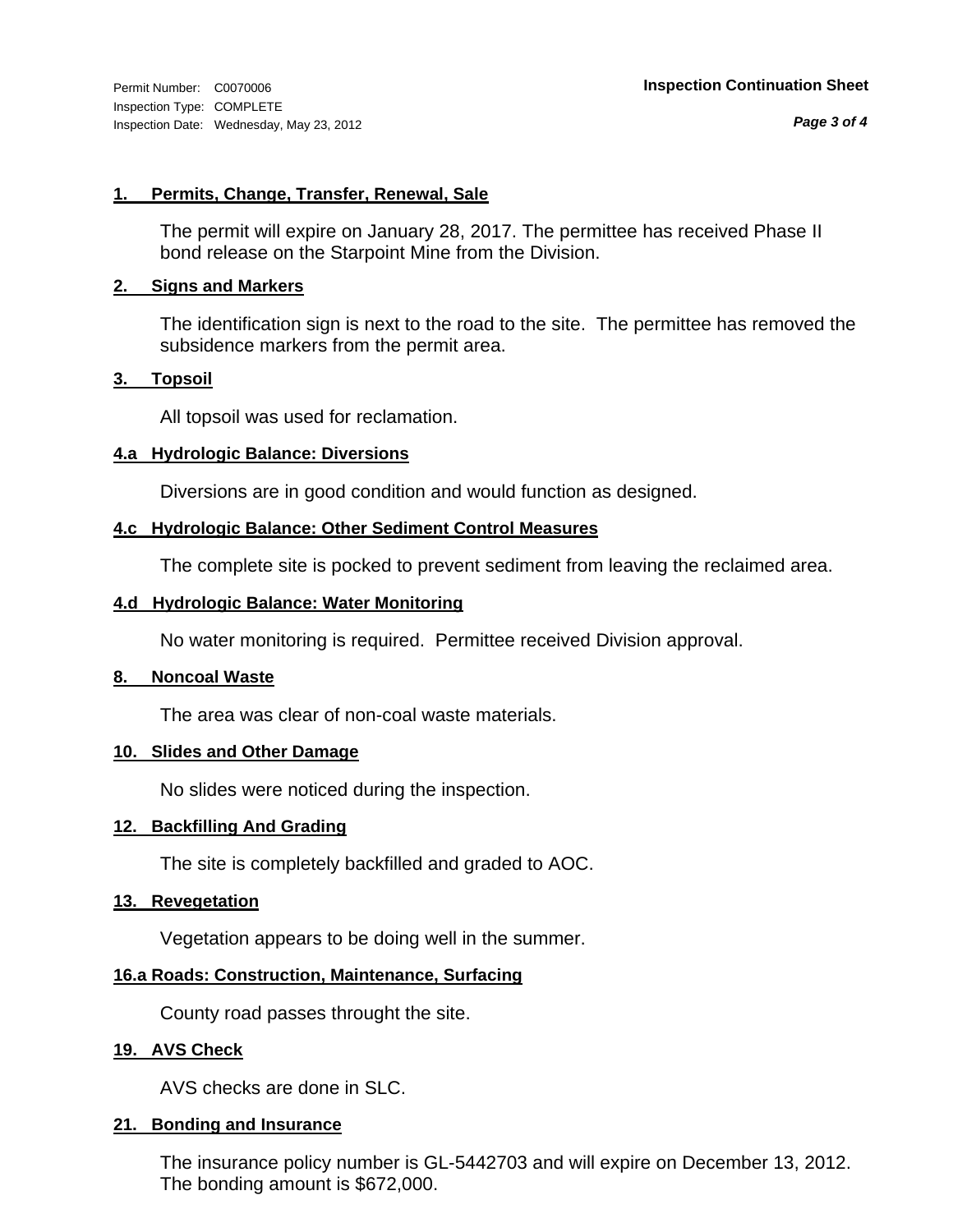Inspection Type: COMPLETE Inspection Date: Wednesday, May 23, 2012

#### Permit Number: C0070006 **Inspection Continuation Sheet**

*Page 4 of 4*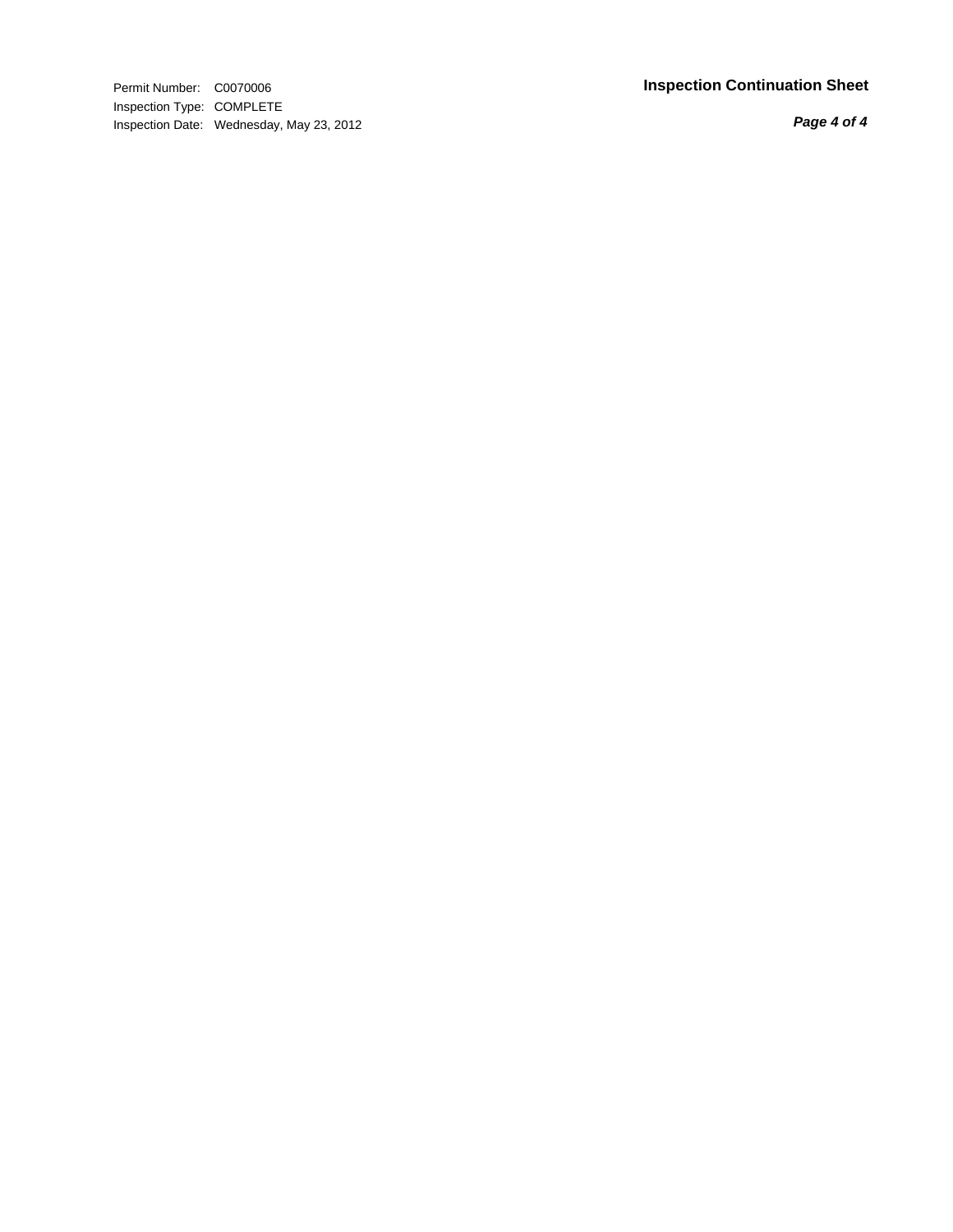

Lieutenant Governor

# **State of Utah**

DEPARTMENT OF NATURAL RESOURCES

**MICHAEL R. STYLER Executive Director** 

#### Division of Oil, Gas and Mining

**JOHN R. BAZA Division Director** 

| Representatives Present During the Inspection: |
|------------------------------------------------|
| OGM Priscilla Burton                           |
| Company Patrick Collins                        |
|                                                |

### **Inspection Report**

| Permit Number:   | C0070012                 |
|------------------|--------------------------|
| Inspection Type: | <b>PARTIAL</b>           |
| Inspection Date: | Friday, May 11, 2012     |
| Start Date/Time: | 5/11/2012 9:00:00 AM     |
| End Date/Time:   | 5/11/2012 12:00:00 PM    |
| Last Inspection: | Thursday, April 19, 2012 |

Inspector: Priscilla Burton,

Weather: overcast 60F

InspectionID Report Number: 3103

Accepted by:

|                          | Permitee: NEVADA ELECTRIC INVESTMENT CO   |                            |
|--------------------------|-------------------------------------------|----------------------------|
|                          | Operator: NEVADA ELECTRIC INVESTMENT CO   |                            |
|                          | Site: WELLINGTON PREPARATION PLANT        |                            |
|                          | Address: PO BOX 337, SPRINGVILLE UT 84663 |                            |
| County: <b>CARBON</b>    |                                           |                            |
|                          | Permit Type: PERMANENT COAL PROGRAM       |                            |
| Permit Status: ACTIVE    |                                           |                            |
| <b>Current Acreages</b>  | <b>Mineral Ownership</b>                  | <b>Types of Operations</b> |
| 1,573.50 Total Permitted | Federal                                   | <b>Underground</b>         |

| 1,573.50 Total Permitted |
|--------------------------|
| 392.00 Total Disturbed   |
| <b>Phase I</b>           |
| <b>Phase II</b>          |
| <b>Phase III</b>         |

| eral Ownership | Types of O              |
|----------------|-------------------------|
| $\Box$ Federal | $\Box$ Undergr          |
| $\Box$ State   | $\Box$ Surface          |
| $\Box$ County  | $\vee$ Loadout          |
| $\sqrt{ }$ Fee | $\triangledown$ Process |

| $\vee$ Loadout             |
|----------------------------|
| $\triangledown$ Processing |
|                            |

**Reprocessing**

**Report summary and status for pending enforcement actions, permit conditions, Division Orders, and amendments:**

**Other**

Walked the west permit boundary to determine whether adjacent activity was impacting designated soil borrow material. No impacts were seen.



**Inspector's Signature:**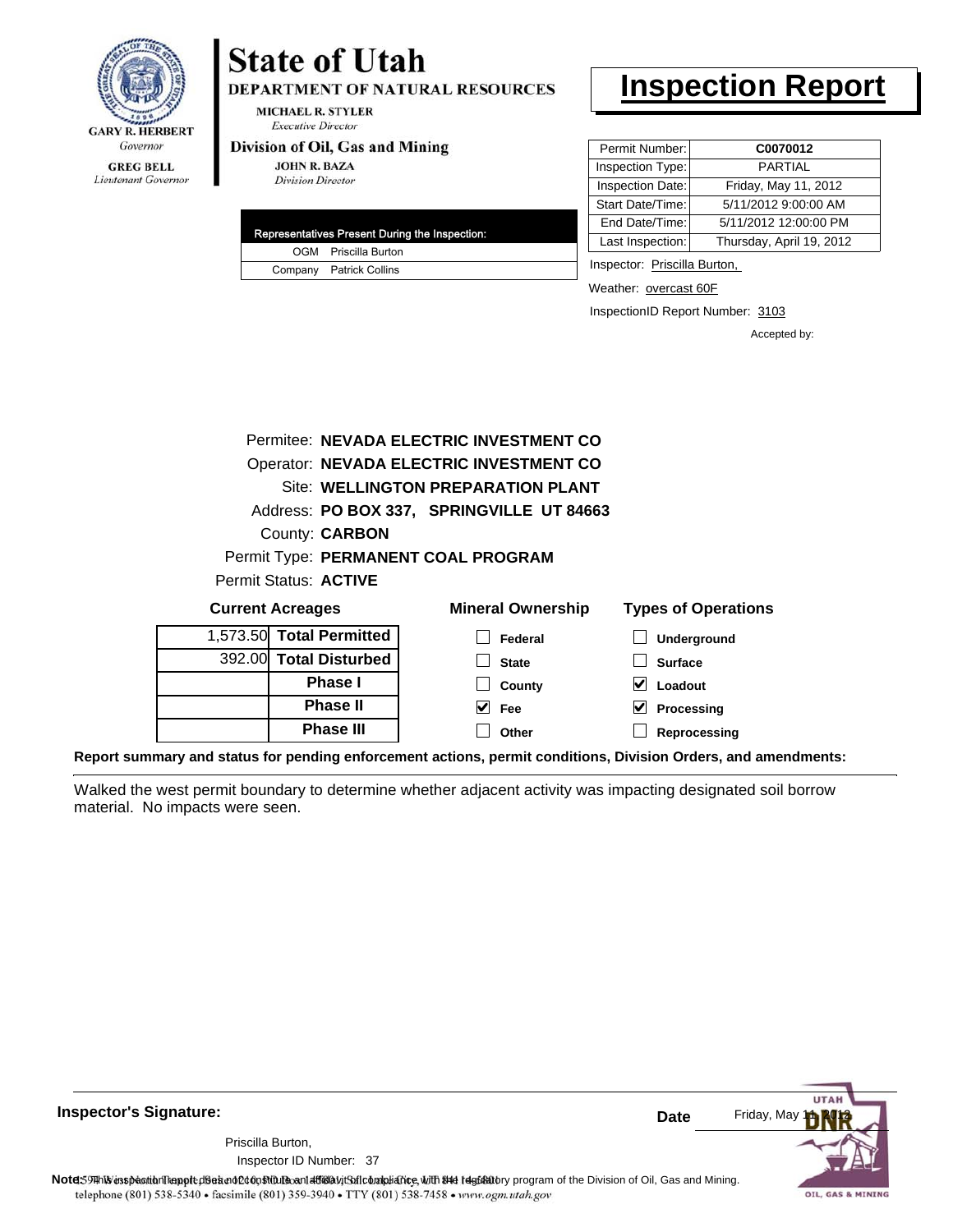#### *REVIEW OF PERMIT, PERFORMANCE STANDARDS PERMIT CONDITION REQUIREMENTS*

- *1. Substantiate the elements on this inspection by checking the appropriate performance standard.*
- *a. For COMPLETE inspections provide narrative justification for any elements not fully inspected unless element is not appropriate to the site, in which case check Not Applicable.*
- *b. For PARTIAL inspections check only the elements evaluated.*
- *2. Document any noncompliance situation by reference the NOV issued at the appropriate performance standard listed below.*
- *3. Reference any narratives written in conjunction with this inspection at the appropriate performace standard listed below.*
- *4. Provide a brief status report for all pending enforcement actions, permit conditions, Divison Orders, and amendments.*

|     |                                                               | Evaluated               | Not Applicable Comment |                         | Enforcement |
|-----|---------------------------------------------------------------|-------------------------|------------------------|-------------------------|-------------|
| 1.  | Permits, Change, Transfer, Renewal, Sale                      |                         |                        |                         |             |
| 2.  | <b>Signs and Markers</b>                                      | $\overline{\mathbf{v}}$ |                        | $\overline{\mathbf{v}}$ |             |
| 3.  | Topsoil                                                       | $\overline{\mathbf{v}}$ |                        | $\overline{\mathbf{v}}$ |             |
| 4.a | Hydrologic Balance: Diversions                                |                         |                        |                         |             |
| 4.b | Hydrologic Balance: Sediment Ponds and Impoundments           |                         |                        |                         |             |
| 4.C | Hydrologic Balance: Other Sediment Control Measures           | $\overline{\mathbf{v}}$ |                        | $\overline{\mathbf{v}}$ |             |
| 4.d | Hydrologic Balance: Water Monitoring                          |                         |                        |                         |             |
| 4.e | Hydrologic Balance: Effluent Limitations                      |                         |                        |                         |             |
| 5.  | <b>Explosives</b>                                             |                         |                        |                         |             |
| 6.  | Disposal of Excess Spoil, Fills, Benches                      |                         |                        |                         |             |
| 7.  | Coal Mine Waste, Refuse Piles, Impoundments                   |                         |                        |                         |             |
| 8.  | Noncoal Waste                                                 |                         |                        |                         |             |
| 9.  | Protection of Fish, Wildlife and Related Environmental Issues |                         |                        |                         |             |
| 10. | Slides and Other Damage                                       |                         |                        |                         |             |
| 11. | Contemporaneous Reclamation                                   |                         |                        |                         |             |
| 12. | <b>Backfilling And Grading</b>                                |                         |                        |                         |             |
| 13. | Revegetation                                                  |                         |                        |                         |             |
| 14. | Subsidence Control                                            |                         |                        |                         |             |
|     | 15. Cessation of Operations                                   |                         |                        |                         |             |
|     | 16.a Roads: Construction, Maintenance, Surfacing              |                         |                        |                         |             |
|     | 16.b Roads: Drainage Controls                                 |                         |                        |                         |             |
|     | 17. Other Transportation Facilities                           |                         |                        |                         |             |
| 18. | Support Facilities, Utility Installations                     |                         |                        |                         |             |
|     | 19. AVS Check                                                 |                         |                        |                         |             |
| 20. | Air Quality Permit                                            |                         |                        |                         |             |
|     | 21. Bonding and Insurance                                     |                         |                        |                         |             |
|     | 22. Other                                                     |                         |                        |                         |             |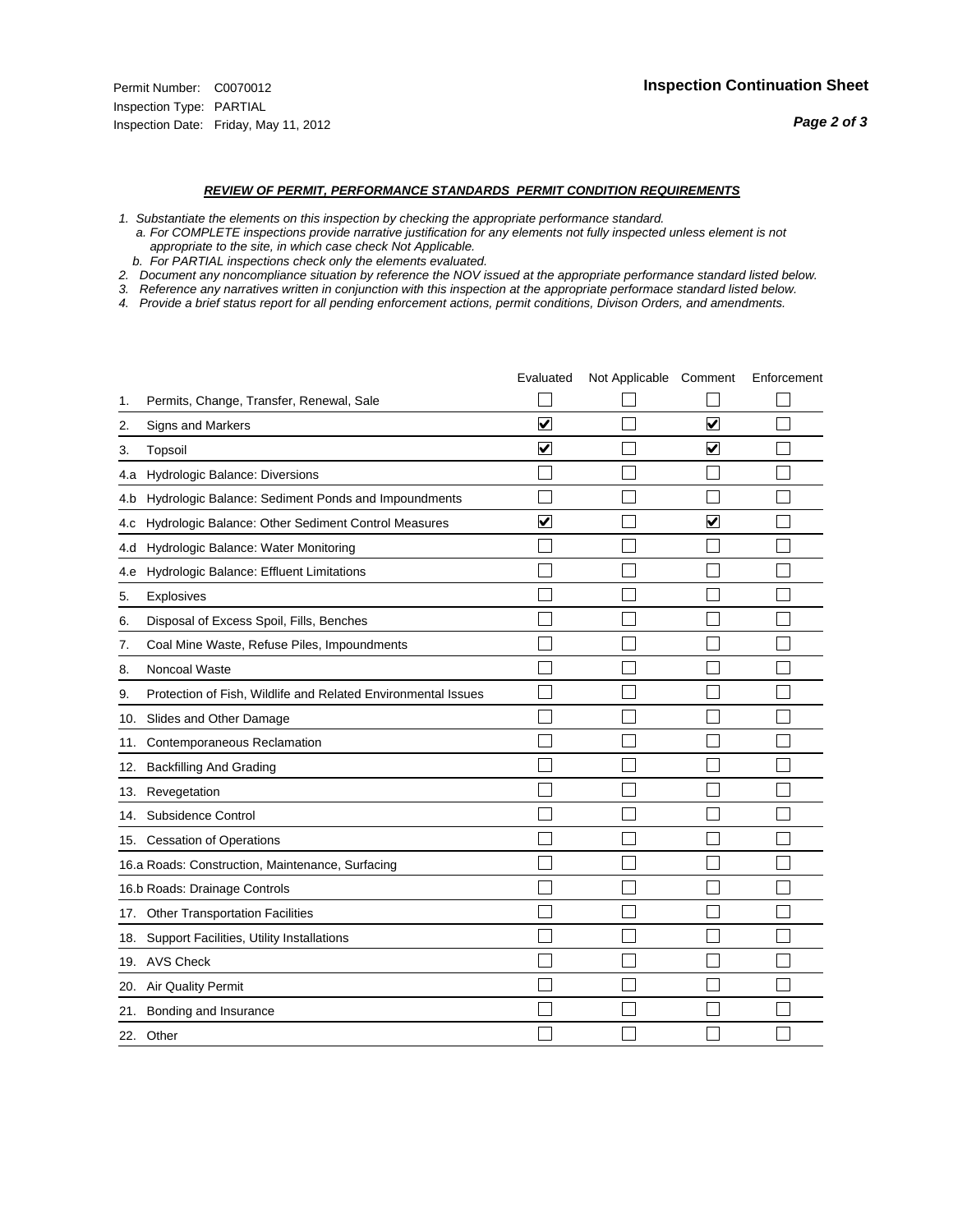Inspection Type: PARTIAL Inspection Date: Friday, May 11, 2012

#### **2. Signs and Markers**

The permit boundary is shown on Plate E9-3341. We walked the west boundary. The boundary is fenced and signed, photos are attached.

#### **3. Topsoil**

No impacts to the borrow area soils were seen. The attached panorama of the site shows borrow areas designated on Plate G9-3511.

#### **4.c Hydrologic Balance: Other Sediment Control Measures**

The gravel operation comes within 5 feet of the permit boundary. In most cases a berm separates the gravel operation from the permit area. In two or three locations, the berm has breeched and sediment flows down erosion channels into the permit area, clogging the Permittee's ditches (see attached photos). Hopefully the Permittee can work with the gravel operator (Nielson Construction) to correct the situation.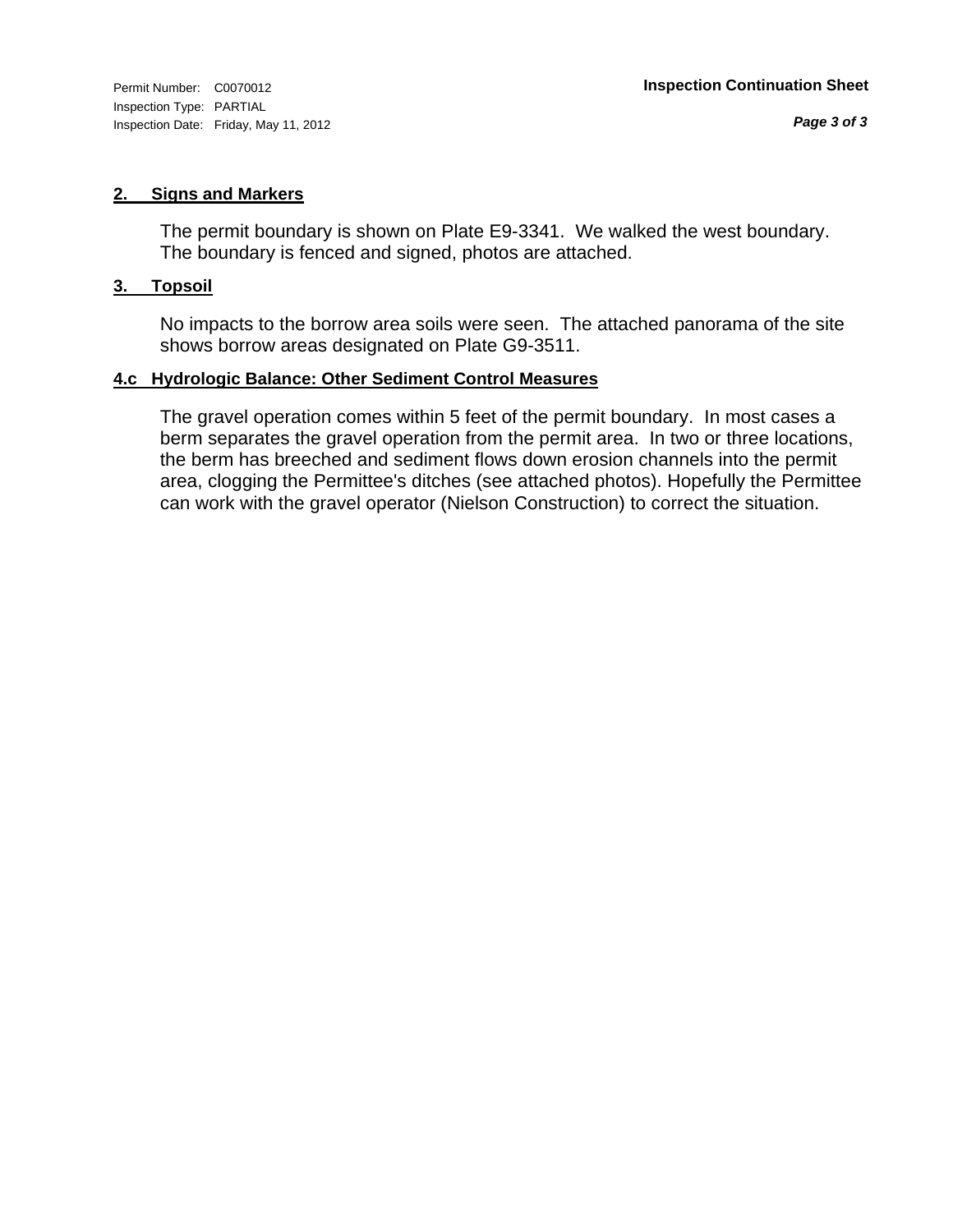

Lieutenant Governor

#### **MICHAEL R. STYLER Executive Director**

#### Division of Oil, Gas and Mining

**State of Utah** 

**JOHN R. BAZA Division Director** 

| Representatives Present During the Inspection: |                      |  |
|------------------------------------------------|----------------------|--|
|                                                | Company Jay Marshall |  |
|                                                | OGM Pete Hess        |  |

**DEPARTMENT OF NATURAL RESOURCES** 

### **Inspection Report**

| Permit Number:   | C0070013                |
|------------------|-------------------------|
| Inspection Type: | <b>PARTIAL</b>          |
| Inspection Date: | Thursday, May 10, 2012  |
| Start Date/Time: | 5/10/2012 12:30:00 PM   |
| End Date/Time:   | 5/15/2012 11:15:00 AM   |
| Last Inspection: | Tuesday, April 10, 2012 |

Inspector: Pete Hess,

Weather: Sunny, warm. 70's.

**Processing Reprocessing**

InspectionID Report Number: 3102

Accepted by:

|                         |                          | Permitee: UTAHAMERICAN ENERGY INC              |                          |                                     |
|-------------------------|--------------------------|------------------------------------------------|--------------------------|-------------------------------------|
|                         |                          | Operator: UTAHAMERICAN ENERGY INC              |                          |                                     |
|                         |                          | <b>Site: HORSE CANYON MINE</b>                 |                          |                                     |
|                         |                          | Address: PO BOX 910, EAST CARBON UT 84520-0910 |                          |                                     |
|                         | County: <b>CARBON</b>    |                                                |                          |                                     |
|                         |                          | Permit Type: PERMANENT COAL PROGRAM            |                          |                                     |
|                         | Permit Status: ACTIVE    |                                                |                          |                                     |
| <b>Current Acreages</b> |                          |                                                | <b>Mineral Ownership</b> | <b>Types of Operations</b>          |
|                         | 5,992.07 Total Permitted | V                                              | Federal                  | $\blacktriangledown$<br>Underground |
|                         | 42.60 Total Disturbed    |                                                | <b>State</b>             | <b>Surface</b>                      |
| 51.56                   | <b>Phase I</b>           |                                                | County                   | Loadout                             |

**Report summary and status for pending enforcement actions, permit conditions, Division Orders, and amendments:**

Ditch 31 in permit area "A" was inspected on May 10, 2012; the Permittee has applied for a Phase III bond release of the 0.49 acres of disturbance involved. A bond release inspection has been scheduled for June 12, 2012.

 $\blacktriangledown$ 

**Fee Other**

Permit area "B" was inspected on May 15, 2012.

51.56 74.26

**Phase II Phase III**

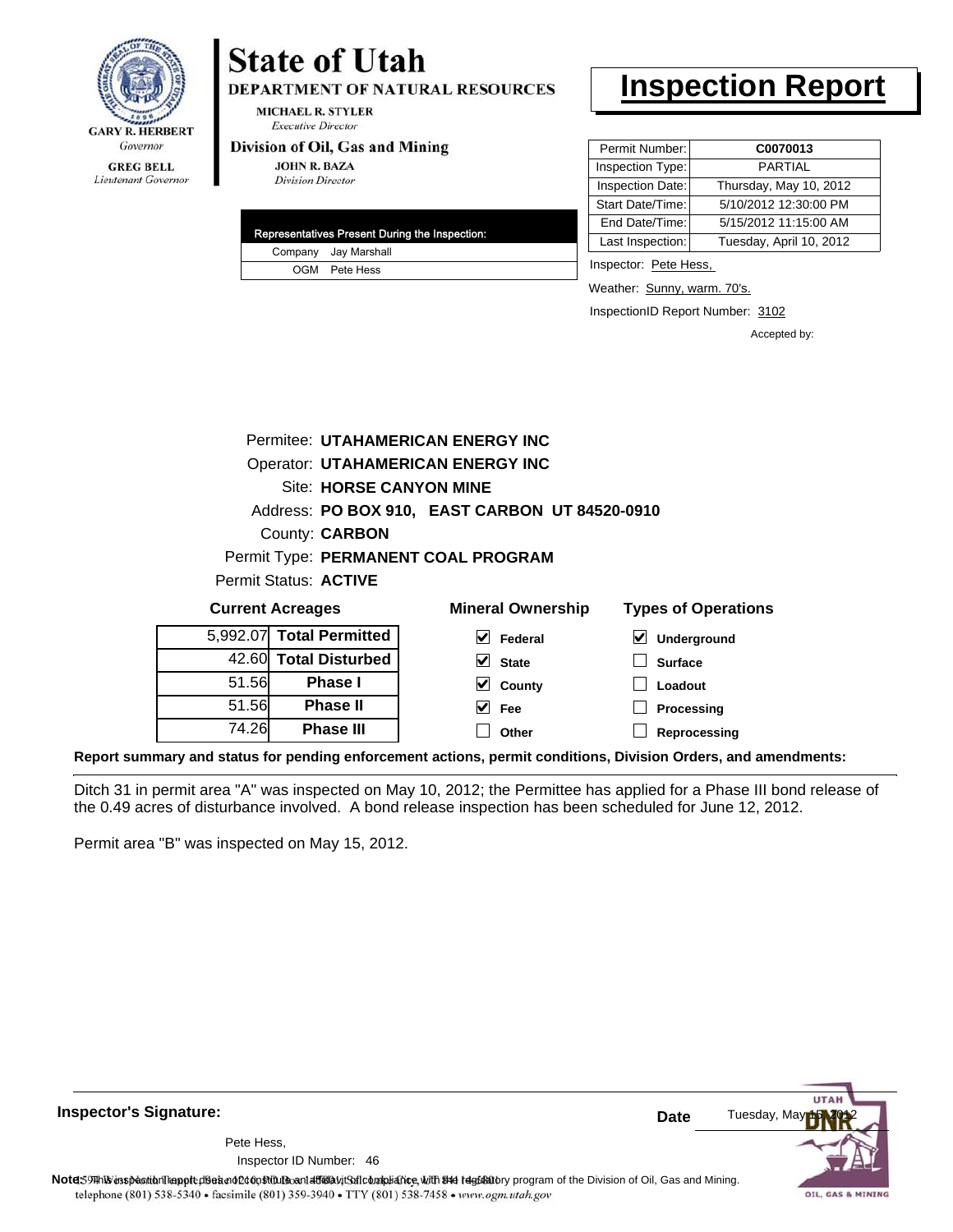#### *REVIEW OF PERMIT, PERFORMANCE STANDARDS PERMIT CONDITION REQUIREMENTS*

- *1. Substantiate the elements on this inspection by checking the appropriate performance standard.*
- *a. For COMPLETE inspections provide narrative justification for any elements not fully inspected unless element is not appropriate to the site, in which case check Not Applicable.*
- *b. For PARTIAL inspections check only the elements evaluated.*
- *2. Document any noncompliance situation by reference the NOV issued at the appropriate performance standard listed below.*
- *3. Reference any narratives written in conjunction with this inspection at the appropriate performace standard listed below.*
- *4. Provide a brief status report for all pending enforcement actions, permit conditions, Divison Orders, and amendments.*

|     |                                                               | Evaluated               | Not Applicable Comment |                         | Enforcement |
|-----|---------------------------------------------------------------|-------------------------|------------------------|-------------------------|-------------|
| 1.  | Permits, Change, Transfer, Renewal, Sale                      |                         |                        |                         |             |
| 2.  | <b>Signs and Markers</b>                                      | $\overline{\mathbf{v}}$ |                        |                         |             |
| 3.  | Topsoil                                                       | $\overline{\mathbf{v}}$ |                        | $\overline{\mathbf{v}}$ |             |
| 4.a | Hydrologic Balance: Diversions                                | ☑                       |                        |                         |             |
| 4.b | Hydrologic Balance: Sediment Ponds and Impoundments           | ⊻                       |                        | V                       |             |
| 4.C | Hydrologic Balance: Other Sediment Control Measures           |                         |                        |                         |             |
| 4.d | Hydrologic Balance: Water Monitoring                          | $\overline{\mathbf{v}}$ |                        | ☑                       |             |
| 4.e | Hydrologic Balance: Effluent Limitations                      |                         |                        |                         |             |
| 5.  | Explosives                                                    |                         |                        |                         |             |
| 6.  | Disposal of Excess Spoil, Fills, Benches                      |                         | ⊻                      |                         |             |
| 7.  | Coal Mine Waste, Refuse Piles, Impoundments                   |                         | V                      | $\blacktriangledown$    |             |
| 8.  | Noncoal Waste                                                 | $\overline{\mathbf{v}}$ |                        |                         |             |
| 9.  | Protection of Fish, Wildlife and Related Environmental Issues | $\blacktriangledown$    |                        | $\overline{\mathbf{v}}$ |             |
| 10. | Slides and Other Damage                                       |                         | ⊽                      |                         |             |
| 11. | Contemporaneous Reclamation                                   |                         | V                      |                         |             |
| 12. | <b>Backfilling And Grading</b>                                |                         | $\blacktriangledown$   |                         |             |
| 13. | Revegetation                                                  | $\overline{\mathbf{v}}$ |                        | $\overline{\mathsf{v}}$ |             |
| 14. | Subsidence Control                                            | $\overline{\mathbf{v}}$ |                        | V                       |             |
|     | 15. Cessation of Operations                                   |                         | ⊽                      |                         |             |
|     | 16.a Roads: Construction, Maintenance, Surfacing              | ⊽                       |                        |                         |             |
|     | 16.b Roads: Drainage Controls                                 | $\overline{\mathsf{v}}$ |                        |                         |             |
| 17. | <b>Other Transportation Facilities</b>                        | $\overline{\mathbf{v}}$ |                        |                         |             |
| 18. | Support Facilities, Utility Installations                     | $\overline{\mathbf{v}}$ |                        |                         |             |
|     | 19. AVS Check                                                 |                         |                        |                         |             |
| 20. | <b>Air Quality Permit</b>                                     |                         |                        |                         |             |
|     | 21. Bonding and Insurance                                     |                         |                        |                         |             |
|     | 22. Other                                                     | $\overline{\mathbf{v}}$ |                        | V                       |             |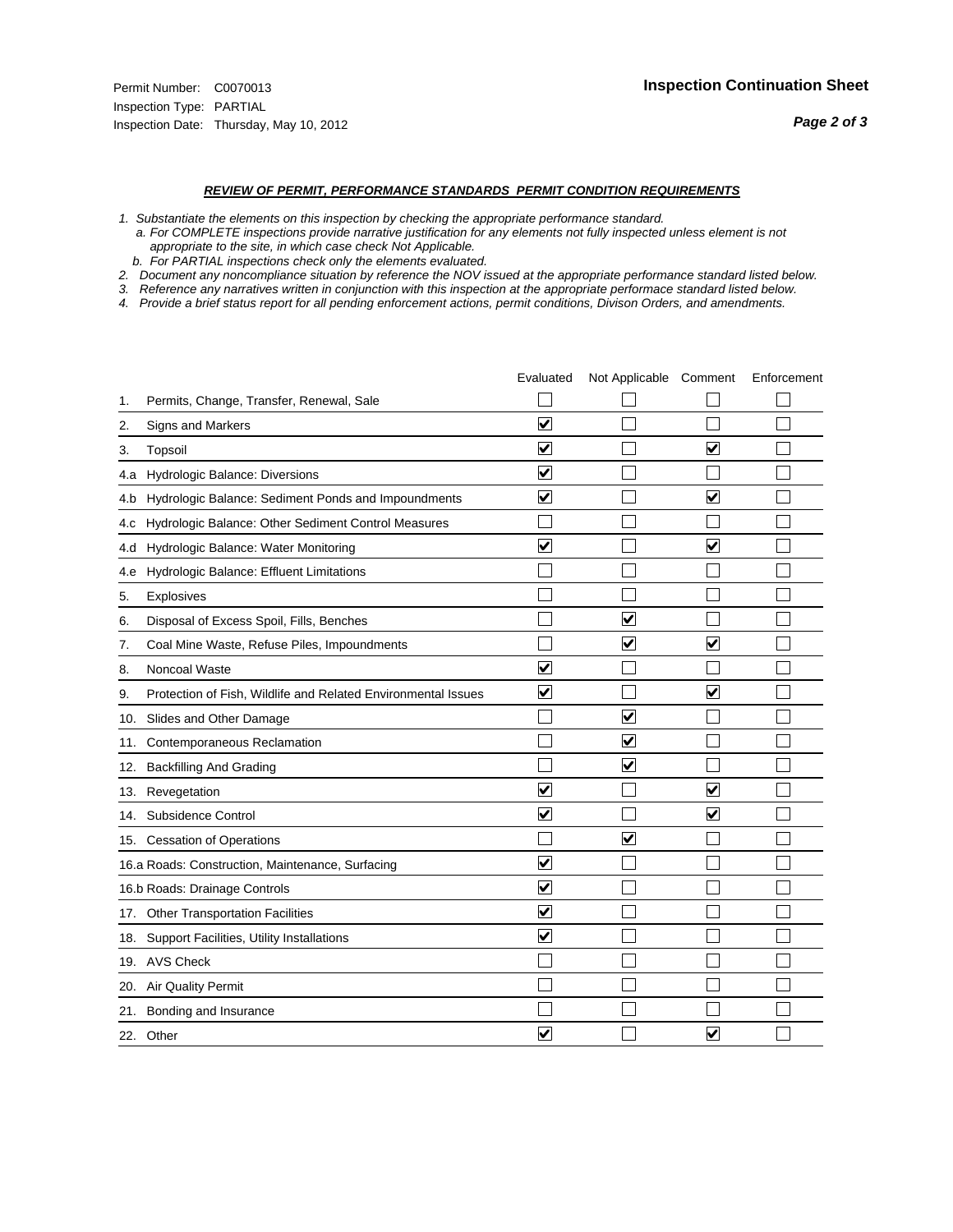#### **3. Topsoil**

There is no topsoil recovery occurring at this time within the boundaries of permit area "B", Lila Canyon Mine.

#### **4.b Hydrologic Balance: Sediment Ponds and Impoundments**

Both sediment ponds were observed as dry; no compliance issues were identified. No precipitation events have occurred for several weeks.

#### **4.d Hydrologic Balance: Water Monitoring**

The Permittee is preparing to do 2nd Quarter water sampling for the Lila Canyon permit area. As observed this day, there was no flow in either the left fork or the right fork of Lila Canyon; there was no flow in Horse Canyon Creek. 4th Quarter 2011 water monitoring data for Horse Canyon Mine permit area "B" has been uploaded from the data base pipeline to the permanent data base.

#### **7. Coal Mine Waste, Refuse Piles, Impoundments**

With the exception of the 0.49 acres of disturbance associated with the repair of Ditch 31 ( permit area "A" waste rock disposal site) there are no refuse disposal areas associated with the Lila Canyon Mine. Ditch 31 is bonded under permit area "B".

#### **9. Protection of Fish, Wildlife and Related Environmental Issues**

Mr. Marshall stated that there is an adult female Golden Eagle tending two eggs at the nest location which is within 1/4 miles of the Lila portals. This is the same next which was required to be monitored during the explosives usage / rock tunnel development at Lila Canyon.

#### **13. Revegetation**

The Ditch 31 repair area is showing new spring growth (penstemon, paintbrush, bluebell, cheat grass, sage brush).

#### **14. Subsidence Control**

The Lila Canyon Mine remains in the development stage. To date, no secondary extraction has occurred.

#### **22. Other**

The Permittee re-submitted a Phase III bond release application for the 0.49 acres of disturbance associated with the repair work performed on Ditch 31 in Permit Area "A" (Geneva Mine / roadside waste rock disposal area) on April 30, 2012. The public comment period for this application ends today, May 10, 2012. The Division has scheduled an inspection for the technical staff, OSM, BLM, and other interested parties for June 13, 2012. As observed on 5/10, re-sprouting is occurring with penstemmon, paint brush, and blue bell wild flowers showing color. Other types of vegetation are also developing, including sage brush and cheat grasses.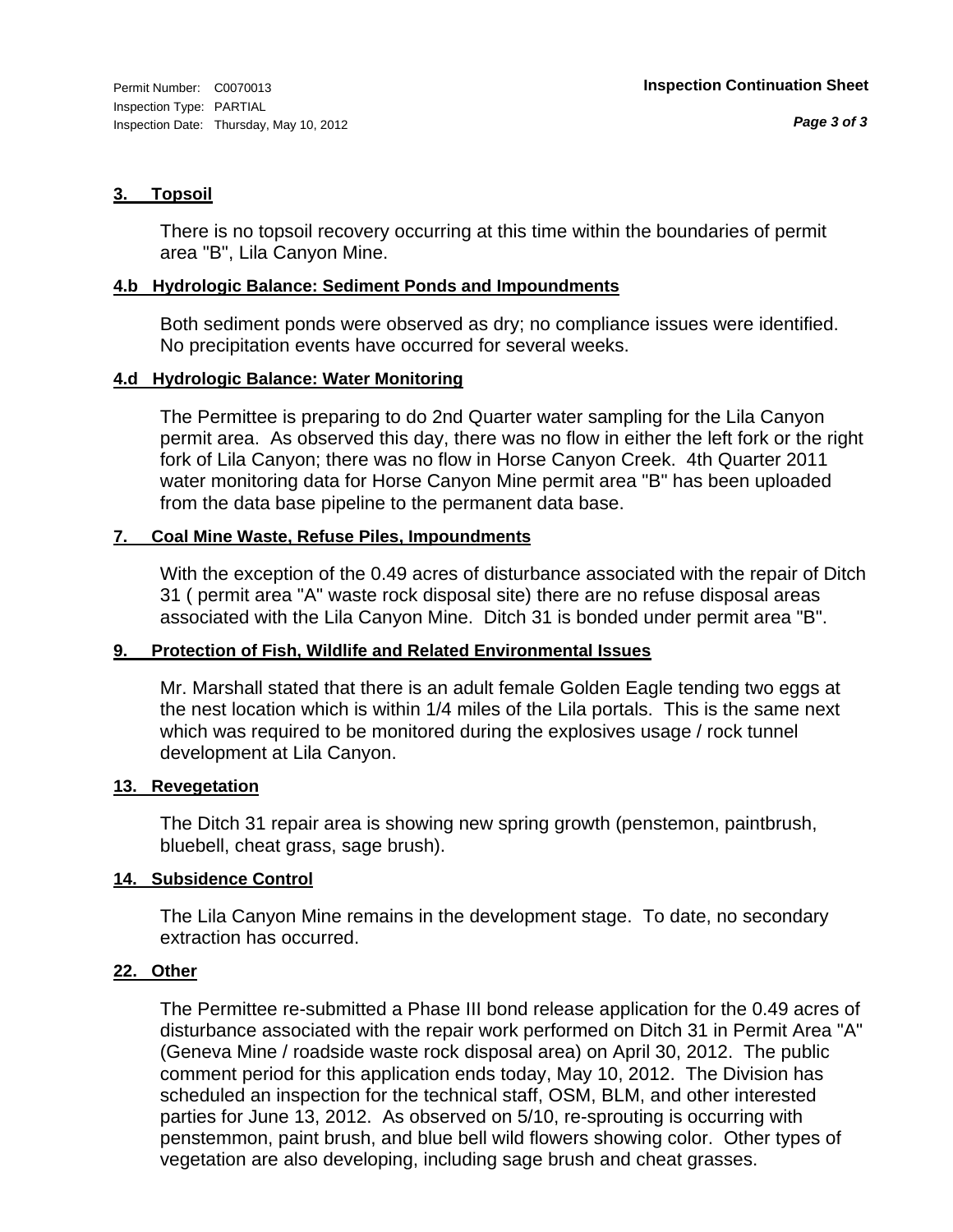

# **State of Utah**

DEPARTMENT OF NATURAL RESOURCES

**MICHAEL R. STYLER Executive Director** 

#### Division of Oil, Gas and Mining

**JOHN R. BAZA Division Director** 

| Representatives Present During the Inspection: |
|------------------------------------------------|
| OGM Pete Hess                                  |

# **Inspection Report**

| Permit Number:   | C0070016               |
|------------------|------------------------|
| Inspection Type: | <b>PARTIAL</b>         |
| Inspection Date: | Thursday, May 03, 2012 |
| Start Date/Time: | 5/3/2012 8:45:00 AM    |
| End Date/Time:   | 5/3/2012 10:30:00 AM   |
| Last Inspection: | Monday, April 02, 2012 |

Inspector: Pete Hess,

Weather: Mostly sunny; warm; 50's. Up canyon winds.

InspectionID Report Number: 3091

Accepted by:

|        |                                                                                   | Permitee: CANYON FUEL COMPANY           |                                     |  |  |
|--------|-----------------------------------------------------------------------------------|-----------------------------------------|-------------------------------------|--|--|
|        | Operator: CANYON FUEL COMPANY                                                     |                                         |                                     |  |  |
|        |                                                                                   | Site: GORDON CREEK 2, 7 & 8 MINES       |                                     |  |  |
|        |                                                                                   | Address: HC 35 BOX 380, HELPER UT 84526 |                                     |  |  |
|        | County: <b>CARBON</b>                                                             |                                         |                                     |  |  |
|        |                                                                                   | Permit Type: PERMANENT COAL PROGRAM     |                                     |  |  |
|        | <b>Permit Status: RECLAIMED</b>                                                   |                                         |                                     |  |  |
|        | <b>Mineral Ownership</b><br><b>Types of Operations</b><br><b>Current Acreages</b> |                                         |                                     |  |  |
|        | 179.27 Total Permitted                                                            | $\triangledown$ Federal                 | $\blacktriangledown$<br>Underground |  |  |
|        | 34.15 Total Disturbed                                                             | <b>State</b>                            | <b>Surface</b>                      |  |  |
| 32.52l | Phase I                                                                           | County                                  | Loadout                             |  |  |
| 32.52l | <b>Phase II</b>                                                                   | $\vee$ Fee                              | Processing                          |  |  |
| 0.73   | <b>Phase III</b>                                                                  | Other                                   | Reprocessing                        |  |  |

**Report summary and status for pending enforcement actions, permit conditions, Division Orders, and amendments:**

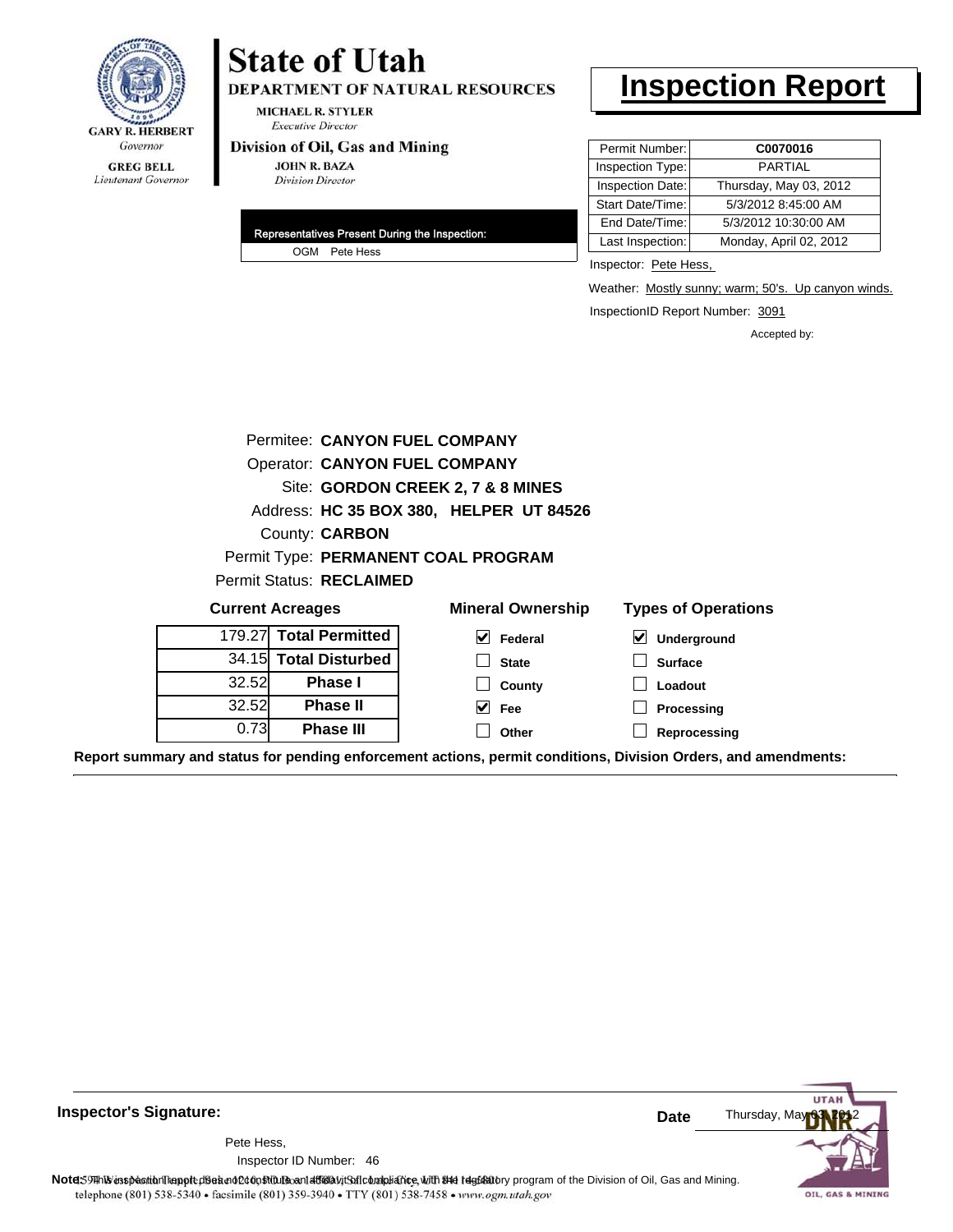#### *REVIEW OF PERMIT, PERFORMANCE STANDARDS PERMIT CONDITION REQUIREMENTS*

- *1. Substantiate the elements on this inspection by checking the appropriate performance standard.*
- *a. For COMPLETE inspections provide narrative justification for any elements not fully inspected unless element is not appropriate to the site, in which case check Not Applicable.*
- *b. For PARTIAL inspections check only the elements evaluated.*
- *2. Document any noncompliance situation by reference the NOV issued at the appropriate performance standard listed below.*
- *3. Reference any narratives written in conjunction with this inspection at the appropriate performace standard listed below.*
- *4. Provide a brief status report for all pending enforcement actions, permit conditions, Divison Orders, and amendments.*

|     |                                                               | Evaluated               | Not Applicable Comment  |                         | Enforcement |
|-----|---------------------------------------------------------------|-------------------------|-------------------------|-------------------------|-------------|
| 1.  | Permits, Change, Transfer, Renewal, Sale                      |                         |                         |                         |             |
| 2.  | <b>Signs and Markers</b>                                      | $\overline{\mathbf{v}}$ |                         |                         |             |
| 3.  | Topsoil                                                       |                         |                         |                         |             |
| 4.a | Hydrologic Balance: Diversions                                | $\blacktriangledown$    |                         | $\overline{\mathbf{v}}$ |             |
| 4.b | Hydrologic Balance: Sediment Ponds and Impoundments           | $\blacktriangledown$    |                         | ⊻                       |             |
| 4.c | Hydrologic Balance: Other Sediment Control Measures           | $\overline{\mathbf{v}}$ |                         |                         |             |
| 4.d | Hydrologic Balance: Water Monitoring                          | $\overline{\mathbf{v}}$ |                         | $\overline{\mathbf{v}}$ |             |
| 4.e | Hydrologic Balance: Effluent Limitations                      |                         | $\overline{\mathbf{v}}$ |                         |             |
| 5.  | <b>Explosives</b>                                             |                         | $\blacktriangledown$    |                         |             |
| 6.  | Disposal of Excess Spoil, Fills, Benches                      |                         | $\overline{\mathbf{v}}$ |                         |             |
| 7.  | Coal Mine Waste, Refuse Piles, Impoundments                   |                         | $\blacktriangledown$    |                         |             |
| 8.  | Noncoal Waste                                                 | $\overline{\mathbf{v}}$ |                         |                         |             |
| 9.  | Protection of Fish, Wildlife and Related Environmental Issues | $\overline{\mathbf{v}}$ |                         | $\overline{\mathbf{v}}$ |             |
|     | 10. Slides and Other Damage                                   | $\overline{\mathbf{v}}$ |                         | $\blacktriangledown$    |             |
| 11. | Contemporaneous Reclamation                                   |                         |                         |                         |             |
| 12. | <b>Backfilling And Grading</b>                                | $\blacktriangledown$    |                         |                         |             |
| 13. | Revegetation                                                  | $\overline{\mathbf{v}}$ |                         | $\overline{\mathbf{v}}$ |             |
| 14. | Subsidence Control                                            | $\overline{\mathbf{v}}$ |                         |                         |             |
|     | 15. Cessation of Operations                                   |                         | $\overline{\mathbf{v}}$ |                         |             |
|     | 16.a Roads: Construction, Maintenance, Surfacing              |                         | ☑                       |                         |             |
|     | 16.b Roads: Drainage Controls                                 |                         | $\blacktriangledown$    |                         |             |
| 17. | <b>Other Transportation Facilities</b>                        |                         | $\overline{\mathbf{v}}$ |                         |             |
| 18. | Support Facilities, Utility Installations                     |                         | ☑                       |                         |             |
|     | 19. AVS Check                                                 |                         |                         |                         |             |
| 20. | <b>Air Quality Permit</b>                                     |                         | $\blacktriangledown$    |                         |             |
|     | 21. Bonding and Insurance                                     |                         |                         |                         |             |
|     | 22. Other                                                     |                         |                         |                         |             |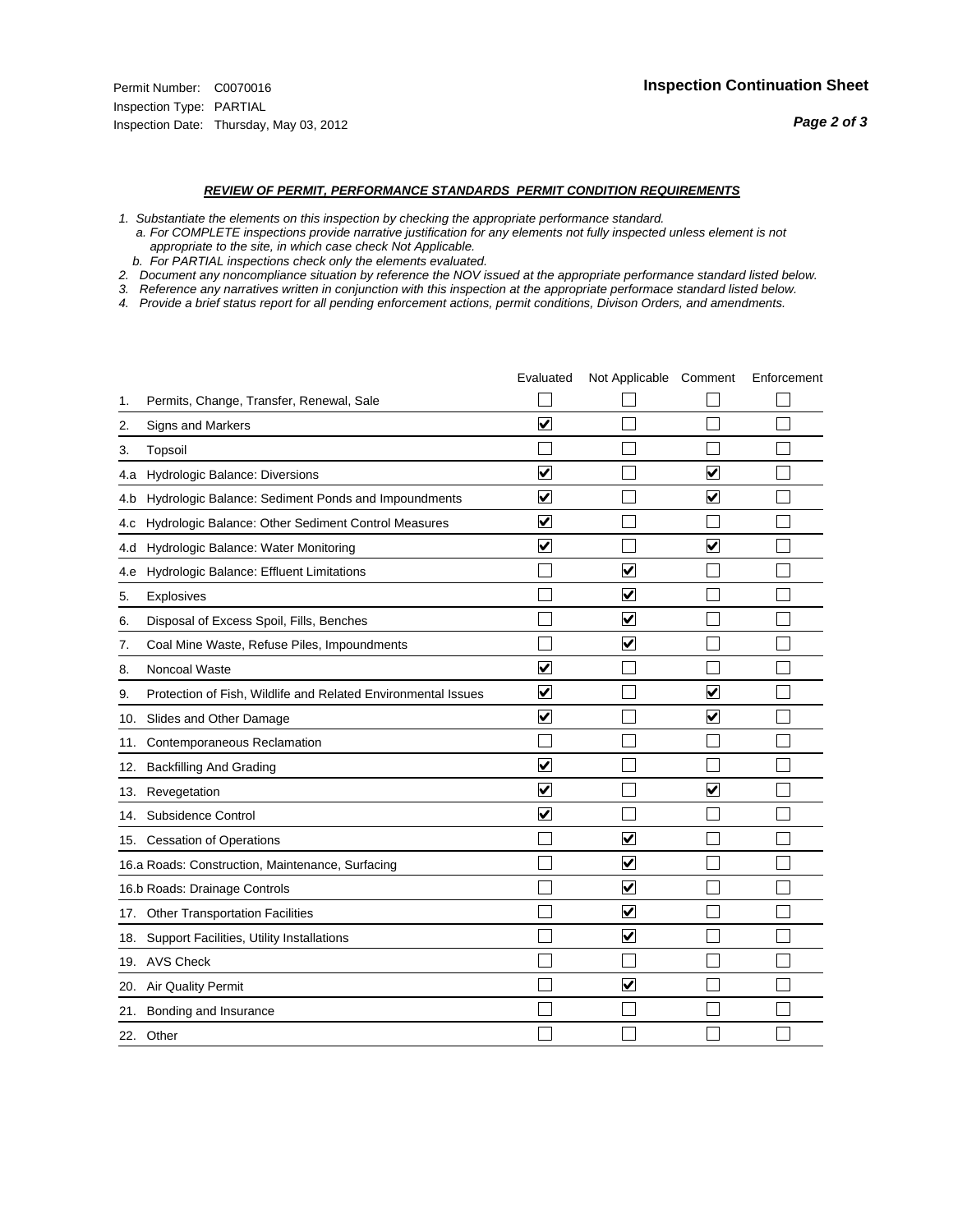Inspection Type: PARTIAL Inspection Date: Thursday, May 03, 2012

#### **4.a Hydrologic Balance: Diversions**

The reclamation lateral diversions were all observed as dry.

#### **4.b Hydrologic Balance: Sediment Ponds and Impoundments**

The water in Jacobs Pond is about 10 inches below the spillway elevation. No new animal prints were visible at the waters edge.

#### **4.d Hydrologic Balance: Water Monitoring**

Bryner Creek did not show any visible flow; a few damp areas were detected. The cutback face above Jacob's Pond was damp, and a flow of about 1.5 Pints per minute was visible (very low flow).

#### **9. Protection of Fish, Wildlife and Related Environmental Issues**

Wildlife as observed was minimal; one ground squirrel and three ravens were observed.

#### **10. Slides and Other Damage**

All areas where backfilling has occurred were stable.

#### **13. Revegetation**

New spring growth is occurring.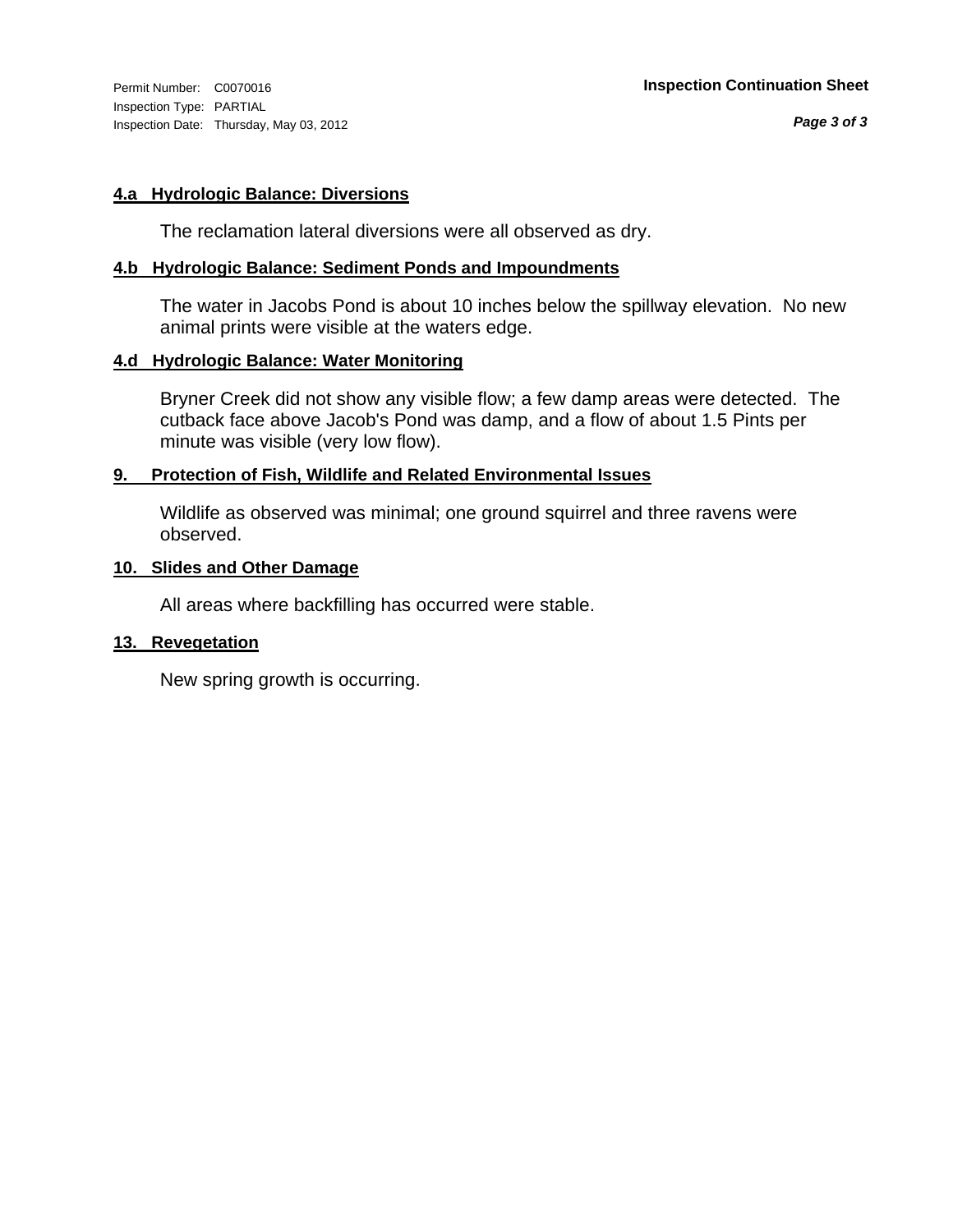

Lieutenant Governor

# **State of Utah**

**DEPARTMENT OF NATURAL RESOURCES** 

**MICHAEL R. STYLER Executive Director** 

#### Division of Oil, Gas and Mining

**JOHN R. BAZA Division Director** 

|  | Representatives Present During the Inspection: |
|--|------------------------------------------------|
|  | Company Vicky Miller                           |
|  | OGM Steve Demczak                              |

# **Inspection Report**

| Permit Number:   | C0070018                   |
|------------------|----------------------------|
| Inspection Type: | <b>COMPLETE</b>            |
| Inspection Date: | Thursday, May 17, 2012     |
| Start Date/Time: | 5/17/2012 1:00:00 PM       |
| End Date/Time:   | 5/17/2012 4:00:00 PM       |
| Last Inspection: | Tuesday, February 21, 2012 |

Inspector: Steve Demczak,

Weather: Sunny, 70's

InspectionID Report Number: 3112

**Processing**

Accepted by:

|                         |  |                          | Permitee: CANYON FUEL COMPANY             |                            |                  |
|-------------------------|--|--------------------------|-------------------------------------------|----------------------------|------------------|
|                         |  |                          | <b>Operator: CANYON FUEL COMPANY</b>      |                            |                  |
|                         |  |                          | Site: SOLDIER CANYON MINE                 |                            |                  |
|                         |  |                          | Address: PO BOX 1029, WELLINGTON UT 84542 |                            |                  |
|                         |  | County: <b>CARBON</b>    |                                           |                            |                  |
|                         |  |                          | Permit Type: PERMANENT COAL PROGRAM       |                            |                  |
|                         |  | Permit Status: ACTIVE    |                                           |                            |                  |
| <b>Current Acreages</b> |  |                          | <b>Mineral Ownership</b>                  | <b>Types of Operations</b> |                  |
|                         |  | 6,624.64 Total Permitted | V                                         | Federal                    | V<br>Underground |
|                         |  | 24.32 Total Disturbed    | V                                         | <b>State</b>               | <b>Surface</b>   |
|                         |  | <b>Phase I</b>           |                                           | County                     | Loadout          |

**Fee**

**Reprocessing Report summary and status for pending enforcement actions, permit conditions, Division Orders, and amendments: Other**

**Phase II Phase III**

Permit Condition: Canyon Fuel Company has just one permit condition for the Soldier Canyon Mine; to submit water quality data in an electronic format through the Electronic Data Input web site.

Permitting Actions: None

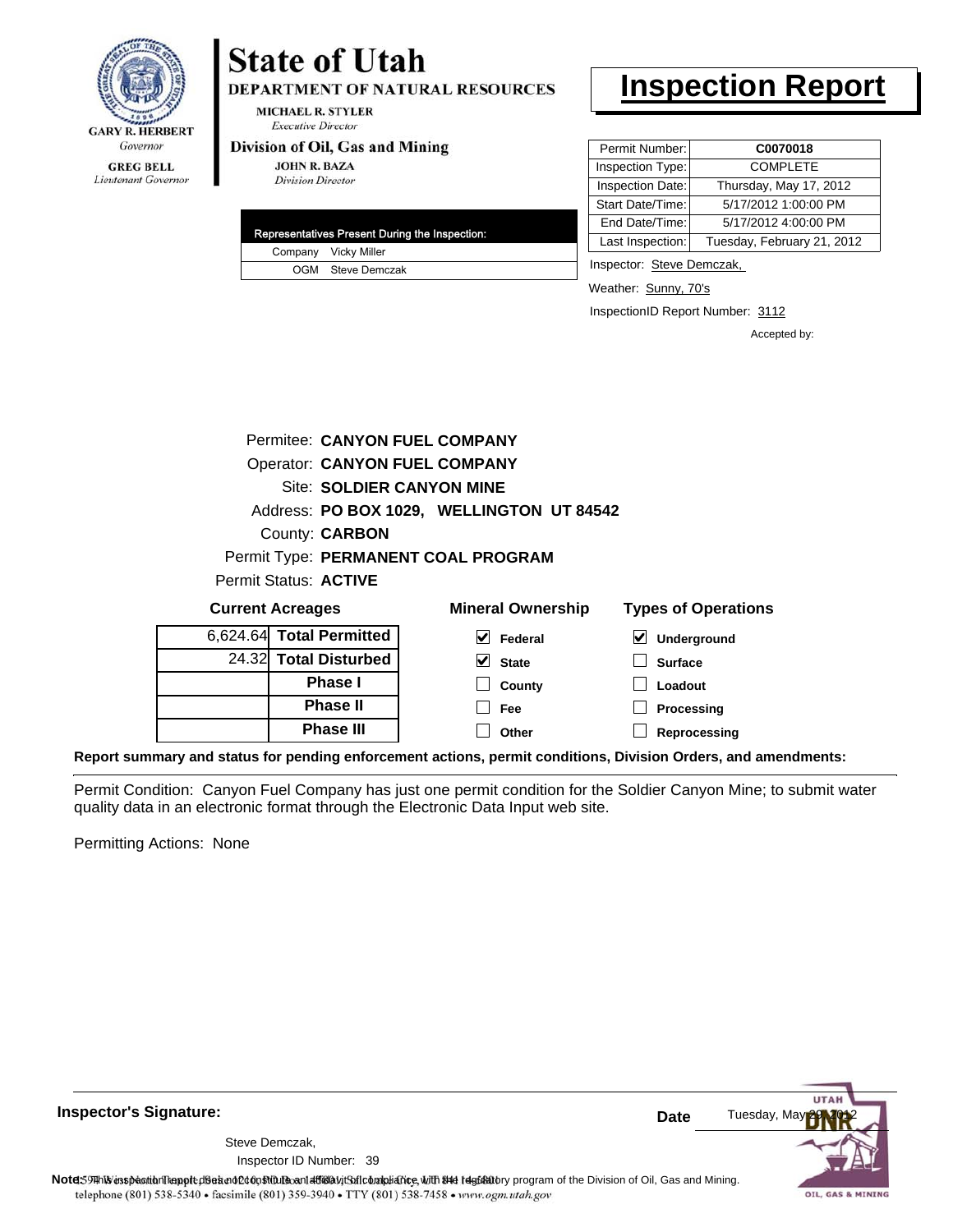#### *REVIEW OF PERMIT, PERFORMANCE STANDARDS PERMIT CONDITION REQUIREMENTS*

*1. Substantiate the elements on this inspection by checking the appropriate performance standard.*

 *a. For COMPLETE inspections provide narrative justification for any elements not fully inspected unless element is not appropriate to the site, in which case check Not Applicable.*

 *b. For PARTIAL inspections check only the elements evaluated.*

*2. Document any noncompliance situation by reference the NOV issued at the appropriate performance standard listed below.*

*3. Reference any narratives written in conjunction with this inspection at the appropriate performace standard listed below.*

*4. Provide a brief status report for all pending enforcement actions, permit conditions, Divison Orders, and amendments.*

|     |                                                               | Evaluated               | Not Applicable Comment  |                         | Enforcement |
|-----|---------------------------------------------------------------|-------------------------|-------------------------|-------------------------|-------------|
| 1.  | Permits, Change, Transfer, Renewal, Sale                      | $\overline{\mathsf{v}}$ |                         | V                       |             |
| 2.  | Signs and Markers                                             | $\overline{\mathbf{v}}$ |                         | $\blacktriangledown$    |             |
| 3.  | Topsoil                                                       | $\overline{\mathbf{v}}$ |                         | $\overline{\mathsf{v}}$ |             |
| 4.a | Hydrologic Balance: Diversions                                | $\blacktriangledown$    |                         | $\blacktriangledown$    |             |
| 4.b | Hydrologic Balance: Sediment Ponds and Impoundments           |                         |                         |                         |             |
| 4.C | Hydrologic Balance: Other Sediment Control Measures           | $\overline{\mathbf{v}}$ |                         |                         |             |
| 4.d | Hydrologic Balance: Water Monitoring                          | $\overline{\mathbf{v}}$ |                         | $\overline{\mathbf{v}}$ |             |
| 4.e | Hydrologic Balance: Effluent Limitations                      | $\overline{\mathbf{v}}$ |                         | $\blacktriangledown$    |             |
| 5.  | <b>Explosives</b>                                             |                         | ⊽                       |                         |             |
| 6.  | Disposal of Excess Spoil, Fills, Benches                      |                         | $\blacktriangledown$    |                         |             |
| 7.  | Coal Mine Waste, Refuse Piles, Impoundments                   |                         | $\overline{\mathbf{v}}$ |                         |             |
| 8.  | Noncoal Waste                                                 | $\overline{\mathbf{v}}$ |                         | $\overline{\mathbf{v}}$ |             |
| 9.  | Protection of Fish, Wildlife and Related Environmental Issues | $\overline{\mathbf{v}}$ |                         |                         |             |
|     | 10. Slides and Other Damage                                   | $\overline{\mathbf{v}}$ |                         | ⊽                       |             |
| 11. | Contemporaneous Reclamation                                   | ⊽                       |                         |                         |             |
| 12. | <b>Backfilling And Grading</b>                                | $\overline{\mathbf{v}}$ |                         | $\blacktriangledown$    |             |
| 13. | Revegetation                                                  | $\overline{\mathbf{v}}$ |                         |                         |             |
| 14. | Subsidence Control                                            | $\overline{\mathbf{v}}$ |                         |                         |             |
|     | 15. Cessation of Operations                                   | $\overline{\mathbf{v}}$ |                         | $\blacktriangledown$    |             |
|     | 16.a Roads: Construction, Maintenance, Surfacing              | $\blacktriangledown$    |                         | $\blacktriangledown$    |             |
|     | 16.b Roads: Drainage Controls                                 | $\overline{\mathbf{v}}$ |                         | $\overline{\mathbf{v}}$ |             |
| 17. | <b>Other Transportation Facilities</b>                        |                         |                         |                         |             |
| 18. | Support Facilities, Utility Installations                     | $\overline{\mathbf{v}}$ |                         | $\blacktriangledown$    |             |
|     | 19. AVS Check                                                 | $\overline{\mathbf{v}}$ |                         | $\blacktriangledown$    |             |
| 20. | Air Quality Permit                                            | $\checkmark$            |                         | $\blacktriangledown$    |             |
| 21. | Bonding and Insurance                                         | $\overline{\mathbf{v}}$ |                         | $\blacktriangledown$    |             |
|     | 22. Other                                                     |                         |                         |                         |             |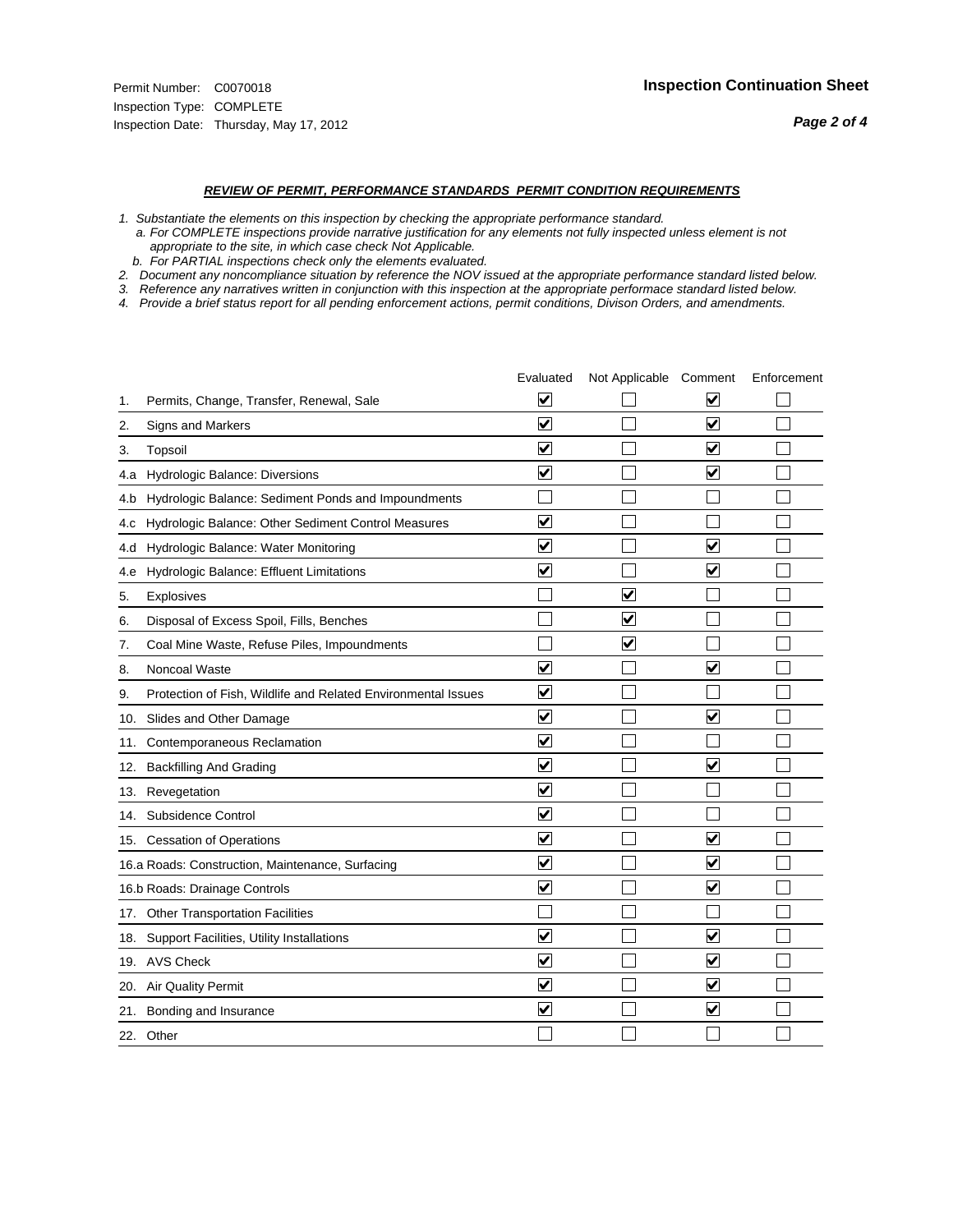*Page 3 of 4*

#### **1. Permits, Change, Transfer, Renewal, Sale**

No permitting action is currently being processed with the Division for Soldier Creek Mine. The permit will expire on Feb. 03, 2017. The SPCC plan was last inspected on December 3, 2007. The UPDES permit will expire on April 31, 2013.

#### **2. Signs and Markers**

The identification sign was on the side of the main road overlooking the sediment pond. The information addressed the requirements of the R645 Coal Rules.

#### **3. Topsoil**

The topsoil piles are located below the mine. There were no signs of wind or water erosion.

#### **4.a Hydrologic Balance: Diversions**

Diversions were opened and functioning as designed.

#### **4.d Hydrologic Balance: Water Monitoring**

Water Mmonitoring is reviewed in the Salt Lake office.

#### **4.e Hydrologic Balance: Effluent Limitations**

There was no discharge for the first quarter of 2012.

#### **8. Noncoal Waste**

Non-coal waste has been removed a couple of years ago. The is some old mining equipment stored on site.

#### **10. Slides and Other Damage**

No slides or damage was noticed during the inspection.

#### **12. Backfilling And Grading**

The portals are backfilled.

#### **15. Cessation of Operations**

No activity is taking place at mine site.

#### **16.a Roads: Construction, Maintenance, Surfacing**

It is still functioning but the concrete is breaking up.

#### **16.b Roads: Drainage Controls**

Diversions are functioning as designed.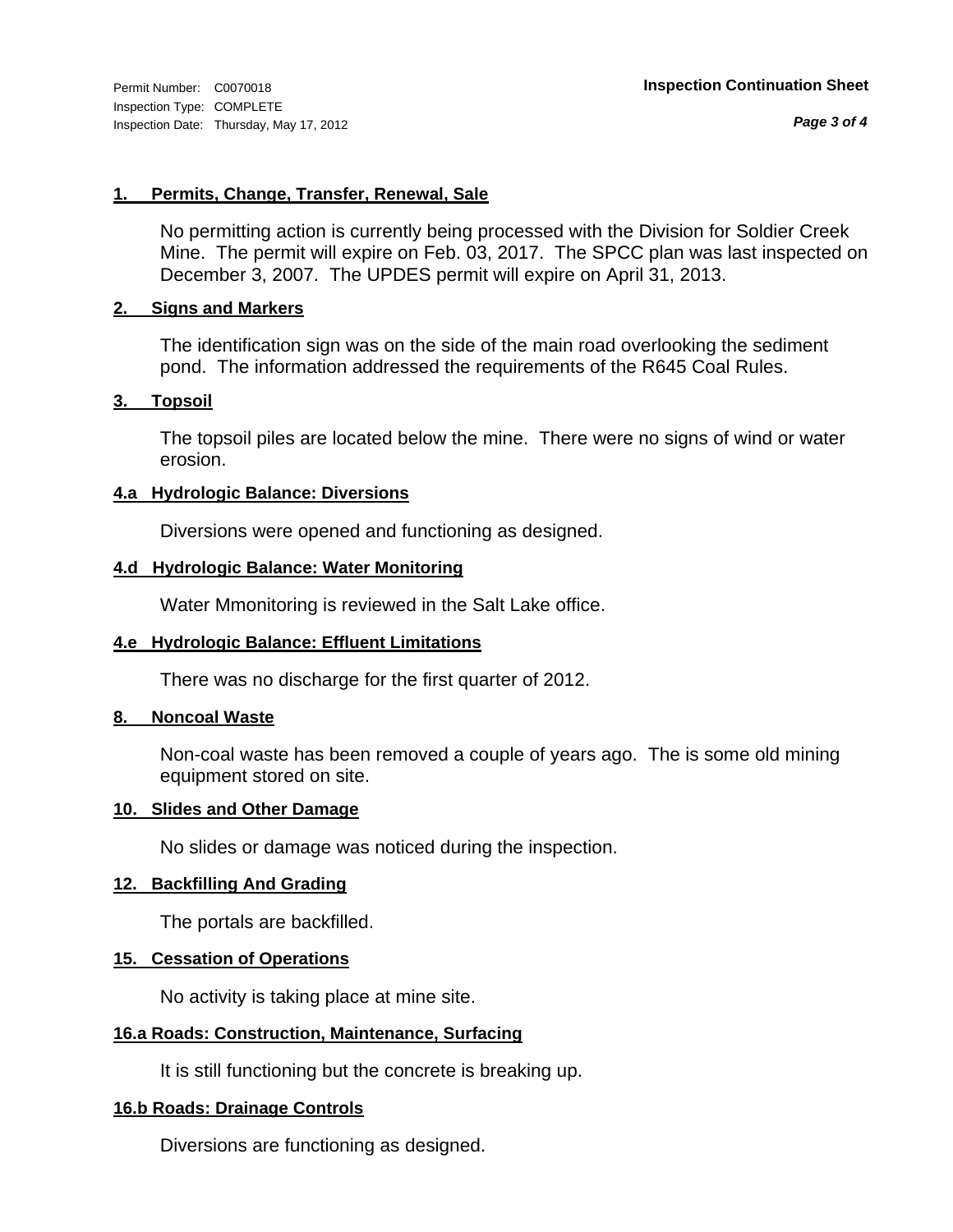Inspection Type: COMPLETE Inspection Date: Thursday, May 17, 2012

#### Permit Number: C0070018 **Inspection Continuation Sheet**

*Page 4 of 4*

#### **18. Support Facilities, Utility Installations**

There are no new facilities.

#### **19. AVS Check**

AVS checks are made in SLC.

#### **20. Air Quality Permit**

The Air Quality Permit is DAQE-334-94.

#### **21. Bonding and Insurance**

The insurance policy will expire on July 31, 2012. The bonding amount is \$1,593,000.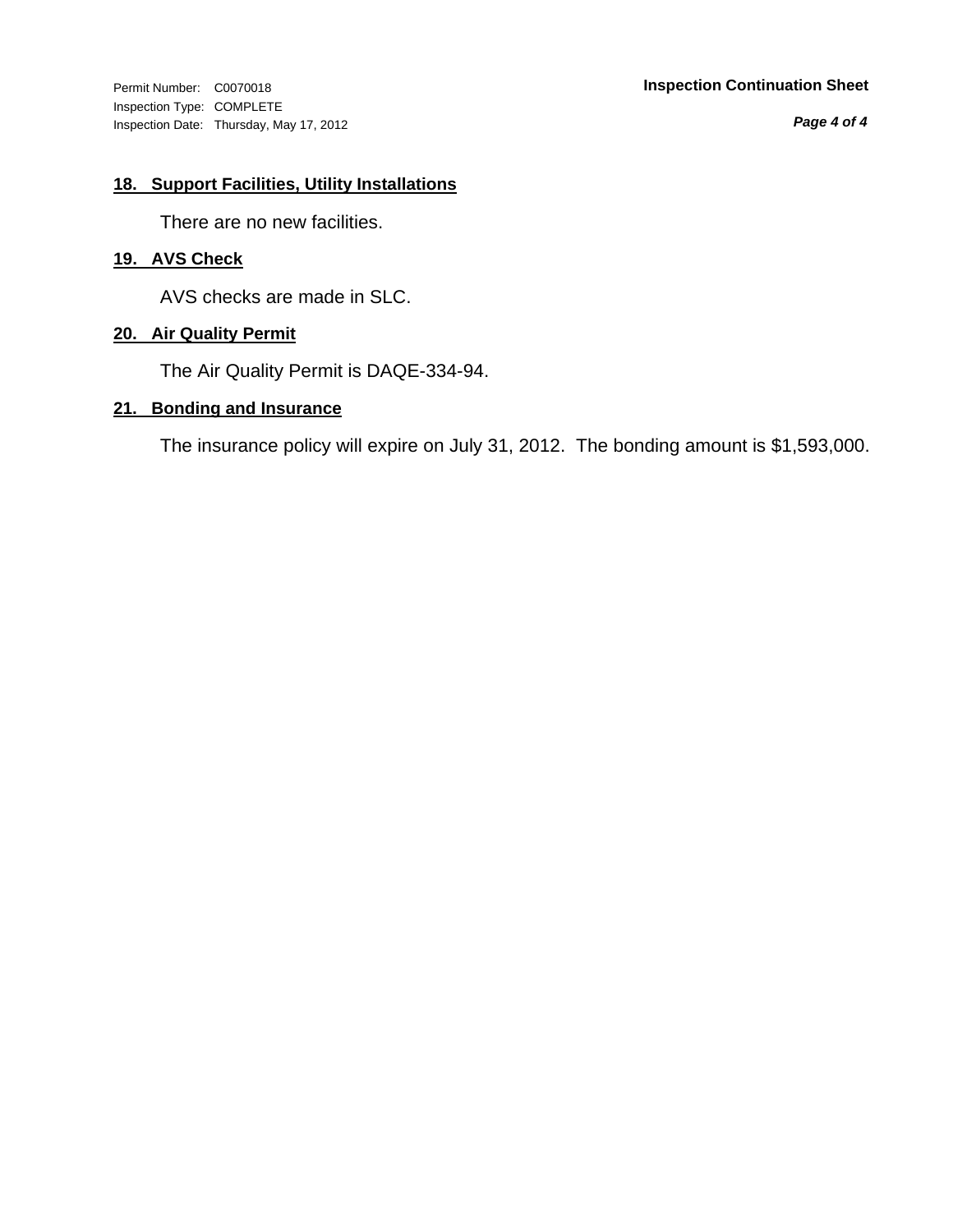

#### **GREG BELL** Lieutenant Governor

# **State of Utah**

DEPARTMENT OF NATURAL RESOURCES

**MICHAEL R. STYLER Executive Director** 

#### Division of Oil, Gas and Mining

**JOHN R. BAZA Division Director** 

| <b>Representatives Present During the Inspection:</b> |
|-------------------------------------------------------|
| OGM Ingrid Campbell                                   |
| OGM Priscilla Burton                                  |
| Company Vicky Miller                                  |

### **Inspection Report**

| Permit Number:   | C0070018                   |
|------------------|----------------------------|
| Inspection Type: | PARTIAL                    |
| Inspection Date: | Friday, May 04, 2012       |
| Start Date/Time: | 5/4/2012 10:30:00 AM       |
| End Date/Time:   | 5/4/2012 11:30:00 AM       |
| Last Inspection: | Tuesday, February 21, 2012 |
|                  |                            |

Inspector: Priscilla Burton,

Weather: sun 65 F

InspectionID Report Number: 3093

Accepted by:

|                          |                       | Permitee: CANYON FUEL COMPANY             |                            |
|--------------------------|-----------------------|-------------------------------------------|----------------------------|
|                          |                       | <b>Operator: CANYON FUEL COMPANY</b>      |                            |
|                          |                       | <b>Site: SOLDIER CANYON MINE</b>          |                            |
|                          |                       | Address: PO BOX 1029, WELLINGTON UT 84542 |                            |
|                          | County: <b>CARBON</b> |                                           |                            |
|                          |                       | Permit Type: PERMANENT COAL PROGRAM       |                            |
| Permit Status: ACTIVE    |                       |                                           |                            |
| <b>Current Acreages</b>  |                       | <b>Mineral Ownership</b>                  | <b>Types of Operations</b> |
| 6,624.64 Total Permitted |                       | Federal                                   | <b>Underground</b>         |

**State County Fee Other**

| 6,624.64 Total Permitted |
|--------------------------|
| 24.32 Total Disturbed    |
| Phase I                  |
| <b>Phase II</b>          |
| Phase III                |

| $\vert \blacktriangleright$ Underground |
|-----------------------------------------|
| $\Box$ Surface                          |
| $\Box$ Loadout                          |
| $\Box$ Processing                       |

**Reprocessing**

**Report summary and status for pending enforcement actions, permit conditions, Division Orders, and amendments:**

Observed the condition of the topsoil storage piles at the topsoil storage site.

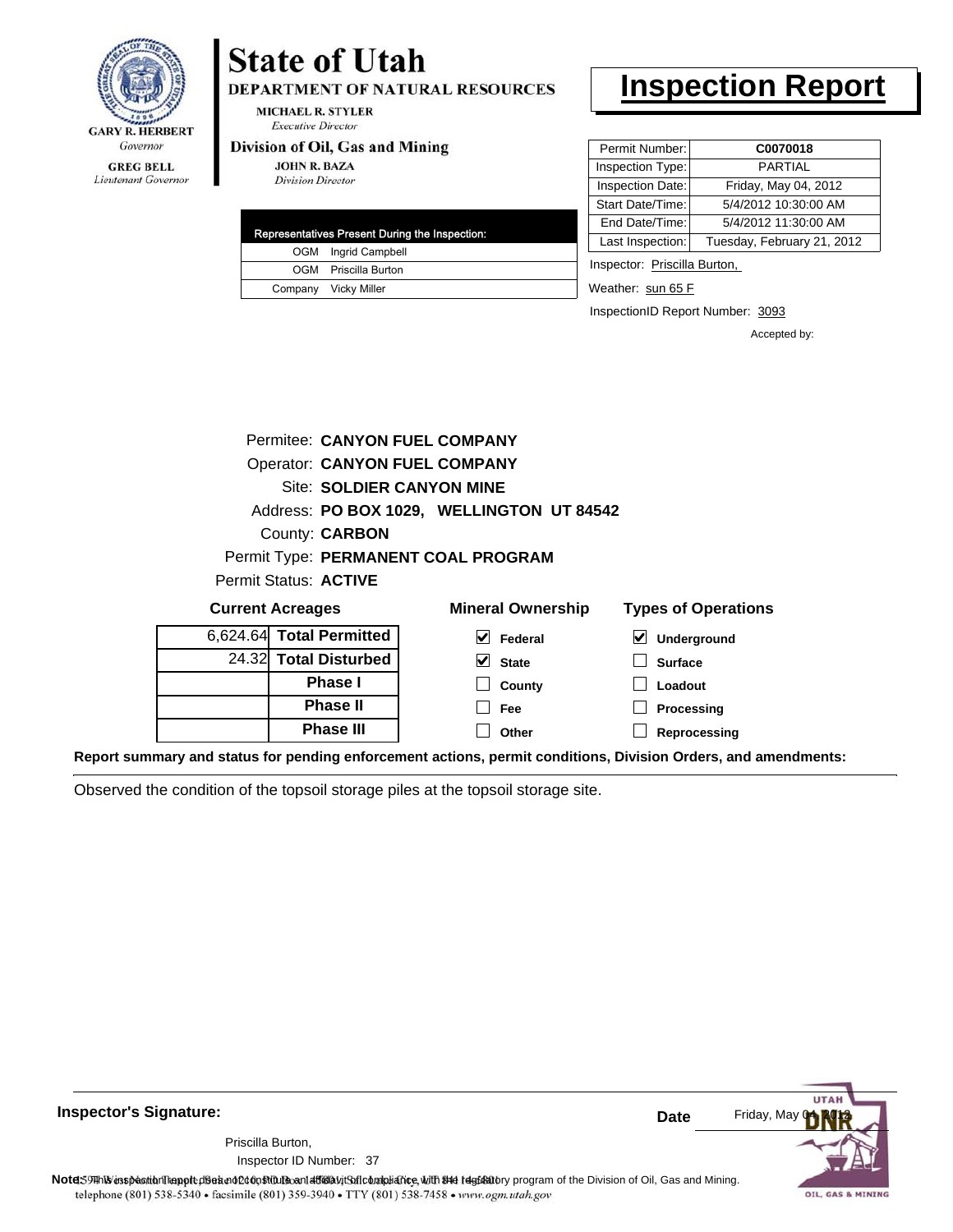#### *REVIEW OF PERMIT, PERFORMANCE STANDARDS PERMIT CONDITION REQUIREMENTS*

- *1. Substantiate the elements on this inspection by checking the appropriate performance standard.*
- *a. For COMPLETE inspections provide narrative justification for any elements not fully inspected unless element is not appropriate to the site, in which case check Not Applicable.*
- *b. For PARTIAL inspections check only the elements evaluated.*
- *2. Document any noncompliance situation by reference the NOV issued at the appropriate performance standard listed below.*
- *3. Reference any narratives written in conjunction with this inspection at the appropriate performace standard listed below.*
- *4. Provide a brief status report for all pending enforcement actions, permit conditions, Divison Orders, and amendments.*

|     |                                                               | Evaluated               | Not Applicable Comment |                         | Enforcement |
|-----|---------------------------------------------------------------|-------------------------|------------------------|-------------------------|-------------|
| 1.  | Permits, Change, Transfer, Renewal, Sale                      |                         |                        |                         |             |
| 2.  | Signs and Markers                                             |                         |                        |                         |             |
| 3.  | Topsoil                                                       | $\overline{\mathbf{v}}$ |                        | $\overline{\mathbf{v}}$ |             |
| 4.a | Hydrologic Balance: Diversions                                |                         |                        |                         |             |
| 4.b | Hydrologic Balance: Sediment Ponds and Impoundments           |                         |                        |                         |             |
| 4.c | Hydrologic Balance: Other Sediment Control Measures           |                         |                        |                         |             |
| 4.d | Hydrologic Balance: Water Monitoring                          |                         |                        |                         |             |
| 4.e | Hydrologic Balance: Effluent Limitations                      |                         |                        |                         |             |
| 5.  | <b>Explosives</b>                                             |                         |                        |                         |             |
| 6.  | Disposal of Excess Spoil, Fills, Benches                      |                         |                        |                         |             |
| 7.  | Coal Mine Waste, Refuse Piles, Impoundments                   |                         |                        |                         |             |
| 8.  | Noncoal Waste                                                 |                         |                        |                         |             |
| 9.  | Protection of Fish, Wildlife and Related Environmental Issues |                         |                        |                         |             |
| 10. | Slides and Other Damage                                       |                         |                        |                         |             |
| 11. | Contemporaneous Reclamation                                   |                         |                        |                         |             |
| 12. | <b>Backfilling And Grading</b>                                |                         |                        |                         |             |
| 13. | Revegetation                                                  | $\overline{\mathbf{v}}$ |                        | $\overline{\mathsf{v}}$ |             |
| 14. | Subsidence Control                                            |                         |                        |                         |             |
|     | 15. Cessation of Operations                                   |                         |                        |                         |             |
|     | 16.a Roads: Construction, Maintenance, Surfacing              |                         |                        |                         |             |
|     | 16.b Roads: Drainage Controls                                 |                         |                        |                         |             |
| 17. | <b>Other Transportation Facilities</b>                        |                         |                        |                         |             |
| 18. | Support Facilities, Utility Installations                     |                         |                        |                         |             |
|     | 19. AVS Check                                                 |                         |                        |                         |             |
| 20. | <b>Air Quality Permit</b>                                     |                         |                        |                         |             |
| 21. | Bonding and Insurance                                         |                         |                        |                         |             |
|     | 22. Other                                                     |                         |                        |                         |             |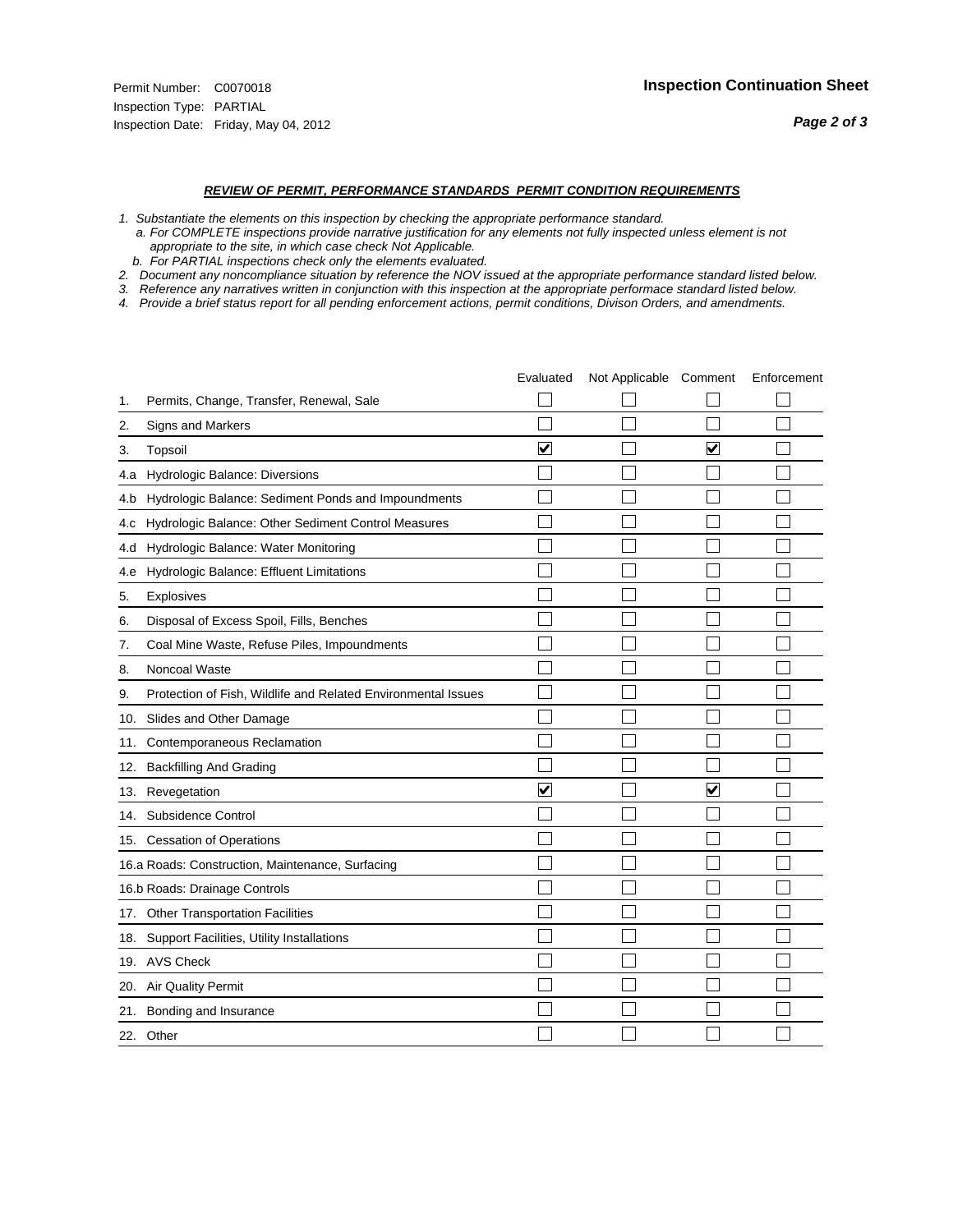*Page 3 of 3*

#### **3. Topsoil**

Evaluated the vegetation at the topsoil storage site. Storage site is depicted on Dwg D 347 in the MRP. The fence surrounding the topsoil piles had been cut allowing grazing animals access. The site was heavily grazed. Evidence indcated that both cows and deer visited the site. The two larger stockpiles of topsoil and substitute topsoil have diverse cover including grasses (western wheatgrass, indian ricegrass, crested wheatgrass) and shrubs (sagebrush). The smaller topsoil pile along the west boundary does not have diverse cover and much of the desireable grasses have been grazed. No forbs or shrubs were present. The fence was repaired during our site visit, but it is recommended that the grazing leasee be advised that his lease does not include the topsoil stockpile. A second recommendation is to reseed the small topsoil pile on the west with a mix that includes shrubs and warm and cold season grasses, to out-compete the invasive cheatgrass.

#### **13. Revegetation**

The interim seed mix for the topsoil stockpiles will be reviewed and revised to include shrub cover species and additional grasses. The reclamation plan will also be reviewed by the Division and possibly updated by the permittee.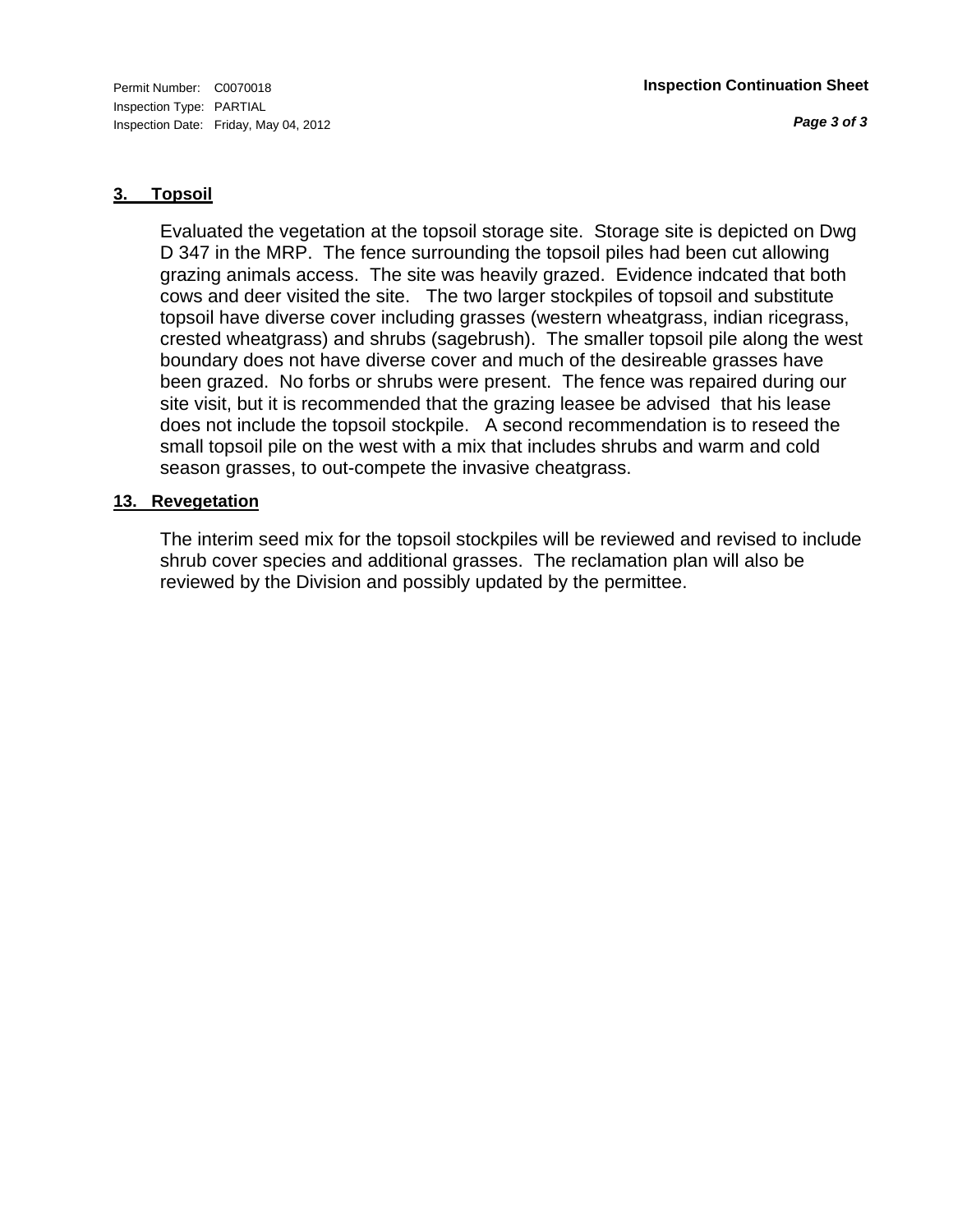

Lieutenant Governor

# **State of Utah**

DEPARTMENT OF NATURAL RESOURCES

**MICHAEL R. STYLER Executive Director** 

#### Division of Oil, Gas and Mining

**Phase III**

**JOHN R. BAZA Division Director** 

|  | Representatives Present During the Inspection: |
|--|------------------------------------------------|
|  | Company JD Leonard                             |
|  | OGM Karl Houskeeper                            |

### **Inspection Report**

| Permit Number:   | C0070019                |
|------------------|-------------------------|
| Inspection Type: | <b>COMPLETE</b>         |
| Inspection Date: | Wednesday, May 02, 2012 |
| Start Date/Time: | 5/2/2012 8:30:00 AM     |
| End Date/Time:   | 5/2/2012 1:00:00 PM     |
| Last Inspection: | Tuesday, April 10, 2012 |

Inspector: Karl Houskeeper,

Weather: Cloudy, Temp. 68 Deg. F.

InspectionID Report Number: 3090

**Reprocessing**

Accepted by:

| Permitee: ANDALEX RESOURCES INC |                              |                                                |                                                   |  |  |
|---------------------------------|------------------------------|------------------------------------------------|---------------------------------------------------|--|--|
| Operator: ANDALEX RESOURCES INC |                              |                                                |                                                   |  |  |
|                                 | <b>Site: CENTENNIAL MINE</b> |                                                |                                                   |  |  |
|                                 |                              | Address: PO BOX 910, EAST CARBON UT 84520-0910 |                                                   |  |  |
|                                 | County: <b>CARBON</b>        |                                                |                                                   |  |  |
|                                 |                              | Permit Type: PERMANENT COAL PROGRAM            |                                                   |  |  |
|                                 | Permit Status: ACTIVE        |                                                |                                                   |  |  |
|                                 | <b>Current Acreages</b>      | <b>Mineral Ownership</b>                       | <b>Types of Operations</b>                        |  |  |
| 6,516.91                        | <b>Total Permitted</b>       | V<br>Federal                                   | $\vert\bm{\checkmark}\vert$<br><b>Underground</b> |  |  |
|                                 | 47.19 Total Disturbed        | M<br><b>State</b>                              | <b>Surface</b>                                    |  |  |
|                                 | Phase I                      | County                                         | Loadout                                           |  |  |
|                                 | <b>Phase II</b>              | Fee                                            | <b>Processing</b>                                 |  |  |
|                                 |                              |                                                |                                                   |  |  |

**Other**

**Report summary and status for pending enforcement actions, permit conditions, Division Orders, and amendments:**



**Inspector's Signature:**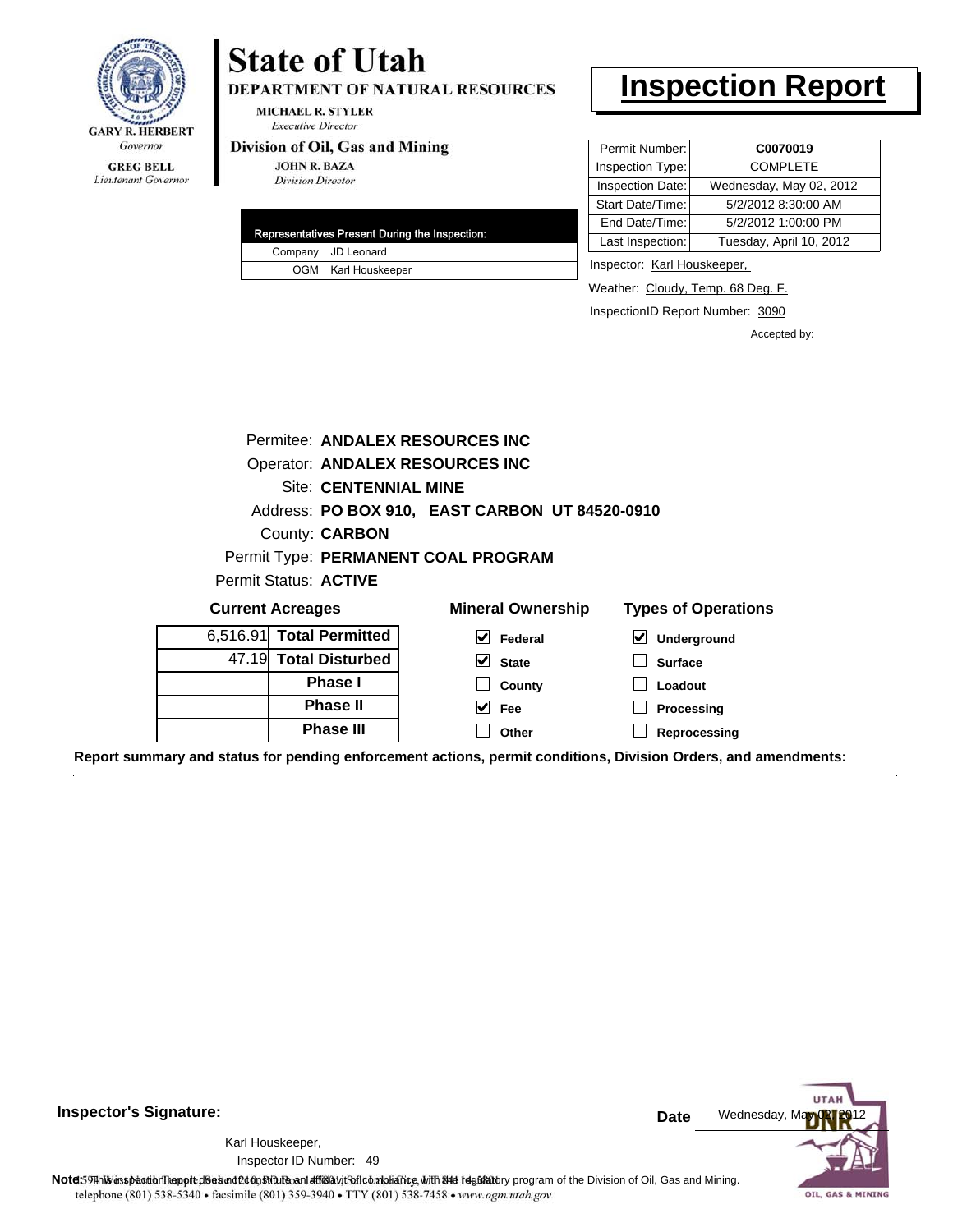#### *REVIEW OF PERMIT, PERFORMANCE STANDARDS PERMIT CONDITION REQUIREMENTS*

*1. Substantiate the elements on this inspection by checking the appropriate performance standard.*

 *a. For COMPLETE inspections provide narrative justification for any elements not fully inspected unless element is not appropriate to the site, in which case check Not Applicable.*

 *b. For PARTIAL inspections check only the elements evaluated.*

*2. Document any noncompliance situation by reference the NOV issued at the appropriate performance standard listed below.*

*3. Reference any narratives written in conjunction with this inspection at the appropriate performace standard listed below.*

*4. Provide a brief status report for all pending enforcement actions, permit conditions, Divison Orders, and amendments.*

|     |                                                               | Evaluated                       | Not Applicable Comment |                                 | Enforcement |
|-----|---------------------------------------------------------------|---------------------------------|------------------------|---------------------------------|-------------|
| 1.  | Permits, Change, Transfer, Renewal, Sale                      | V                               |                        | V                               |             |
| 2.  | Signs and Markers                                             | $\overline{\mathbf{v}}$         |                        | $\overline{\blacktriangledown}$ |             |
| 3.  | Topsoil                                                       | $\overline{\mathbf{v}}$         |                        |                                 |             |
| 4.a | Hydrologic Balance: Diversions                                | ⊻                               |                        | V                               |             |
| 4.b | Hydrologic Balance: Sediment Ponds and Impoundments           | $\blacktriangledown$            |                        | $\blacktriangledown$            |             |
| 4.c | Hydrologic Balance: Other Sediment Control Measures           | $\overline{\mathbf{v}}$         |                        |                                 |             |
| 4.d | Hydrologic Balance: Water Monitoring                          | $\overline{\mathbf{v}}$         |                        |                                 |             |
| 4.e | Hydrologic Balance: Effluent Limitations                      | $\overline{\mathbf{v}}$         |                        | $\blacktriangleright$           |             |
| 5.  | <b>Explosives</b>                                             | $\overline{\mathbf{v}}$         |                        |                                 |             |
| 6.  | Disposal of Excess Spoil, Fills, Benches                      | ⊻                               | $\blacktriangledown$   |                                 |             |
| 7.  | Coal Mine Waste, Refuse Piles, Impoundments                   | ⊻                               | $\bm{\mathsf{v}}$      |                                 |             |
| 8.  | Noncoal Waste                                                 | $\overline{\blacktriangledown}$ |                        |                                 |             |
| 9.  | Protection of Fish, Wildlife and Related Environmental Issues | $\overline{\mathbf{v}}$         |                        |                                 |             |
| 10. | Slides and Other Damage                                       | $\overline{\mathbf{v}}$         |                        |                                 |             |
| 11. | Contemporaneous Reclamation                                   | $\blacktriangledown$            |                        |                                 |             |
| 12. | <b>Backfilling And Grading</b>                                | $\overline{\mathbf{v}}$         |                        |                                 |             |
| 13. | Revegetation                                                  | $\overline{\mathbf{v}}$         |                        |                                 |             |
| 14. | Subsidence Control                                            | $\overline{\mathbf{v}}$         |                        |                                 |             |
|     | 15. Cessation of Operations                                   | $\overline{\mathbf{v}}$         |                        |                                 |             |
|     | 16.a Roads: Construction, Maintenance, Surfacing              | $\overline{\mathsf{v}}$         |                        |                                 |             |
|     | 16.b Roads: Drainage Controls                                 | $\overline{\mathbf{v}}$         |                        |                                 |             |
|     | 17. Other Transportation Facilities                           | $\overline{\mathbf{v}}$         |                        |                                 |             |
|     | 18. Support Facilities, Utility Installations                 | ✓                               |                        |                                 |             |
|     | 19. AVS Check                                                 | $\overline{\mathbf{v}}$         |                        |                                 |             |
| 20. | <b>Air Quality Permit</b>                                     | $\overline{\mathsf{v}}$         |                        | $\blacktriangledown$            |             |
| 21. | Bonding and Insurance                                         | $\overline{\mathbf{v}}$         |                        |                                 |             |
|     | 22. Other                                                     | $\overline{\mathbf{v}}$         |                        |                                 |             |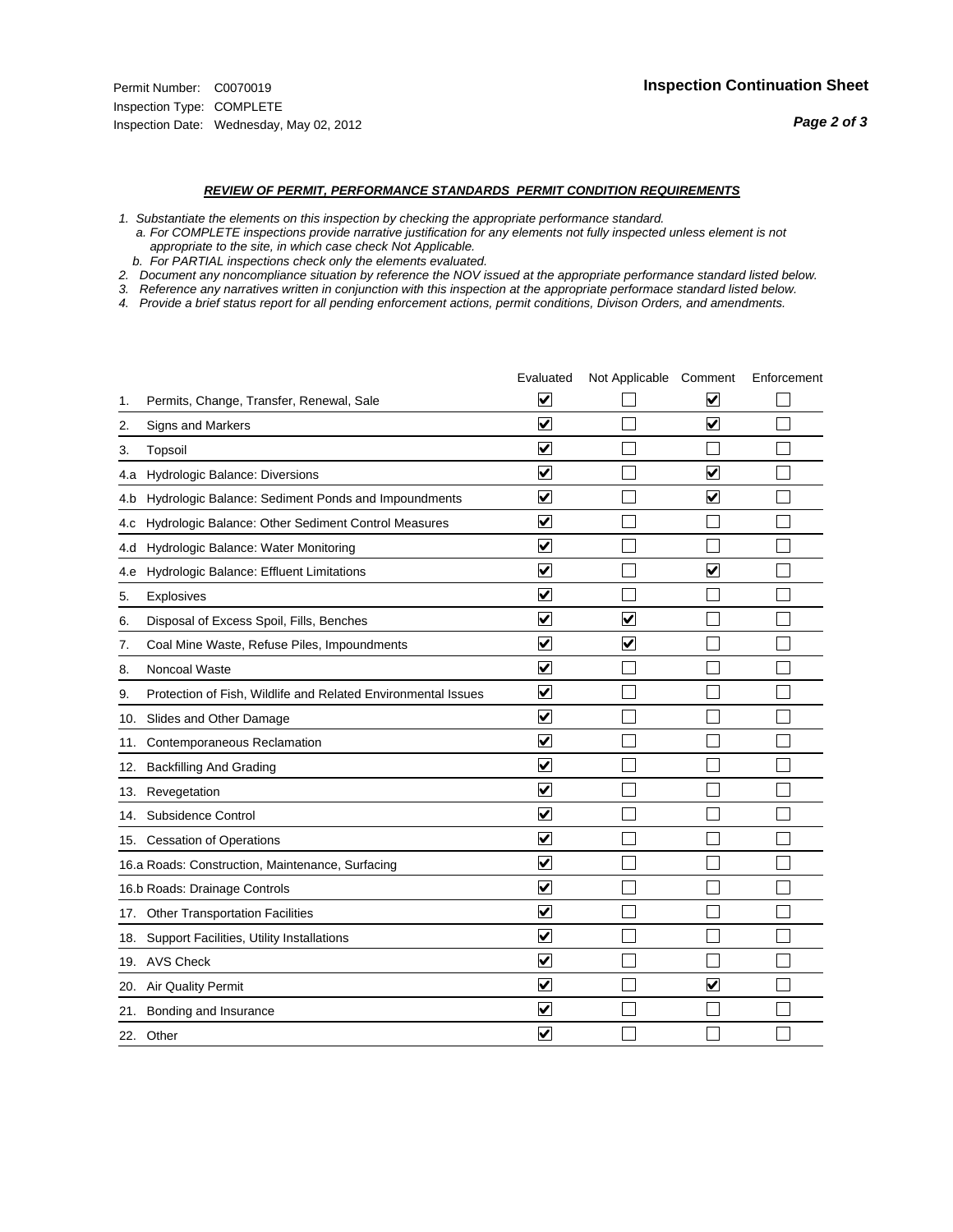#### **1. Permits, Change, Transfer, Renewal, Sale**

The current DOGM permit was issued effective 01/04/2012 and expires on 01/04/2017.

-Certificate of Insurance issued 06/01/2011 and terminates 06/01/2012. -Reclamation agreement dated and signed February 1990 (amended January 2001). -UPDES permit UT0025674 effective 12/01/2006 and expires midnight 11/30/2011. -Air Quality permit DAQE-997-96, issued October 25, 1996. -SPCC Plan dated 11/2/2009.

#### **2. Signs and Markers**

Mine identification sign at entrance is down. Sign needs to be re -attached to the metal poles so that it is visible.

This item was identified on the previous inspection and still existed as of the complete inspection today. This item needs to be fixed immediately to avoid enforcement action.

#### **4.a Hydrologic Balance: Diversions**

Several undisturbed and disturbed diversions are in need of maintenance throughout the facility. Some are approximately half plugged and some are just blocked be weeds and leaves. The undisturbed culvert inlet by the oil storage area is half plugged. The road diversion by the uppermost topsoil pile has a dead tree in it that needs to be removed.

The items listed above were identified on the previous inspection and still existed on today's complete inspection. These items need to be fixed immediately to avoid enforcement action.

#### **4.b Hydrologic Balance: Sediment Ponds and Impoundments**

First quarter 2012 sediment pond inspections were done on 02/15/2012.

#### **4.e Hydrologic Balance: Effluent Limitations**

As part of the complete inspection the discharge monitoring reports for January, February and March 2012 were reviewed. No discharges occurred from any of the designated outfalls for any of the months listed.

#### **20. Air Quality Permit**

The air quality permit DAQE-997-96 referenced above was issued on October 25, 1996 and remains in effect.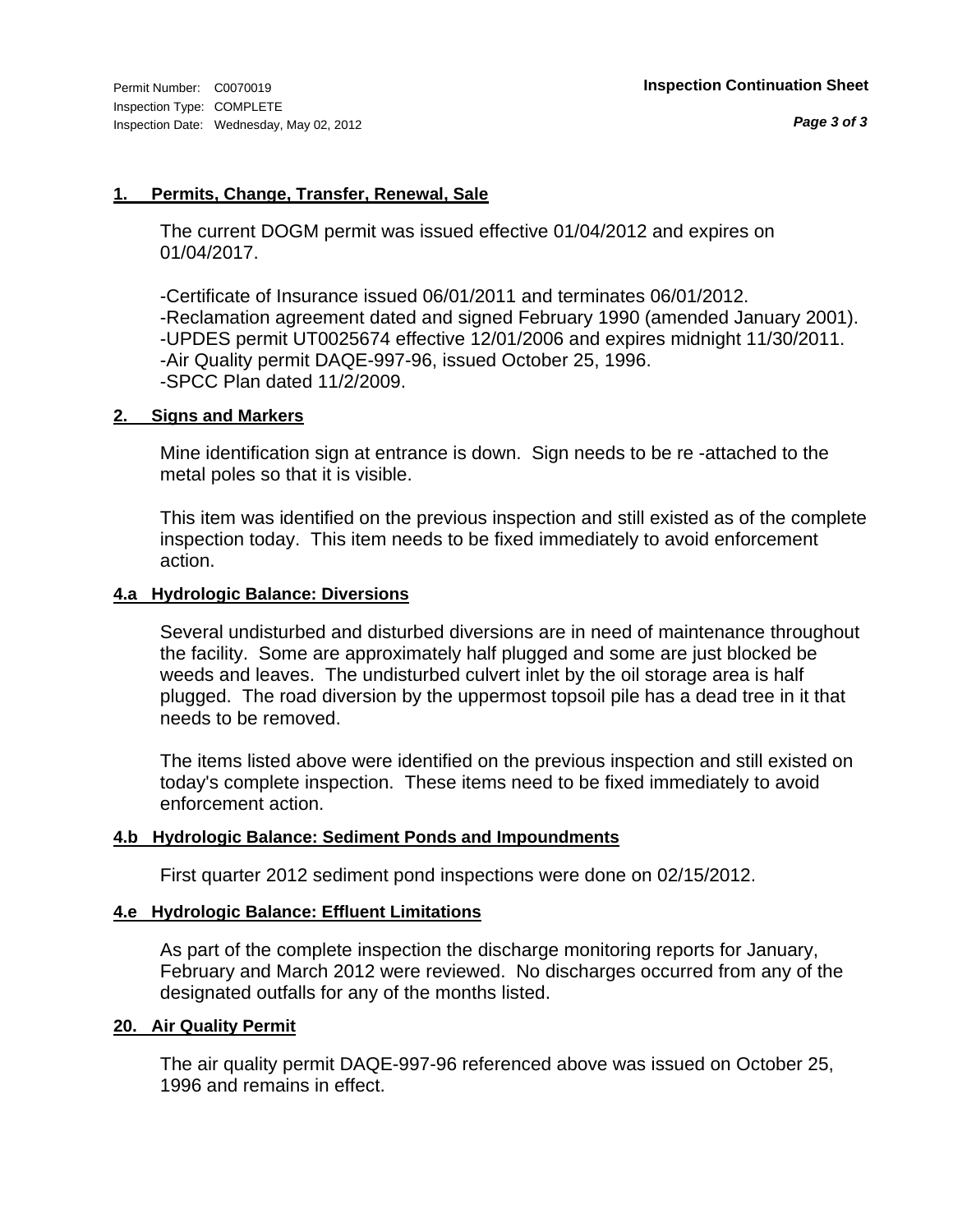

# **State of Utah**

DEPARTMENT OF NATURAL RESOURCES

**MICHAEL R. STYLER Executive Director** 

#### Division of Oil, Gas and Mining

**JOHN R. BAZA Division Director** 

| Representatives Present During the Inspection: |                     |  |  |
|------------------------------------------------|---------------------|--|--|
|                                                | Company Kit Pappas  |  |  |
|                                                | OGM Karl Houskeeper |  |  |
|                                                | OGM Amanda Daniels  |  |  |
|                                                | OGM April Abate     |  |  |

# **Inspection Report**

| Permit Number:   | C0070020                 |  |
|------------------|--------------------------|--|
| Inspection Type: | <b>COMPLETE</b>          |  |
| Inspection Date: | Thursday, May 31, 2012   |  |
| Start Date/Time: | 5/31/2012 9:30:00 AM     |  |
| End Date/Time:   | 5/31/2012 2:00:00 PM     |  |
| Last Inspection: | Thursday, April 19, 2012 |  |
|                  |                          |  |

Inspector: Karl Houskeeper,

Weather: Clear, Temp. 75 Deg. F.

InspectionID Report Number: 3118

Accepted by: jhelfric 5/31/2012

|                                                                | Permitee: HIDDEN SPLENDOR RESOURCES |                                            |                                     |  |  |
|----------------------------------------------------------------|-------------------------------------|--------------------------------------------|-------------------------------------|--|--|
|                                                                |                                     | <b>Operator: HIDDEN SPLENDOR RESOURCES</b> |                                     |  |  |
| Site: HORIZON MINE                                             |                                     |                                            |                                     |  |  |
| Address: 57 WEST 200 SOUTH, SUITE 400, SALT LAKE CITY UT 84101 |                                     |                                            |                                     |  |  |
| County: <b>CARBON</b>                                          |                                     |                                            |                                     |  |  |
| Permit Type: PERMANENT COAL PROGRAM                            |                                     |                                            |                                     |  |  |
| Permit Status: ACTIVE                                          |                                     |                                            |                                     |  |  |
| <b>Current Acreages</b>                                        |                                     | <b>Mineral Ownership</b>                   | <b>Types of Operations</b>          |  |  |
|                                                                | 1,577.00 Total Permitted            | V<br>Federal                               | $\blacktriangledown$<br>Underground |  |  |
|                                                                | 9.50 Total Disturbed                | <b>State</b>                               | <b>Surface</b>                      |  |  |
|                                                                | <b>Phase I</b>                      | County                                     | Loadout                             |  |  |
|                                                                | <b>Phase II</b>                     | M<br>Fee                                   | Processing                          |  |  |
|                                                                | <b>Phase III</b>                    | Other                                      | Reprocessing                        |  |  |
|                                                                |                                     |                                            |                                     |  |  |

**Report summary and status for pending enforcement actions, permit conditions, Division Orders, and amendments:**

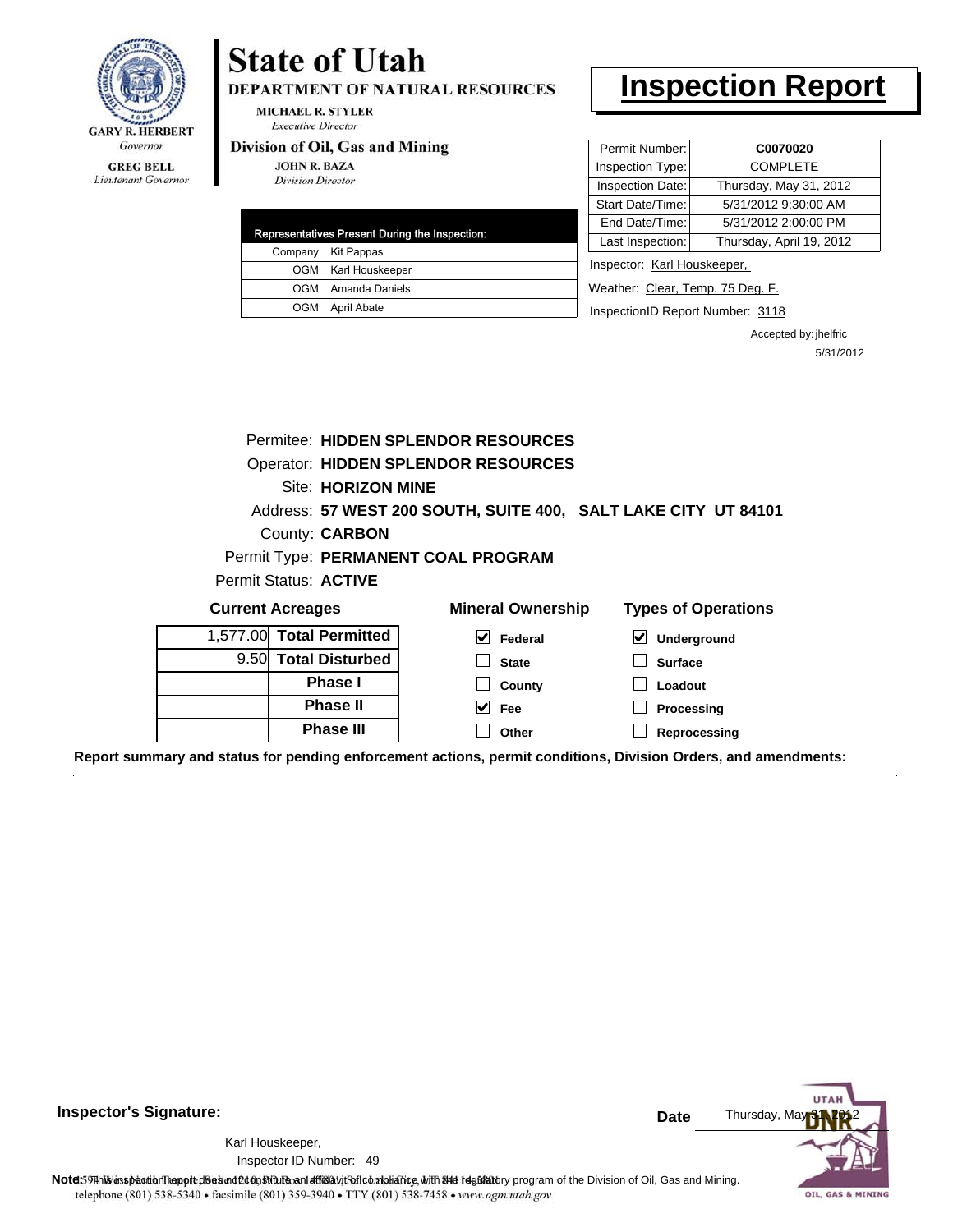#### *REVIEW OF PERMIT, PERFORMANCE STANDARDS PERMIT CONDITION REQUIREMENTS*

*1. Substantiate the elements on this inspection by checking the appropriate performance standard.*

 *a. For COMPLETE inspections provide narrative justification for any elements not fully inspected unless element is not appropriate to the site, in which case check Not Applicable.*

 *b. For PARTIAL inspections check only the elements evaluated.*

*2. Document any noncompliance situation by reference the NOV issued at the appropriate performance standard listed below.*

*3. Reference any narratives written in conjunction with this inspection at the appropriate performace standard listed below.*

*4. Provide a brief status report for all pending enforcement actions, permit conditions, Divison Orders, and amendments.*

|     |                                                               | Evaluated               | Not Applicable Comment |                         | Enforcement |
|-----|---------------------------------------------------------------|-------------------------|------------------------|-------------------------|-------------|
| 1.  | Permits, Change, Transfer, Renewal, Sale                      | ⊻                       |                        | V                       |             |
| 2.  | Signs and Markers                                             | $\overline{\mathbf{v}}$ |                        | $\blacktriangledown$    |             |
| 3.  | Topsoil                                                       | $\overline{\mathbf{v}}$ |                        | $\overline{\mathbf{v}}$ |             |
| 4.a | <b>Hydrologic Balance: Diversions</b>                         | $\overline{\mathsf{v}}$ |                        | $\blacktriangledown$    |             |
| 4.b | Hydrologic Balance: Sediment Ponds and Impoundments           | $\blacktriangledown$    |                        | $\blacktriangledown$    |             |
| 4.C | Hydrologic Balance: Other Sediment Control Measures           | $\checkmark$            |                        |                         |             |
| 4.d | Hydrologic Balance: Water Monitoring                          | $\overline{\mathbf{v}}$ |                        |                         |             |
| 4.e | Hydrologic Balance: Effluent Limitations                      | $\overline{\mathbf{v}}$ |                        | $\blacktriangledown$    |             |
| 5.  | <b>Explosives</b>                                             | $\overline{\mathbf{v}}$ |                        | $\overline{\mathbf{v}}$ |             |
| 6.  | Disposal of Excess Spoil, Fills, Benches                      | $\blacktriangledown$    | $\blacktriangledown$   |                         |             |
| 7.  | Coal Mine Waste, Refuse Piles, Impoundments                   | $\overline{\mathbf{v}}$ | $\blacktriangledown$   |                         |             |
| 8.  | Noncoal Waste                                                 | $\overline{\mathbf{v}}$ |                        | $\overline{\mathbf{v}}$ |             |
| 9.  | Protection of Fish, Wildlife and Related Environmental Issues | $\overline{\mathbf{v}}$ |                        |                         |             |
| 10. | Slides and Other Damage                                       | $\overline{\mathbf{v}}$ |                        |                         |             |
| 11. | Contemporaneous Reclamation                                   | ⊻                       |                        |                         |             |
| 12. | <b>Backfilling And Grading</b>                                | $\overline{\mathbf{v}}$ |                        |                         |             |
| 13. | Revegetation                                                  | $\overline{\mathbf{v}}$ |                        |                         |             |
| 14. | Subsidence Control                                            | $\overline{\mathbf{v}}$ |                        |                         |             |
|     | 15. Cessation of Operations                                   | $\overline{\mathbf{v}}$ |                        |                         |             |
|     | 16.a Roads: Construction, Maintenance, Surfacing              | $\overline{\mathsf{v}}$ |                        |                         |             |
|     | 16.b Roads: Drainage Controls                                 | $\blacktriangledown$    |                        |                         |             |
| 17. | <b>Other Transportation Facilities</b>                        | $\overline{\mathbf{v}}$ |                        |                         |             |
| 18. | Support Facilities, Utility Installations                     | $\overline{\mathbf{v}}$ |                        |                         |             |
|     | 19. AVS Check                                                 | $\overline{\mathbf{v}}$ |                        |                         |             |
| 20. | <b>Air Quality Permit</b>                                     | $\checkmark$            |                        | $\blacktriangledown$    |             |
| 21. | Bonding and Insurance                                         | $\blacktriangledown$    |                        | $\blacktriangledown$    |             |
|     | 22. Other                                                     | $\overline{\mathbf{v}}$ |                        |                         |             |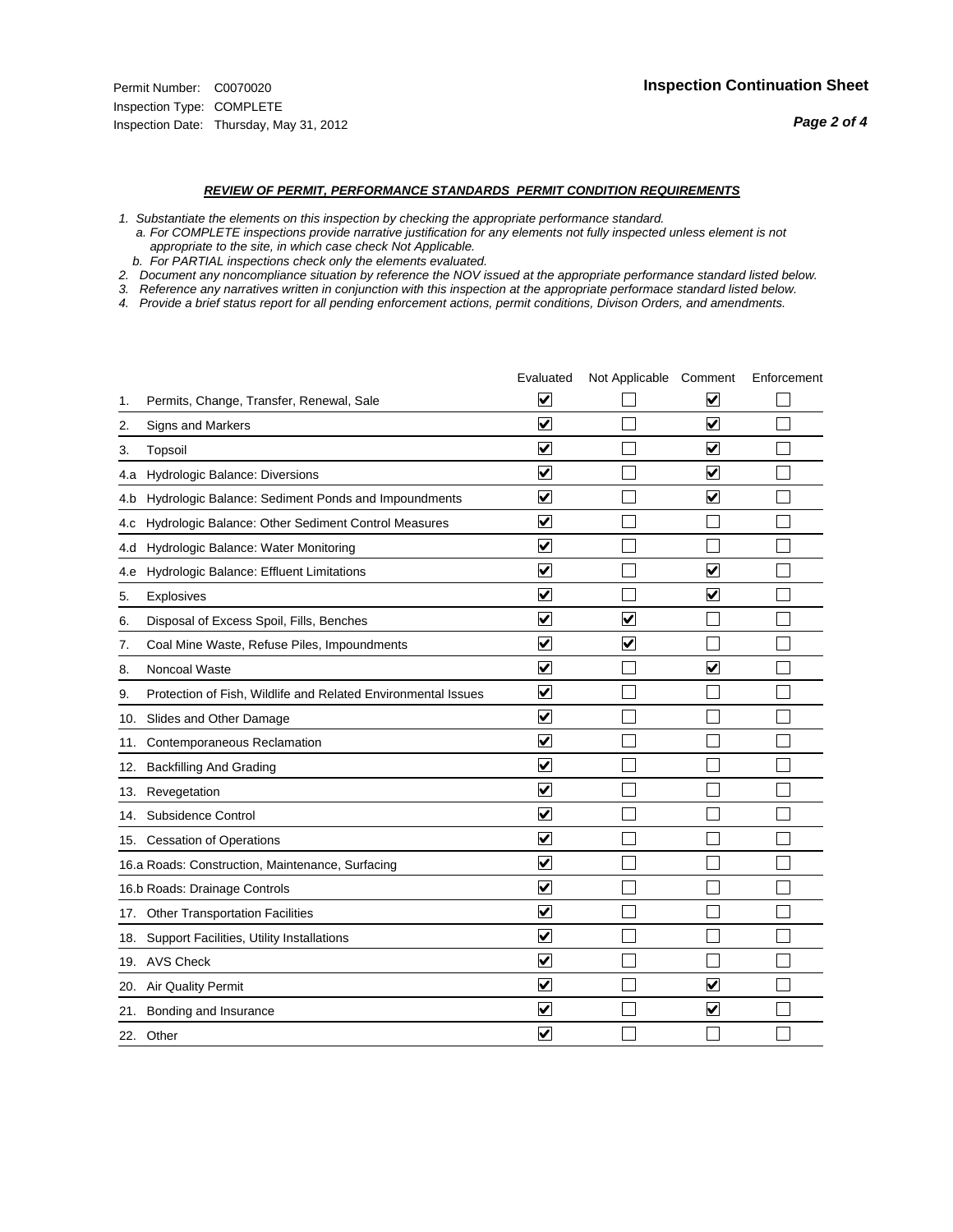## **1. Permits, Change, Transfer, Renewal, Sale**

The current DOGM permit C/007/020 was issued effective 10/11/2011 and expires 10/11/2016.

-Certificate of Insurance policy number MNG880008-01 issued 06/04/2011 and terminates 06/04/2012.

-UPDES permit UTG040000 (General) UTG040019 (Site Specific) effective 05/01/2008 and expires midnight 04/30/2013.

-Air Quality permit DAQE-700-70, issued November 7, 2000.

-SPCC Plan dated January 2010. The Plan is P.E. certified, stamped, signed and dated by a Utah P.E.

## **2. Signs and Markers**

The mine identification sign is located along the side of the county access road prior to entrance into the permit area. The sign contains all of the required information.

## **3. Topsoil**

Observed the topsoil piles. All piles are clearly marked with topsoil signs.

## **4.a Hydrologic Balance: Diversions**

The main diversion along side of the access road to the bathhouse and portal area is open and functional.

## **4.b Hydrologic Balance: Sediment Ponds and Impoundments**

The sediemnt pond was inspected during the first quarter of 2012 on 2/21/12. A sediment delta is forming on the side of the seddiment pond toward the county road where flow has entered the pond.

## **4.e Hydrologic Balance: Effluent Limitations**

The April 2012 discharge monitoring reports were observed as part of the complete inspection. Outfall 001 did not discharge. Outfall 002 discharged, but did not exceed any parameters.

## **5. Explosives**

The explosive magazines are properly signed and grounded.

## **8. Noncoal Waste**

Found one item of noncoal waste is the upper reach of the main diversion.

## **20. Air Quality Permit**

The Air Quality Permit Approval Order DAQE-700-00 was issued on November 7, 2000. Recent documentation shows the approval order number as DAQP-002-06.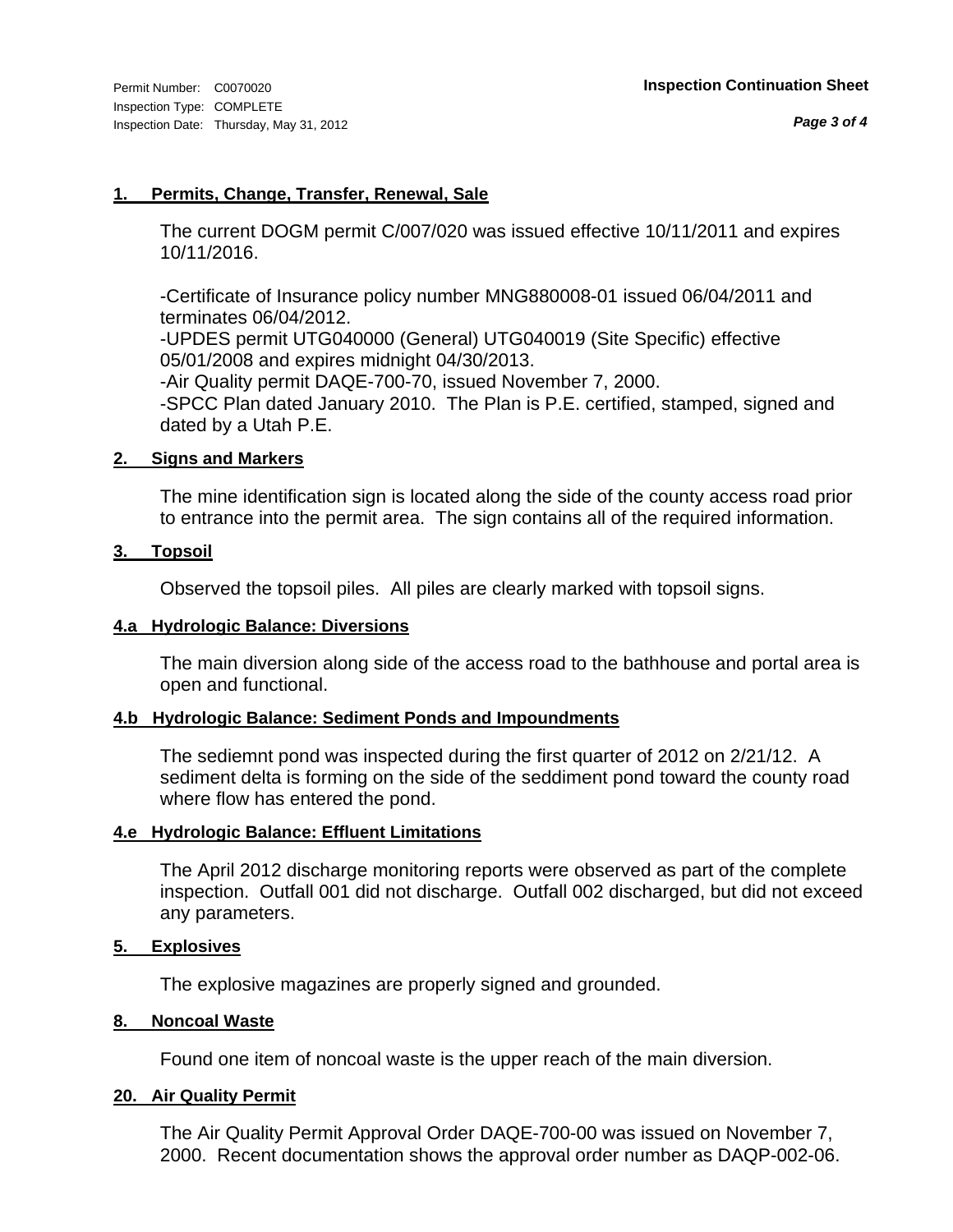*Page 4 of 4*

## **21. Bonding and Insurance**

The bond is secured by a letter of credit through Bank One in the amount of \$57,000 and collateral to add up to the amount of \$342,000. This letter of credit expired on January 20, 2007. The appraisal was updated as of 12/20/06 for the real estate (collateral) and the appraisal is now \$625,000 and the collateral is adequate. The updated reclamation cost estimate is \$445,000 in 2011 dollars.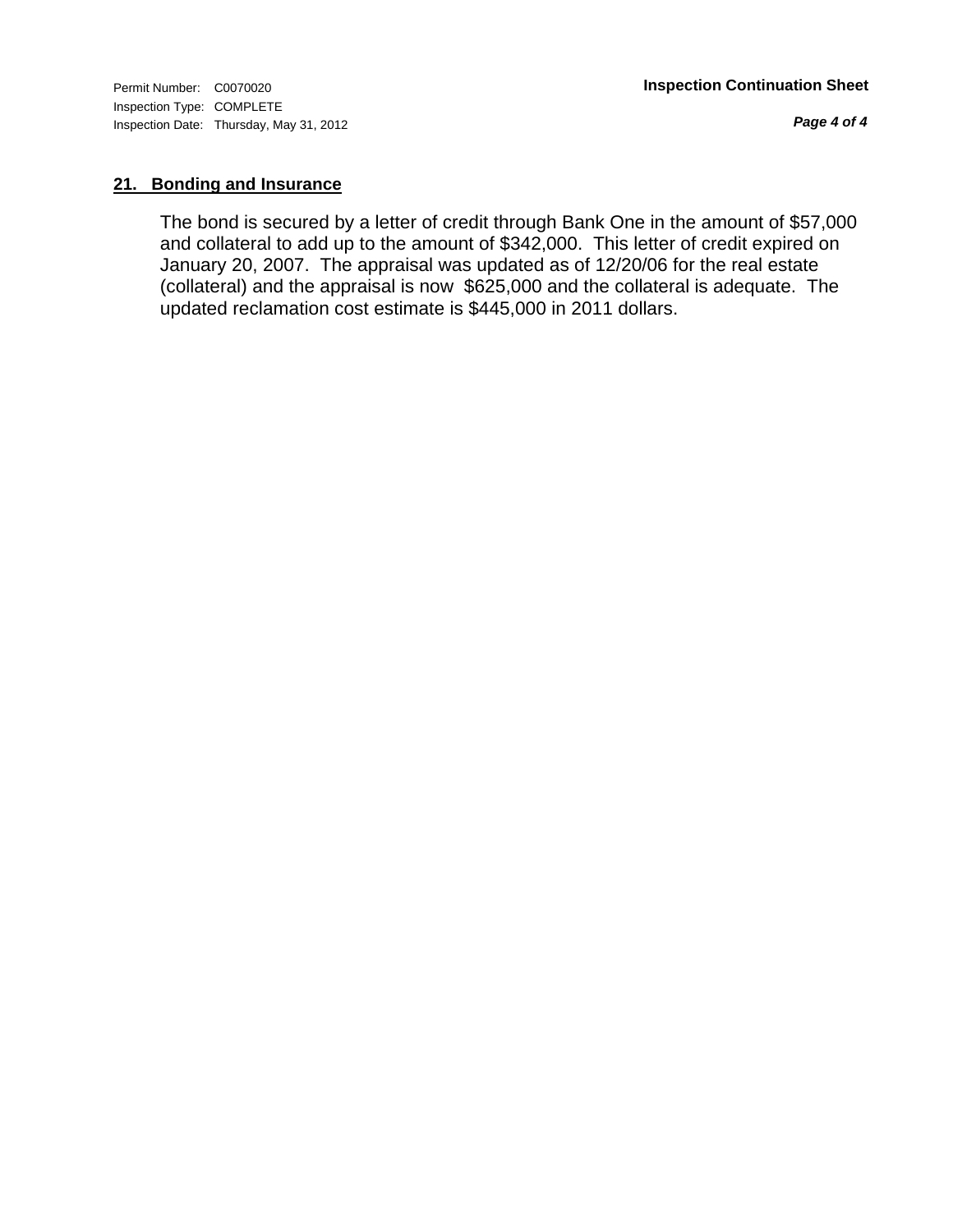

Lieutenant Governor

# **State of Utah**

**DEPARTMENT OF NATURAL RESOURCES** 

**MICHAEL R. STYLER Executive Director** 

## Division of Oil, Gas and Mining

**JOHN R. BAZA Division Director** 

| Representatives Present During the Inspection: |                       |  |  |
|------------------------------------------------|-----------------------|--|--|
|                                                | OGM Pete Hess         |  |  |
|                                                | Company Garth Nielsen |  |  |

## **Inspection Report**

| Permit Number:   | C0070022                |
|------------------|-------------------------|
| Inspection Type: | <b>COMPLETE</b>         |
| Inspection Date: | Thursday, May 17, 2012  |
| Start Date/Time: | 5/17/2012 1:00:00 PM    |
| End Date/Time:   | 5/21/2012 10:30:00 AM   |
| Last Inspection: | Tuesday, April 17, 2012 |

Inspector: Pete Hess,

Weather: Clear; hot. 70's to 80's F.

InspectionID Report Number: 3107

**Processing Reprocessing** Accepted by:

|                         |                              | Permitee: SAVAGE SERVICES CORP                          |                                          |
|-------------------------|------------------------------|---------------------------------------------------------|------------------------------------------|
|                         |                              | <b>Operator: SAVAGE SERVICES CORP</b>                   |                                          |
|                         |                              | Site: SAVAGE COAL TERMINAL                              |                                          |
|                         |                              | Address: 6340 S 3000 E STE 600, SALT LAKE CITY UT 84121 |                                          |
|                         | County: <b>CARBON</b>        |                                                         |                                          |
|                         |                              | Permit Type: PERMANENT COAL PROGRAM                     |                                          |
|                         | Permit Status: <b>ACTIVE</b> |                                                         |                                          |
| <b>Current Acreages</b> |                              | <b>Mineral Ownership</b>                                | <b>Types of Operations</b>               |
|                         | 153.46 Total Permitted       | Federal                                                 | $\boldsymbol{\mathsf{v}}$<br>Underground |
|                         | 132.50 Total Disturbed       | <b>State</b>                                            | V<br><b>Surface</b>                      |
|                         | Phase I                      | County                                                  | Loadout                                  |
|                         | <b>Phase II</b>              | Fee                                                     | Processing                               |

**Other**

**Report summary and status for pending enforcement actions, permit conditions, Division Orders, and amendments:**

Mr. Vic Fausett represented the Permittee during the field inspection of May 21st.

**Phase II Phase III**

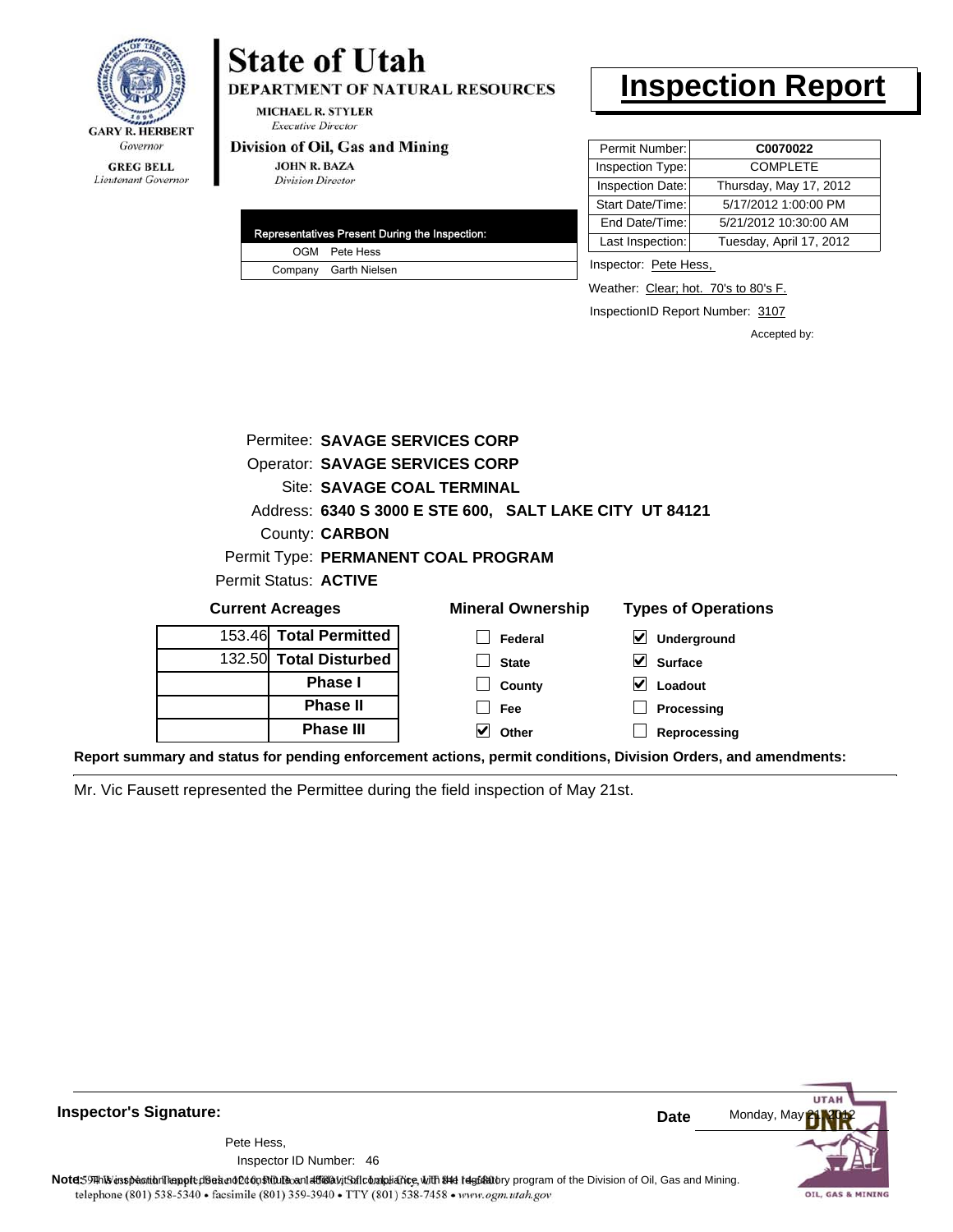#### *REVIEW OF PERMIT, PERFORMANCE STANDARDS PERMIT CONDITION REQUIREMENTS*

*1. Substantiate the elements on this inspection by checking the appropriate performance standard.*

 *a. For COMPLETE inspections provide narrative justification for any elements not fully inspected unless element is not appropriate to the site, in which case check Not Applicable.*

 *b. For PARTIAL inspections check only the elements evaluated.*

*2. Document any noncompliance situation by reference the NOV issued at the appropriate performance standard listed below.*

*3. Reference any narratives written in conjunction with this inspection at the appropriate performace standard listed below.*

*4. Provide a brief status report for all pending enforcement actions, permit conditions, Divison Orders, and amendments.*

|     |                                                               | Evaluated               | Not Applicable Comment          |                         | Enforcement |
|-----|---------------------------------------------------------------|-------------------------|---------------------------------|-------------------------|-------------|
| 1.  | Permits, Change, Transfer, Renewal, Sale                      | $\overline{\mathbf{v}}$ |                                 | V                       |             |
| 2.  | Signs and Markers                                             | $\overline{\mathbf{v}}$ |                                 |                         |             |
| 3.  | Topsoil                                                       | $\overline{\mathbf{v}}$ |                                 |                         |             |
| 4.a | Hydrologic Balance: Diversions                                | $\overline{\mathbf{v}}$ |                                 |                         |             |
| 4.b | Hydrologic Balance: Sediment Ponds and Impoundments           | $\blacktriangledown$    |                                 | V                       |             |
| 4.C | Hydrologic Balance: Other Sediment Control Measures           |                         |                                 |                         |             |
| 4.d | Hydrologic Balance: Water Monitoring                          | $\overline{\mathbf{v}}$ |                                 | $\overline{\mathbf{v}}$ |             |
| 4.e | Hydrologic Balance: Effluent Limitations                      | $\overline{\mathbf{v}}$ |                                 | $\blacktriangledown$    |             |
| 5.  | <b>Explosives</b>                                             |                         | ⊽                               | ⊽                       |             |
| 6.  | Disposal of Excess Spoil, Fills, Benches                      |                         | $\blacktriangledown$            |                         |             |
| 7.  | Coal Mine Waste, Refuse Piles, Impoundments                   | $\overline{\mathbf{v}}$ |                                 | $\overline{\mathbf{v}}$ |             |
| 8.  | Noncoal Waste                                                 | $\overline{\mathbf{v}}$ |                                 |                         |             |
| 9.  | Protection of Fish, Wildlife and Related Environmental Issues | $\overline{\mathbf{v}}$ |                                 | $\overline{\mathsf{v}}$ |             |
|     | 10. Slides and Other Damage                                   |                         | ⊽                               |                         |             |
| 11. | Contemporaneous Reclamation                                   |                         | ⊽                               |                         |             |
| 12. | <b>Backfilling And Grading</b>                                | $\overline{\mathbf{v}}$ |                                 |                         |             |
| 13. | Revegetation                                                  |                         | $\overline{\blacktriangledown}$ |                         |             |
| 14. | Subsidence Control                                            |                         | $\overline{\mathbf{v}}$         |                         |             |
|     | 15. Cessation of Operations                                   |                         | $\overline{\blacktriangledown}$ |                         |             |
|     | 16.a Roads: Construction, Maintenance, Surfacing              | ⊽                       |                                 |                         |             |
|     | 16.b Roads: Drainage Controls                                 | $\overline{\mathbf{v}}$ |                                 | $\overline{\mathbf{v}}$ |             |
| 17. | <b>Other Transportation Facilities</b>                        | $\overline{\mathbf{v}}$ |                                 | $\overline{\mathbf{v}}$ |             |
| 18. | Support Facilities, Utility Installations                     | $\overline{\mathbf{v}}$ |                                 |                         |             |
|     | 19. AVS Check                                                 | $\overline{\mathbf{v}}$ |                                 | $\blacktriangledown$    |             |
| 20. | Air Quality Permit                                            | $\checkmark$            |                                 | $\blacktriangledown$    |             |
| 21. | Bonding and Insurance                                         | $\overline{\mathbf{v}}$ |                                 | $\blacktriangledown$    |             |
|     | 22. Other                                                     |                         |                                 |                         |             |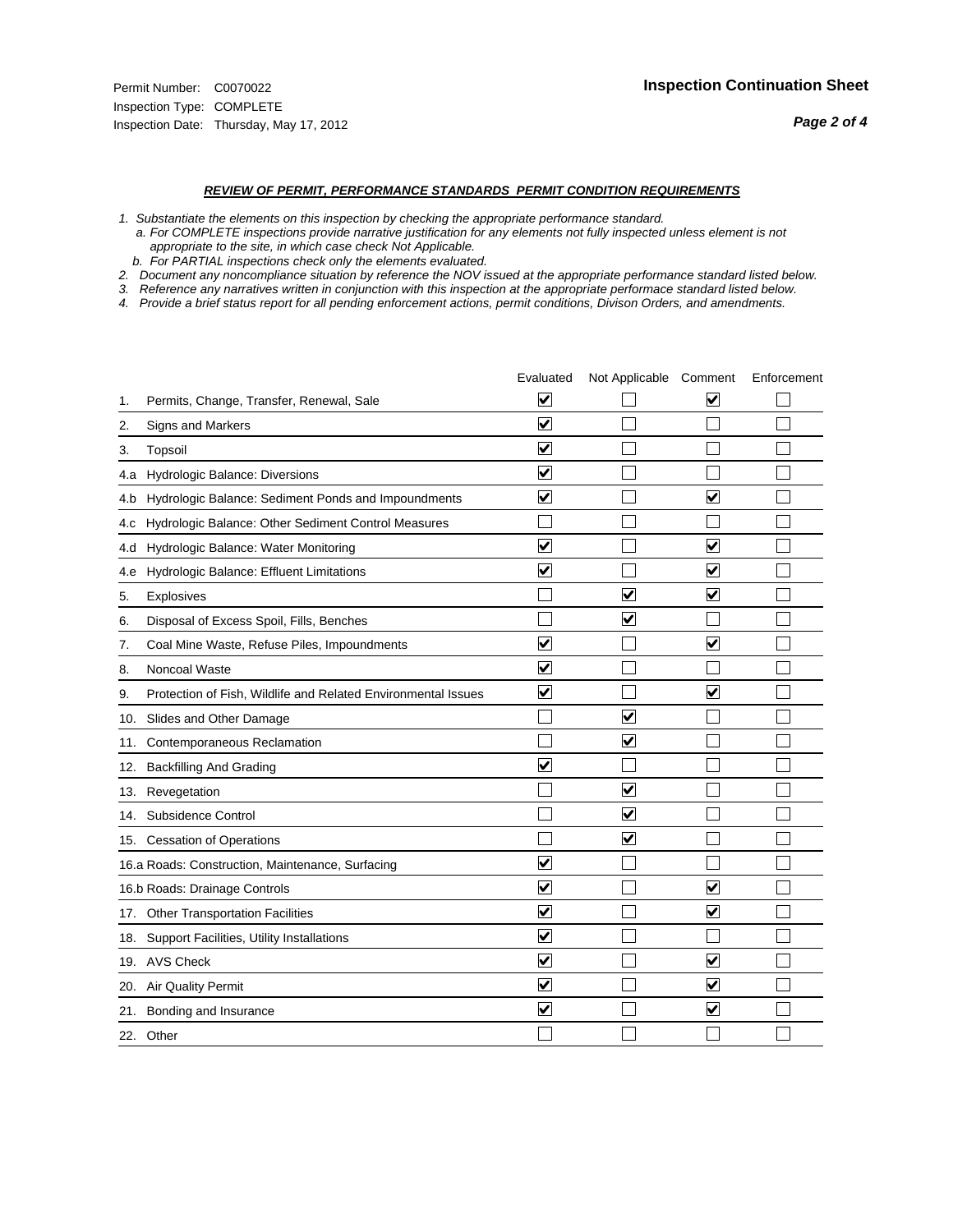## **1. Permits, Change, Transfer, Renewal, Sale**

The Permittee received a conditional approval for Task ID #4077 to install a new ground water monitoring well in place of S-G-1, which has never provided water data. The conditional approval was received May 7, 2012. Final approval is pending receipt of the required number of clean copies.

## **4.b Hydrologic Balance: Sediment Ponds and Impoundments**

Pond #1 was receiving wash down water from the plant; ponds #2 and #3 were dry. Pond #5 contained water which was lower than what it has been in previous months. The water elevation in pond #6 was also down. Cleanout of slurry cell #1 has been completed; the muck must continue to dry before it can be hauled for disposal. Mr. Dan Guy, Utah registered professional engineer, conducted the 2nd Quarter 2012 impoundment inspections for the sites sediment ponds and slurry cells on May 10, 2012. Reporting requirements are pending. As observed this day, Slurry cell #3 is scheduled for cleaning. Pond #1 needs cleanout of an island, although plenty of capacity is available for the design event. No compliance issues were identified for any of the impoundments.

## **4.d Hydrologic Balance: Water Monitoring**

The lack of precipitation events is evident from the water levels in the sites ponds; none are close to the discharge elevation. !st Quarter 2012 monitoring data has been inserted for monitoring points CV-15-W (outfall 001) and S-2-GW (monitoring well south of pond 5). No data has been inserted for any of the other monitoring points required by the permit. First quarter data is due by June 30, 2012.

## **4.e Hydrologic Balance: Effluent Limitations**

Discharge monitoring reports for the month of April, 2012 were reviewed. Outfall 001A and SUM A were both reported as "no discharge" for that 30 day monitoring period.

## **5. Explosives**

There are no explosive or detonator storage magazines on this site.

## **7. Coal Mine Waste, Refuse Piles, Impoundments**

According to Mr. Fausett, the Permittee is shipping approximately 500 tons of coal waste daily from the refuse pile to Sunnyside Co-generation Associates. The Permittee anticipates that the refuse pile will be gone by December, 2012. The 2nd Quarter2012 waste rock pile inspection was performed by Mr. Dan Guy on May 10, 2012. Results of that inspection are pending. As observed this day, the drainage controls are in place, and the conical piles can not impound water. There was no indication of spontaneous combustion. Noncoal waste was not observed within the material piles.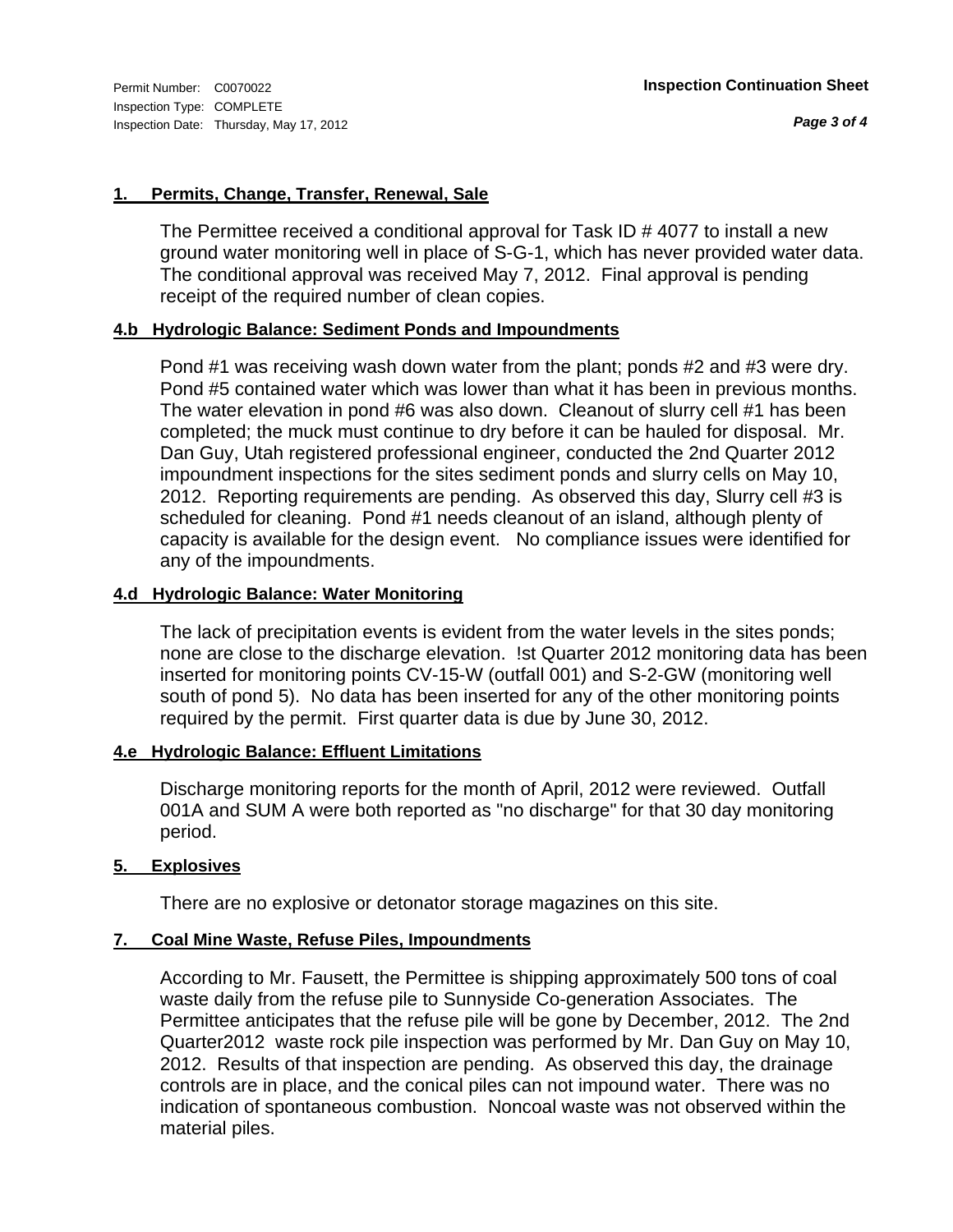*Page 4 of 4*

## **9. Protection of Fish, Wildlife and Related Environmental Issues**

A small herd (6-7 animals) of antelope were observed climbing a ramped coal pile on the southern end of the Permit area. No other wild life was seen during today's inspection.

## **16.b Roads: Drainage Controls**

The Permittee was instructed to clear weeds from the culvert inlets and outlets at CMP's designated as C-13A and C-13B. These are located on the west side of the permit area about 300 feet south of the main office building.

## **17. Other Transportation Facilities**

An IPA train was being loaded during today's inspection.

## **19. AVS Check**

As far as is known, there has been no change in Savage Services Corporation management / ownership and control.

## **20. Air Quality Permit**

It was observed that a recent application of water had been made to the operational areas of the site.

## **21. Bonding and Insurance**

The Permittee renewed the general liability insurance coverage for the site prior to april 1, 2012. The Acord re-newal form has been forwarded to DOGM headquarters.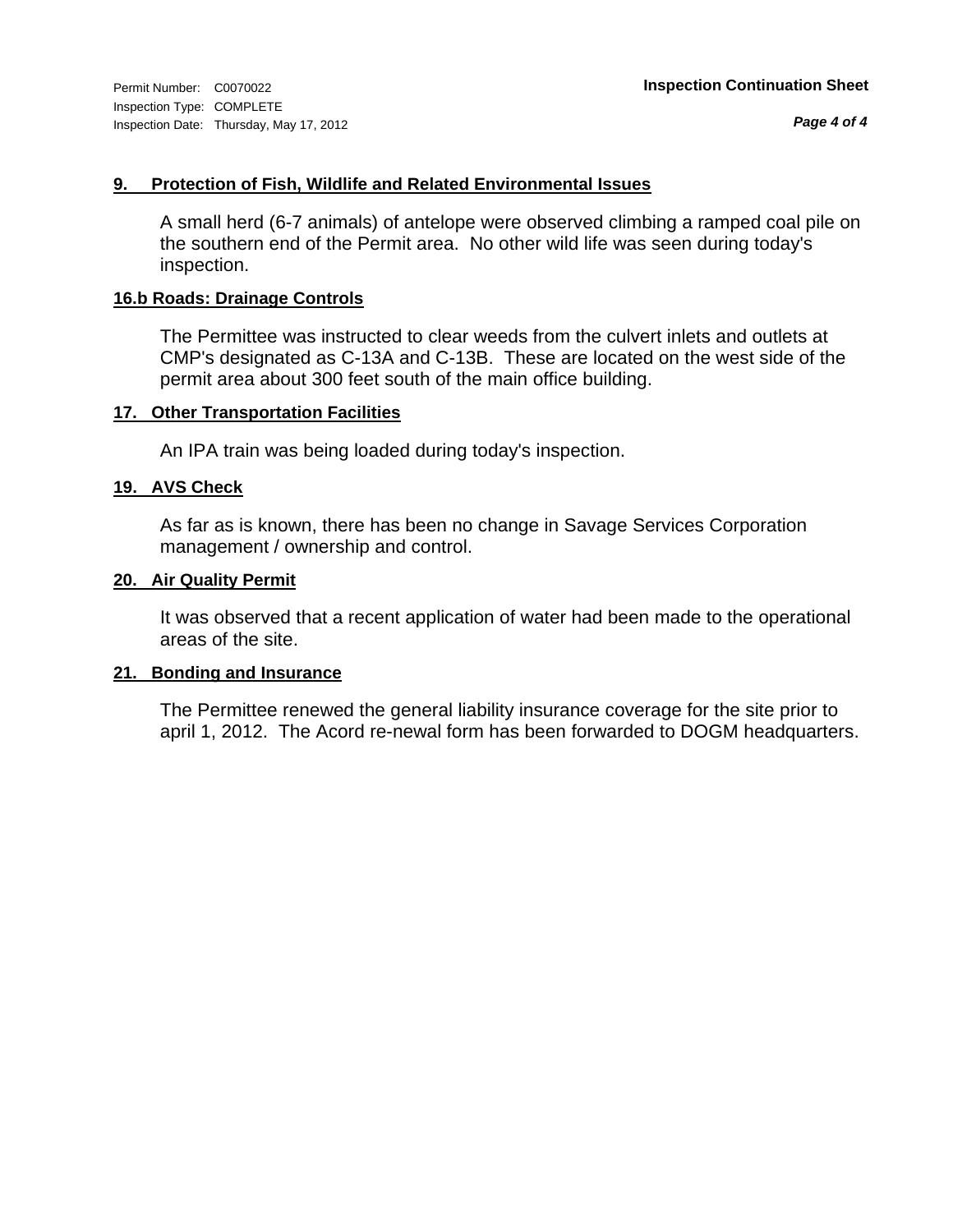

# **State of Utah**

**DEPARTMENT OF NATURAL RESOURCES** 

**MICHAEL R. STYLER Executive Director** 

### Division of Oil, Gas and Mining

**JOHN R. BAZA Division Director** 

|  | Representatives Present During the Inspection: |
|--|------------------------------------------------|
|  | Company Scott Dimick                           |
|  | OGM Pete Hess                                  |

## **Inspection Report**

| Permit Number:   | C0070033                  |
|------------------|---------------------------|
| Inspection Type: | PARTIAL                   |
| Inspection Date: | Monday, May 07, 2012      |
| Start Date/Time: | 5/7/2012 9:15:00 AM       |
| End Date/Time:   | 5/7/2012 10:00:00 AM      |
| Last Inspection: | Wednesday, April 04, 2012 |

Inspector: Pete Hess,

Weather: Overcast; cold; windy.

**Processing Reprocessing**

InspectionID Report Number: 3095

Accepted by:

|                                     |                                        |                              | Permitee: INTERMOUNTAIN POWER AGENCY         |                            |
|-------------------------------------|----------------------------------------|------------------------------|----------------------------------------------|----------------------------|
|                                     | Operator: AMERICA WEST RESOURCES, INC. |                              |                                              |                            |
|                                     |                                        | Site: WILDCAT LOADOUT        |                                              |                            |
|                                     |                                        |                              | Address: 3266 SOUTH 125 WEST, PRICE UT 84501 |                            |
|                                     |                                        | County: <b>CARBON</b>        |                                              |                            |
| Permit Type: PERMANENT COAL PROGRAM |                                        |                              |                                              |                            |
|                                     |                                        | Permit Status: <b>ACTIVE</b> |                                              |                            |
| <b>Current Acreages</b>             |                                        |                              | <b>Mineral Ownership</b>                     | <b>Types of Operations</b> |
|                                     |                                        | 100.00 Total Permitted       | V<br>Federal                                 | Underground                |
|                                     |                                        | 78.45 Total Disturbed        | <b>State</b>                                 | <b>Surface</b>             |
|                                     |                                        | <b>Phase I</b>               | County                                       | Loadout                    |

**Report summary and status for pending enforcement actions, permit conditions, Division Orders, and amendments:**

**Phase II Phase III**

The Wildcat site continues to receive coal from the Rhino Energy operation in Huntington Canyon as well as the Horizon Mine located in Gordon Creek. Separate stockpiles are maintained under the two radial stackers on the east side of the railroad tracks.

**Fee Other**

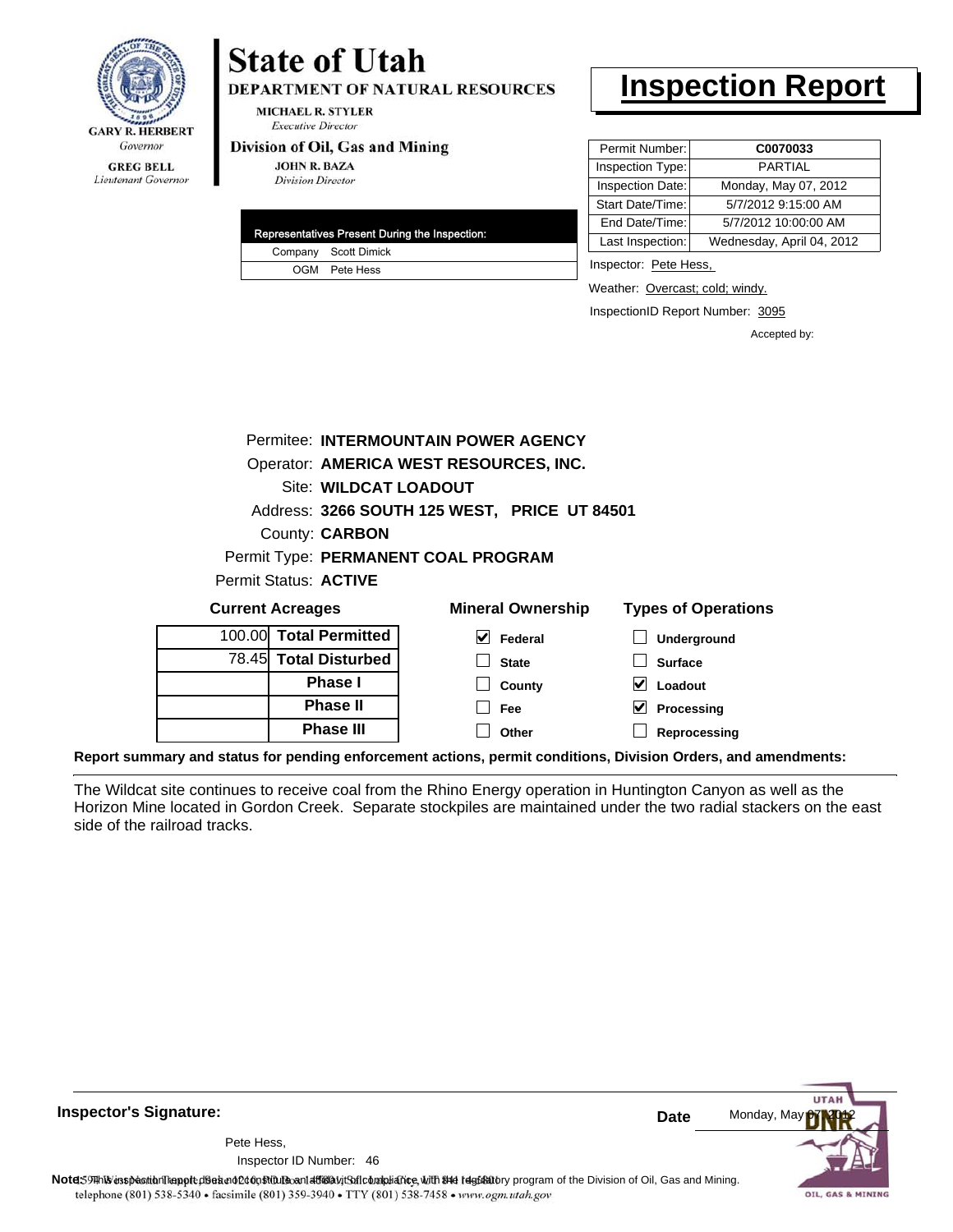#### *REVIEW OF PERMIT, PERFORMANCE STANDARDS PERMIT CONDITION REQUIREMENTS*

- *1. Substantiate the elements on this inspection by checking the appropriate performance standard.*
- *a. For COMPLETE inspections provide narrative justification for any elements not fully inspected unless element is not appropriate to the site, in which case check Not Applicable.*
- *b. For PARTIAL inspections check only the elements evaluated.*
- *2. Document any noncompliance situation by reference the NOV issued at the appropriate performance standard listed below.*
- *3. Reference any narratives written in conjunction with this inspection at the appropriate performace standard listed below.*
- *4. Provide a brief status report for all pending enforcement actions, permit conditions, Divison Orders, and amendments.*

|     |                                                               | Evaluated               | Not Applicable Comment          |                         | Enforcement |
|-----|---------------------------------------------------------------|-------------------------|---------------------------------|-------------------------|-------------|
| 1.  | Permits, Change, Transfer, Renewal, Sale                      |                         |                                 |                         |             |
| 2.  | <b>Signs and Markers</b>                                      | $\overline{\mathbf{v}}$ |                                 |                         |             |
| 3.  | Topsoil                                                       |                         |                                 |                         |             |
| 4.a | Hydrologic Balance: Diversions                                | ⊽                       |                                 |                         |             |
| 4.b | Hydrologic Balance: Sediment Ponds and Impoundments           | $\blacktriangledown$    |                                 | V                       |             |
| 4.C | Hydrologic Balance: Other Sediment Control Measures           | $\overline{\mathbf{v}}$ |                                 | $\blacktriangledown$    |             |
| 4.d | Hydrologic Balance: Water Monitoring                          | $\overline{\mathbf{v}}$ |                                 |                         |             |
| 4.e | Hydrologic Balance: Effluent Limitations                      |                         |                                 |                         |             |
| 5.  | Explosives                                                    |                         | $\overline{\mathbf{v}}$         |                         |             |
| 6.  | Disposal of Excess Spoil, Fills, Benches                      |                         | $\blacktriangledown$            |                         |             |
| 7.  | Coal Mine Waste, Refuse Piles, Impoundments                   | $\overline{\mathbf{v}}$ |                                 | $\overline{\mathbf{v}}$ |             |
| 8.  | Noncoal Waste                                                 | $\overline{\mathbf{v}}$ |                                 |                         |             |
| 9.  | Protection of Fish, Wildlife and Related Environmental Issues | $\blacktriangledown$    |                                 | ☑                       |             |
|     | 10. Slides and Other Damage                                   |                         | $\blacktriangledown$            |                         |             |
| 11. | Contemporaneous Reclamation                                   |                         |                                 |                         |             |
| 12. | <b>Backfilling And Grading</b>                                |                         | $\overline{\mathbf{v}}$         |                         |             |
| 13. | Revegetation                                                  |                         | $\overline{\blacktriangledown}$ |                         |             |
| 14. | Subsidence Control                                            |                         | $\overline{\mathbf{v}}$         |                         |             |
|     | 15. Cessation of Operations                                   | $\overline{\mathbf{v}}$ | $\blacktriangledown$            |                         |             |
|     | 16.a Roads: Construction, Maintenance, Surfacing              | $\blacktriangledown$    |                                 |                         |             |
|     | 16.b Roads: Drainage Controls                                 | ⊽                       |                                 |                         |             |
|     | 17. Other Transportation Facilities                           |                         |                                 |                         |             |
| 18. | Support Facilities, Utility Installations                     | $\overline{\mathsf{v}}$ |                                 |                         |             |
|     | 19. AVS Check                                                 |                         |                                 |                         |             |
| 20. | Air Quality Permit                                            |                         |                                 |                         |             |
|     | 21. Bonding and Insurance                                     |                         |                                 |                         |             |
|     | 22. Other                                                     | $\overline{\mathbf{v}}$ |                                 | $\overline{\mathbf{v}}$ |             |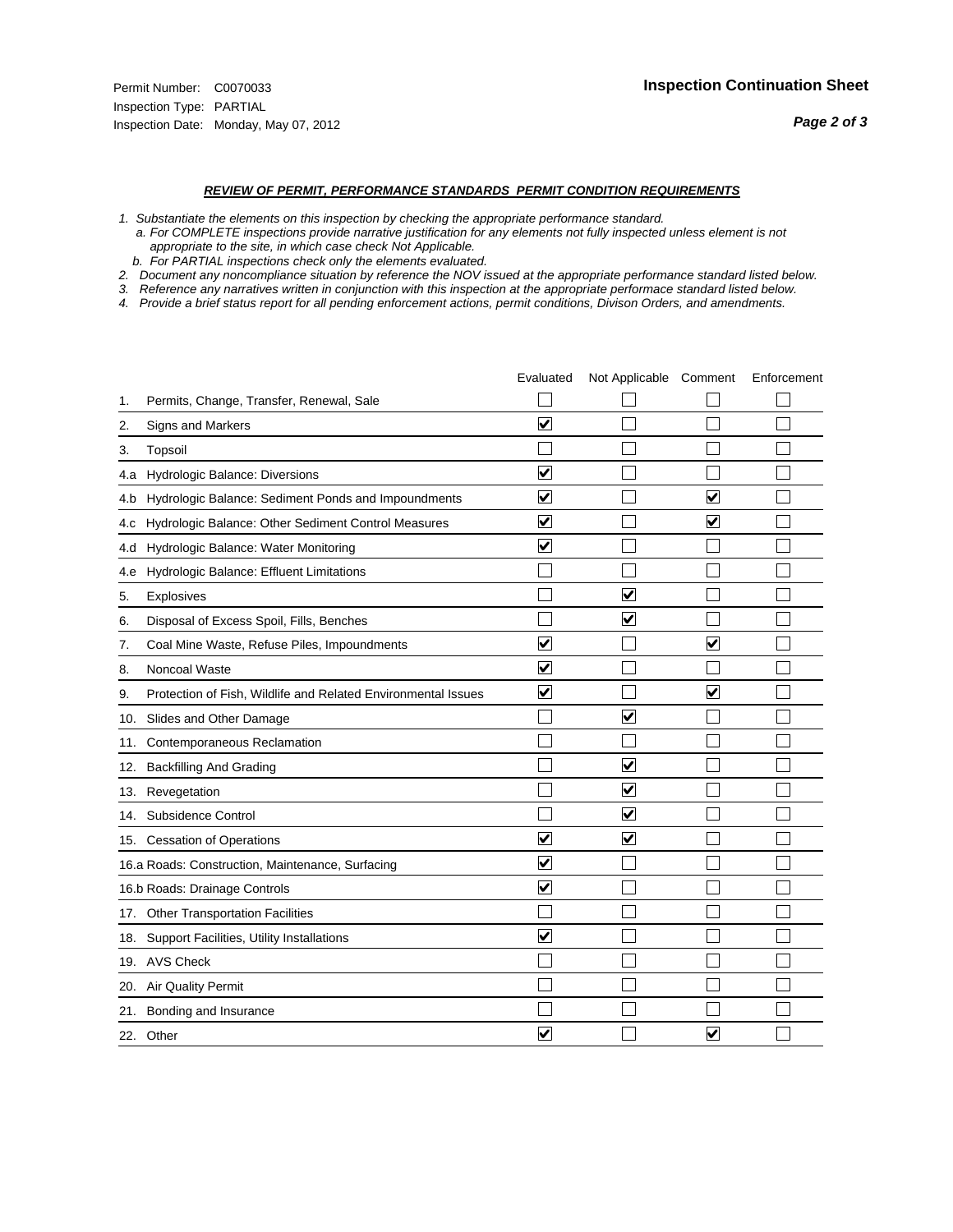Inspection Type: PARTIAL Inspection Date: Monday, May 07, 2012

## **4.b Hydrologic Balance: Sediment Ponds and Impoundments**

All sediment ponds observed were dry, including the permanent impoundment. No compliance issues were identified.

## **4.c Hydrologic Balance: Other Sediment Control Measures**

Vegetation used as sediment control has thus far failed to renew its spring growth. The ground in the permit area is very dry.

## **7. Coal Mine Waste, Refuse Piles, Impoundments**

The coal mine waste storage pile located adjacent to Pond "D" is still being loaded and shipped to Sunnyside Cogeneration Associates. Only a few trucks remain in the pile.

## **9. Protection of Fish, Wildlife and Related Environmental Issues**

No wildlife was observed within the permit area during todays inspection.

## **22. Other**

The Permittee has requested additional time to respond to the deficiencis identified in the Divisions Midterm Permit Review (Task ID #3931) . The new due date for response is May 18, 2012.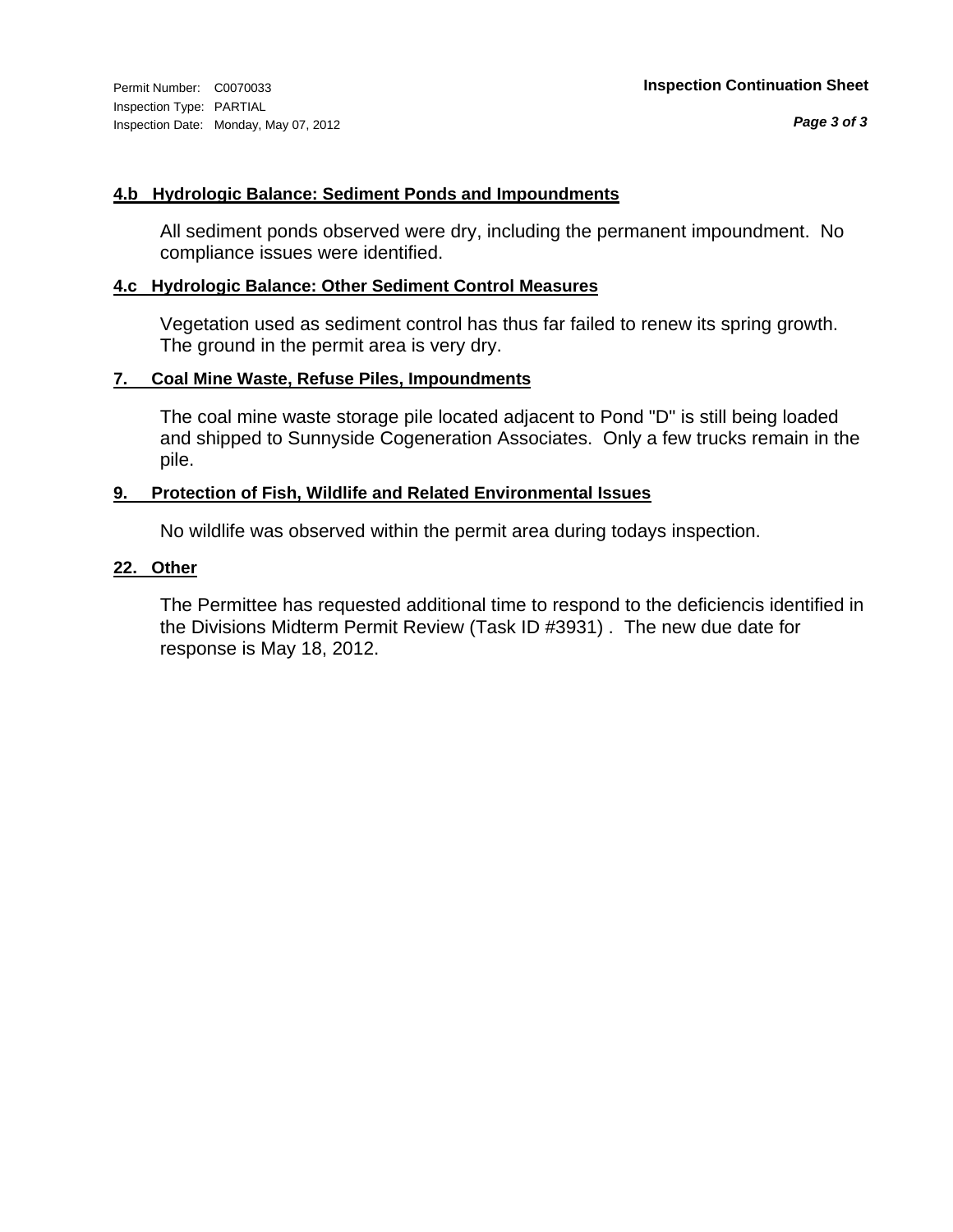

#### **GREG BELL** Lieutenant Governor

# **State of Utah**

**DEPARTMENT OF NATURAL RESOURCES** 

**MICHAEL R. STYLER Executive Director** 

### Division of Oil, Gas and Mining

**JOHN R. BAZA Division Director** 

|  | Representatives Present During the Inspection: |
|--|------------------------------------------------|
|  | Company Vicky Miller                           |
|  | OGM Steve Demczak                              |

## **Inspection Report**

| Permit Number:   | C0070034                                      |
|------------------|-----------------------------------------------|
| Inspection Type: | <b>COMPLETE</b>                               |
| Inspection Date: | Thursday, May 17, 2012                        |
| Start Date/Time: | 5/17/2012 10:00:00 AM                         |
| End Date/Time:   | 5/17/2012 1:00:00 PM                          |
|                  | Last Inspection: Wednesday, February 22, 2012 |

Inspector: Steve Demczak,

**Surface Loadout Processing Reprocessing**

Weather: Sunny, 70's

InspectionID Report Number: 3111

Accepted by:

|                         | Permitee: BANNING     |                                           |                            |
|-------------------------|-----------------------|-------------------------------------------|----------------------------|
|                         |                       | <b>Operator: CANYON FUEL COMPANY</b>      |                            |
|                         |                       | Site: BANNING SIDING LOADOUT              |                            |
|                         |                       | Address: PO BOX 1029, WELLINGTON UT 84542 |                            |
|                         | County: <b>CARBON</b> |                                           |                            |
|                         |                       | Permit Type: PERMANENT COAL PROGRAM       |                            |
| Permit Status: ACTIVE   |                       |                                           |                            |
| <b>Current Acreages</b> |                       | <b>Mineral Ownership</b>                  | <b>Types of Operations</b> |
| 36.42 Total Permitted   |                       | Federal                                   | <b>Underground</b>         |

| 36.42 Total Permitted | Federal      |
|-----------------------|--------------|
| 21.60 Total Disturbed | <b>State</b> |
| <b>Phase I</b>        | County       |
| <b>Phase II</b>       | Fee          |
| <b>Phase III</b>      | Other        |

**Report summary and status for pending enforcement actions, permit conditions, Division Orders, and amendments:**

Permit Condition: Canyon Fuel Company has just one permit condition for the Banning Loadout; to submit water quality data in an electronic format through the Electronic Data Input web site.

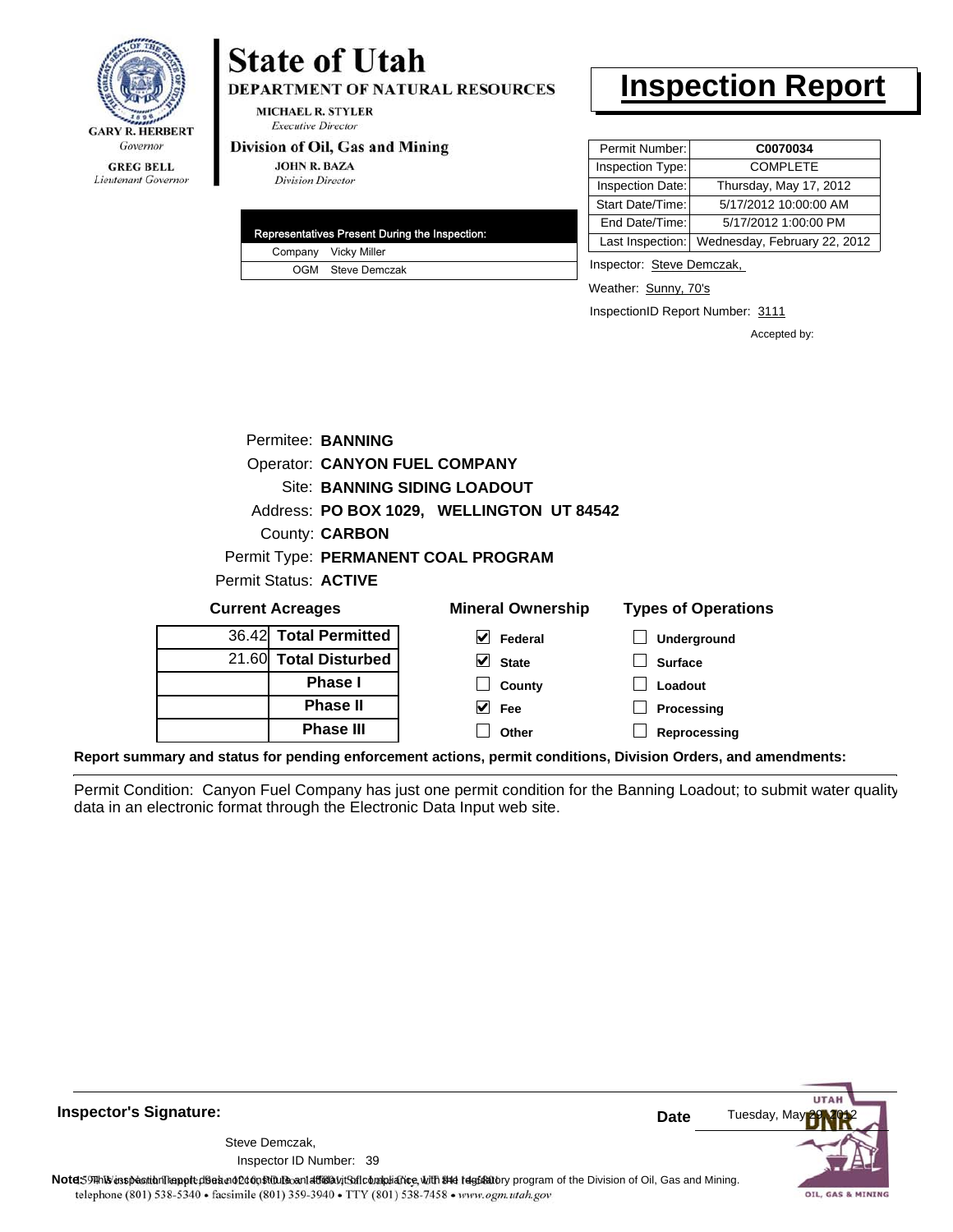#### *REVIEW OF PERMIT, PERFORMANCE STANDARDS PERMIT CONDITION REQUIREMENTS*

- *1. Substantiate the elements on this inspection by checking the appropriate performance standard.*
- *a. For COMPLETE inspections provide narrative justification for any elements not fully inspected unless element is not appropriate to the site, in which case check Not Applicable.*
- *b. For PARTIAL inspections check only the elements evaluated.*
- *2. Document any noncompliance situation by reference the NOV issued at the appropriate performance standard listed below.*
- *3. Reference any narratives written in conjunction with this inspection at the appropriate performace standard listed below.*
- *4. Provide a brief status report for all pending enforcement actions, permit conditions, Divison Orders, and amendments.*

|     |                                                               | Evaluated               | Not Applicable Comment  |                         | Enforcement |
|-----|---------------------------------------------------------------|-------------------------|-------------------------|-------------------------|-------------|
| 1.  | Permits, Change, Transfer, Renewal, Sale                      |                         |                         |                         |             |
| 2.  | <b>Signs and Markers</b>                                      | $\overline{\mathbf{v}}$ |                         | $\blacktriangledown$    |             |
| 3.  | Topsoil                                                       | $\overline{\mathbf{v}}$ |                         |                         |             |
| 4.a | Hydrologic Balance: Diversions                                | $\blacktriangledown$    |                         | $\overline{\mathbf{v}}$ |             |
| 4.b | Hydrologic Balance: Sediment Ponds and Impoundments           |                         |                         |                         |             |
| 4.c | Hydrologic Balance: Other Sediment Control Measures           | $\overline{\mathbf{v}}$ |                         |                         |             |
| 4.d | Hydrologic Balance: Water Monitoring                          | $\overline{\mathbf{v}}$ |                         | $\overline{\mathbf{v}}$ |             |
| 4.e | Hydrologic Balance: Effluent Limitations                      | $\overline{\mathbf{v}}$ |                         | $\blacktriangledown$    |             |
| 5.  | <b>Explosives</b>                                             |                         | $\overline{\mathbf{v}}$ |                         |             |
| 6.  | Disposal of Excess Spoil, Fills, Benches                      |                         | $\overline{\mathbf{v}}$ |                         |             |
| 7.  | Coal Mine Waste, Refuse Piles, Impoundments                   |                         | ☑                       |                         |             |
| 8.  | Noncoal Waste                                                 | $\overline{\mathbf{v}}$ |                         | $\overline{\mathbf{v}}$ |             |
| 9.  | Protection of Fish, Wildlife and Related Environmental Issues | $\overline{\mathbf{v}}$ |                         |                         |             |
|     | 10. Slides and Other Damage                                   | $\overline{\mathbf{v}}$ |                         | $\blacktriangledown$    |             |
| 11. | Contemporaneous Reclamation                                   | ⊻                       |                         |                         |             |
| 12. | <b>Backfilling And Grading</b>                                | $\overline{\mathbf{v}}$ |                         | $\blacktriangledown$    |             |
| 13. | Revegetation                                                  | $\overline{\mathbf{v}}$ |                         |                         |             |
| 14. | Subsidence Control                                            |                         | $\overline{\mathbf{v}}$ |                         |             |
|     | 15. Cessation of Operations                                   | $\overline{\mathbf{v}}$ |                         | $\blacktriangledown$    |             |
|     | 16.a Roads: Construction, Maintenance, Surfacing              | $\blacktriangledown$    |                         |                         |             |
|     | 16.b Roads: Drainage Controls                                 | $\overline{\mathbf{v}}$ |                         | V                       |             |
| 17. | <b>Other Transportation Facilities</b>                        |                         | $\overline{\mathbf{v}}$ |                         |             |
| 18. | Support Facilities, Utility Installations                     |                         | ☑                       |                         |             |
|     | 19. AVS Check                                                 | $\overline{\mathbf{v}}$ |                         | $\overline{\mathbf{v}}$ |             |
| 20. | Air Quality Permit                                            | $\overline{\mathsf{v}}$ |                         | $\blacktriangledown$    |             |
|     | 21. Bonding and Insurance                                     | $\overline{\mathbf{v}}$ |                         | $\blacktriangledown$    |             |
|     | 22. Other                                                     |                         |                         |                         |             |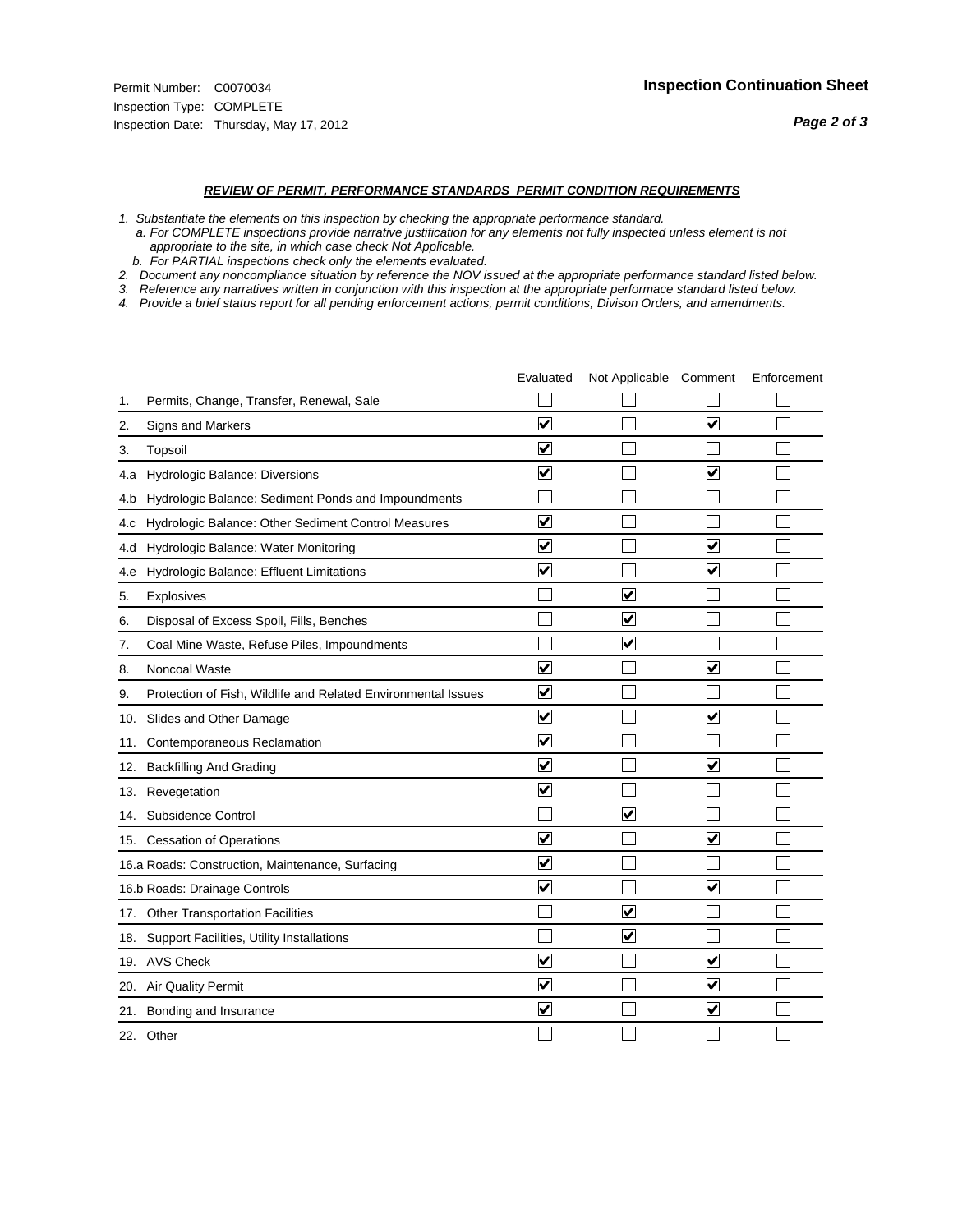Inspection Type: COMPLETE Inspection Date: Thursday, May 17, 2012

*Page 3 of 3*

## **2. Signs and Markers**

The identification signs is at the gate to the property.

## **4.a Hydrologic Balance: Diversions**

Diversions and culverts were opened.

## **4.d Hydrologic Balance: Water Monitoring**

The review of water monitoring is done in Salt Lake City.

## **4.e Hydrologic Balance: Effluent Limitations**

No discharge for the first quarter of 2012.

## **8. Noncoal Waste**

The site is clear of non-coal waste materials. Currently it is used as a boneyard for mining.

## **10. Slides and Other Damage**

No other damages were noticed to the site. The site is flat so slides cannot occur.

## **12. Backfilling And Grading**

Reclamation should be done to this site. It has been idle for sometime. All equipment and buildings have been removed. This site could not be a loadout unless it was completely reconstructed.

## **15. Cessation of Operations**

There is no activity at this site.

## **16.b Roads: Drainage Controls**

The draingage controls are functioning as designed.

## **19. AVS Check**

The AVS checks are made in SLC.

## **20. Air Quality Permit**

Air Quality Permit number is 533-6108.

## **21. Bonding and Insurance**

The insurance policy will expire on July 31, 2012. The bonding amount is \$350,000.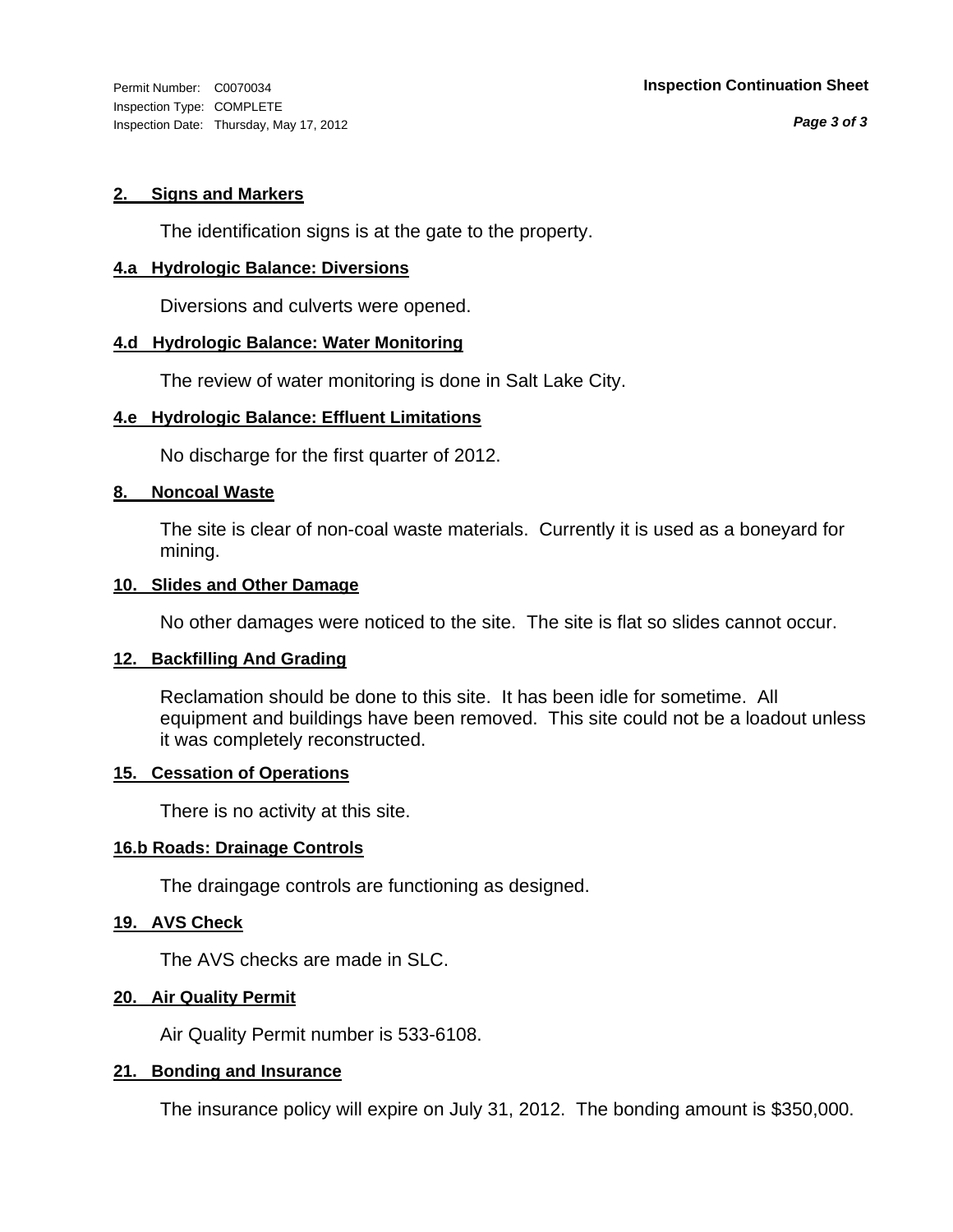

#### **GREG BELL** Lieutenant Governor

# **State of Utah**

DEPARTMENT OF NATURAL RESOURCES

**MICHAEL R. STYLER Executive Director** 

### Division of Oil, Gas and Mining

**JOHN R. BAZA Division Director** 

| Representatives Present During the Inspection: |
|------------------------------------------------|
| Company Rusty Netz                             |
| OGM Karl Houskeeper                            |

## **Inspection Report**

| Permit Number:   | C0070035                 |
|------------------|--------------------------|
| Inspection Type: | <b>PARTIAL</b>           |
| Inspection Date: | Wednesday, May 23, 2012  |
| Start Date/Time: | 5/23/2012 8:30:00 AM     |
| End Date/Time:   | 5/23/2012 10:30:00 AM    |
| Last Inspection: | Thursday, April 12, 2012 |

Inspector: Karl Houskeeper,

Weather: Clear, Temp. 65 Deg. F.

InspectionID Report Number: 3108

Accepted by:

|      |                         | Permitee: SUNNYSIDE COGENERATION ASSOCIATES        |                            |
|------|-------------------------|----------------------------------------------------|----------------------------|
|      |                         | <b>Operator: SUNNYSIDE COGENERATION ASSOCIATES</b> |                            |
|      |                         | Site: SUNNYSIDE REFUSE & SLURRY                    |                            |
|      |                         | Address: PO BOX 159, SUNNYSIDE UT 84539            |                            |
|      | County: <b>CARBON</b>   |                                                    |                            |
|      |                         | Permit Type: PERMANENT COAL PROGRAM                |                            |
|      | Permit Status: ACTIVE   |                                                    |                            |
|      | <b>Current Acreages</b> | <b>Mineral Ownership</b>                           | <b>Types of Operations</b> |
|      | 241.25 Total Permitted  | Federal                                            | Underground                |
|      | 196.65 Total Disturbed  | <b>State</b>                                       | <b>Surface</b>             |
| 5.35 | <b>Phase I</b>          | County                                             | Loadout                    |
| 5.35 | <b>Phase II</b>         | V<br><b>Fee</b>                                    | Processing                 |
| 5.35 | <b>Phase III</b>        | Other                                              | Reprocessing               |

**Report summary and status for pending enforcement actions, permit conditions, Division Orders, and amendments:**



49 Inspector ID Number:Karl Houskeeper,



OIL, GAS & MINING

Note: 59Hh is inspection report does not constitute and affidavit Control and Mining.<br>
telephone (801) 538-5340 • facsimile (801) 539-3940 • TTY (801) 538-7458 • www.ogm.utah.gov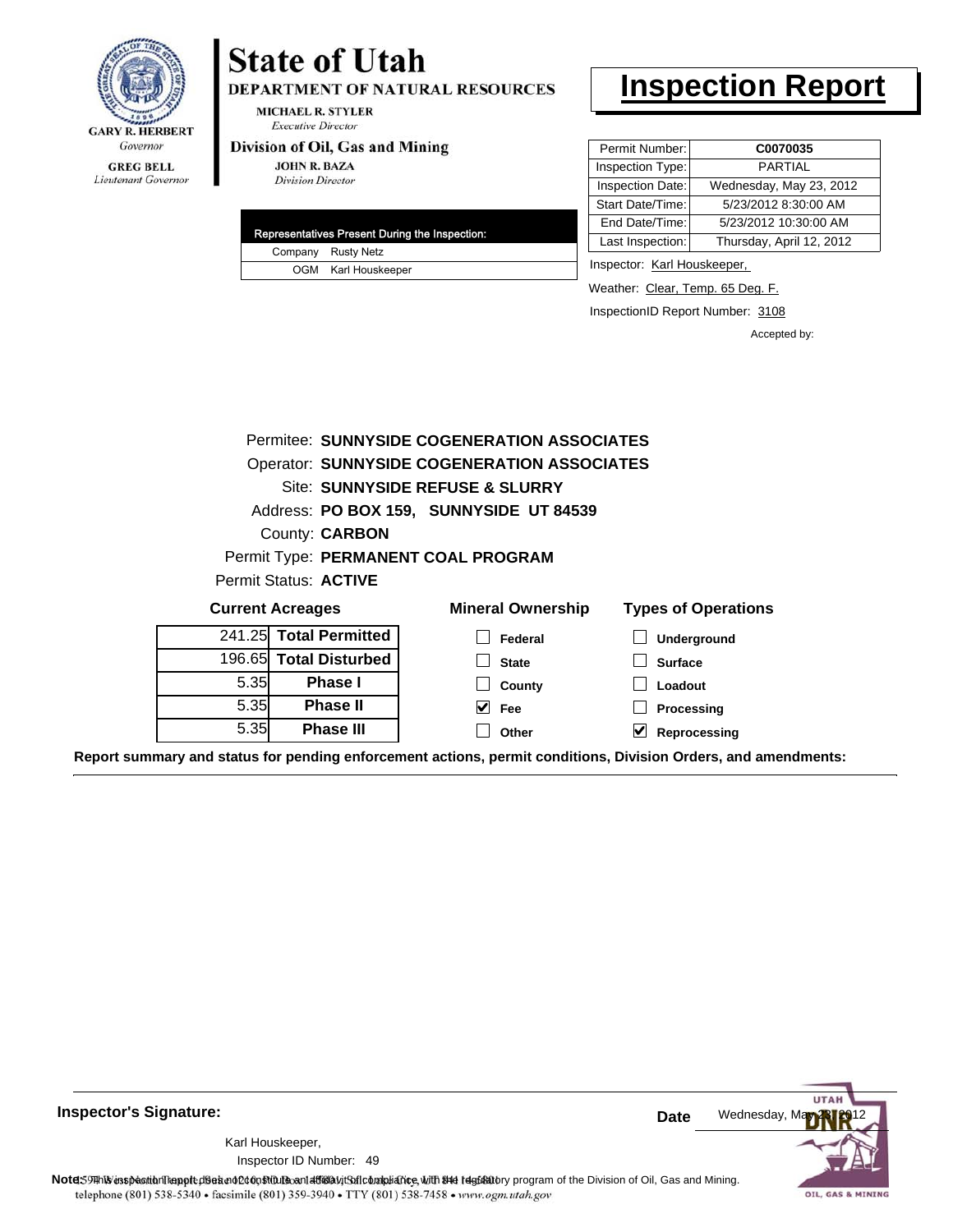#### *REVIEW OF PERMIT, PERFORMANCE STANDARDS PERMIT CONDITION REQUIREMENTS*

- *1. Substantiate the elements on this inspection by checking the appropriate performance standard.*
- *a. For COMPLETE inspections provide narrative justification for any elements not fully inspected unless element is not appropriate to the site, in which case check Not Applicable.*
- *b. For PARTIAL inspections check only the elements evaluated.*
- *2. Document any noncompliance situation by reference the NOV issued at the appropriate performance standard listed below.*
- *3. Reference any narratives written in conjunction with this inspection at the appropriate performace standard listed below.*
- *4. Provide a brief status report for all pending enforcement actions, permit conditions, Divison Orders, and amendments.*

|     |                                                               | Evaluated               | Not Applicable Comment  |                         | Enforcement |
|-----|---------------------------------------------------------------|-------------------------|-------------------------|-------------------------|-------------|
| 1.  | Permits, Change, Transfer, Renewal, Sale                      |                         |                         |                         |             |
| 2.  | Signs and Markers                                             | $\overline{\mathbf{v}}$ |                         | $\blacktriangledown$    |             |
| 3.  | Topsoil                                                       |                         |                         |                         |             |
| 4.a | Hydrologic Balance: Diversions                                |                         |                         |                         |             |
| 4.b | Hydrologic Balance: Sediment Ponds and Impoundments           | ⊽                       |                         |                         |             |
| 4.c | Hydrologic Balance: Other Sediment Control Measures           |                         |                         |                         |             |
| 4.d | Hydrologic Balance: Water Monitoring                          |                         |                         |                         |             |
| 4.e | Hydrologic Balance: Effluent Limitations                      |                         |                         |                         |             |
| 5.  | Explosives                                                    | $\overline{\mathbf{v}}$ | $\overline{\mathbf{v}}$ |                         |             |
| 6.  | Disposal of Excess Spoil, Fills, Benches                      | ⊽                       |                         | V                       |             |
| 7.  | Coal Mine Waste, Refuse Piles, Impoundments                   | $\overline{\mathbf{v}}$ |                         | $\blacktriangledown$    |             |
| 8.  | Noncoal Waste                                                 | $\overline{\mathsf{v}}$ |                         | $\overline{\mathsf{v}}$ |             |
| 9.  | Protection of Fish, Wildlife and Related Environmental Issues |                         |                         |                         |             |
|     | 10. Slides and Other Damage                                   |                         |                         |                         |             |
| 11. | Contemporaneous Reclamation                                   |                         |                         |                         |             |
| 12. | <b>Backfilling And Grading</b>                                |                         |                         |                         |             |
| 13. | Revegetation                                                  |                         |                         |                         |             |
| 14. | Subsidence Control                                            |                         |                         |                         |             |
|     | 15. Cessation of Operations                                   |                         |                         |                         |             |
|     | 16.a Roads: Construction, Maintenance, Surfacing              |                         |                         |                         |             |
|     | 16.b Roads: Drainage Controls                                 |                         |                         |                         |             |
| 17. | <b>Other Transportation Facilities</b>                        |                         |                         |                         |             |
| 18. | Support Facilities, Utility Installations                     |                         |                         |                         |             |
|     | 19. AVS Check                                                 |                         |                         |                         |             |
| 20. | Air Quality Permit                                            |                         |                         |                         |             |
| 21. | Bonding and Insurance                                         |                         |                         |                         |             |
|     | 22. Other                                                     |                         |                         |                         |             |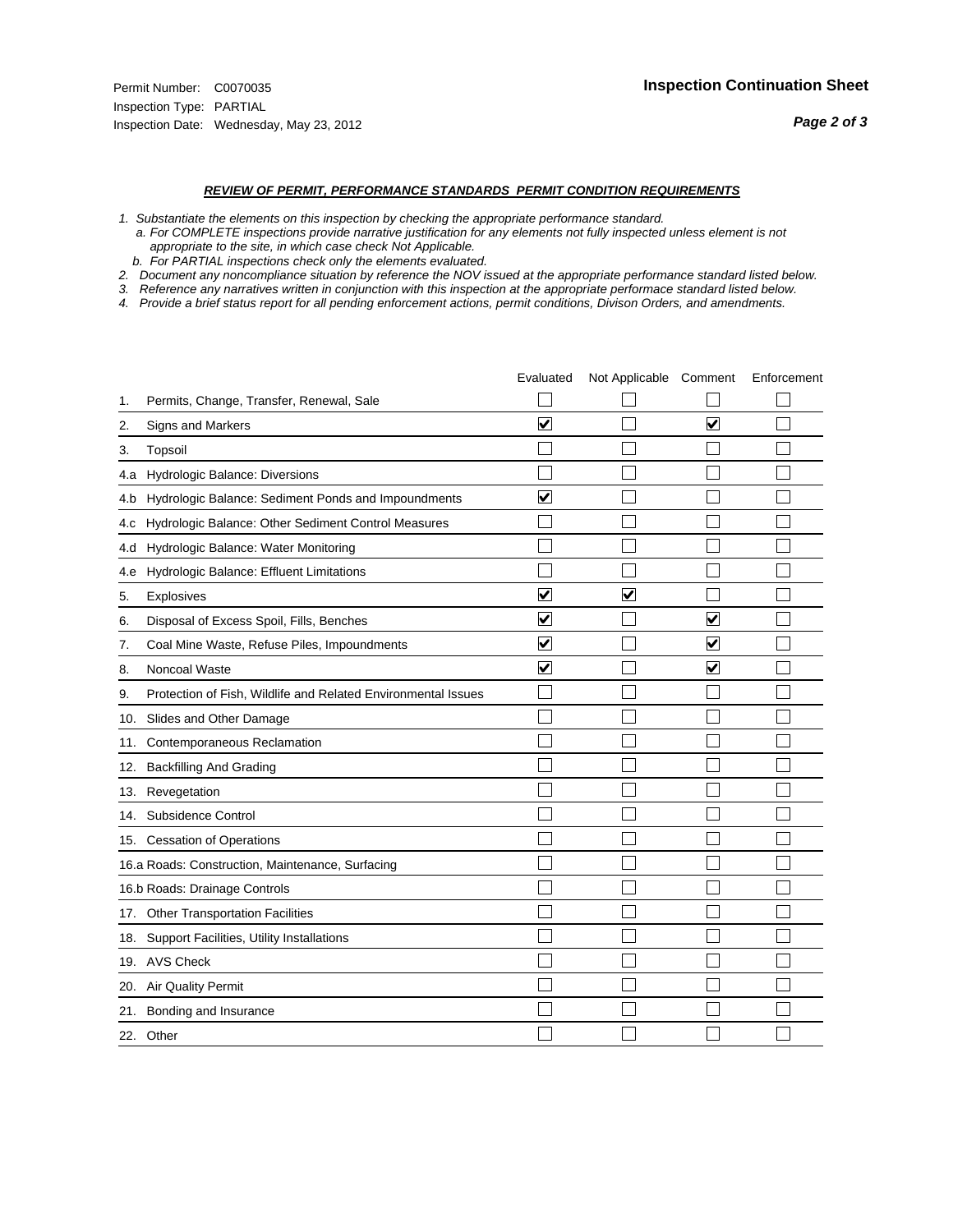Inspection Type: PARTIAL Inspection Date: Wednesday, May 23, 2012

## **2. Signs and Markers**

The mine identification sign is still in place on a power pole by the Savage Fuel Bay. The sign however has become loosened from winds and needs to be secured before it comes off completely. The sign does contain the required information.

## **6. Disposal of Excess Spoil, Fills, Benches**

Some sparse grasses are visible on the reclaimed disposal pile #2 that was reclaimed this spring.

## **7. Coal Mine Waste, Refuse Piles, Impoundments**

The refuse pile appeared stable. No visible hazards were observed during the inspection. The pile is being mined in different areas and different lifts according to fuel requirements.

## **8. Noncoal Waste**

Site was free of noncoal waste items.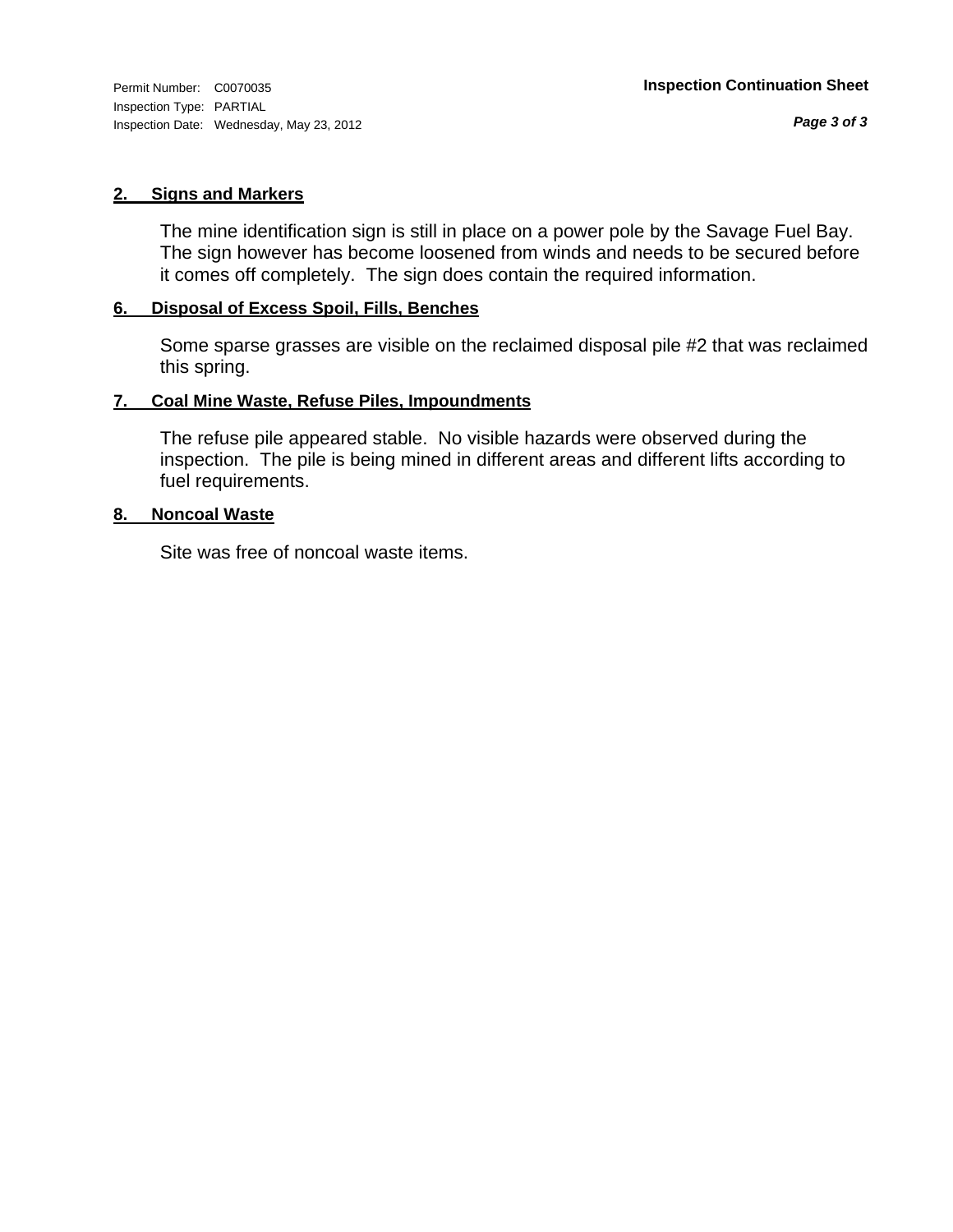

Lieutenant Governor

# **State of Utah**

DEPARTMENT OF NATURAL RESOURCES

**MICHAEL R. STYLER Executive Director** 

### Division of Oil, Gas and Mining

**JOHN R. BAZA Division Director** 

92.45

**Phase III**

## **Inspection Report**

| Permit Number:   | C0070038                     |
|------------------|------------------------------|
| Inspection Type: | <b>COMPLETE</b>              |
| Inspection Date: | Wednesday, May 23, 2012      |
| Start Date/Time: | 5/23/2012 2:00:00 PM         |
| End Date/Time:   | 5/23/2012 4:00:00 PM         |
| Last Inspection: | Wednesday, February 22, 2012 |

Inspector: Steve Demczak,

Weather: Sunny, 60's

InspectionID Report Number: 3115

**Reprocessing**

Accepted by:

|                         | Permitee: PLATEAU MINING CORP        |                                          |                                     |
|-------------------------|--------------------------------------|------------------------------------------|-------------------------------------|
|                         | <b>Operator: PLATEAU MINING CORP</b> |                                          |                                     |
| Site: WILLOW CREEK MINE |                                      |                                          |                                     |
|                         |                                      | Address: PO BOX 30, HELPER UT 84526-0030 |                                     |
|                         | <b>County: CARBON</b>                |                                          |                                     |
|                         |                                      | Permit Type: PERMANENT COAL PROGRAM      |                                     |
|                         | Permit Status: ACTIVE                |                                          |                                     |
|                         | <b>Current Acreages</b>              | <b>Mineral Ownership</b>                 | <b>Types of Operations</b>          |
|                         | 14,662.49 Total Permitted            | V<br>Federal                             | $\blacktriangledown$<br>Underground |
|                         | 95.40 Total Disturbed                | <b>State</b>                             | <b>Surface</b>                      |
| 186.68                  | <b>Phase I</b>                       | County                                   | Loadout<br>M                        |
| 92.45                   | <b>Phase II</b>                      | M<br>Fee                                 | Processing                          |

**Other**

**Report summary and status for pending enforcement actions, permit conditions, Division Orders, and amendments:**



**Inspector's Signature:**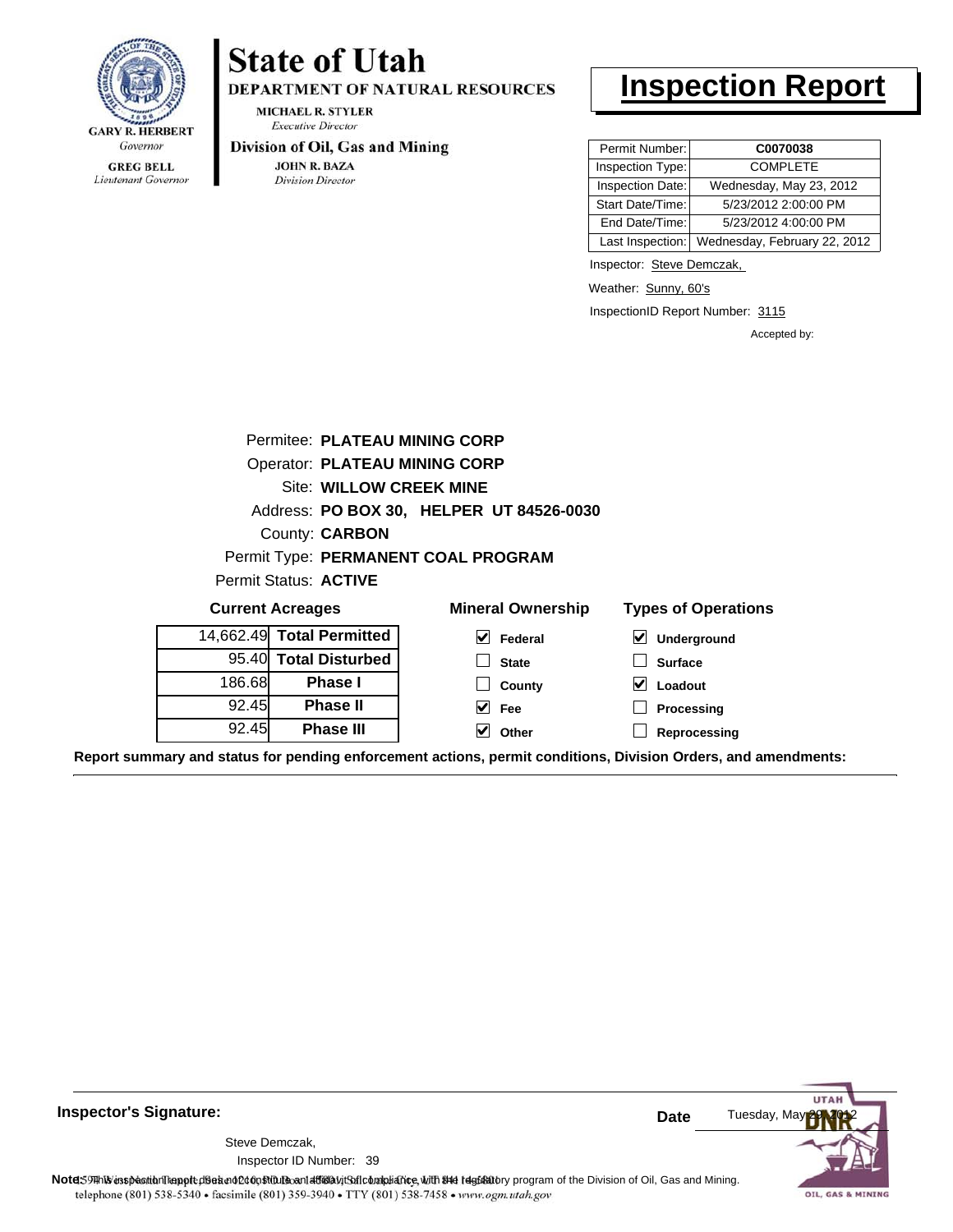#### *REVIEW OF PERMIT, PERFORMANCE STANDARDS PERMIT CONDITION REQUIREMENTS*

- *1. Substantiate the elements on this inspection by checking the appropriate performance standard.*
- *a. For COMPLETE inspections provide narrative justification for any elements not fully inspected unless element is not appropriate to the site, in which case check Not Applicable.*
- *b. For PARTIAL inspections check only the elements evaluated.*
- *2. Document any noncompliance situation by reference the NOV issued at the appropriate performance standard listed below.*
- *3. Reference any narratives written in conjunction with this inspection at the appropriate performace standard listed below.*
- *4. Provide a brief status report for all pending enforcement actions, permit conditions, Divison Orders, and amendments.*

|     |                                                               | Evaluated | Not Applicable Comment | Enforcement |
|-----|---------------------------------------------------------------|-----------|------------------------|-------------|
| 1.  | Permits, Change, Transfer, Renewal, Sale                      |           |                        |             |
| 2.  | <b>Signs and Markers</b>                                      |           |                        |             |
| 3.  | Topsoil                                                       |           |                        |             |
| 4.a | Hydrologic Balance: Diversions                                |           |                        |             |
| 4.b | Hydrologic Balance: Sediment Ponds and Impoundments           |           |                        |             |
| 4.c | Hydrologic Balance: Other Sediment Control Measures           |           |                        |             |
| 4.d | Hydrologic Balance: Water Monitoring                          |           |                        |             |
| 4.e | Hydrologic Balance: Effluent Limitations                      |           |                        |             |
| 5.  | <b>Explosives</b>                                             |           |                        |             |
| 6.  | Disposal of Excess Spoil, Fills, Benches                      |           |                        |             |
| 7.  | Coal Mine Waste, Refuse Piles, Impoundments                   |           |                        |             |
| 8.  | Noncoal Waste                                                 |           |                        |             |
| 9.  | Protection of Fish, Wildlife and Related Environmental Issues |           |                        |             |
|     | 10. Slides and Other Damage                                   |           |                        |             |
| 11. | Contemporaneous Reclamation                                   |           |                        |             |
| 12. | <b>Backfilling And Grading</b>                                |           |                        |             |
| 13. | Revegetation                                                  |           |                        |             |
| 14. | Subsidence Control                                            |           |                        |             |
|     | 15. Cessation of Operations                                   |           |                        |             |
|     | 16.a Roads: Construction, Maintenance, Surfacing              |           |                        |             |
|     | 16.b Roads: Drainage Controls                                 |           |                        |             |
| 17. | <b>Other Transportation Facilities</b>                        |           |                        |             |
| 18. | Support Facilities, Utility Installations                     |           |                        |             |
|     | 19. AVS Check                                                 |           |                        |             |
| 20. | Air Quality Permit                                            |           |                        |             |
| 21. | Bonding and Insurance                                         |           |                        |             |
|     | 22. Other                                                     |           |                        |             |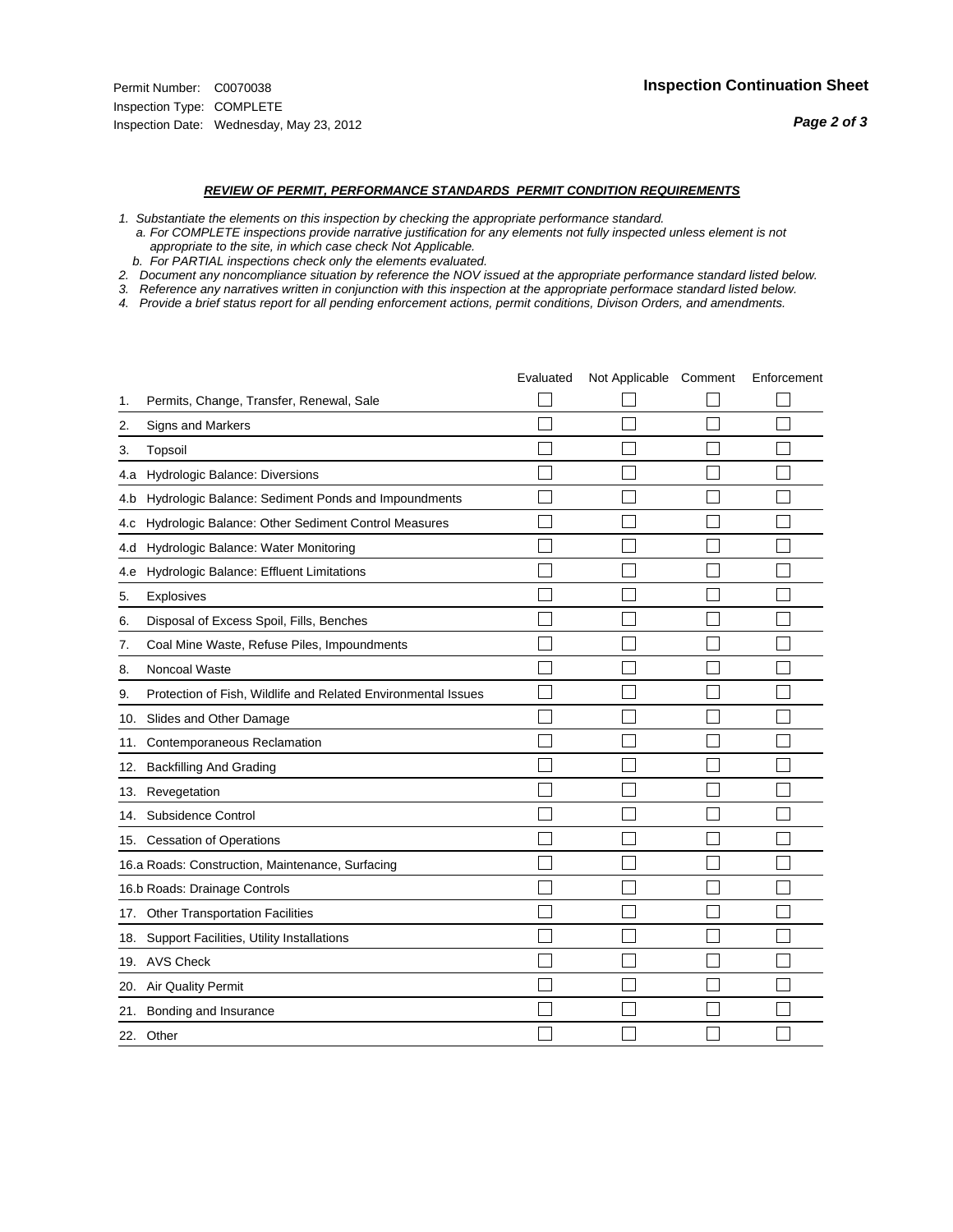Inspection Type: COMPLETE Inspection Date: Wednesday, May 23, 2012

## Permit Number: C0070038 **Inspection Continuation Sheet**

*Page 3 of 3*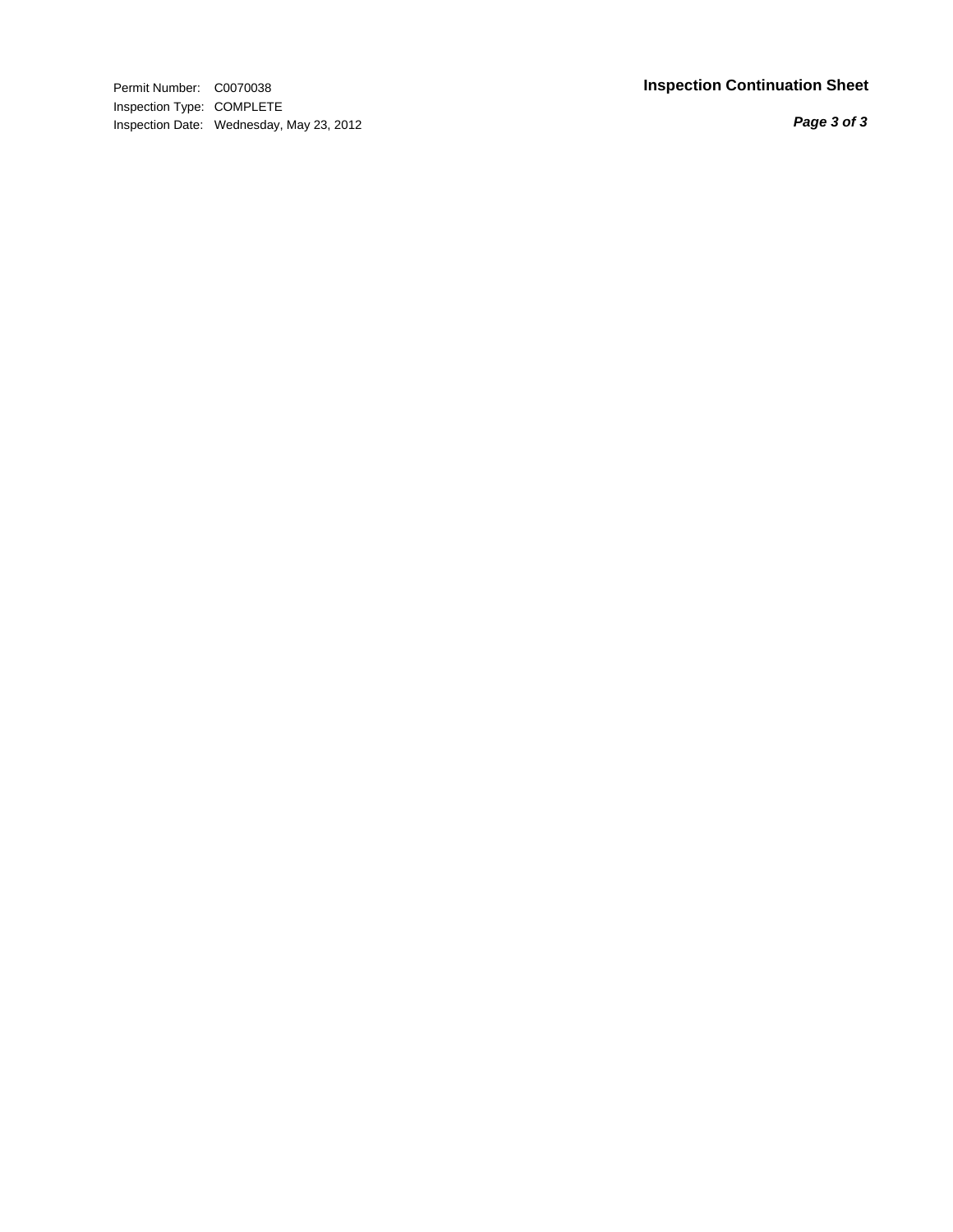

## **GREG BELL** Lieutenant Governor

# **State of Utah**

**DEPARTMENT OF NATURAL RESOURCES** 

**MICHAEL R. STYLER Executive Director** 

### Division of Oil, Gas and Mining

**JOHN R. BAZA Division Director** 

|  | Representatives Present During the Inspection: |
|--|------------------------------------------------|
|  | Company Vicky Miller                           |
|  | OGM Steve Demczak                              |

## **Inspection Report**

| Permit Number:   | C0070039                 |
|------------------|--------------------------|
| Inspection Type: | <b>COMPLETE</b>          |
| Inspection Date: | Thursday, May 24, 2012   |
| Start Date/Time: | 5/24/2012 10:00:00 AM    |
| End Date/Time:   | 5/24/2012 4:00:00 PM     |
| Last Inspection: | Thursday, April 19, 2012 |

Inspector: Steve Demczak,

Weather: Sunny, 70's

InspectionID Report Number: 3106

**Processing Reprocessing** Accepted by:

|                              |  | Permitee: CANYON FUEL COMPANY        |                                           |                |  |
|------------------------------|--|--------------------------------------|-------------------------------------------|----------------|--|
|                              |  | <b>Operator: CANYON FUEL COMPANY</b> |                                           |                |  |
|                              |  | <b>Site: DUGOUT CANYON MINE</b>      |                                           |                |  |
|                              |  |                                      | Address: PO BOX 1029, WELLINGTON UT 84542 |                |  |
|                              |  | County: <b>CARBON</b>                |                                           |                |  |
|                              |  |                                      | Permit Type: PERMANENT COAL PROGRAM       |                |  |
| <b>Permit Status: ACTIVE</b> |  |                                      |                                           |                |  |
| <b>Current Acreages</b>      |  | <b>Mineral Ownership</b>             | <b>Types of Operations</b>                |                |  |
|                              |  | 9,801.00 Total Permitted             | V<br>Federal                              | Underground    |  |
|                              |  | 108.70 Total Disturbed               | <b>State</b>                              | <b>Surface</b> |  |
|                              |  | <b>Phase</b> I                       | County                                    | Loadout        |  |

**Fee Other**

**Report summary and status for pending enforcement actions, permit conditions, Division Orders, and amendments:**

There are no pending compliance actions for the Dugout Canyon Mine permit area. The Permittee is current relative to the required electronic quarterly water monitoring submittals for 2011.

**Phase II Phase III**

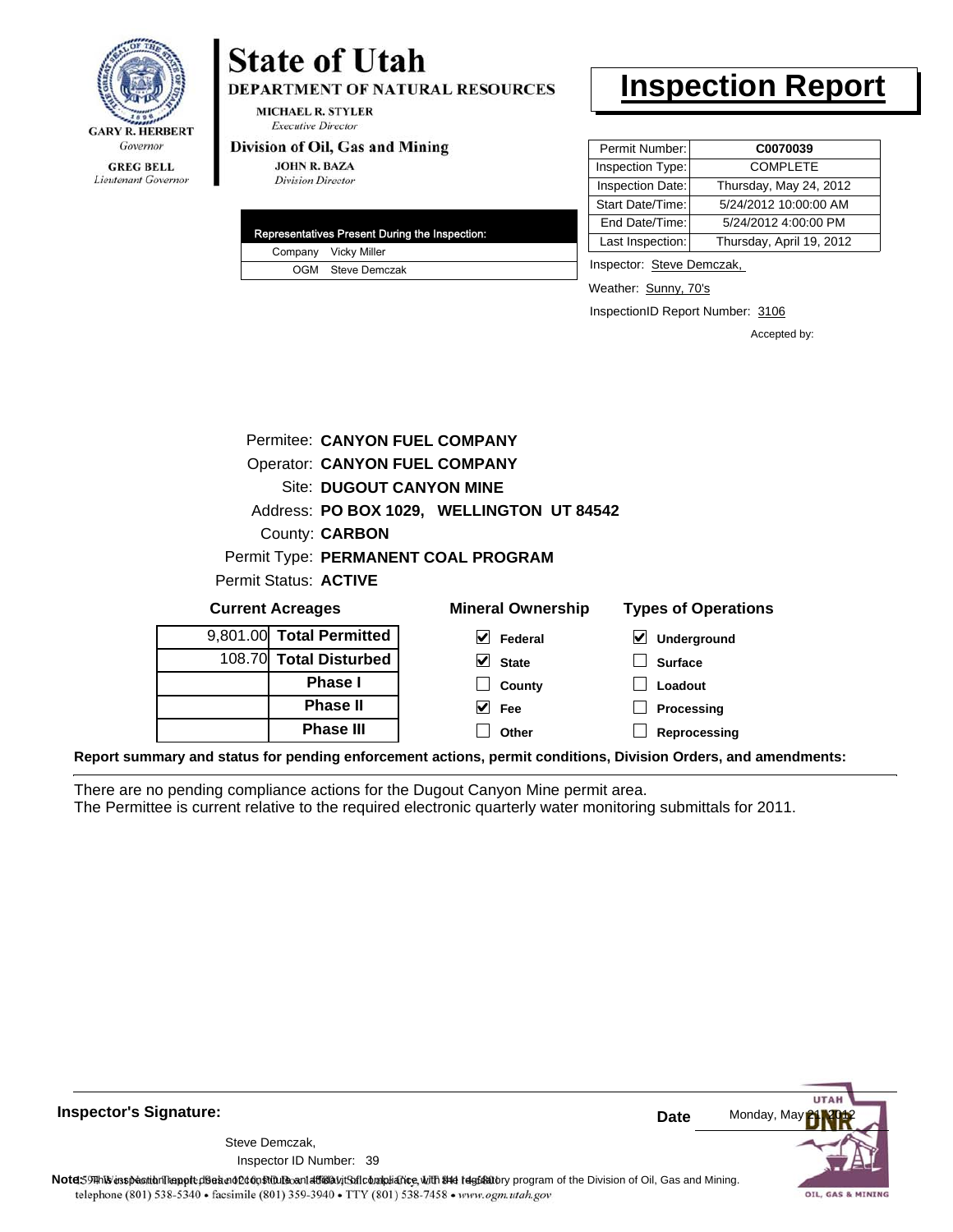#### *REVIEW OF PERMIT, PERFORMANCE STANDARDS PERMIT CONDITION REQUIREMENTS*

*1. Substantiate the elements on this inspection by checking the appropriate performance standard.*

 *a. For COMPLETE inspections provide narrative justification for any elements not fully inspected unless element is not appropriate to the site, in which case check Not Applicable.*

 *b. For PARTIAL inspections check only the elements evaluated.*

*2. Document any noncompliance situation by reference the NOV issued at the appropriate performance standard listed below.*

*3. Reference any narratives written in conjunction with this inspection at the appropriate performace standard listed below.*

*4. Provide a brief status report for all pending enforcement actions, permit conditions, Divison Orders, and amendments.*

|     |                                                               | Evaluated               | Not Applicable Comment  |                         | Enforcement |
|-----|---------------------------------------------------------------|-------------------------|-------------------------|-------------------------|-------------|
| 1.  | Permits, Change, Transfer, Renewal, Sale                      | $\overline{\mathsf{v}}$ |                         | $\overline{\mathbf{v}}$ |             |
| 2.  | Signs and Markers                                             | $\overline{\mathbf{v}}$ |                         | ☑                       |             |
| 3.  | Topsoil                                                       | $\overline{\mathbf{v}}$ |                         |                         |             |
| 4.a | Hydrologic Balance: Diversions                                | V                       |                         | V                       |             |
| 4.b | Hydrologic Balance: Sediment Ponds and Impoundments           | $\blacktriangledown$    |                         | $\blacktriangledown$    |             |
| 4.C | Hydrologic Balance: Other Sediment Control Measures           | $\overline{\mathbf{v}}$ |                         |                         |             |
| 4.d | Hydrologic Balance: Water Monitoring                          | $\overline{\mathbf{v}}$ |                         | $\blacktriangledown$    |             |
| 4.e | Hydrologic Balance: Effluent Limitations                      | $\overline{\mathbf{v}}$ |                         | $\blacktriangledown$    |             |
| 5.  | <b>Explosives</b>                                             | $\overline{\mathbf{v}}$ |                         |                         |             |
| 6.  | Disposal of Excess Spoil, Fills, Benches                      |                         | $\overline{\mathsf{v}}$ |                         |             |
| 7.  | Coal Mine Waste, Refuse Piles, Impoundments                   | $\overline{\mathbf{v}}$ |                         | $\overline{\mathbf{v}}$ |             |
| 8.  | Noncoal Waste                                                 | $\overline{\mathbf{v}}$ |                         | $\overline{\mathbf{v}}$ |             |
| 9.  | Protection of Fish, Wildlife and Related Environmental Issues | $\overline{\mathbf{v}}$ |                         |                         |             |
|     | 10. Slides and Other Damage                                   | $\overline{\mathbf{v}}$ |                         | $\overline{\mathbf{v}}$ |             |
| 11. | Contemporaneous Reclamation                                   | $\blacktriangledown$    |                         |                         |             |
| 12. | <b>Backfilling And Grading</b>                                |                         | $\blacktriangledown$    |                         |             |
| 13. | Revegetation                                                  |                         | $\overline{\mathbf{v}}$ |                         |             |
| 14. | Subsidence Control                                            | $\overline{\mathbf{v}}$ |                         | $\blacktriangledown$    |             |
|     | 15. Cessation of Operations                                   |                         | $\blacktriangledown$    |                         |             |
|     | 16.a Roads: Construction, Maintenance, Surfacing              | $\overline{\mathsf{v}}$ |                         |                         |             |
|     | 16.b Roads: Drainage Controls                                 | $\overline{\mathsf{v}}$ |                         |                         |             |
| 17. | <b>Other Transportation Facilities</b>                        | $\overline{\mathbf{v}}$ |                         |                         |             |
| 18. | Support Facilities, Utility Installations                     | $\overline{\mathbf{v}}$ |                         | $\overline{\mathbf{v}}$ |             |
|     | 19. AVS Check                                                 | $\overline{\mathbf{v}}$ |                         | $\blacktriangledown$    |             |
| 20. | <b>Air Quality Permit</b>                                     | $\blacktriangledown$    |                         | $\blacktriangledown$    |             |
| 21. | Bonding and Insurance                                         | $\overline{\mathbf{v}}$ |                         | $\blacktriangledown$    |             |
|     | 22. Other                                                     |                         |                         |                         |             |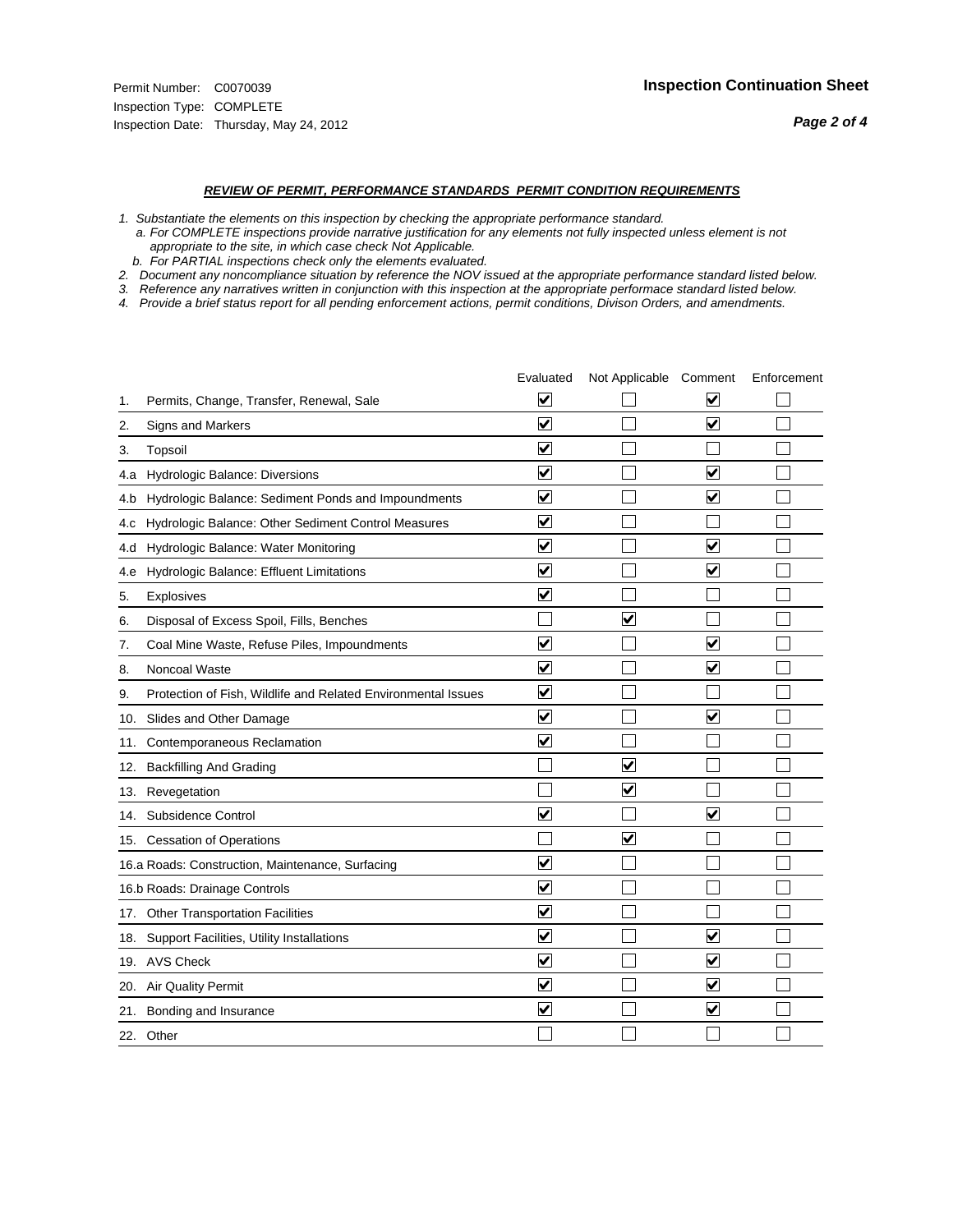*Page 3 of 4*

## **1. Permits, Change, Transfer, Renewal, Sale**

DOGM Permit will expire on March 17, 2013. Air Quality permit number is DAQUE-AN0116340009-07. UPDES permit number is UT0025593 and expire on Nov. 30, 2014. The SPCC Plan was reviewed on October 25, 2010.

## **2. Signs and Markers**

The permit sign is located at the gate to the property. Information meets the minimium requirements of the R645 Coal Rules.

## **4.a Hydrologic Balance: Diversions**

Diversions were functioning as designed. Culverts were opened.

## **4.b Hydrologic Balance: Sediment Ponds and Impoundments**

The sediment ponds were inspected on for the first quarter of 2012.. No hazardous conditions were reported. I did not see any hazardous conditions inspecting the ponds during the inspection. The mine site sediment pond did contain water but was not discharging during the inspection.

## **4.d Hydrologic Balance: Water Monitoring**

Water monitoring was taken for the first quarter of 2012. This information is reviewed by the Salt Lake staff.

## **4.e Hydrologic Balance: Effluent Limitations**

First quarter UPDES samples were in complaince with their UPDES requirements.

## **7. Coal Mine Waste, Refuse Piles, Impoundments**

The refuse pile was inspected on March 16, 2012. No hazardous conditions were reported. I inspected the pile and did not see any hazardous conditions.

## **8. Noncoal Waste**

The mine site was clear of non-coal waste materials.

## **10. Slides and Other Damage**

No slides or other damage was noticed during the inspection.

## **14. Subsidence Control**

Subsidence information for 2011 will be submitted in the 2012 annual report.

## **18. Support Facilities, Utility Installations**

No new construction has ocurred since the last inspection.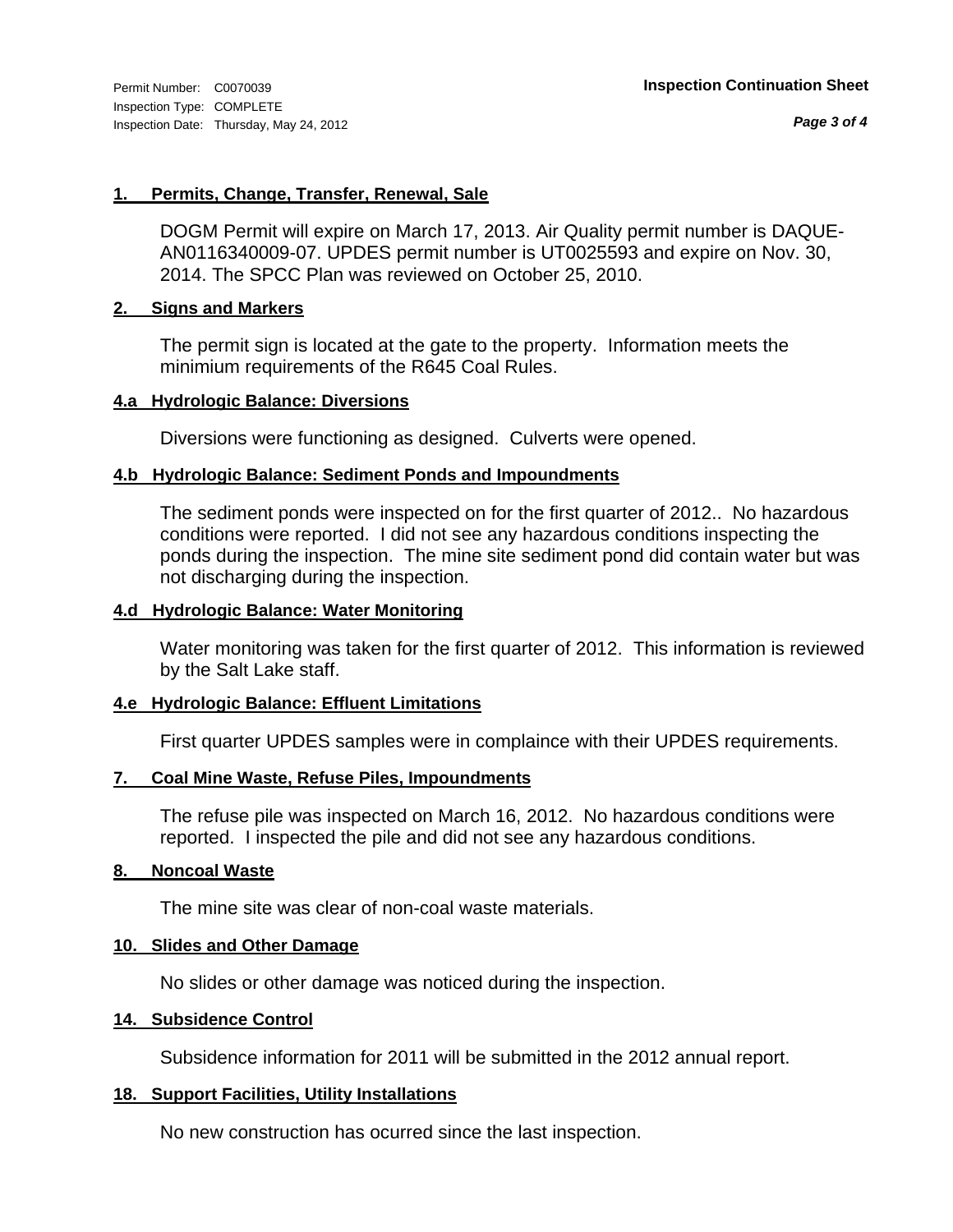Inspection Type: COMPLETE Inspection Date: Thursday, May 24, 2012

*Page 4 of 4*

## **19. AVS Check**

AVS checks are made at the Division in SLC.

## **20. Air Quality Permit**

Permit is DAQE-AN116340009-07

## **21. Bonding and Insurance**

The insurance policy will expire on July 31, 2012. The accord form was reviewed and meets the requirements of the R645 Coal Rules. The bonding amount is \$3,550,000. The Reclamation Agreement was inspected and is signed by the Division. The total disturb area is 104.70 acres.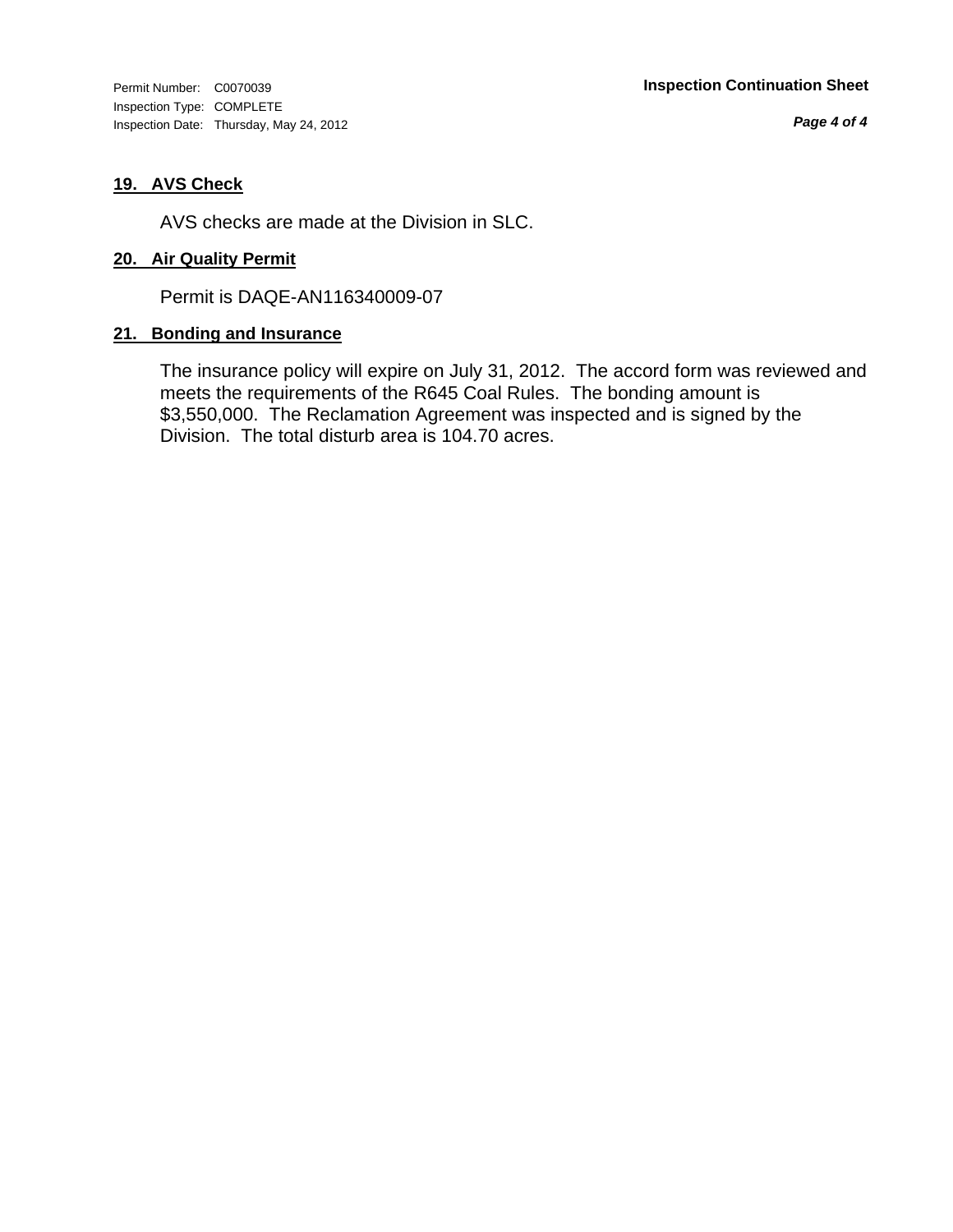

Lieutenant Governor

# **State of Utah**

**DEPARTMENT OF NATURAL RESOURCES** 

**MICHAEL R. STYLER Executive Director** 

## Division of Oil, Gas and Mining

**JOHN R. BAZA Division Director** 

|  | Representatives Present During the Inspection: |
|--|------------------------------------------------|
|  | Company Jay Marshall                           |
|  | OGM Steve Demczak                              |

## **Inspection Report**

| Permit Number:   | C0070041                |
|------------------|-------------------------|
| Inspection Type: | <b>COMPLETE</b>         |
| Inspection Date: | Wednesday, May 16, 2012 |
| Start Date/Time: | 5/16/2012 9:00:00 AM    |
| End Date/Time:   | 5/16/2012 2:00:00 PM    |
| Last Inspection: | Tuesday, April 24, 2012 |

Inspector: Steve Demczak,

Weather: Sunny, 70's

InspectionID Report Number: 3105

**Processing Reprocessing** Accepted by:

| Permitee: WEST RIDGE RESOURCES        |                                     |                          |                                                |                                            |
|---------------------------------------|-------------------------------------|--------------------------|------------------------------------------------|--------------------------------------------|
| <b>Operator: WEST RIDGE RESOURCES</b> |                                     |                          |                                                |                                            |
| Site: WEST RIDGE MINE                 |                                     |                          |                                                |                                            |
|                                       |                                     |                          | Address: PO BOX 910, EAST CARBON UT 84520-0910 |                                            |
| County: <b>CARBON</b>                 |                                     |                          |                                                |                                            |
|                                       | Permit Type: PERMANENT COAL PROGRAM |                          |                                                |                                            |
|                                       |                                     | Permit Status: ACTIVE    |                                                |                                            |
| <b>Current Acreages</b>               |                                     |                          | <b>Mineral Ownership</b>                       | <b>Types of Operations</b>                 |
|                                       |                                     | 7,600.38 Total Permitted | V<br>Federal                                   | $\vert\bm{\mathsf{v}}\vert$<br>Underground |
|                                       |                                     | 30.99 Total Disturbed    | V<br><b>State</b>                              | <b>Surface</b>                             |
|                                       |                                     | <b>Phase I</b>           | County                                         | Loadout                                    |

**Fee Other**

**Report summary and status for pending enforcement actions, permit conditions, Division Orders, and amendments:**

**Phase II Phase III**

The Permittee continues to meet this Special Condition of the current State of Utah permit to send water data electronically.



**Inspector's Signature:**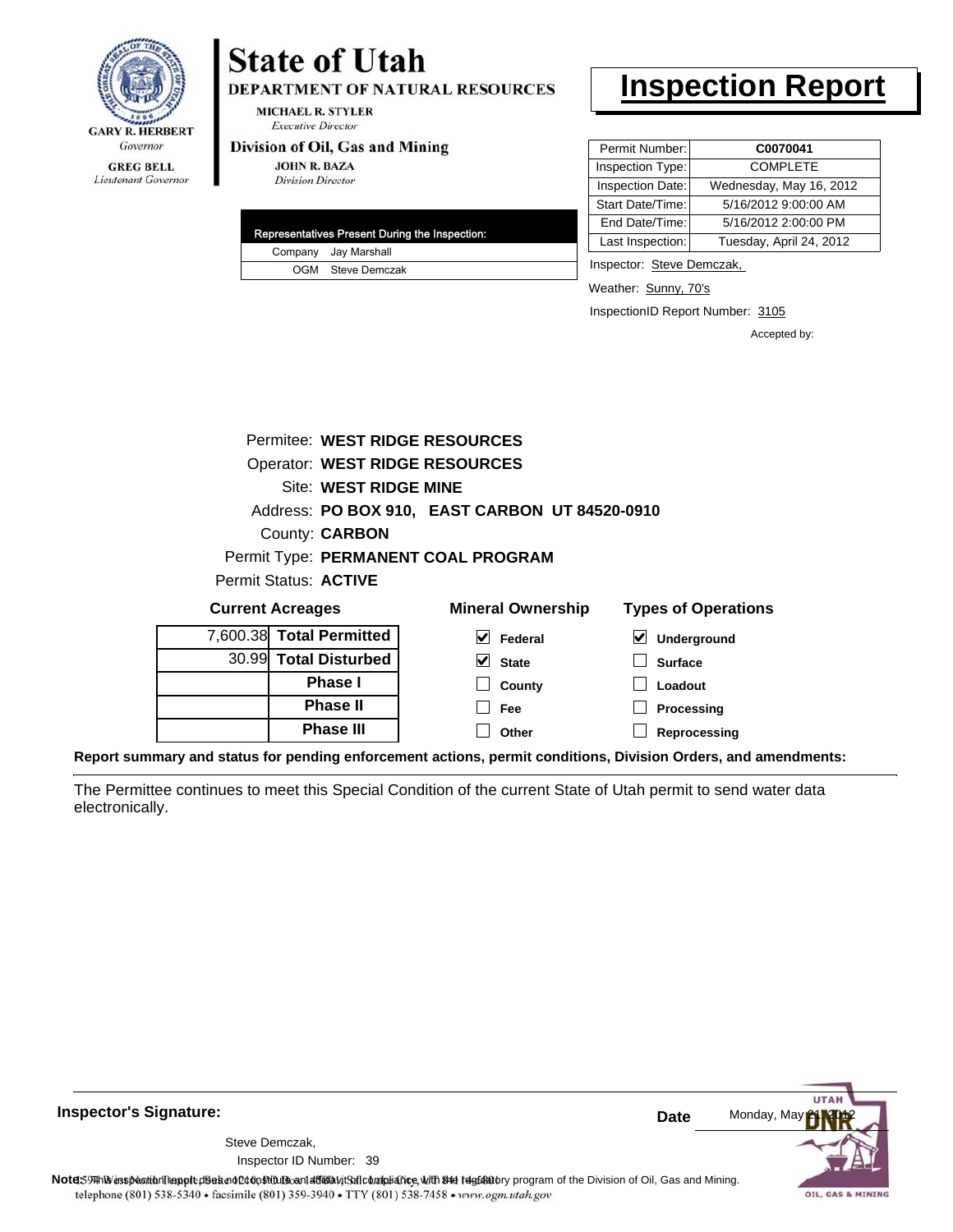#### *REVIEW OF PERMIT, PERFORMANCE STANDARDS PERMIT CONDITION REQUIREMENTS*

*1. Substantiate the elements on this inspection by checking the appropriate performance standard.*

 *a. For COMPLETE inspections provide narrative justification for any elements not fully inspected unless element is not appropriate to the site, in which case check Not Applicable.*

 *b. For PARTIAL inspections check only the elements evaluated.*

*2. Document any noncompliance situation by reference the NOV issued at the appropriate performance standard listed below.*

*3. Reference any narratives written in conjunction with this inspection at the appropriate performace standard listed below.*

*4. Provide a brief status report for all pending enforcement actions, permit conditions, Divison Orders, and amendments.*

|     |                                                               | Evaluated               | Not Applicable Comment          |                         | Enforcement |
|-----|---------------------------------------------------------------|-------------------------|---------------------------------|-------------------------|-------------|
| 1.  | Permits, Change, Transfer, Renewal, Sale                      | $\overline{\mathbf{v}}$ |                                 | V                       |             |
| 2.  | Signs and Markers                                             | $\overline{\mathbf{v}}$ |                                 | $\blacktriangledown$    |             |
| 3.  | Topsoil                                                       | $\overline{\mathbf{v}}$ |                                 | $\overline{\mathsf{v}}$ |             |
| 4.a | Hydrologic Balance: Diversions                                | $\overline{\mathsf{v}}$ |                                 | $\blacktriangledown$    |             |
| 4.b | Hydrologic Balance: Sediment Ponds and Impoundments           | $\blacktriangledown$    |                                 | ⊻                       |             |
| 4.C | Hydrologic Balance: Other Sediment Control Measures           | $\overline{\mathbf{v}}$ |                                 |                         |             |
| 4.d | Hydrologic Balance: Water Monitoring                          | $\overline{\mathbf{v}}$ |                                 | $\overline{\mathbf{v}}$ |             |
| 4.e | Hydrologic Balance: Effluent Limitations                      |                         |                                 |                         |             |
| 5.  | <b>Explosives</b>                                             | $\overline{\mathbf{v}}$ |                                 |                         |             |
| 6.  | Disposal of Excess Spoil, Fills, Benches                      |                         | $\blacktriangledown$            |                         |             |
| 7.  | Coal Mine Waste, Refuse Piles, Impoundments                   |                         | $\overline{\mathbf{v}}$         |                         |             |
| 8.  | Noncoal Waste                                                 | $\overline{\mathsf{v}}$ |                                 | $\overline{\mathbf{v}}$ |             |
| 9.  | Protection of Fish, Wildlife and Related Environmental Issues | $\overline{\mathbf{v}}$ |                                 |                         |             |
|     | 10. Slides and Other Damage                                   | $\overline{\mathbf{v}}$ |                                 | $\overline{\mathbf{v}}$ |             |
| 11. | Contemporaneous Reclamation                                   |                         | ☑                               |                         |             |
| 12. | <b>Backfilling And Grading</b>                                |                         | $\overline{\mathbf{v}}$         |                         |             |
| 13. | Revegetation                                                  |                         | $\overline{\blacktriangledown}$ |                         |             |
| 14. | Subsidence Control                                            | $\overline{\mathbf{v}}$ |                                 | $\blacktriangledown$    |             |
|     | 15. Cessation of Operations                                   |                         | $\overline{\mathbf{v}}$         |                         |             |
|     | 16.a Roads: Construction, Maintenance, Surfacing              | $\blacktriangledown$    |                                 | $\blacktriangledown$    |             |
|     | 16.b Roads: Drainage Controls                                 | $\overline{\mathbf{v}}$ |                                 | $\overline{\mathbf{v}}$ |             |
| 17. | <b>Other Transportation Facilities</b>                        | $\overline{\mathbf{v}}$ |                                 |                         |             |
| 18. | Support Facilities, Utility Installations                     | $\overline{\mathbf{v}}$ |                                 | $\blacktriangledown$    |             |
|     | 19. AVS Check                                                 | $\overline{\mathbf{v}}$ |                                 | $\blacktriangledown$    |             |
| 20. | Air Quality Permit                                            | $\checkmark$            |                                 | $\blacktriangledown$    |             |
| 21. | Bonding and Insurance                                         | $\overline{\mathbf{v}}$ |                                 | $\blacktriangledown$    |             |
|     | 22. Other                                                     |                         |                                 |                         |             |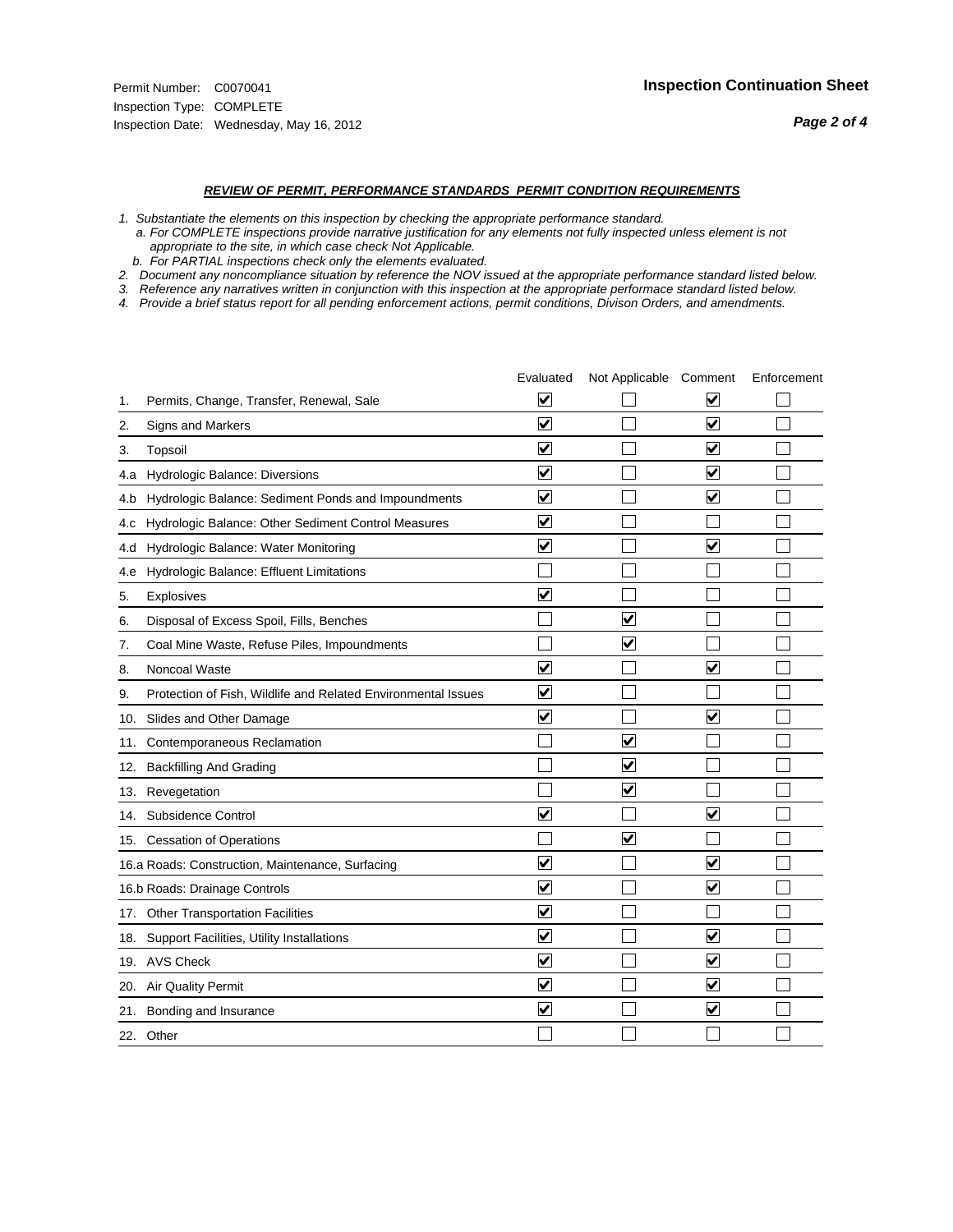## **1. Permits, Change, Transfer, Renewal, Sale**

The DOGM permit will expire on April 1, 2014. It is signed by both parties.

## **2. Signs and Markers**

The identification sign is after the main gate to the property. All information complied with the R645 Coal Rules.

## **3. Topsoil**

Topsoil pile is well vergetated and there is no signs of erosion.

## **4.a Hydrologic Balance: Diversions**

The permitee has started to clean out some of the diversions. The permittee still needs to clean out culvert by warehouse. It is function but sediment has started to build-uo within the culvert.

## **4.b Hydrologic Balance: Sediment Ponds and Impoundments**

 I inspected the sediment pond and no hazardous conditions. The water level is low. It is unlikely to discharge in the near future. The sediment pond was inspected on May 8, 2012. No hazardous conditions were reported.

## **4.d Hydrologic Balance: Water Monitoring**

Water monitoring was taken for the first quarter of 2011.

## **8. Noncoal Waste**

The site is clear of non-coal waste materials.

## **10. Slides and Other Damage**

I did not see any slides or other damages.

## **14. Subsidence Control**

This information is in the annual report.

## **16.a Roads: Construction, Maintenance, Surfacing**

Roads were being water during the inspection and are in good condition.

## **16.b Roads: Drainage Controls**

Diversions were functioning as designed. A small amount of water was flowing within the road diversions.

## **18. Support Facilities, Utility Installations**

No new support facilites were constructed since the last inspection.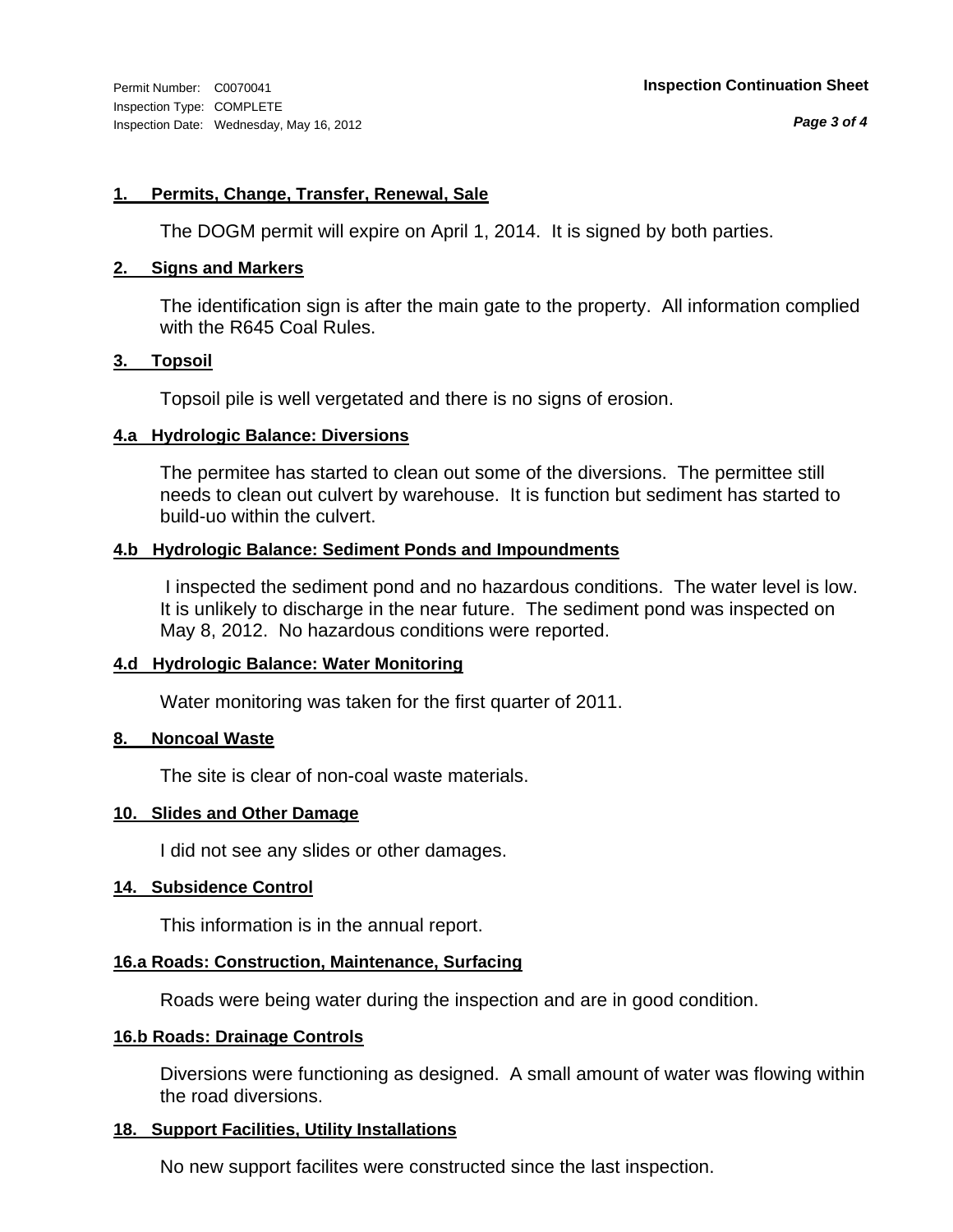### Permit Number: C0070041 **Inspection Continuation Sheet**

Inspection Type: COMPLETE Inspection Date: Wednesday, May 16, 2012

*Page 4 of 4*

## **19. AVS Check**

AVS checks are made in SLC, Utah.

## **20. Air Quality Permit**

The Air Quality permit is DAQE-055-99.

## **21. Bonding and Insurance**

The insurance policy will expire on June 1, 2012.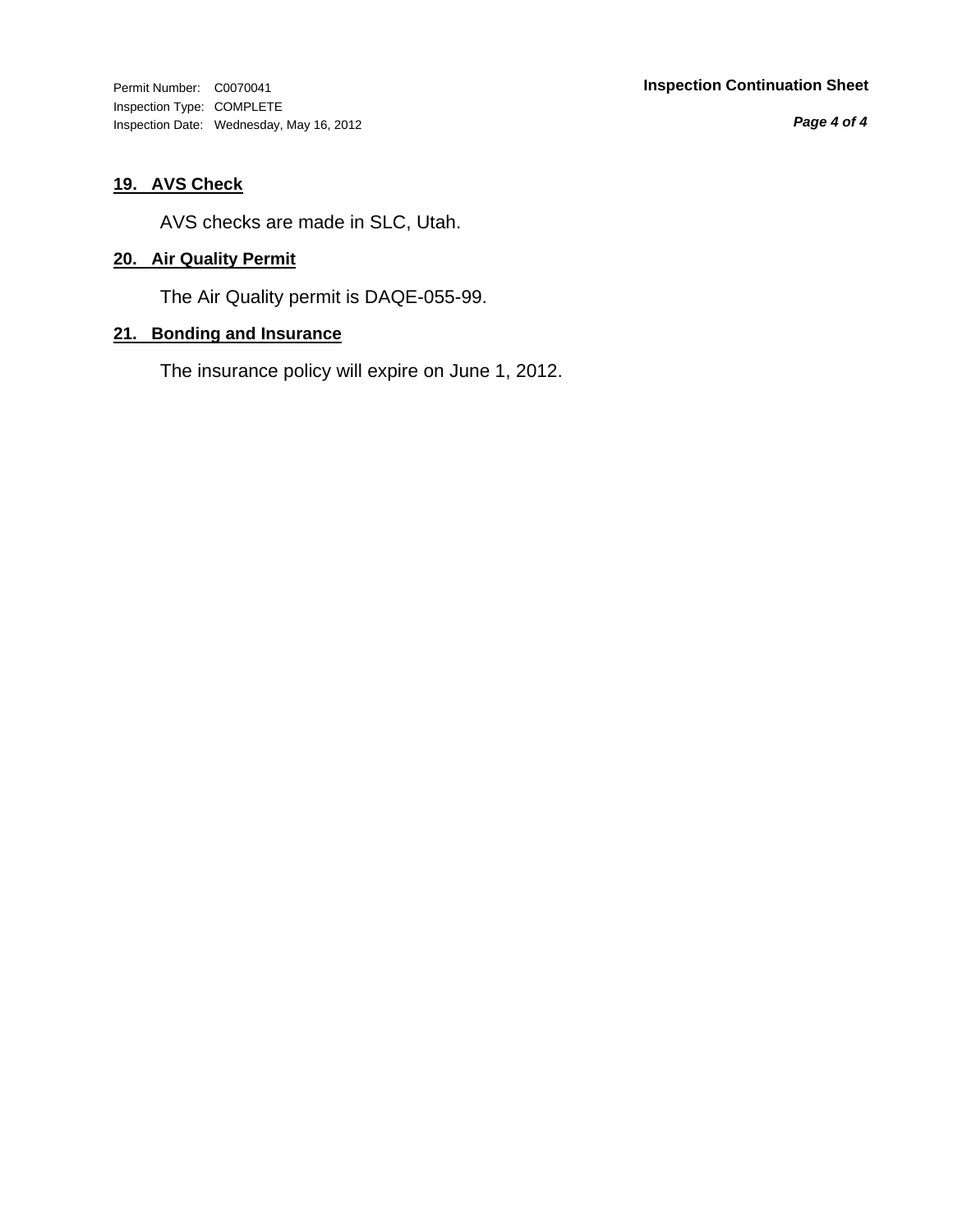

# **State of Utah**

DEPARTMENT OF NATURAL RESOURCES

**MICHAEL R. STYLER Executive Director** 

### Division of Oil, Gas and Mining

**JOHN R. BAZA Division Director** 

|  | Representatives Present During the Inspection: |
|--|------------------------------------------------|
|  | Company Rusty Netz                             |
|  | OGM Karl Houskeeper                            |

## **Inspection Report**

| Permit Number:   | C0070042                 |
|------------------|--------------------------|
| Inspection Type: | <b>PARTIAL</b>           |
| Inspection Date: | Wednesday, May 23, 2012  |
| Start Date/Time: | 5/23/2012 10:30:00 AM    |
| End Date/Time:   | 5/23/2012 12:30:00 PM    |
| Last Inspection: | Thursday, April 12, 2012 |

Inspector: Karl Houskeeper,

Weather: Clear, Temp. 67 Deg. F.

InspectionID Report Number: 3109

Accepted by:

|                         |                         | Permitee: SUNNYSIDE COGENERATION ASSOCIATES        |                            |
|-------------------------|-------------------------|----------------------------------------------------|----------------------------|
|                         |                         | <b>Operator: SUNNYSIDE COGENERATION ASSOCIATES</b> |                            |
|                         | Site: STAR POINT REFUSE |                                                    |                            |
|                         |                         | Address: PO BOX 159, SUNNYSIDE UT 84539            |                            |
|                         | County: <b>CARBON</b>   |                                                    |                            |
|                         |                         | Permit Type: PERMANENT COAL PROGRAM                |                            |
|                         | Permit Status: ACTIVE   |                                                    |                            |
| <b>Current Acreages</b> |                         | <b>Mineral Ownership</b>                           | <b>Types of Operations</b> |
|                         | 152.93 Total Permitted  | Federal                                            | <b>Underground</b>         |
|                         | 152.93 Total Disturbed  | <b>State</b>                                       | <b>Surface</b>             |
|                         | <b>Phase I</b>          | County                                             | Loadout                    |
|                         | <b>Phase II</b>         | M<br><b>Fee</b>                                    | <b>Processing</b>          |
|                         | Phase III               | Other                                              | V<br>Reprocessing          |

**Report summary and status for pending enforcement actions, permit conditions, Division Orders, and amendments:**

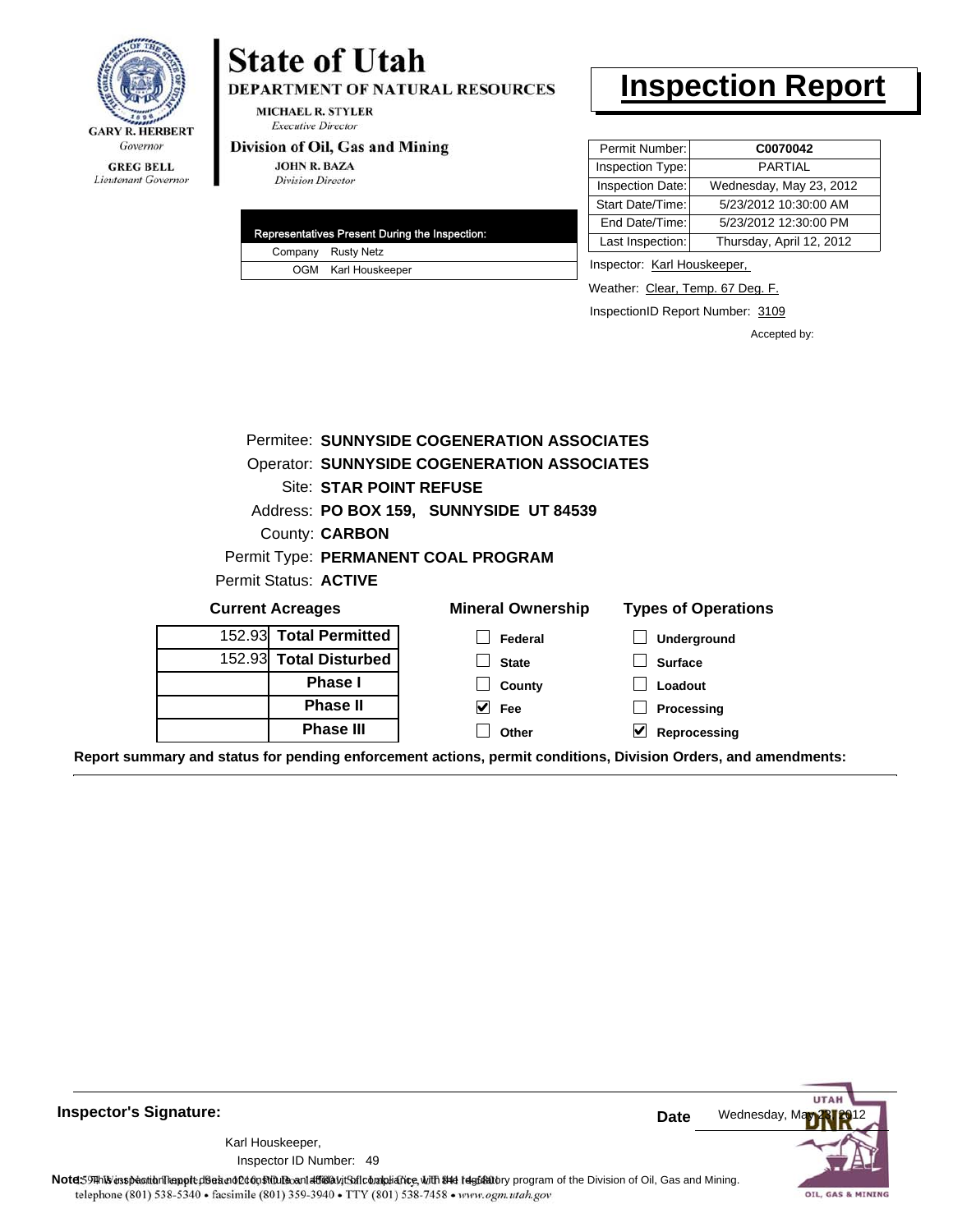#### *REVIEW OF PERMIT, PERFORMANCE STANDARDS PERMIT CONDITION REQUIREMENTS*

- *1. Substantiate the elements on this inspection by checking the appropriate performance standard.*
- *a. For COMPLETE inspections provide narrative justification for any elements not fully inspected unless element is not appropriate to the site, in which case check Not Applicable.*
- *b. For PARTIAL inspections check only the elements evaluated.*
- *2. Document any noncompliance situation by reference the NOV issued at the appropriate performance standard listed below.*
- *3. Reference any narratives written in conjunction with this inspection at the appropriate performace standard listed below.*
- *4. Provide a brief status report for all pending enforcement actions, permit conditions, Divison Orders, and amendments.*

|     |                                                               | Evaluated               | Not Applicable Comment  |                         | Enforcement |
|-----|---------------------------------------------------------------|-------------------------|-------------------------|-------------------------|-------------|
| 1.  | Permits, Change, Transfer, Renewal, Sale                      |                         |                         |                         |             |
| 2.  | <b>Signs and Markers</b>                                      | $\overline{\mathbf{v}}$ |                         | $\blacktriangledown$    |             |
| 3.  | Topsoil                                                       |                         |                         |                         |             |
| 4.a | Hydrologic Balance: Diversions                                |                         |                         |                         |             |
| 4.b | Hydrologic Balance: Sediment Ponds and Impoundments           | ⊻                       |                         |                         |             |
| 4.c | Hydrologic Balance: Other Sediment Control Measures           | $\overline{\mathbf{v}}$ |                         | $\overline{\mathbf{v}}$ |             |
| 4.d | Hydrologic Balance: Water Monitoring                          |                         |                         |                         |             |
| 4.e | Hydrologic Balance: Effluent Limitations                      |                         |                         |                         |             |
| 5.  | <b>Explosives</b>                                             | $\overline{\mathbf{v}}$ | $\overline{\mathbf{v}}$ |                         |             |
| 6.  | Disposal of Excess Spoil, Fills, Benches                      |                         |                         |                         |             |
| 7.  | Coal Mine Waste, Refuse Piles, Impoundments                   | $\overline{\mathbf{v}}$ |                         | $\overline{\mathbf{v}}$ |             |
| 8.  | Noncoal Waste                                                 | $\overline{\mathbf{v}}$ |                         | $\overline{\mathsf{v}}$ |             |
| 9.  | Protection of Fish, Wildlife and Related Environmental Issues |                         |                         |                         |             |
|     | 10. Slides and Other Damage                                   |                         |                         |                         |             |
| 11. | Contemporaneous Reclamation                                   |                         |                         |                         |             |
| 12. | <b>Backfilling And Grading</b>                                |                         |                         |                         |             |
| 13. | Revegetation                                                  |                         |                         |                         |             |
| 14. | Subsidence Control                                            |                         |                         |                         |             |
|     | 15. Cessation of Operations                                   |                         |                         |                         |             |
|     | 16.a Roads: Construction, Maintenance, Surfacing              |                         |                         |                         |             |
|     | 16.b Roads: Drainage Controls                                 |                         |                         |                         |             |
| 17. | <b>Other Transportation Facilities</b>                        |                         |                         |                         |             |
| 18. | Support Facilities, Utility Installations                     |                         |                         |                         |             |
|     | 19. AVS Check                                                 |                         |                         |                         |             |
| 20. | Air Quality Permit                                            |                         |                         |                         |             |
| 21. | Bonding and Insurance                                         |                         |                         |                         |             |
|     | 22. Other                                                     |                         |                         |                         |             |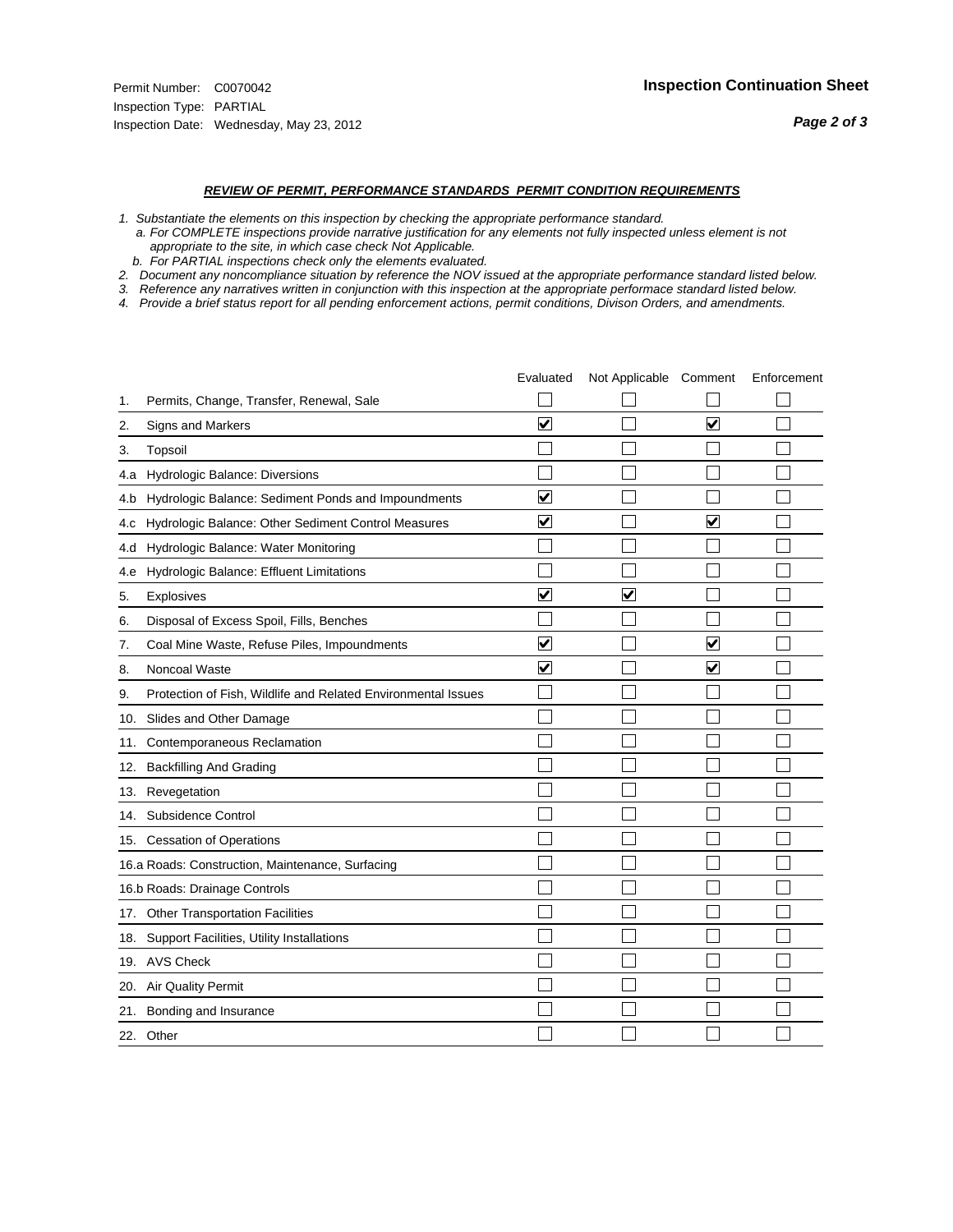## **2. Signs and Markers**

The mine identification sign is located on the left side of the county road used to access the permit area. The sign contains all the required information

## **4.c Hydrologic Balance: Other Sediment Control Measures**

The sediment trap basin located adjacent to the county road is full and will need to be cleaned this summer. The sediment basin on the reverse side of the pile and by the mine identification sign are both still ok. They have some sediment in them, but sill have remaining capacity.

## **7. Coal Mine Waste, Refuse Piles, Impoundments**

The pile is still being actively mined. The surface of the refuse pile has decrease in elevation substantially since the inception of re-mining. The pile appears stable. No visible hazards were observed during the inspection.

## **8. Noncoal Waste**

No noncoal waste items were observed within the permit area.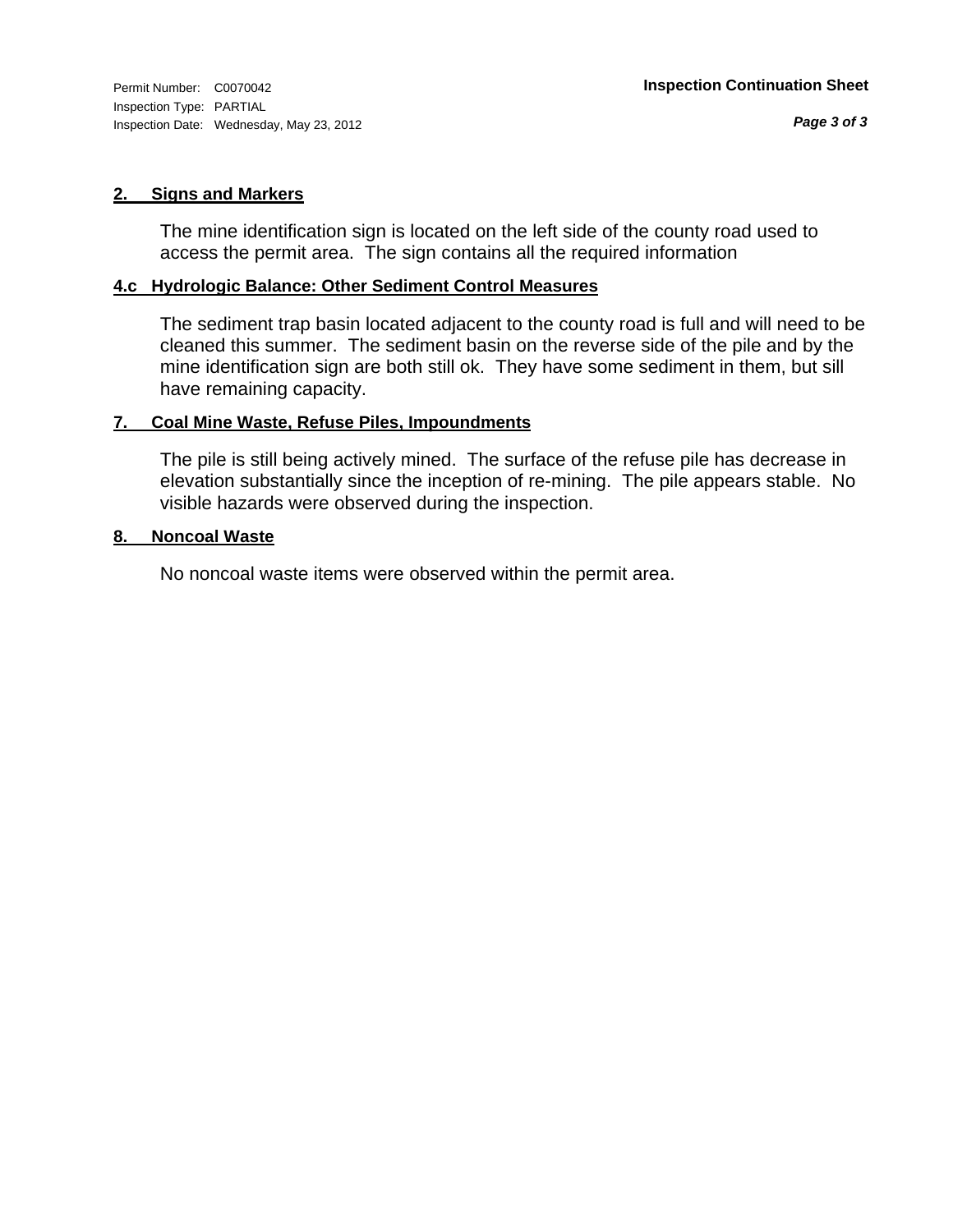

# **State of Utah**

DEPARTMENT OF NATURAL RESOURCES

**MICHAEL R. STYLER Executive Director** 

### Division of Oil, Gas and Mining

**JOHN R. BAZA Division Director** 

| Representatives Present During the Inspection: |               |  |  |  |
|------------------------------------------------|---------------|--|--|--|
|                                                | OGM Pete Hess |  |  |  |

## **Inspection Report**

| Permit Number:   | C0070045               |
|------------------|------------------------|
| Inspection Type: | <b>COMPLETE</b>        |
| Inspection Date: | Tuesday, May 08, 2012  |
| Start Date/Time: | 5/8/2012 9:30:00 AM    |
| End Date/Time:   |                        |
| Last Inspection: | Monday, April 09, 2012 |

Inspector: Pete Hess,

Weather: Cool; sunny, 50 to 70 degrees F.

InspectionID Report Number: 3096

Accepted by:

|       |                         | Permitee: HEADWATERS ENERGY SERVICES        |                                                                                               |  |
|-------|-------------------------|---------------------------------------------|-----------------------------------------------------------------------------------------------|--|
|       |                         | <b>Operator: HEADWATERS ENERGY SERVICES</b> |                                                                                               |  |
|       | Site: COVOL SITE        |                                             |                                                                                               |  |
|       |                         |                                             | Address: 10653 SOUTH RIVER FRONT PARKWAY, SUITE 300, SOUTH JORDAN UT 840                      |  |
|       | County: <b>CARBON</b>   |                                             |                                                                                               |  |
|       |                         | Permit Type: PERMANENT COAL PROGRAM         |                                                                                               |  |
|       | Permit Status: ACTIVE   |                                             |                                                                                               |  |
|       | <b>Current Acreages</b> | <b>Mineral Ownership</b>                    | <b>Types of Operations</b>                                                                    |  |
| 30.00 | <b>Total Permitted</b>  | Federal                                     | Underground                                                                                   |  |
|       | 30.00 Total Disturbed   | <b>State</b>                                | <b>Surface</b>                                                                                |  |
|       | Phase I                 | County                                      | Loadout                                                                                       |  |
|       | <b>Phase II</b>         | Fee                                         | Processing                                                                                    |  |
|       | <b>Phase III</b>        | Other                                       | Reprocessing                                                                                  |  |
|       |                         |                                             | nd atatua far nonding anfaraamant aatiana marmit aanditiana. Divialan Ordara, and amandmanta, |  |

**Report summary and status for pending enforcement actions, permit conditions, Division Orders, and amendments:**

A review of the Permittee's records was done on May 8, 2012; Mr. Kyle Edwards was not available due to vacation scheduling.

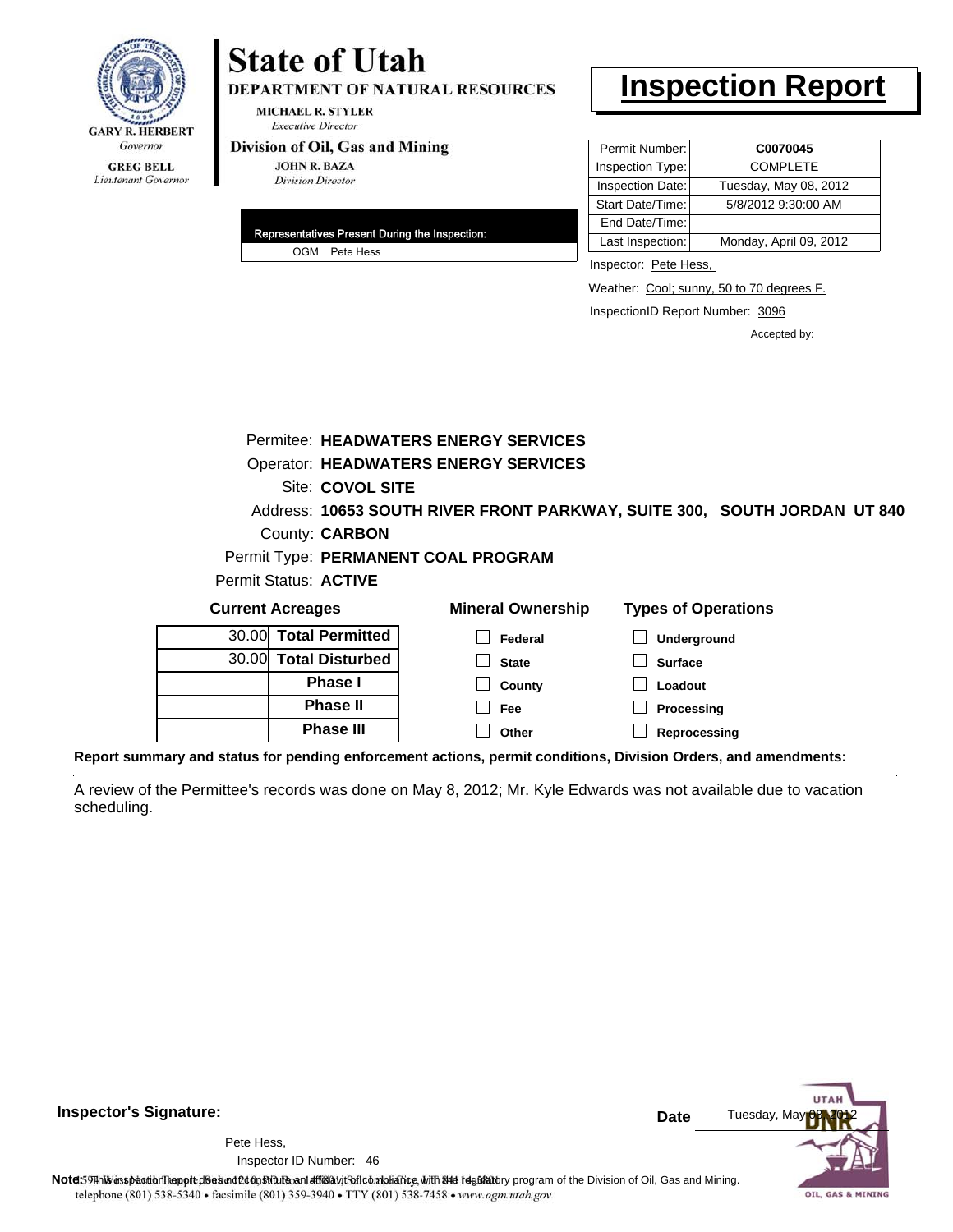#### *REVIEW OF PERMIT, PERFORMANCE STANDARDS PERMIT CONDITION REQUIREMENTS*

- *1. Substantiate the elements on this inspection by checking the appropriate performance standard.*
- *a. For COMPLETE inspections provide narrative justification for any elements not fully inspected unless element is not appropriate to the site, in which case check Not Applicable.*
- *b. For PARTIAL inspections check only the elements evaluated.*
- *2. Document any noncompliance situation by reference the NOV issued at the appropriate performance standard listed below.*
- *3. Reference any narratives written in conjunction with this inspection at the appropriate performace standard listed below.*
- *4. Provide a brief status report for all pending enforcement actions, permit conditions, Divison Orders, and amendments.*

|     |                                                               | Evaluated               | Not Applicable Comment  |                         | Enforcement |
|-----|---------------------------------------------------------------|-------------------------|-------------------------|-------------------------|-------------|
| 1.  | Permits, Change, Transfer, Renewal, Sale                      |                         |                         |                         |             |
| 2.  | <b>Signs and Markers</b>                                      |                         |                         |                         |             |
| 3.  | Topsoil                                                       | $\overline{\mathbf{v}}$ |                         | $\overline{\mathbf{v}}$ |             |
| 4.a | Hydrologic Balance: Diversions                                |                         |                         |                         |             |
| 4.b | Hydrologic Balance: Sediment Ponds and Impoundments           | ⊻                       |                         | V                       |             |
| 4.c | Hydrologic Balance: Other Sediment Control Measures           |                         |                         |                         |             |
| 4.d | Hydrologic Balance: Water Monitoring                          |                         |                         |                         |             |
| 4.e | Hydrologic Balance: Effluent Limitations                      |                         |                         |                         |             |
| 5.  | <b>Explosives</b>                                             |                         | ⊽                       |                         |             |
| 6.  | Disposal of Excess Spoil, Fills, Benches                      |                         | $\overline{\mathbf{v}}$ |                         |             |
| 7.  | Coal Mine Waste, Refuse Piles, Impoundments                   |                         |                         |                         |             |
| 8.  | Noncoal Waste                                                 |                         |                         |                         |             |
| 9.  | Protection of Fish, Wildlife and Related Environmental Issues |                         |                         |                         |             |
|     | 10. Slides and Other Damage                                   |                         |                         |                         |             |
| 11. | Contemporaneous Reclamation                                   |                         |                         |                         |             |
| 12. | <b>Backfilling And Grading</b>                                |                         |                         |                         |             |
| 13. | Revegetation                                                  |                         |                         |                         |             |
| 14. | Subsidence Control                                            |                         | $\overline{\mathbf{v}}$ |                         |             |
|     | 15. Cessation of Operations                                   |                         |                         |                         |             |
|     | 16.a Roads: Construction, Maintenance, Surfacing              |                         |                         |                         |             |
|     | 16.b Roads: Drainage Controls                                 |                         |                         |                         |             |
| 17. | <b>Other Transportation Facilities</b>                        |                         |                         |                         |             |
| 18. | Support Facilities, Utility Installations                     |                         |                         |                         |             |
|     | 19. AVS Check                                                 |                         |                         |                         |             |
| 20. | Air Quality Permit                                            | $\overline{\mathsf{v}}$ |                         | $\blacktriangledown$    |             |
| 21. | Bonding and Insurance                                         | ⊻                       |                         | $\blacktriangledown$    |             |
|     | 22. Other                                                     | $\overline{\mathbf{v}}$ |                         | $\blacktriangledown$    |             |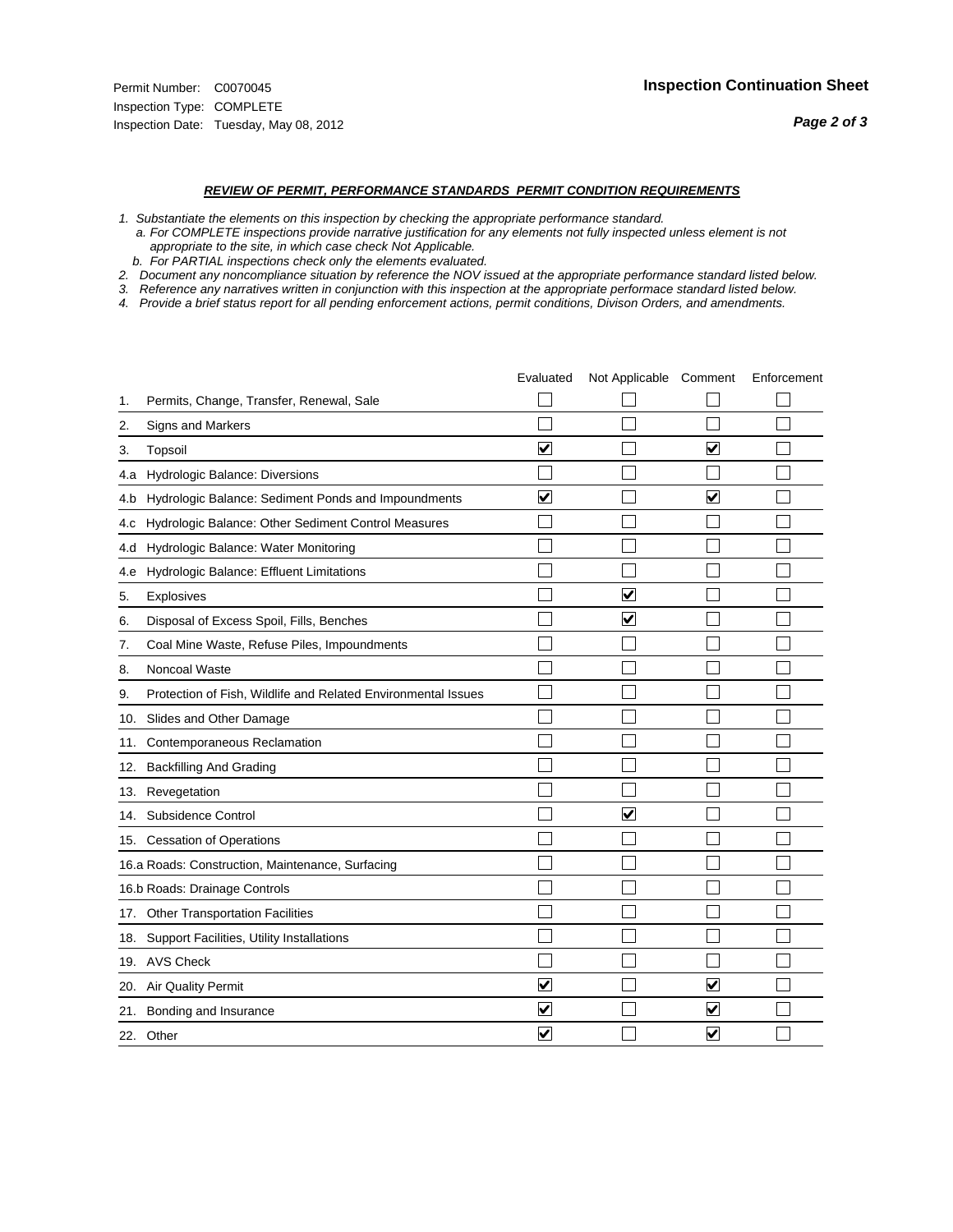## **3. Topsoil**

The Permittee has recently received a "conditional approval" to replace the silt fence located about the base of the west side topsoil pile (located immediately east of West Pond) with an earthen berm ( "… a minimum height of 1 foot"). Clean copies are required prior to final approval of Task ID # 4089.

## **4.b Hydrologic Balance: Sediment Ponds and Impoundments**

Mr. Edwards conducted the first quarter 2012 impoundment inspections for the East and West sediment ponds on March 13, 2012. No sign of erosive action or unstable embankments were reported. The open channel spillways which report treated runoff to the south permit boundary were reported as in good condition (they have never flowed).

## **20. Air Quality Permit**

The access from the County road through the gate and to the office had recently been watered to control dust.

## **21. Bonding and Insurance**

The current general liability insurance is in effect through October 1, 2012.

## **22. Other**

Prospective buyers have been evaluating the site.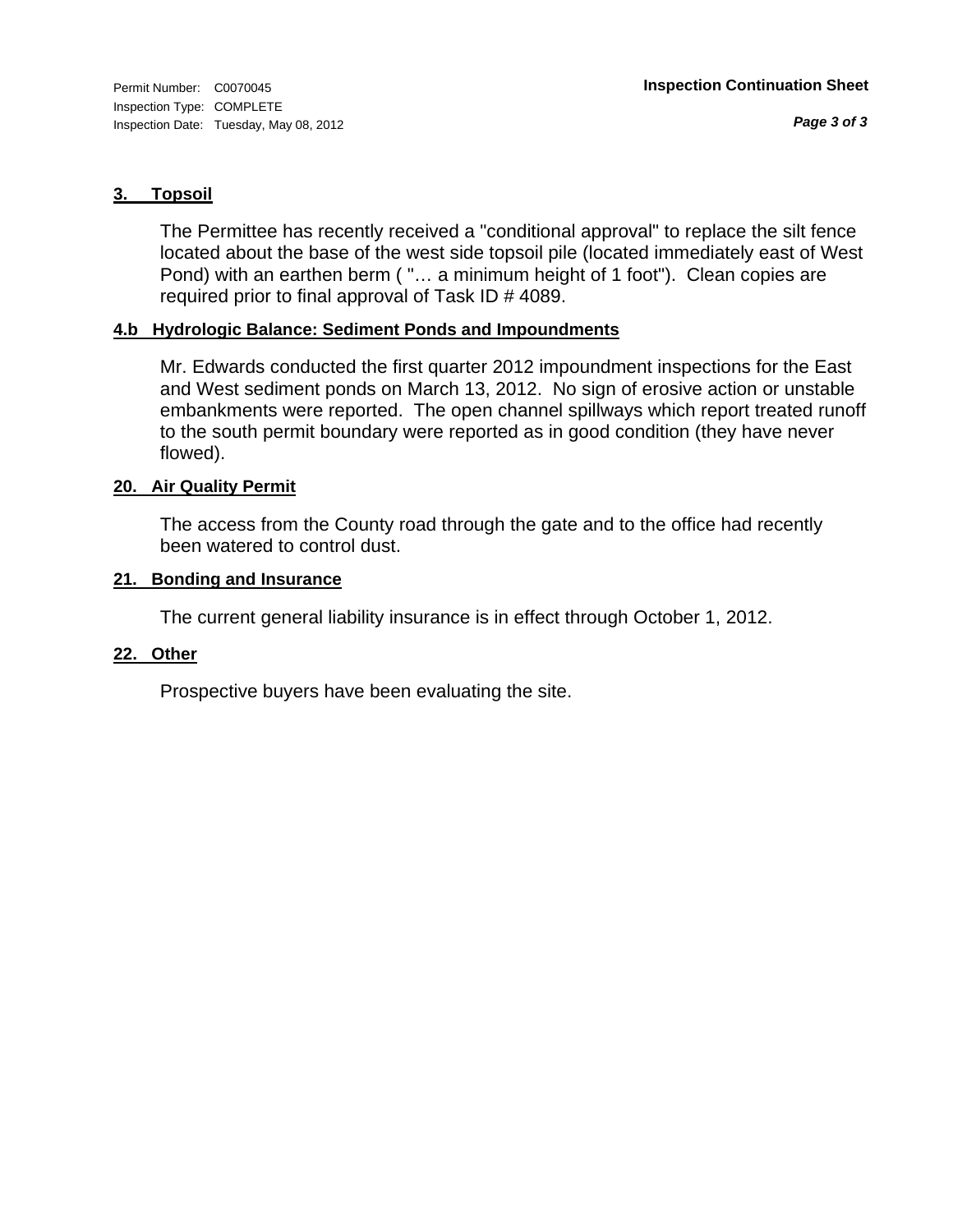

#### **GREG BELL** Lieutenant Governor

# **State of Utah**

DEPARTMENT OF NATURAL RESOURCES

**MICHAEL R. STYLER Executive Director** 

### Division of Oil, Gas and Mining

**JOHN R. BAZA Division Director** 

| Representatives Present During the Inspection: |
|------------------------------------------------|
| Company Peter Behling                          |
| OGM Karl Houskeeper                            |

## **Inspection Report**

| Permit Number:   | C0150007                |
|------------------|-------------------------|
| Inspection Type: | <b>PARTIAL</b>          |
| Inspection Date: | Wednesday, May 30, 2012 |
| Start Date/Time: | 5/30/2012 8:00:00 AM    |
| End Date/Time:   | 5/30/2012 2:00:00 PM    |
| Last Inspection: | Tuesday, April 24, 2012 |

Inspector: Karl Houskeeper,

Weather: Clear, Temp. 72 Deg. F.

InspectionID Report Number: 3117

Accepted by:

| Permitee: CONSOLIDATION COAL CO        |                                 |                                     |                            |  |  |  |
|----------------------------------------|---------------------------------|-------------------------------------|----------------------------|--|--|--|
| <b>Operator: CONSOLIDATION COAL CO</b> |                                 |                                     |                            |  |  |  |
| Site: HIDDEN VALLEY MINE               |                                 |                                     |                            |  |  |  |
| Address: PO BOX 566, SESSER IL 62884   |                                 |                                     |                            |  |  |  |
|                                        | County: <b>EMERY</b>            |                                     |                            |  |  |  |
|                                        |                                 | Permit Type: PERMANENT COAL PROGRAM |                            |  |  |  |
|                                        | <b>Permit Status: RECLAIMED</b> |                                     |                            |  |  |  |
| <b>Current Acreages</b>                |                                 | <b>Mineral Ownership</b>            | <b>Types of Operations</b> |  |  |  |
| 960.00 Total Permitted                 |                                 | Federal                             | ⊻<br>Underground           |  |  |  |
|                                        | 6.70 Total Disturbed            | <b>State</b>                        | <b>Surface</b>             |  |  |  |
| 6.70                                   | Phase I                         | County                              | Loadout                    |  |  |  |
| <b>Phase II</b>                        |                                 | $\vee$ Fee                          | Processing                 |  |  |  |
|                                        | <b>Phase III</b>                | Other                               | Reprocessing               |  |  |  |
|                                        |                                 |                                     |                            |  |  |  |

**Report summary and status for pending enforcement actions, permit conditions, Division Orders, and amendments:**



**Inspector's Signature:**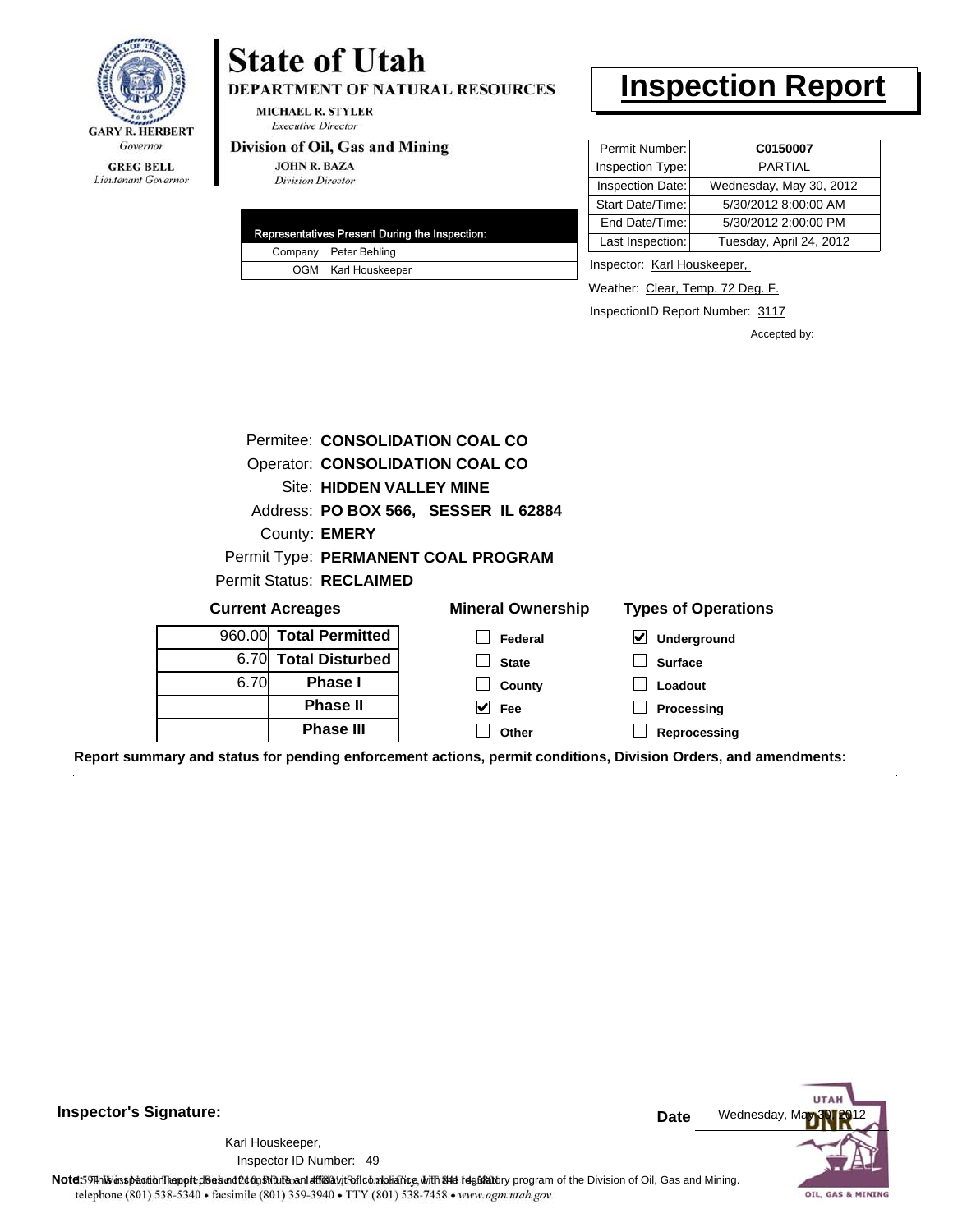#### *REVIEW OF PERMIT, PERFORMANCE STANDARDS PERMIT CONDITION REQUIREMENTS*

*1. Substantiate the elements on this inspection by checking the appropriate performance standard.*

 *a. For COMPLETE inspections provide narrative justification for any elements not fully inspected unless element is not appropriate to the site, in which case check Not Applicable.*

 *b. For PARTIAL inspections check only the elements evaluated.*

*2. Document any noncompliance situation by reference the NOV issued at the appropriate performance standard listed below.*

*3. Reference any narratives written in conjunction with this inspection at the appropriate performace standard listed below.*

*4. Provide a brief status report for all pending enforcement actions, permit conditions, Divison Orders, and amendments.*

|     |                                                               | Evaluated               | Not Applicable Comment  |                         | Enforcement |
|-----|---------------------------------------------------------------|-------------------------|-------------------------|-------------------------|-------------|
| 1.  | Permits, Change, Transfer, Renewal, Sale                      |                         |                         |                         |             |
| 2.  | Signs and Markers                                             | $\overline{\mathbf{v}}$ |                         | $\blacktriangledown$    |             |
| 3.  | Topsoil                                                       |                         |                         |                         |             |
| 4.a | Hydrologic Balance: Diversions                                | V                       |                         |                         |             |
| 4.b | Hydrologic Balance: Sediment Ponds and Impoundments           | $\blacktriangledown$    | ⊽                       |                         |             |
| 4.C | Hydrologic Balance: Other Sediment Control Measures           | $\overline{\mathbf{v}}$ |                         | $\overline{\mathbf{v}}$ |             |
| 4.d | Hydrologic Balance: Water Monitoring                          |                         |                         |                         |             |
| 4.e | Hydrologic Balance: Effluent Limitations                      |                         |                         |                         |             |
| 5.  | <b>Explosives</b>                                             | $\overline{\mathbf{v}}$ | ☑                       |                         |             |
| 6.  | Disposal of Excess Spoil, Fills, Benches                      | $\overline{\mathbf{v}}$ | $\overline{\mathbf{v}}$ |                         |             |
| 7.  | Coal Mine Waste, Refuse Piles, Impoundments                   | $\overline{\mathbf{v}}$ | $\blacktriangledown$    |                         |             |
| 8.  | Noncoal Waste                                                 | $\overline{\mathsf{v}}$ |                         | $\overline{\mathbf{v}}$ |             |
| 9.  | Protection of Fish, Wildlife and Related Environmental Issues |                         |                         |                         |             |
|     | 10. Slides and Other Damage                                   |                         |                         |                         |             |
| 11. | Contemporaneous Reclamation                                   |                         |                         |                         |             |
| 12. | <b>Backfilling And Grading</b>                                |                         |                         |                         |             |
| 13. | Revegetation                                                  |                         |                         |                         |             |
| 14. | Subsidence Control                                            |                         |                         |                         |             |
|     | 15. Cessation of Operations                                   |                         |                         |                         |             |
|     | 16.a Roads: Construction, Maintenance, Surfacing              |                         |                         |                         |             |
|     | 16.b Roads: Drainage Controls                                 |                         |                         |                         |             |
| 17. | <b>Other Transportation Facilities</b>                        |                         |                         |                         |             |
| 18. | Support Facilities, Utility Installations                     |                         |                         |                         |             |
|     | 19. AVS Check                                                 |                         |                         |                         |             |
| 20. | <b>Air Quality Permit</b>                                     |                         |                         |                         |             |
| 21. | Bonding and Insurance                                         |                         |                         |                         |             |
|     | 22. Other                                                     |                         |                         |                         |             |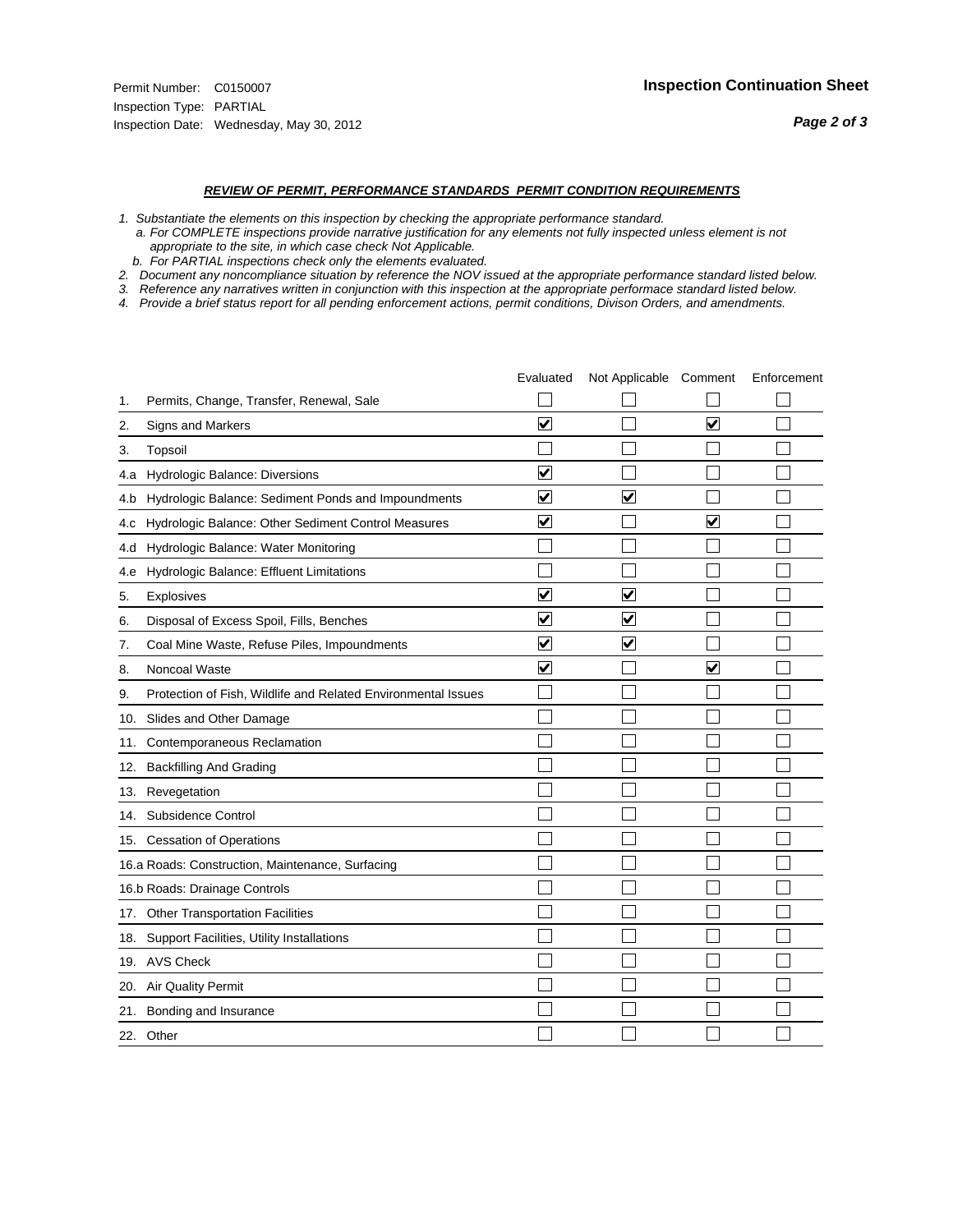Inspection Type: PARTIAL Inspection Date: Wednesday, May 30, 2012

## **2. Signs and Markers**

The mine identification sign is located at the end of the county access road and entrance into the approved permit area. The sign contains all of the information that's is required by regulation.

## **4.c Hydrologic Balance: Other Sediment Control Measures**

The silt fence located near the mine identification sign has come loose at the top of the silt fence. The top of the silt fence needs to be re-attached. Peter Behling made note of the needed maintenance.

## **8. Noncoal Waste**

The mine site was free of noncoal waste items.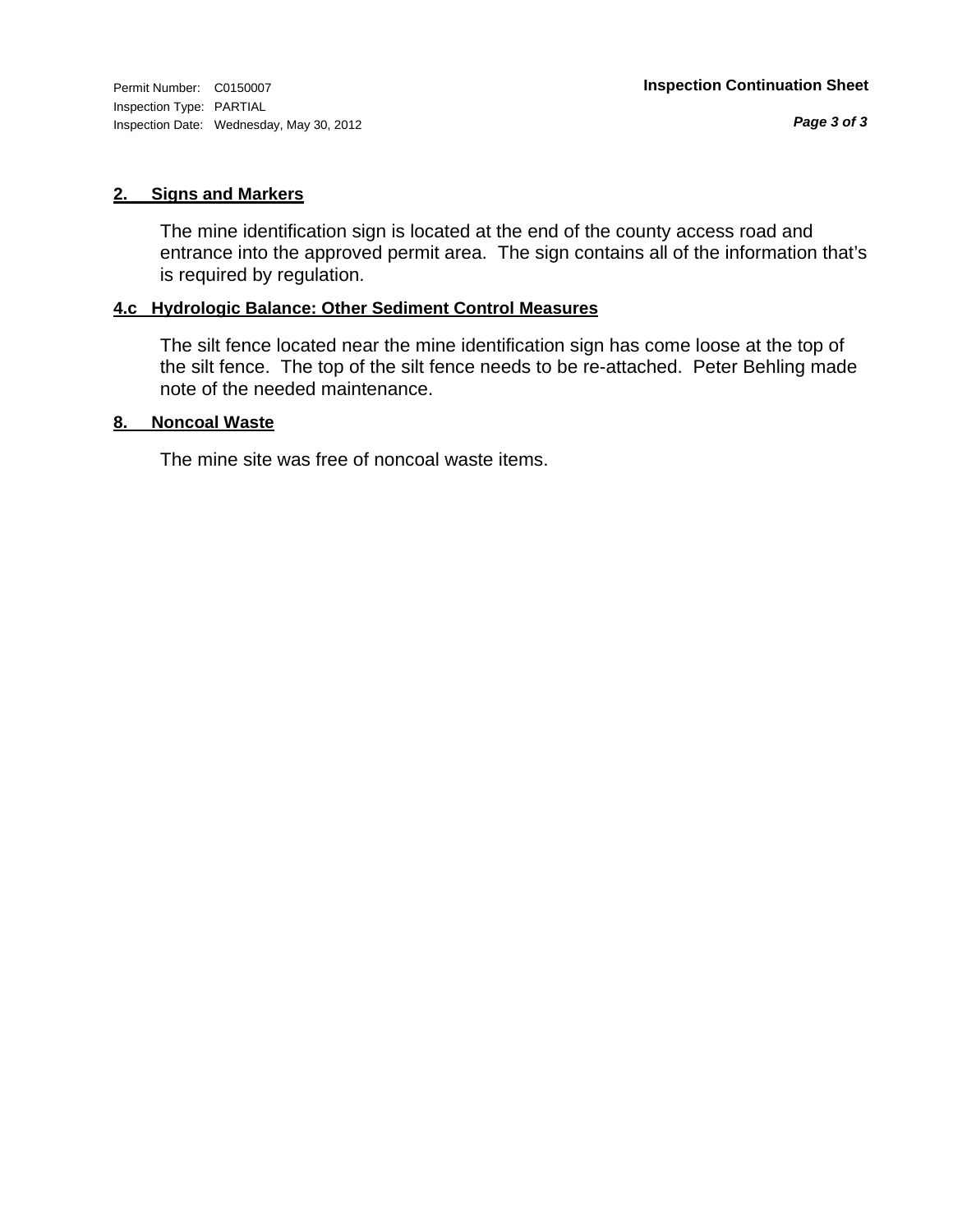

**GREG BELL** Lieutenant Governor

## **State of Utah**

DEPARTMENT OF NATURAL RESOURCES

**MICHAEL R. STYLER Executive Director** 

### Division of Oil, Gas and Mining

**JOHN R. BAZA Division Director** 

| Representatives Present During the Inspection: |                     |  |  |
|------------------------------------------------|---------------------|--|--|
|                                                | OGM Karl Houskeeper |  |  |
| OSM                                            | Elizabeth Shaeffer  |  |  |
| OGM                                            | Joe Helfrich        |  |  |
| Company                                        | Steve Behling       |  |  |
| Company                                        | Peter Behling       |  |  |

## **Inspection Report**

| Permit Number:   | C0150015                |  |
|------------------|-------------------------|--|
| Inspection Type: | PARTIAL OVERSITE        |  |
| Inspection Date: | Tuesday, May 08, 2012   |  |
| Start Date/Time: | 5/8/2012 10:00:00 AM    |  |
| End Date/Time:   | 5/8/2012 12:00:00 PM    |  |
| Last Inspection: | Tuesday, April 17, 2012 |  |
|                  |                         |  |

Inspector: Karl Houskeeper,

Weather: Clear, Temp. 72 Deg. F.

InspectionID Report Number: 3099

Accepted by:

|                         |                              | Permitee: CONSOLIDATION COAL CO      |                            |
|-------------------------|------------------------------|--------------------------------------|----------------------------|
|                         |                              | Operator: CONSOLIDATION COAL CO      |                            |
|                         | <b>Site: EMERY DEEP MINE</b> |                                      |                            |
|                         |                              | Address: PO BOX 566, SESSER IL 62884 |                            |
|                         | County: <b>EMERY</b>         |                                      |                            |
|                         |                              | Permit Type: PERMANENT COAL PROGRAM  |                            |
| Permit Status: ACTIVE   |                              |                                      |                            |
| <b>Current Acreages</b> |                              | <b>Mineral Ownership</b>             | <b>Types of Operations</b> |
|                         |                              |                                      |                            |

| Gurrent Acreages       | <b>MILLEL AL OWLIGI SILLY</b> | i ypes or Operat |
|------------------------|-------------------------------|------------------|
| 442.50 Total Permitted | M<br>Federal                  | Underground      |
| 248.50 Total Disturbed | <b>State</b>                  | <b>Surface</b>   |
| <b>Phase I</b>         | County                        | Loadout          |
| <b>Phase II</b>        | V<br>Fee                      | Processing       |
| <b>Phase III</b>       | Other                         | Reprocessing     |
|                        |                               |                  |

**Report summary and status for pending enforcement actions, permit conditions, Division Orders, and amendments:**

The main focus of the inspection was on threatened and endangered species.

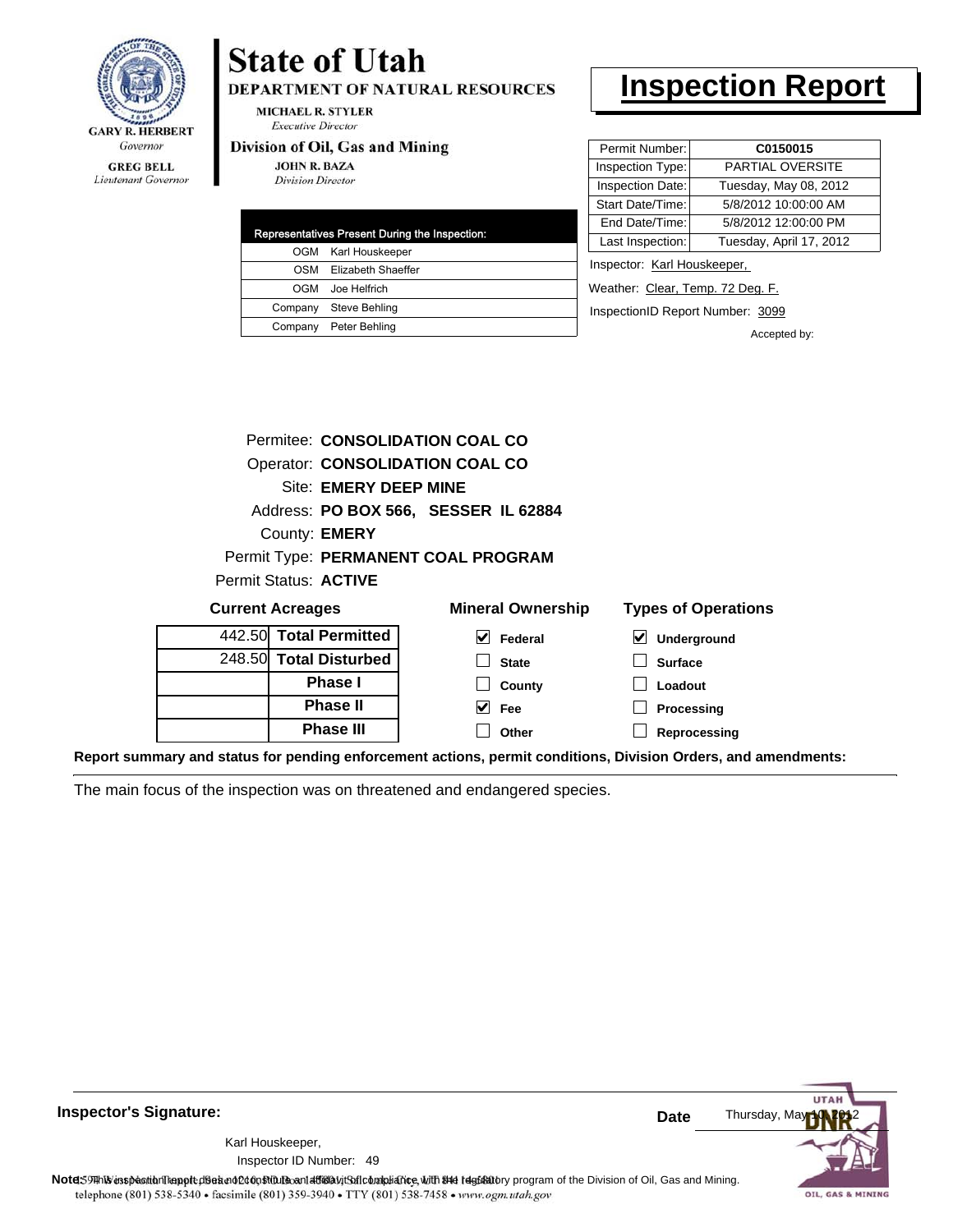### *REVIEW OF PERMIT, PERFORMANCE STANDARDS PERMIT CONDITION REQUIREMENTS*

- *1. Substantiate the elements on this inspection by checking the appropriate performance standard.*
- *a. For COMPLETE inspections provide narrative justification for any elements not fully inspected unless element is not appropriate to the site, in which case check Not Applicable.*
- *b. For PARTIAL inspections check only the elements evaluated.*
- *2. Document any noncompliance situation by reference the NOV issued at the appropriate performance standard listed below.*
- *3. Reference any narratives written in conjunction with this inspection at the appropriate performace standard listed below.*
- *4. Provide a brief status report for all pending enforcement actions, permit conditions, Divison Orders, and amendments.*

|     |                                                               | Evaluated               | Not Applicable Comment |                         | Enforcement |
|-----|---------------------------------------------------------------|-------------------------|------------------------|-------------------------|-------------|
| 1.  | Permits, Change, Transfer, Renewal, Sale                      |                         |                        |                         |             |
| 2.  | Signs and Markers                                             | $\overline{\mathbf{v}}$ |                        | $\overline{\mathbf{v}}$ |             |
| 3.  | Topsoil                                                       |                         |                        |                         |             |
| 4.a | Hydrologic Balance: Diversions                                | $\blacktriangledown$    |                        | V                       |             |
| 4.b | Hydrologic Balance: Sediment Ponds and Impoundments           | V                       |                        |                         |             |
| 4.c | Hydrologic Balance: Other Sediment Control Measures           |                         |                        |                         |             |
| 4.d | Hydrologic Balance: Water Monitoring                          |                         |                        |                         |             |
| 4.e | Hydrologic Balance: Effluent Limitations                      |                         |                        |                         |             |
| 5.  | <b>Explosives</b>                                             |                         |                        |                         |             |
| 6.  | Disposal of Excess Spoil, Fills, Benches                      |                         |                        |                         |             |
| 7.  | Coal Mine Waste, Refuse Piles, Impoundments                   |                         |                        |                         |             |
| 8.  | Noncoal Waste                                                 |                         |                        |                         |             |
| 9.  | Protection of Fish, Wildlife and Related Environmental Issues |                         |                        |                         |             |
| 10. | Slides and Other Damage                                       |                         |                        |                         |             |
| 11. | Contemporaneous Reclamation                                   |                         |                        |                         |             |
| 12. | <b>Backfilling And Grading</b>                                |                         |                        |                         |             |
| 13. | Revegetation                                                  |                         |                        |                         |             |
| 14. | Subsidence Control                                            |                         |                        |                         |             |
|     | 15. Cessation of Operations                                   |                         |                        |                         |             |
|     | 16.a Roads: Construction, Maintenance, Surfacing              |                         |                        |                         |             |
|     | 16.b Roads: Drainage Controls                                 |                         |                        |                         |             |
| 17. | <b>Other Transportation Facilities</b>                        |                         |                        |                         |             |
| 18. | Support Facilities, Utility Installations                     |                         |                        |                         |             |
|     | 19. AVS Check                                                 |                         |                        |                         |             |
| 20. | Air Quality Permit                                            |                         |                        |                         |             |
| 21. | Bonding and Insurance                                         |                         |                        |                         |             |
|     | 22. Other                                                     |                         |                        |                         |             |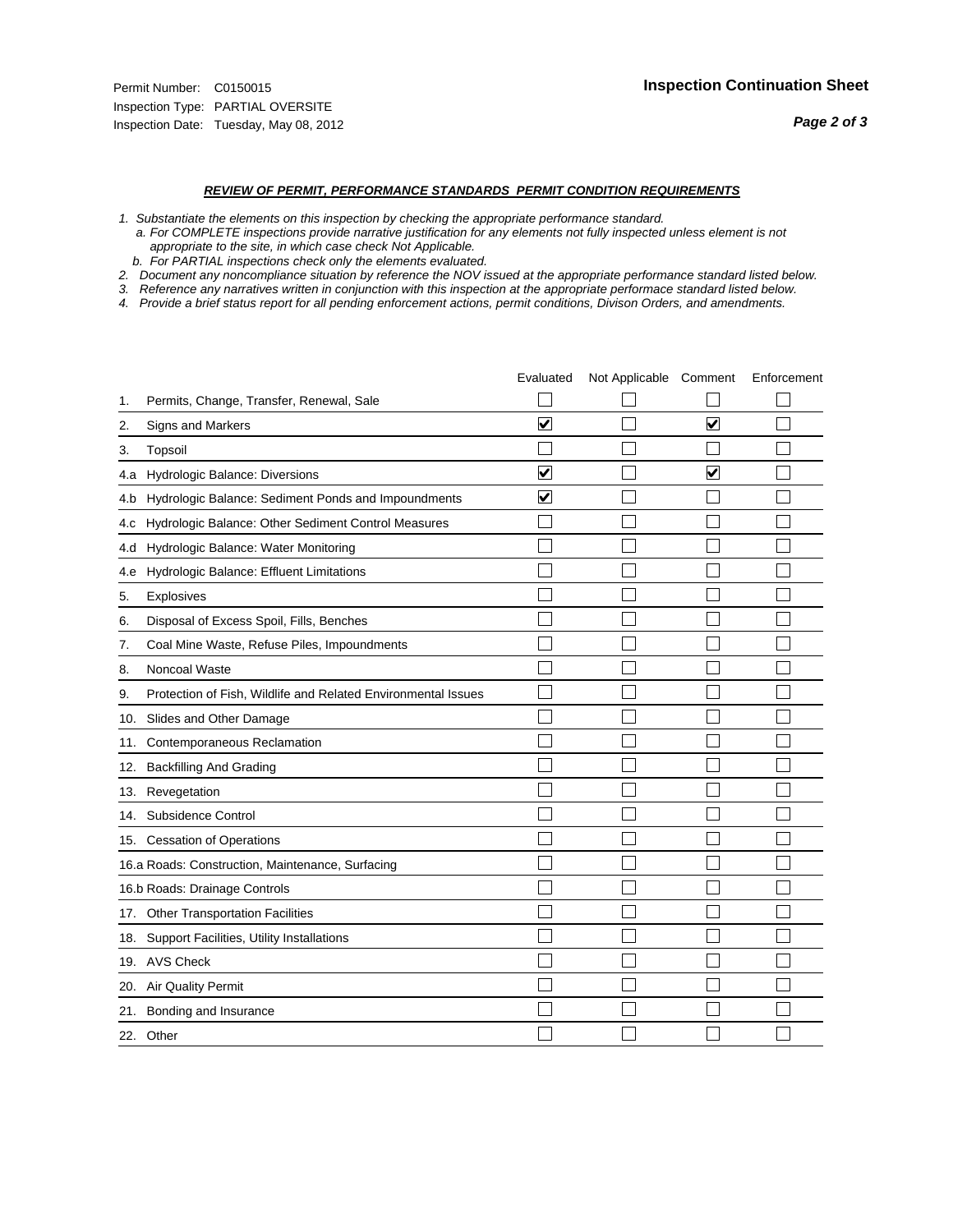Inspection Type: PARTIAL OVERSITE Inspection Date: Tuesday, May 08, 2012

### **2. Signs and Markers**

Observed the mine identification sign at the entrance into the main mine facilities area. The signs contained the required information.

### **4.a Hydrologic Balance: Diversions**

The diversion along side of the access road remains functional.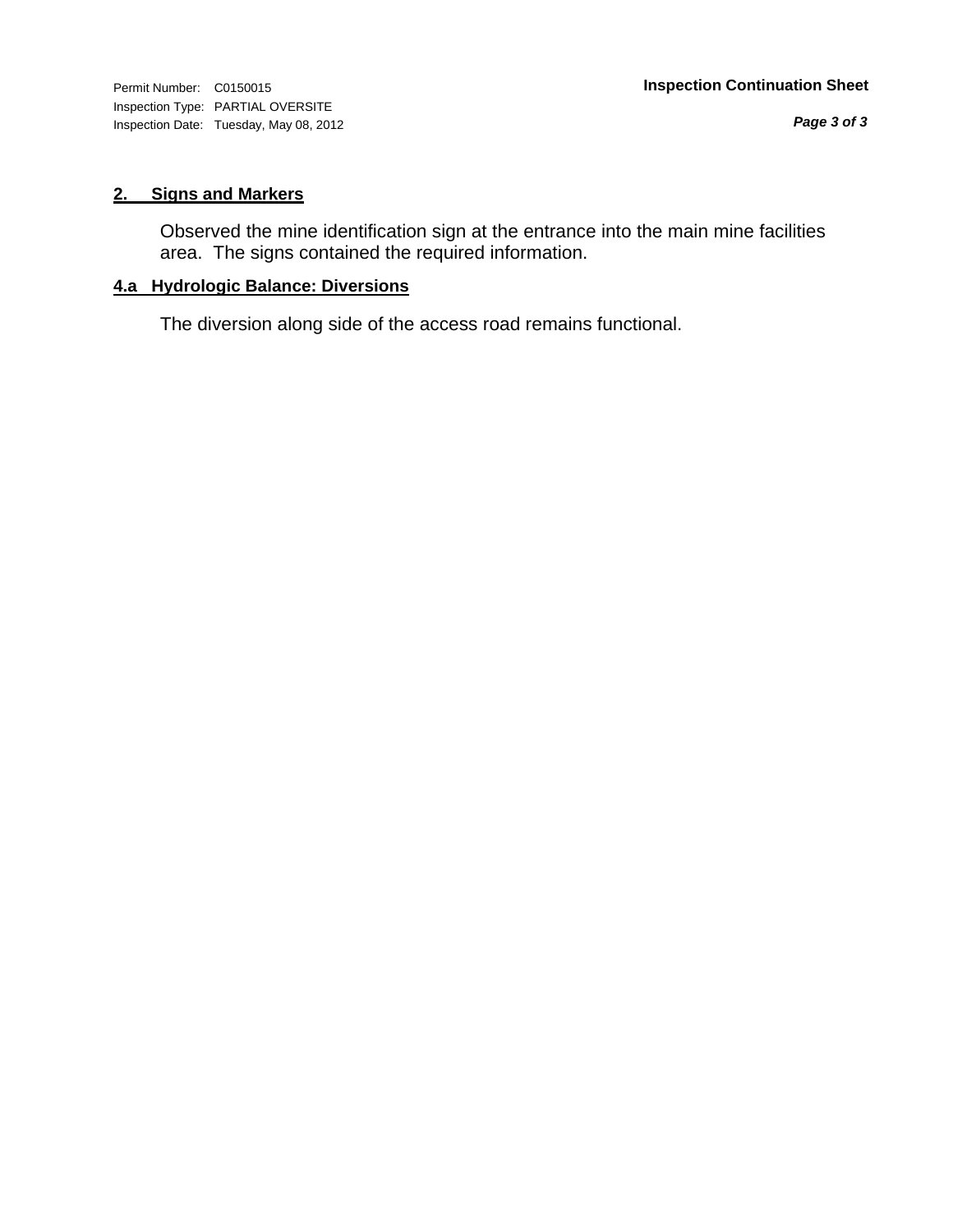

# **State of Utah**

DEPARTMENT OF NATURAL RESOURCES

**MICHAEL R. STYLER Executive Director** 

### Division of Oil, Gas and Mining

**JOHN R. BAZA Division Director** 

| Representatives Present During the Inspection: |                   |  |  |  |
|------------------------------------------------|-------------------|--|--|--|
|                                                | OGM Steve Demczak |  |  |  |

## **Inspection Report**

| Permit Number:   | C0150017                 |
|------------------|--------------------------|
| Inspection Type: | <b>PARTIAL</b>           |
| Inspection Date: | Tuesday, May 08, 2012    |
| Start Date/Time: | 5/8/2012 10:00:00 AM     |
| End Date/Time:   | 5/8/2012 1:00:00 PM      |
| Last Inspection: | Thursday, April 26, 2012 |

Inspector: Steve Demczak,

Weather: Sunny, 60's

InspectionID Report Number: 3097

**Reprocessing**

Accepted by:

|        | Permitee: ENERGY WEST MINING CO        |                                          |                            |
|--------|----------------------------------------|------------------------------------------|----------------------------|
|        | <b>Operator: ENERGY WEST MINING CO</b> |                                          |                            |
|        | Site: DES BEE DOVE MINE                |                                          |                            |
|        |                                        | Address: PO BOX 310, HUNTINGTON UT 84528 |                            |
|        | County: <b>EMERY</b>                   |                                          |                            |
|        |                                        | Permit Type: PERMANENT COAL PROGRAM      |                            |
|        | <b>Permit Status: RECLAIMED</b>        |                                          |                            |
|        | <b>Current Acreages</b>                | <b>Mineral Ownership</b>                 | <b>Types of Operations</b> |
| 133.90 | <b>Total Permitted</b>                 | V<br>Federal                             | M<br>Underground           |
| 40.90  | <b>Total Disturbed</b>                 | <b>State</b>                             | <b>Surface</b>             |
| 136.58 | <b>Phase I</b>                         | County                                   | Loadout                    |
| 95.70  | <b>Phase II</b>                        | Fee                                      | Processing                 |

**Other**

**Report summary and status for pending enforcement actions, permit conditions, Division Orders, and amendments:**

No violation were issued.

95.70

**Phase III**



**Inspector's Signature:**

Steve Demczak,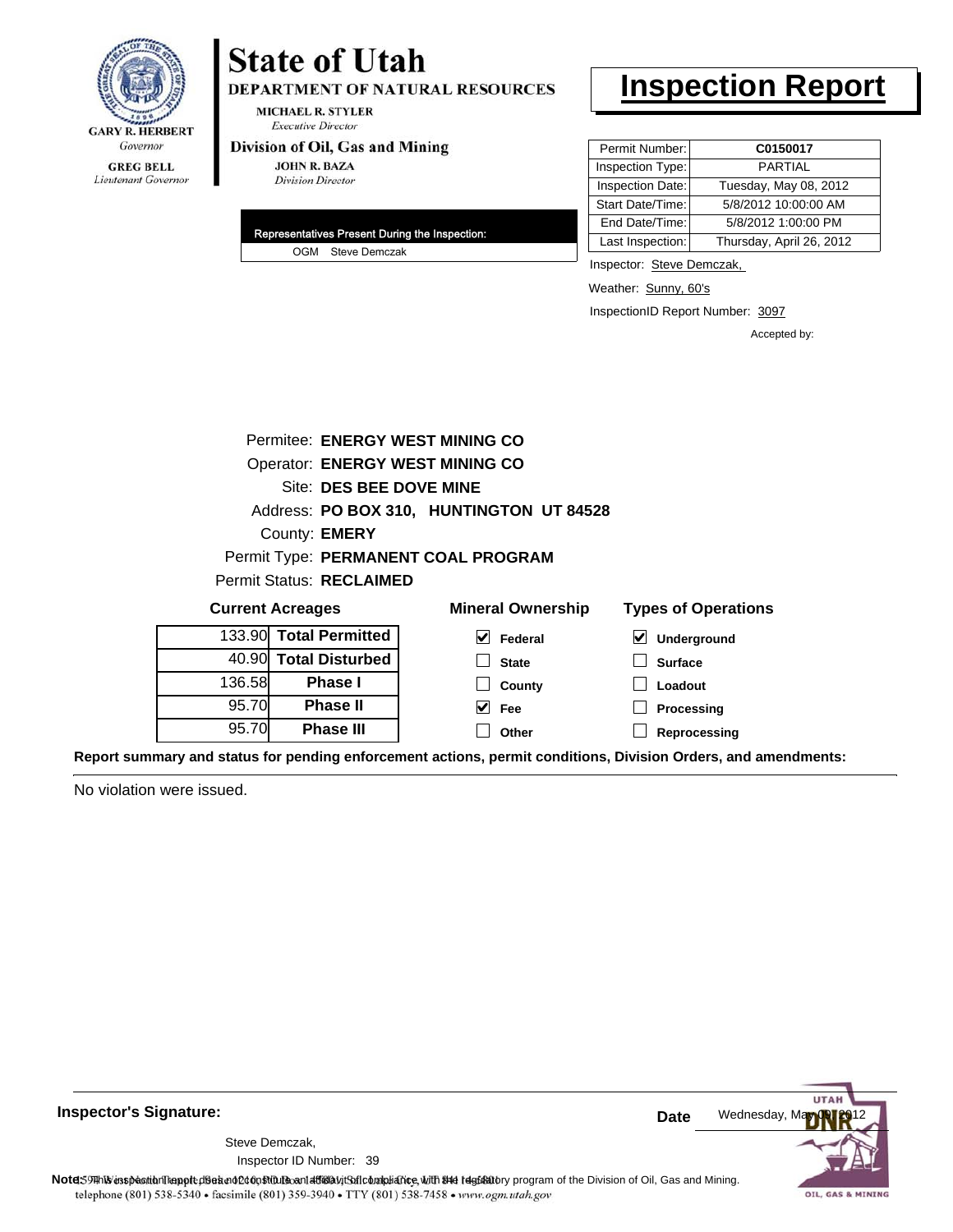### *REVIEW OF PERMIT, PERFORMANCE STANDARDS PERMIT CONDITION REQUIREMENTS*

*1. Substantiate the elements on this inspection by checking the appropriate performance standard.*

 *a. For COMPLETE inspections provide narrative justification for any elements not fully inspected unless element is not appropriate to the site, in which case check Not Applicable.*

 *b. For PARTIAL inspections check only the elements evaluated.*

*2. Document any noncompliance situation by reference the NOV issued at the appropriate performance standard listed below.*

*3. Reference any narratives written in conjunction with this inspection at the appropriate performace standard listed below.*

*4. Provide a brief status report for all pending enforcement actions, permit conditions, Divison Orders, and amendments.*

|     |                                                               | Evaluated               | Not Applicable Comment  |                         | Enforcement |
|-----|---------------------------------------------------------------|-------------------------|-------------------------|-------------------------|-------------|
| 1.  | Permits, Change, Transfer, Renewal, Sale                      | $\overline{\mathsf{v}}$ |                         | V                       |             |
| 2.  | Signs and Markers                                             | $\overline{\mathbf{v}}$ |                         | $\blacktriangledown$    |             |
| 3.  | Topsoil                                                       | $\overline{\mathbf{v}}$ |                         | $\overline{\mathsf{v}}$ |             |
| 4.a | Hydrologic Balance: Diversions                                | $\blacktriangledown$    |                         | $\blacktriangledown$    |             |
| 4.b | Hydrologic Balance: Sediment Ponds and Impoundments           |                         | ⊽                       |                         |             |
| 4.C | Hydrologic Balance: Other Sediment Control Measures           | $\overline{\mathbf{v}}$ |                         | $\blacktriangledown$    |             |
| 4.d | Hydrologic Balance: Water Monitoring                          |                         |                         |                         |             |
| 4.e | Hydrologic Balance: Effluent Limitations                      |                         | ⊽                       |                         |             |
| 5.  | Explosives                                                    |                         | ☑                       |                         |             |
| 6.  | Disposal of Excess Spoil, Fills, Benches                      |                         | $\blacktriangledown$    |                         |             |
| 7.  | Coal Mine Waste, Refuse Piles, Impoundments                   |                         | $\overline{\mathbf{v}}$ |                         |             |
| 8.  | Noncoal Waste                                                 | $\overline{\mathsf{v}}$ |                         | $\overline{\mathbf{v}}$ |             |
| 9.  | Protection of Fish, Wildlife and Related Environmental Issues | $\overline{\mathbf{v}}$ |                         |                         |             |
|     | 10. Slides and Other Damage                                   | $\overline{\mathbf{v}}$ |                         | ⊽                       |             |
| 11. | Contemporaneous Reclamation                                   | ⊽                       |                         |                         |             |
| 12. | <b>Backfilling And Grading</b>                                | $\overline{\mathbf{v}}$ |                         | $\blacktriangledown$    |             |
| 13. | Revegetation                                                  | $\overline{\mathbf{v}}$ |                         | $\overline{\mathbf{v}}$ |             |
| 14. | Subsidence Control                                            |                         | $\overline{\mathbf{v}}$ |                         |             |
|     | 15. Cessation of Operations                                   |                         | $\blacktriangledown$    |                         |             |
|     | 16.a Roads: Construction, Maintenance, Surfacing              |                         | $\overline{\mathbf{v}}$ |                         |             |
|     | 16.b Roads: Drainage Controls                                 |                         | $\blacktriangledown$    |                         |             |
| 17. | Other Transportation Facilities                               |                         | $\overline{\mathbf{v}}$ |                         |             |
| 18. | Support Facilities, Utility Installations                     |                         | $\blacktriangledown$    |                         |             |
|     | 19. AVS Check                                                 | $\blacktriangledown$    |                         | $\blacktriangledown$    |             |
| 20. | <b>Air Quality Permit</b>                                     |                         | $\blacktriangledown$    |                         |             |
| 21. | Bonding and Insurance                                         | $\overline{\mathbf{v}}$ |                         | $\blacktriangledown$    |             |
|     | 22. Other                                                     |                         |                         |                         |             |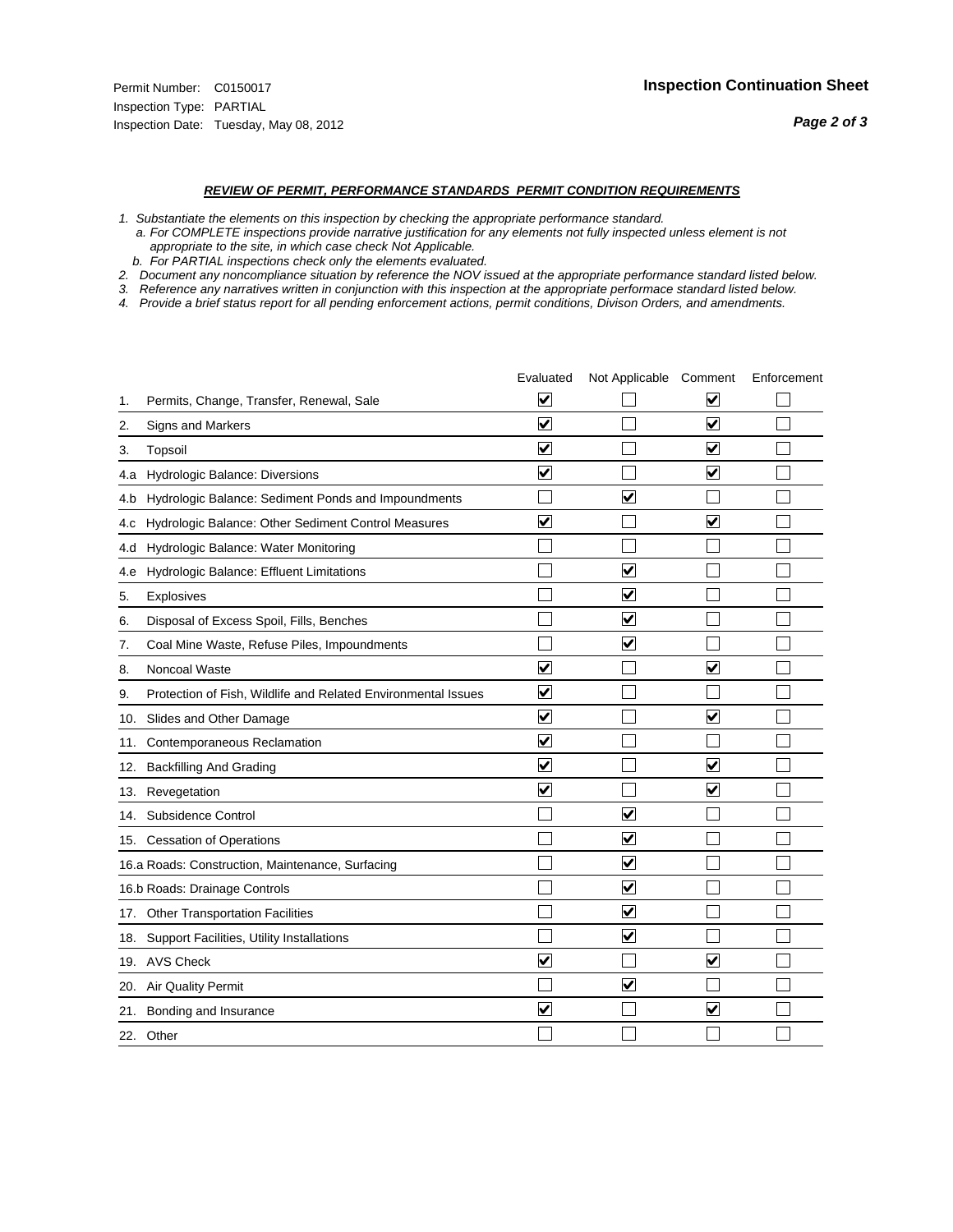Inspection Type: PARTIAL Inspection Date: Tuesday, May 08, 2012

### Permit Number: C0150017 **Inspection Continuation Sheet**

*Page 3 of 3*

### **1. Permits, Change, Transfer, Renewal, Sale**

No violation were issued.

### **2. Signs and Markers**

The identification signs is located on the trail to the mine site.

### **3. Topsoil**

All topsoil was used in reclamation.

### **4.a Hydrologic Balance: Diversions**

The diversions are opened and functioning as designed.

### **4.c Hydrologic Balance: Other Sediment Control Measures**

The mine site is pocked to control sediment control. No signs of sediment going offf site.

### **8. Noncoal Waste**

The site was clear of non-coal waste materials.

### **10. Slides and Other Damage**

No slides or other damage was noticed during the inspection.

### **12. Backfilling And Grading**

The site is backfilled and graded to AOC standards in my opinion.

### **13. Revegetation**

Vegetation is starting to grow again.

### **19. AVS Check**

AVS checks are done in Salt Lake City.

### **21. Bonding and Insurance**

The insurance will expire on Aug. 28, 2012. The company affording coverage is ASSOC. Electric & Gas Ins Serv LTD. The bond amount is \$511,000. The reclamation agreement was inspected and was signed by both parties.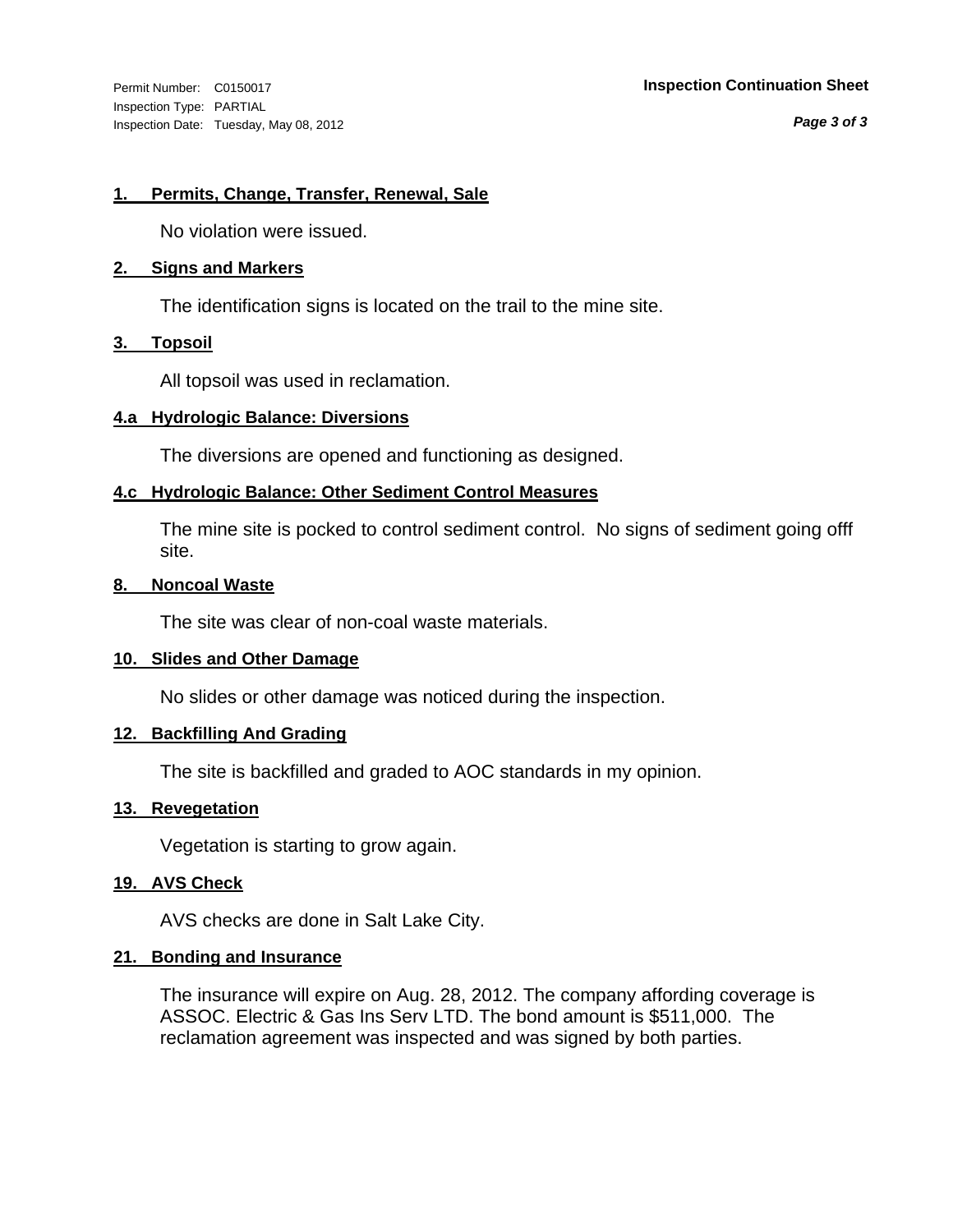

**GREG BELL** Lieutenant Governor

## **State of Utah**

**DEPARTMENT OF NATURAL RESOURCES** 

**MICHAEL R. STYLER Executive Director** 

### Division of Oil, Gas and Mining

**JOHN R. BAZA Division Director** 

| Representatives Present During the Inspection: |                    |  |  |
|------------------------------------------------|--------------------|--|--|
| OGM                                            | Karl Houskeeper    |  |  |
| OSM                                            | Elizabeth Shaeffer |  |  |
| Company                                        | Kenneth Fleck      |  |  |
| Company                                        | Chuck Semborski    |  |  |
| OGM                                            | Ingrid Campbell    |  |  |
| OGM                                            | Joe Helfrich       |  |  |

### **Inspection Report**

| Permit Number:   | C0150018                |
|------------------|-------------------------|
| Inspection Type: | PARTIAL OVERSITE        |
| Inspection Date: | Tuesday, May 08, 2012   |
| Start Date/Time: | 5/8/2012 1:00:00 PM     |
| End Date/Time:   | 5/8/2012 3:00:00 PM     |
| Last Inspection: | Tuesday, April 03, 2012 |
|                  |                         |

Inspector: Karl Houskeeper,

Weather: Clear, Temp. 74 Deg. F.

InspectionID Report Number: 3098

Accepted by:

|                          |                              | Permitee: ENERGY WEST MINING CO          |                            |
|--------------------------|------------------------------|------------------------------------------|----------------------------|
|                          |                              | <b>Operator: ENERGY WEST MINING CO</b>   |                            |
|                          | <b>Site: DEER CREEK MINE</b> |                                          |                            |
|                          |                              | Address: PO BOX 310, HUNTINGTON UT 84528 |                            |
| County: <b>EMERY</b>     |                              |                                          |                            |
|                          |                              | Permit Type: PERMANENT COAL PROGRAM      |                            |
| Permit Status: ACTIVE    |                              |                                          |                            |
| <b>Current Acreages</b>  |                              | <b>Mineral Ownership</b>                 | <b>Types of Operations</b> |
| 9,936.88 Total Permitted |                              | Federal                                  | <b>Underground</b>         |

**State County Fee Other**

| 19,936.88 Total Permitted |      |
|---------------------------|------|
| 91.63 Total Disturbed     |      |
| <b>Phase I</b>            | 6.42 |
| <b>Phase II</b>           | 6.42 |
| <b>Phase III</b>          | 6.42 |

**Surface Loadout**

**Processing**

**Reprocessing**

**Report summary and status for pending enforcement actions, permit conditions, Division Orders, and amendments:**

The main focus of the inspection centered on threatened and endangered species.

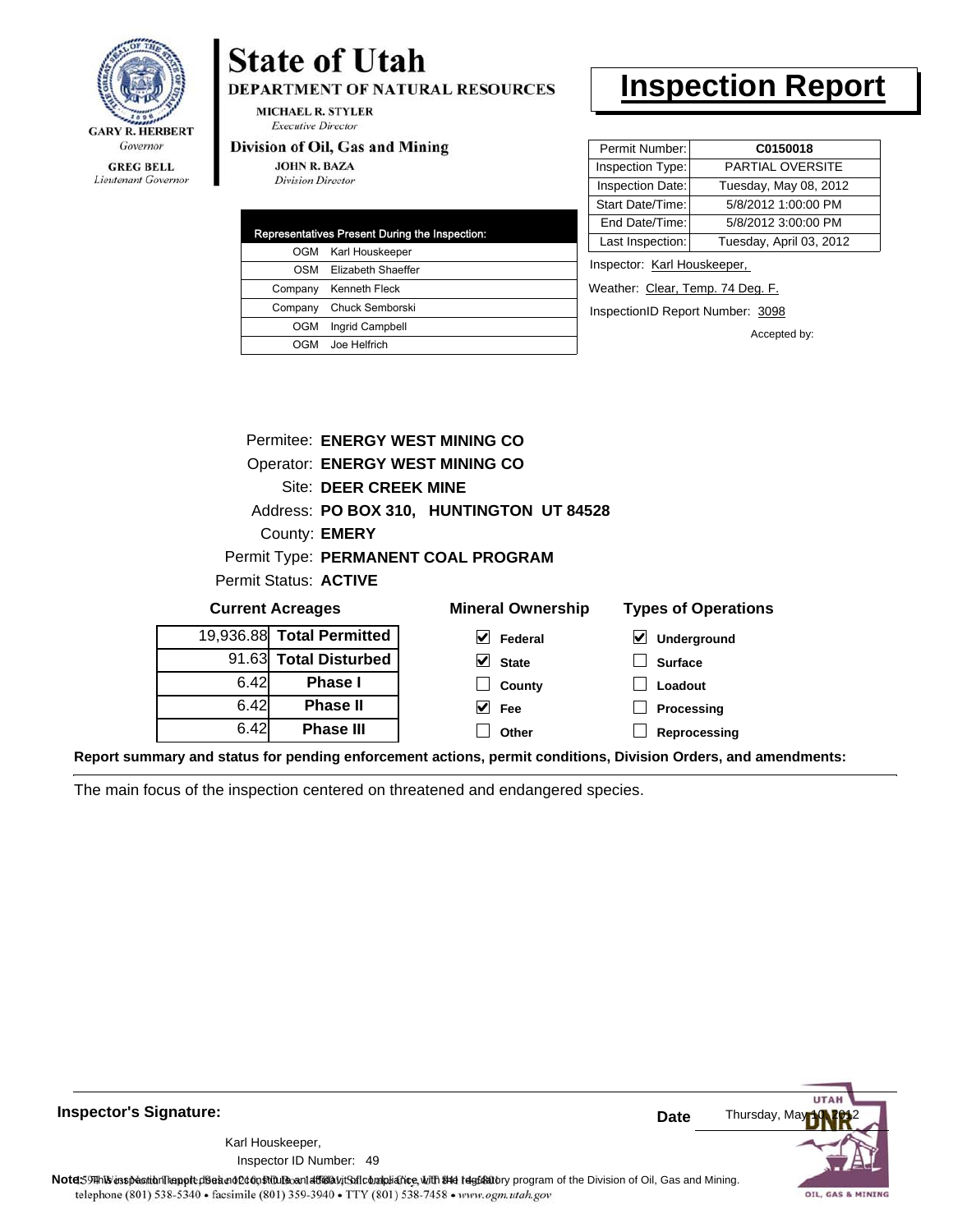### *REVIEW OF PERMIT, PERFORMANCE STANDARDS PERMIT CONDITION REQUIREMENTS*

- *1. Substantiate the elements on this inspection by checking the appropriate performance standard.*
- *a. For COMPLETE inspections provide narrative justification for any elements not fully inspected unless element is not appropriate to the site, in which case check Not Applicable.*
- *b. For PARTIAL inspections check only the elements evaluated.*
- *2. Document any noncompliance situation by reference the NOV issued at the appropriate performance standard listed below.*
- *3. Reference any narratives written in conjunction with this inspection at the appropriate performace standard listed below.*
- *4. Provide a brief status report for all pending enforcement actions, permit conditions, Divison Orders, and amendments.*

|     |                                                               | Evaluated               | Not Applicable Comment |                         | Enforcement |
|-----|---------------------------------------------------------------|-------------------------|------------------------|-------------------------|-------------|
| 1.  | Permits, Change, Transfer, Renewal, Sale                      |                         |                        |                         |             |
| 2.  | <b>Signs and Markers</b>                                      | $\overline{\mathbf{v}}$ |                        | $\overline{\mathbf{v}}$ |             |
| 3.  | Topsoil                                                       |                         |                        |                         |             |
| 4.a | Hydrologic Balance: Diversions                                |                         |                        |                         |             |
| 4.b | Hydrologic Balance: Sediment Ponds and Impoundments           | $\blacktriangledown$    |                        |                         |             |
| 4.C | Hydrologic Balance: Other Sediment Control Measures           |                         |                        |                         |             |
| 4.d | Hydrologic Balance: Water Monitoring                          |                         |                        |                         |             |
| 4.e | Hydrologic Balance: Effluent Limitations                      |                         |                        |                         |             |
| 5.  | <b>Explosives</b>                                             |                         |                        |                         |             |
| 6.  | Disposal of Excess Spoil, Fills, Benches                      |                         |                        |                         |             |
| 7.  | Coal Mine Waste, Refuse Piles, Impoundments                   |                         |                        |                         |             |
| 8.  | Noncoal Waste                                                 |                         |                        |                         |             |
| 9.  | Protection of Fish, Wildlife and Related Environmental Issues | $\blacktriangledown$    |                        | ✓                       |             |
| 10. | Slides and Other Damage                                       |                         |                        |                         |             |
| 11. | Contemporaneous Reclamation                                   |                         |                        |                         |             |
| 12. | <b>Backfilling And Grading</b>                                |                         |                        |                         |             |
| 13. | Revegetation                                                  |                         |                        |                         |             |
| 14. | Subsidence Control                                            |                         |                        |                         |             |
|     | 15. Cessation of Operations                                   |                         |                        |                         |             |
|     | 16.a Roads: Construction, Maintenance, Surfacing              |                         |                        |                         |             |
|     | 16.b Roads: Drainage Controls                                 |                         |                        |                         |             |
|     | 17. Other Transportation Facilities                           |                         |                        |                         |             |
| 18. | Support Facilities, Utility Installations                     | $\overline{\mathsf{v}}$ |                        | $\overline{\mathbf{v}}$ |             |
|     | 19. AVS Check                                                 |                         |                        |                         |             |
| 20. | Air Quality Permit                                            |                         |                        |                         |             |
|     | 21. Bonding and Insurance                                     |                         |                        |                         |             |
|     | 22. Other                                                     |                         |                        |                         |             |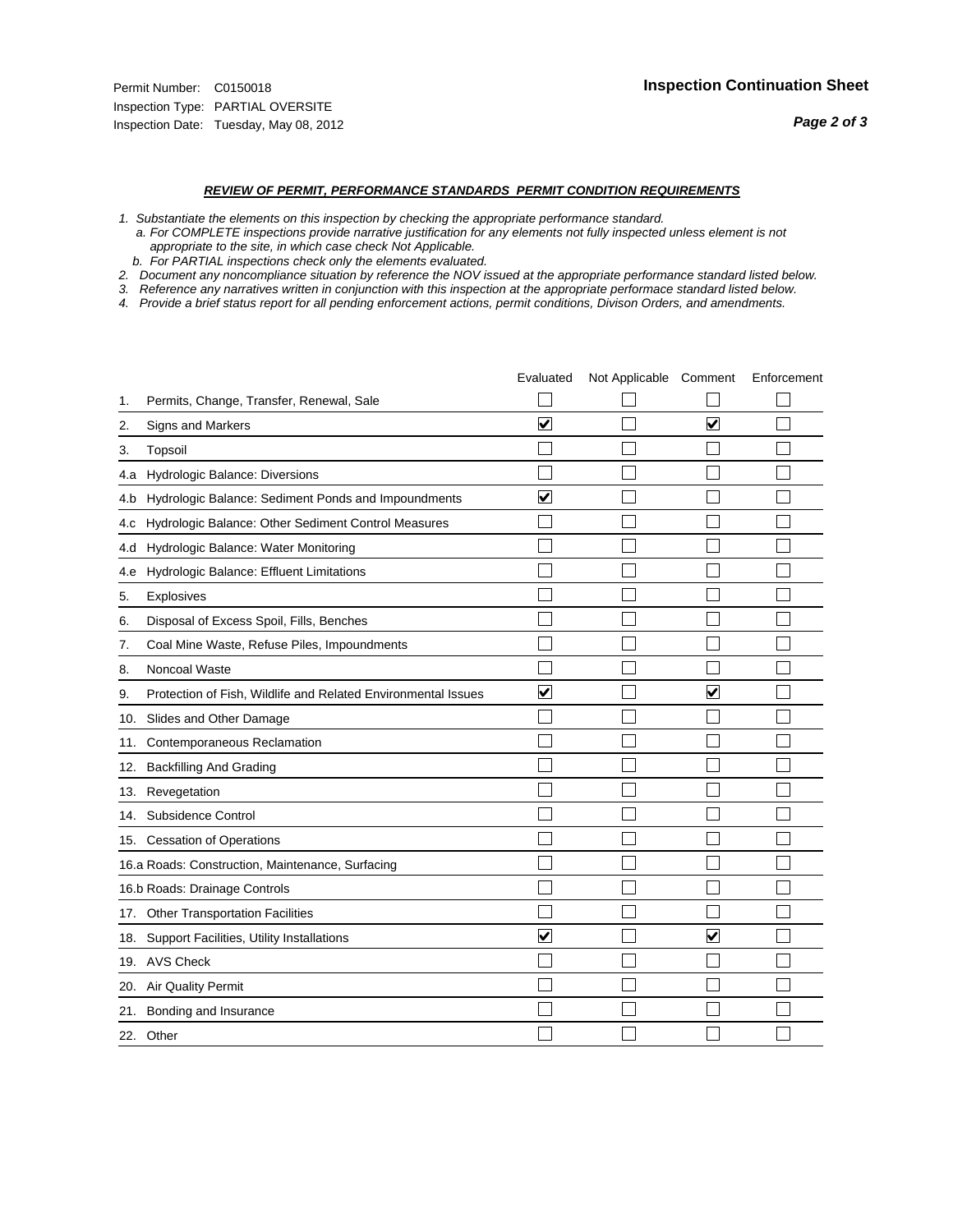Inspection Type: PARTIAL OVERSITE Inspection Date: Tuesday, May 08, 2012

### **2. Signs and Markers**

All acess into the permit area have a mine identification sign that contains all of the required information.

### **9. Protection of Fish, Wildlife and Related Environmental Issues**

The Deer creek mining and reclamation plan was reviewed for threatened and endangered species surveys. No threatened or endangeered species were found on the permit or adjacent area during surveys. A Mexican Spotted Owl survey was conducted on the permit area based on the 1999 and 2000 MSO model developed by Dave Willey. No Mexican spotted owls were identified. The MRP also addresses the mine's water depletion and its effect on the four endangered Colorado River Fish. The Mine currently discharges a significant amount more than it consumes, therefore it has no impact on the four fish species. No other threatened or endangered species issues were found.

### **18. Support Facilities, Utility Installations**

A new noncoal waste storage facilities has been approved for construction by the Division.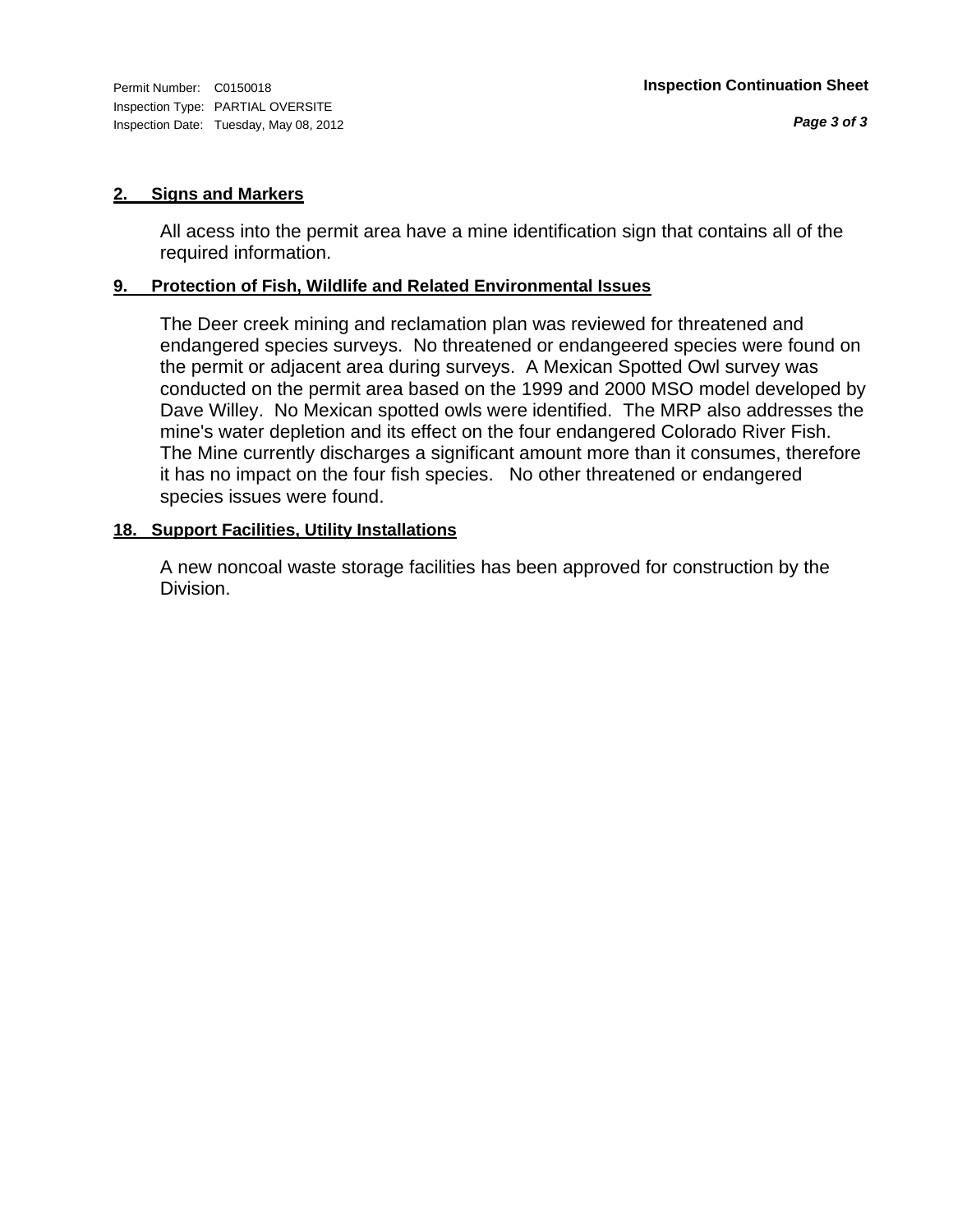

### **GREG BELL** Lieutenant Governor

 $1($ 

## **State of Utah**

**DEPARTMENT OF NATURAL RESOURCES** 

**MICHAEL R. STYLER Executive Director** 

### Division of Oil, Gas and Mining

**JOHN R. BAZA Division Director** 

| Representatives Present During the Inspection: |
|------------------------------------------------|
| Company Jaren Jorgensen                        |
| OGM Karl Houskeeper                            |
| OGM Priscilla Burton                           |
| OGM Daron Haddock                              |

## **Inspection Report**

| Permit Number:          | C0150025                  |
|-------------------------|---------------------------|
| Inspection Type:        | PARTIAI                   |
| <b>Inspection Date:</b> | Thursday, May 24, 2012    |
| Start Date/Time:        | 5/24/2012 9:30:00 AM      |
| End Date/Time:          | 5/24/2012 3:00:00 PM      |
| Last Inspection:        | Wednesday, April 11, 2012 |
|                         |                           |

Inspector: Karl Houskeeper,

Weather: Clear Skies, Temp. 72 Deg. F.

InspectionID Report Number: 3110

Accepted by:

|                          | Permitee: CASTLE VALLEY MINING LLC        |                                                                 |
|--------------------------|-------------------------------------------|-----------------------------------------------------------------|
|                          | <b>Operator: CASTLE VALLEY MINING LLC</b> |                                                                 |
| Site: BEAR CANYON MINE   |                                           |                                                                 |
|                          |                                           | Address: 2352 NORTH 7TH STREET, UNIT B, GRAND JUNCTION CO 81501 |
| County: <b>EMERY</b>     |                                           |                                                                 |
|                          | Permit Type: PERMANENT COAL PROGRAM       |                                                                 |
| Permit Status: ACTIVE    |                                           |                                                                 |
| <b>Current Acreages</b>  | <b>Mineral Ownership</b>                  | <b>Types of Operations</b>                                      |
| 0,991.83 Total Permitted | V<br>Federal                              | Underground<br>M                                                |
| 40.46 Total Disturbed    | <b>State</b>                              | <b>Surface</b>                                                  |
| Phase I                  | County                                    | Loadout                                                         |
| <b>Phase II</b>          | V<br>Fee                                  | Processing                                                      |
| <b>Phase III</b>         | Other                                     | Reprocessing                                                    |

**Report summary and status for pending enforcement actions, permit conditions, Division Orders, and amendments:**

This partial inspection included a reconnaissance inspection of the Tank Seam area. Specifically TS-8, TS-10 and TS-11 which were reclaimed in 2005-2006. TS-7 has not been fully graded and still retains a conveyor and bin structure. These areas were inspected following concerns that were voiced by the Land Owners representative. The Land Owner would like to see the permittee apply for Phase I bond release on TS-8, TS-10 and TS-11 and to remove and reclaim Area TS-7 (including removal of the conveyor and bin structure). The Land Owner also had concerns with monitoring wells SDH-1a, SDH-2, SDH-3, MW114 and MW117. The permittee was asked to analyze and respond to these issues.

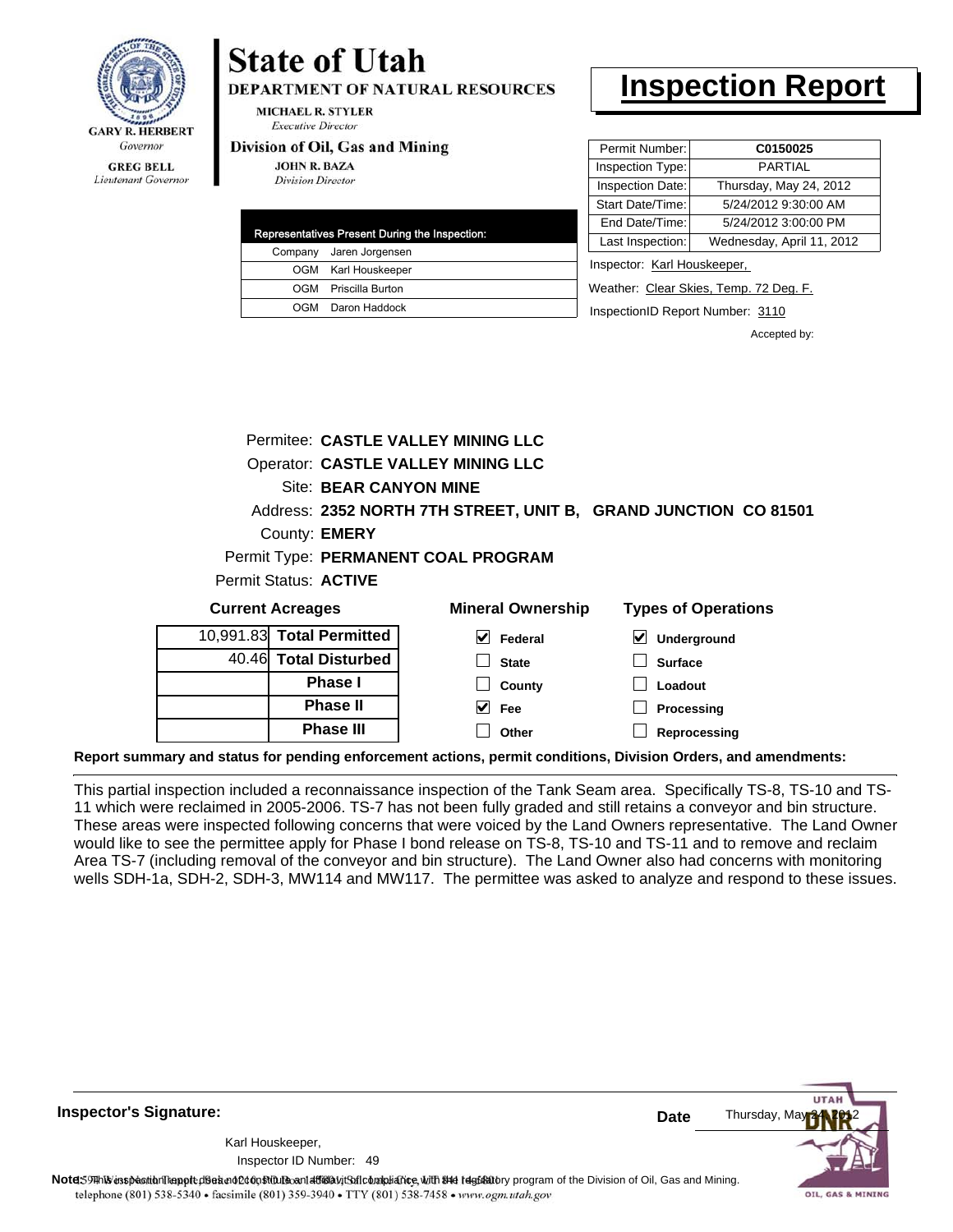### *REVIEW OF PERMIT, PERFORMANCE STANDARDS PERMIT CONDITION REQUIREMENTS*

- *1. Substantiate the elements on this inspection by checking the appropriate performance standard.*
- *a. For COMPLETE inspections provide narrative justification for any elements not fully inspected unless element is not appropriate to the site, in which case check Not Applicable.*
- *b. For PARTIAL inspections check only the elements evaluated.*
- *2. Document any noncompliance situation by reference the NOV issued at the appropriate performance standard listed below.*
- *3. Reference any narratives written in conjunction with this inspection at the appropriate performace standard listed below.*
- *4. Provide a brief status report for all pending enforcement actions, permit conditions, Divison Orders, and amendments.*

|     |                                                               | Evaluated                       | Not Applicable Comment  |                         | Enforcement |
|-----|---------------------------------------------------------------|---------------------------------|-------------------------|-------------------------|-------------|
| 1.  | Permits, Change, Transfer, Renewal, Sale                      |                                 |                         |                         |             |
| 2.  | <b>Signs and Markers</b>                                      | $\overline{\mathbf{v}}$         |                         | $\overline{\mathbf{v}}$ |             |
| 3.  | Topsoil                                                       |                                 |                         |                         |             |
| 4.a | Hydrologic Balance: Diversions                                | ⊽                               |                         | $\blacktriangledown$    |             |
| 4.b | Hydrologic Balance: Sediment Ponds and Impoundments           |                                 |                         |                         |             |
| 4.C | Hydrologic Balance: Other Sediment Control Measures           |                                 |                         |                         |             |
| 4.d | Hydrologic Balance: Water Monitoring                          |                                 |                         |                         |             |
| 4.e | Hydrologic Balance: Effluent Limitations                      |                                 |                         |                         |             |
| 5.  | <b>Explosives</b>                                             |                                 |                         |                         |             |
| 6.  | Disposal of Excess Spoil, Fills, Benches                      | $\blacktriangledown$            | $\blacktriangledown$    |                         |             |
| 7.  | Coal Mine Waste, Refuse Piles, Impoundments                   | $\overline{\mathsf{v}}$         | $\overline{\mathbf{v}}$ |                         |             |
| 8.  | Noncoal Waste                                                 | $\overline{\blacktriangledown}$ |                         | $\blacktriangledown$    |             |
| 9.  | Protection of Fish, Wildlife and Related Environmental Issues |                                 |                         |                         |             |
| 10. | Slides and Other Damage                                       |                                 |                         |                         |             |
| 11. | Contemporaneous Reclamation                                   |                                 |                         |                         |             |
| 12. | <b>Backfilling And Grading</b>                                |                                 |                         |                         |             |
| 13. | Revegetation                                                  |                                 |                         |                         |             |
| 14. | Subsidence Control                                            |                                 |                         |                         |             |
|     | 15. Cessation of Operations                                   |                                 |                         |                         |             |
|     | 16.a Roads: Construction, Maintenance, Surfacing              |                                 |                         |                         |             |
|     | 16.b Roads: Drainage Controls                                 |                                 |                         |                         |             |
|     | 17. Other Transportation Facilities                           |                                 |                         |                         |             |
| 18. | Support Facilities, Utility Installations                     |                                 |                         |                         |             |
|     | 19. AVS Check                                                 |                                 |                         |                         |             |
| 20. | Air Quality Permit                                            |                                 |                         |                         |             |
|     | 21. Bonding and Insurance                                     |                                 |                         |                         |             |
|     | 22. Other                                                     |                                 |                         |                         |             |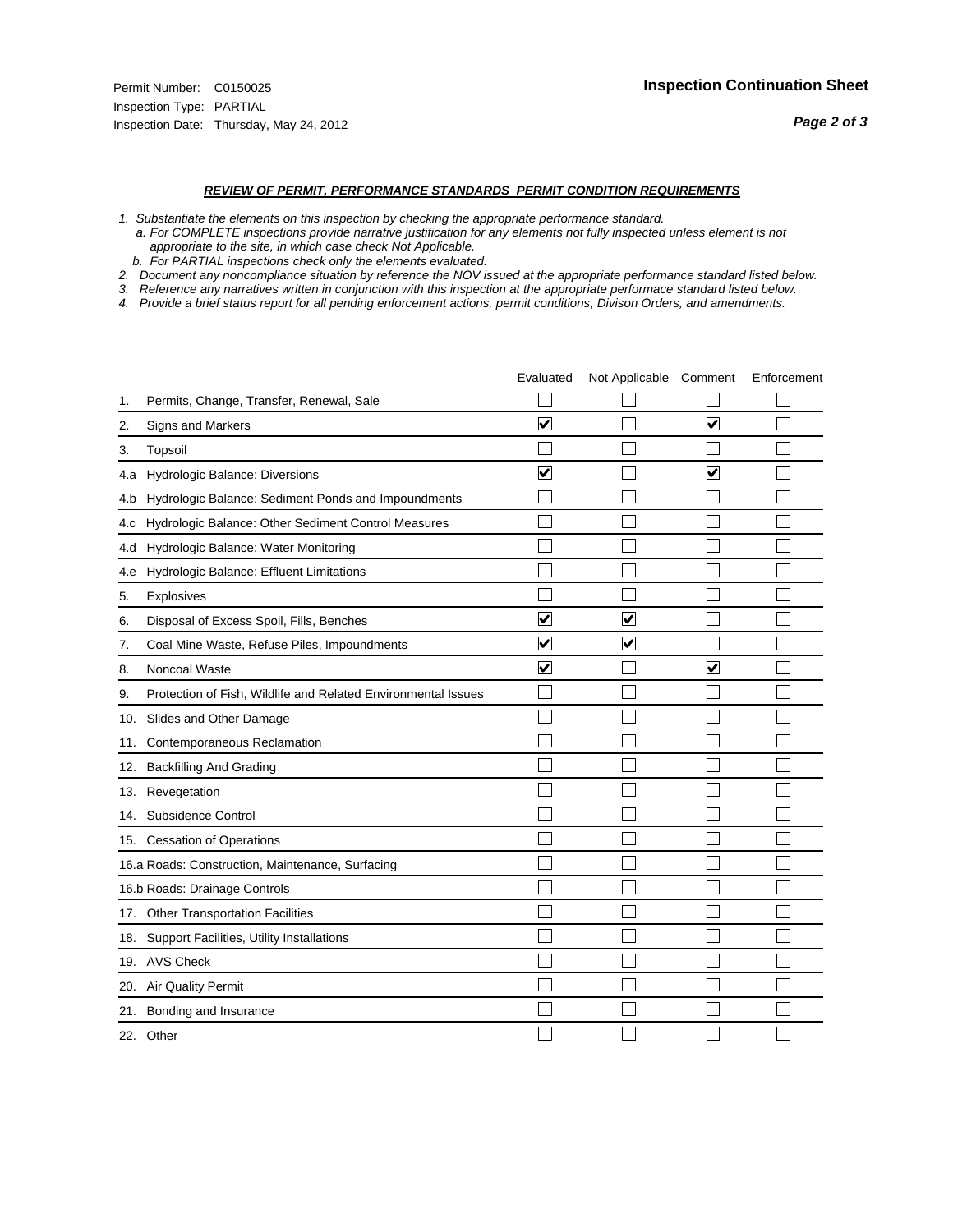Inspection Type: PARTIAL Inspection Date: Thursday, May 24, 2012

### **2. Signs and Markers**

The mine ID is posted at the end of the county road and access into the permit area. The sign is legible and contains all of the information that is required by regulation.

### **4.a Hydrologic Balance: Diversions**

A culvert inlet along the TS-7 access road was observed during the reconnaissance inspection that was plugged. The inlet either needs to be cleaned or the permittee needs to abandon the inlet by doing a permit amendment. The water is currently following the road diversion down the road and ends up in the stream channel. There is no signs of erosion because of the bypass. It appears that the road diversion could handle the flow by the discontinuation of the culvert.

### **8. Noncoal Waste**

Mine site was found to be free of noncoal waste items.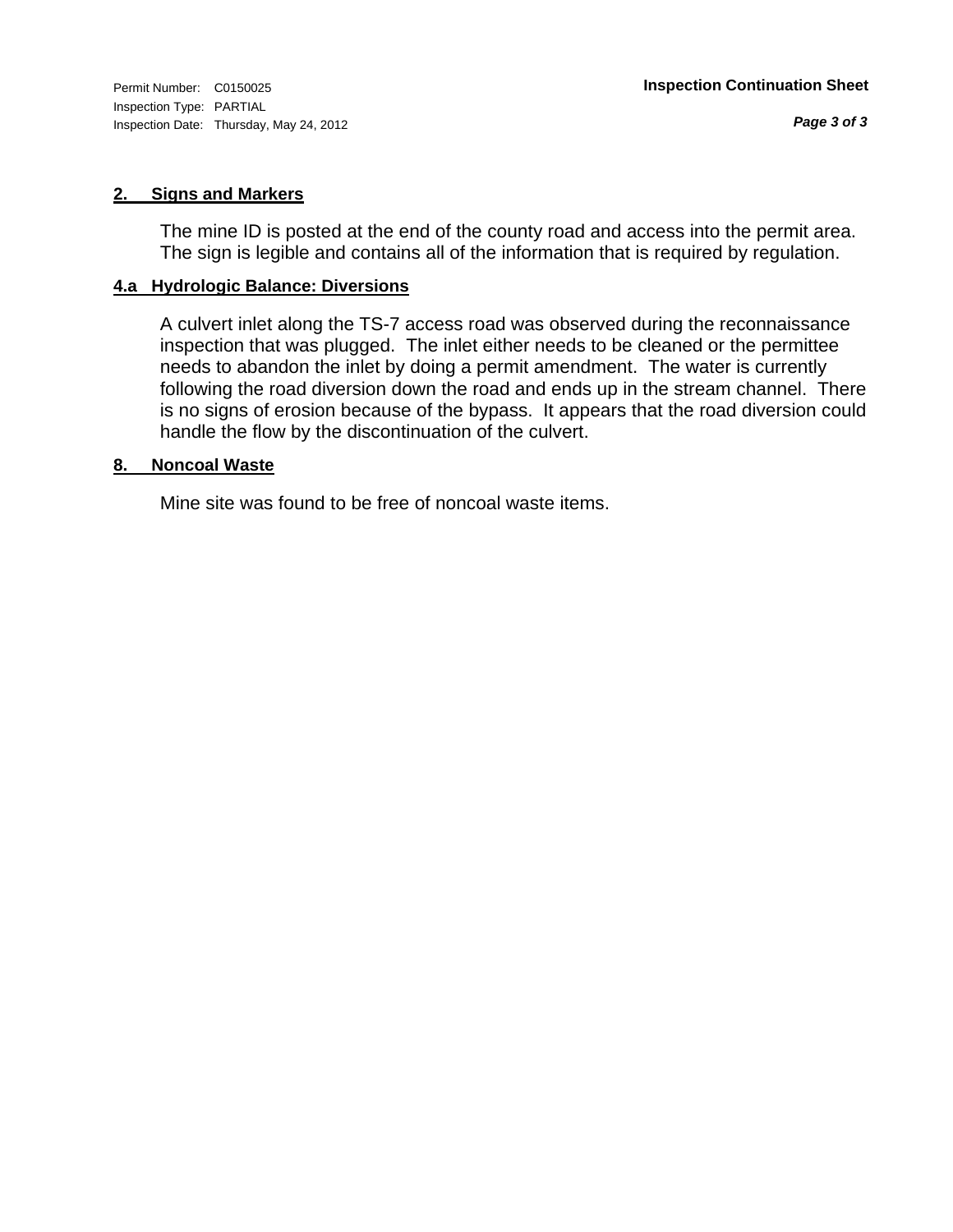

6

## **State of Utah**

**DEPARTMENT OF NATURAL RESOURCES** 

**MICHAEL R. STYLER Executive Director** 

### Division of Oil, Gas and Mining

**JOHN R. BAZA Division Director** 

| Representatives Present During the Inspection: |
|------------------------------------------------|
| OGM Karl Houskeeper                            |

## **Inspection Report**

| Permit Number:   | C0150032                |
|------------------|-------------------------|
| Inspection Type: | <b>COMPLETE</b>         |
| Inspection Date: | Tuesday, May 29, 2012   |
| Start Date/Time: | 5/29/2012 9:00:00 AM    |
| End Date/Time:   | 5/29/2012 3:00:00 PM    |
| Last Inspection: | Tuesday, April 03, 2012 |

Inspector: Karl Houskeeper,

Weather: Clear Skies, Temp. 75 Deg. F.

InspectionID Report Number: 3116

**Reprocessing**

Accepted by:

|                         |                              | Permitee: GENWAL RESOURCES INC                 |                                          |
|-------------------------|------------------------------|------------------------------------------------|------------------------------------------|
|                         |                              | Operator: GENWAL RESOURCES INC                 |                                          |
|                         |                              | Site: CRANDALL CANYON MINE                     |                                          |
|                         |                              | Address: PO BOX 910, EAST CARBON UT 84520-0910 |                                          |
|                         | County: <b>EMERY</b>         |                                                |                                          |
|                         |                              | Permit Type: PERMANENT COAL PROGRAM            |                                          |
|                         | <b>Permit Status: ACTIVE</b> |                                                |                                          |
| <b>Current Acreages</b> |                              | <b>Mineral Ownership</b>                       | <b>Types of Operations</b>               |
|                         | 6,235.80 Total Permitted     | M<br>Federal                                   | $\boldsymbol{\mathsf{v}}$<br>Underground |
|                         | 27.15 Total Disturbed        | <b>State</b>                                   | <b>Surface</b>                           |
|                         | Phase I                      | County                                         | Loadout                                  |
|                         | <b>Phase II</b>              | Fee                                            | Processing                               |

**Report summary and status for pending enforcement actions, permit conditions, Division Orders, and amendments:**

**Phase III**

The complete inspection began at the West Ridge Mine where the main office is located for the Crandall Canyon Mine. Paper work was reviewed prior to procedded to the Crandall Canyon Mine. JD Leonard( Company Representative) was not available for the paper work or onsite inspection.

**Other**

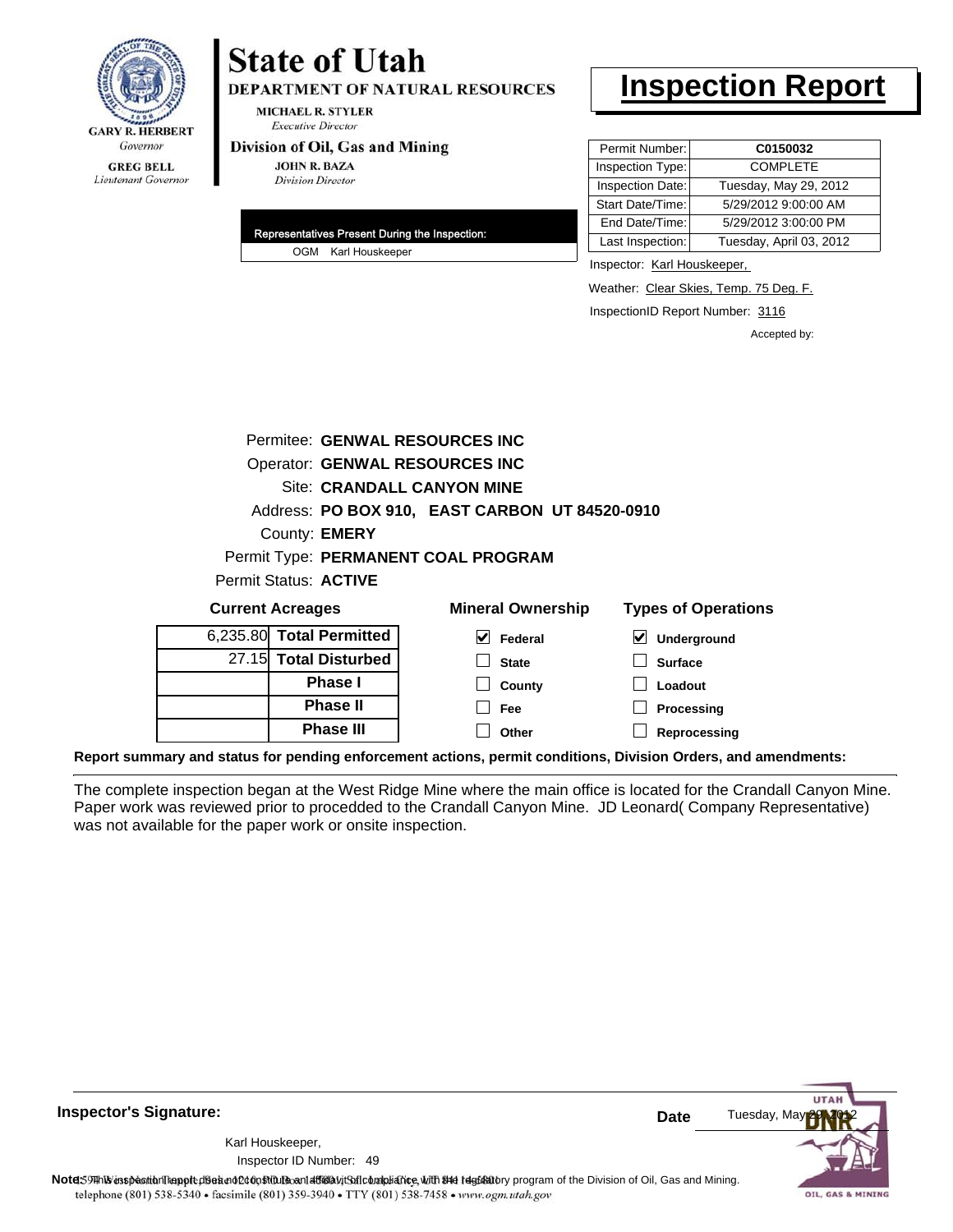### *REVIEW OF PERMIT, PERFORMANCE STANDARDS PERMIT CONDITION REQUIREMENTS*

*1. Substantiate the elements on this inspection by checking the appropriate performance standard.*

 *a. For COMPLETE inspections provide narrative justification for any elements not fully inspected unless element is not appropriate to the site, in which case check Not Applicable.*

 *b. For PARTIAL inspections check only the elements evaluated.*

*2. Document any noncompliance situation by reference the NOV issued at the appropriate performance standard listed below.*

*3. Reference any narratives written in conjunction with this inspection at the appropriate performace standard listed below.*

*4. Provide a brief status report for all pending enforcement actions, permit conditions, Divison Orders, and amendments.*

|     |                                                               | Evaluated               | Not Applicable Comment  |                         | Enforcement |
|-----|---------------------------------------------------------------|-------------------------|-------------------------|-------------------------|-------------|
| 1.  | Permits, Change, Transfer, Renewal, Sale                      | $\overline{\mathsf{v}}$ |                         | V                       |             |
| 2.  | Signs and Markers                                             | $\overline{\mathbf{v}}$ |                         | $\blacktriangledown$    |             |
| 3.  | Topsoil                                                       | $\overline{\mathbf{v}}$ |                         | $\overline{\mathsf{v}}$ |             |
| 4.a | Hydrologic Balance: Diversions                                | $\overline{\mathsf{v}}$ |                         | $\blacktriangledown$    |             |
| 4.b | Hydrologic Balance: Sediment Ponds and Impoundments           | $\blacktriangledown$    |                         | ⊻                       |             |
| 4.C | Hydrologic Balance: Other Sediment Control Measures           | $\overline{\mathbf{v}}$ |                         |                         |             |
| 4.d | Hydrologic Balance: Water Monitoring                          | $\overline{\mathbf{v}}$ |                         |                         |             |
| 4.e | Hydrologic Balance: Effluent Limitations                      | $\overline{\mathbf{v}}$ |                         | $\blacktriangledown$    |             |
| 5.  | <b>Explosives</b>                                             | $\overline{\mathbf{v}}$ | ⊽                       |                         |             |
| 6.  | Disposal of Excess Spoil, Fills, Benches                      | $\overline{\mathbf{v}}$ | $\blacktriangledown$    |                         |             |
| 7.  | Coal Mine Waste, Refuse Piles, Impoundments                   | $\overline{\mathbf{v}}$ | $\overline{\mathbf{v}}$ |                         |             |
| 8.  | Noncoal Waste                                                 | $\overline{\mathbf{v}}$ |                         | $\overline{\mathbf{v}}$ |             |
| 9.  | Protection of Fish, Wildlife and Related Environmental Issues | $\overline{\mathbf{v}}$ |                         |                         |             |
|     | 10. Slides and Other Damage                                   | $\overline{\mathbf{v}}$ |                         |                         |             |
| 11. | Contemporaneous Reclamation                                   | ⊽                       |                         |                         |             |
| 12. | <b>Backfilling And Grading</b>                                | $\overline{\mathbf{v}}$ |                         |                         |             |
| 13. | Revegetation                                                  | $\overline{\mathbf{v}}$ |                         |                         |             |
| 14. | Subsidence Control                                            | $\overline{\mathbf{v}}$ |                         |                         |             |
|     | 15. Cessation of Operations                                   | $\overline{\mathbf{v}}$ |                         |                         |             |
|     | 16.a Roads: Construction, Maintenance, Surfacing              | $\blacktriangledown$    |                         |                         |             |
|     | 16.b Roads: Drainage Controls                                 | $\overline{\mathbf{v}}$ |                         |                         |             |
| 17. | <b>Other Transportation Facilities</b>                        | $\overline{\mathbf{v}}$ |                         |                         |             |
| 18. | Support Facilities, Utility Installations                     | $\overline{\mathbf{v}}$ |                         |                         |             |
|     | 19. AVS Check                                                 | $\overline{\mathbf{v}}$ |                         |                         |             |
| 20. | <b>Air Quality Permit</b>                                     | $\checkmark$            |                         |                         |             |
| 21. | Bonding and Insurance                                         | $\blacktriangledown$    |                         |                         |             |
|     | 22. Other                                                     | $\overline{\mathbf{v}}$ |                         |                         |             |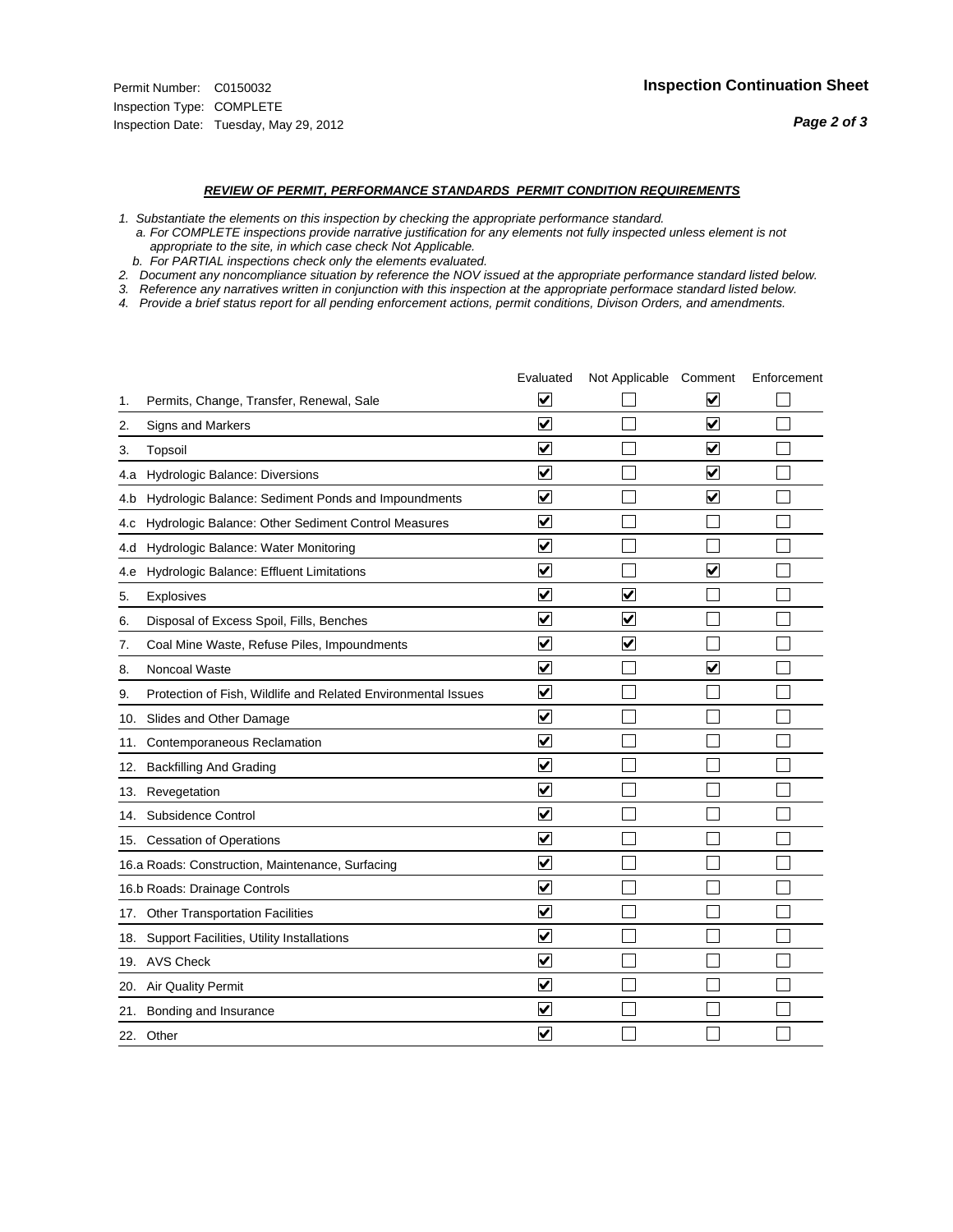### **1. Permits, Change, Transfer, Renewal, Sale**

The DOGM permit is effective 05/13/2008 and expires 05/13/2013. Other documents include the following:

·Certificate of Insurance issued 06/01/2011 and terminates 06/01/2012. ·Reclamation agreement is dated April 1998 and is signed by both parties. ·UPDES permit UT000024368 effective 05/01/2011 and expires midnight 04/30/2016. ·Air Quality permit DAQE-AN0225003-03, issued 03/20/2003. ·SPCC Plan dated 11/02/2009.

### **2. Signs and Markers**

The mine identification sign located at the entrance into the permit area has been placed back upright and secured. The sign contains all of the required information.

The topsoil sign on the first topsoil pile right side looking up canyon has come loose and was on the ground the sign needs to be placed securely back on the pole to properly identify the Topsoil Pile.

### **3. Topsoil**

See Item 2.

### **4.a Hydrologic Balance: Diversions**

Diversion DD-10A was being actively cleaned during the inspection. The diversion lies at the base of the highwall and top of the iron sludge pond.

### **4.b Hydrologic Balance: Sediment Ponds and Impoundments**

The iron sludge pond was being cleaned during the inspection. The material is still being placed inside of the sediment pond. The last pond inspection was done on May 8, 2012. The inspection report indicated that the iron sludge pond is being cleaned twice a week and that the sludge is being placed inside of the sediment pond.

### **4.e Hydrologic Balance: Effluent Limitations**

The discharge monitoring reports for April 2012 were reviewed. Outfall 001 did not discharge. Outfall 002 discharged, but did not appear to exceed any parameters. The exceeded parameter column needs to be filled out.

### **8. Noncoal Waste**

Mine site area was free of noncoal waste items.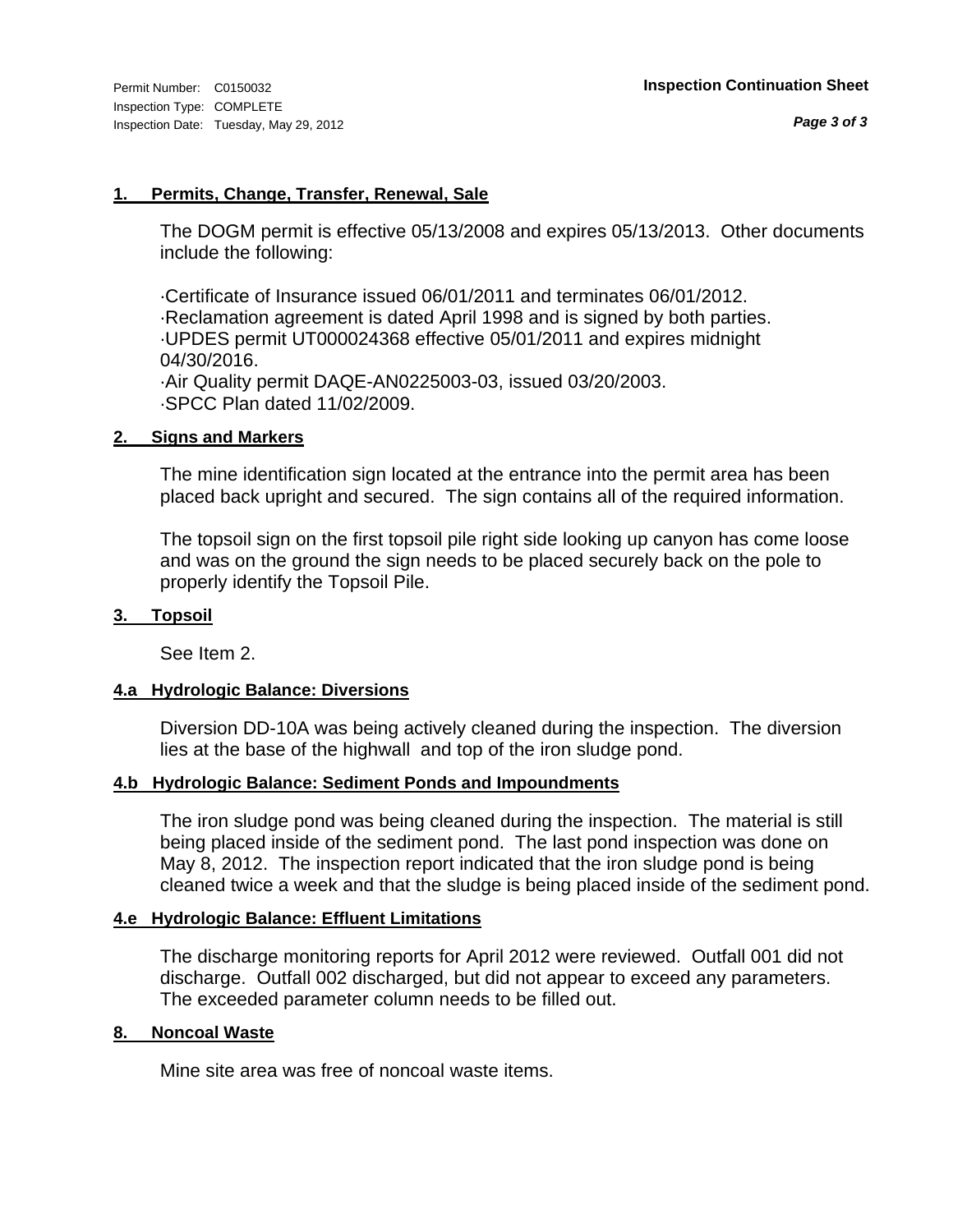

## **State of Utah**

**DEPARTMENT OF NATURAL RESOURCES** 

**MICHAEL R. STYLER Executive Director** 

**JOHN R. BAZA** 

**Division Director** 

### Division of Oil, Gas and Mining

Lieutenant Governor

|         | Representatives Present During the Inspection: |
|---------|------------------------------------------------|
| OGM     | Steve Christensen                              |
| OGM     | Kenneth Hoffman                                |
| OGM     | Daron Haddock                                  |
| Company | JD Leonard                                     |
|         | Company Jay Marshall                           |

## **Inspection Report**

| Permit Number:   | C0150032              |
|------------------|-----------------------|
| Inspection Type: | PARTIAI               |
| Inspection Date: | Tuesday, May 15, 2012 |
| Start Date/Time: | 5/15/2012 1:30:00 PM  |
| End Date/Time:   | 5/15/2012 3:30:00 PM  |
| Last Inspection: |                       |

Inspector: Steve Christensen,

Weather: Winds 0-5 mph, sunny, approximately 70 degrees |

InspectionID Report Number: 3104

Accepted by:

|                          | Permitee: GENWAL RESOURCES INC                 |                            |
|--------------------------|------------------------------------------------|----------------------------|
|                          | Operator: GENWAL RESOURCES INC                 |                            |
|                          | Site: CRANDALL CANYON MINE                     |                            |
|                          | Address: PO BOX 910, EAST CARBON UT 84520-0910 |                            |
| County: <b>EMERY</b>     |                                                |                            |
|                          | Permit Type: PERMANENT COAL PROGRAM            |                            |
| Permit Status: ACTIVE    |                                                |                            |
| <b>Current Acreages</b>  | <b>Mineral Ownership</b>                       | <b>Types of Operations</b> |
| 6,235.80 Total Permitted | Federal                                        | <b>Underaround</b>         |

| 6,235.80 Total Permitted |  |
|--------------------------|--|
| 27.15 Total Disturbed    |  |
| <b>Phase</b> I           |  |
| <b>Phase II</b>          |  |
| <b>Phase III</b>         |  |

| eral Ownership           | <b>Types of Operat</b>       |  |  |
|--------------------------|------------------------------|--|--|
| $\triangleright$ Federal | $\triangleright$ Underground |  |  |
| $\Box$ State             | $\Box$ Surface               |  |  |
| $\Box$ County            | $\Box$ Loadout               |  |  |
| Fee                      | $\Box$ Processing            |  |  |
| Other                    | Reprocessing                 |  |  |

**Report summary and status for pending enforcement actions, permit conditions, Division Orders, and amendments:**

On May 15th, 2012, Division of Oil, Gas and Mining (the Division) representatives Steve Christensen, Daron Haddock and Ken Hoffman conducted a partial inspection of the Crandall Canyon Mine facility. Genwall representatives JD Leonard and Jay Marshall were on-site during the inspection.

No violations were identified during the inspection. Mr. Marshall and Mr. Leonard were instructed to: 1) Remove coal/rock debris from disutrbed drainage ditch DD-10 2) Follow up on the label for the flocullant injection rate shown in automated mine-water treatment display panel and 3) Initiate clean-out operations on the primary sediment pond.

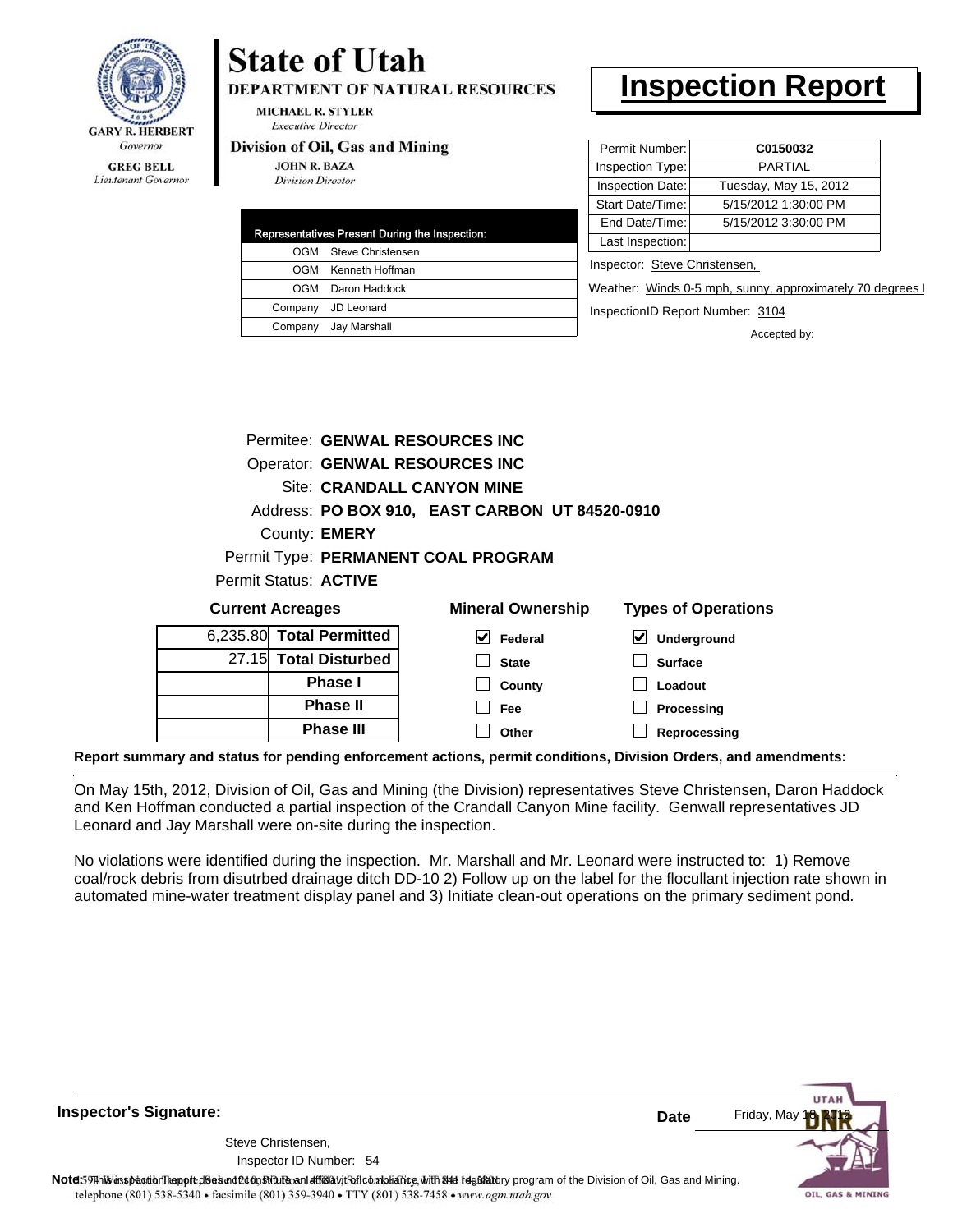### *REVIEW OF PERMIT, PERFORMANCE STANDARDS PERMIT CONDITION REQUIREMENTS*

- *1. Substantiate the elements on this inspection by checking the appropriate performance standard.*
- *a. For COMPLETE inspections provide narrative justification for any elements not fully inspected unless element is not appropriate to the site, in which case check Not Applicable.*
- *b. For PARTIAL inspections check only the elements evaluated.*
- *2. Document any noncompliance situation by reference the NOV issued at the appropriate performance standard listed below.*
- *3. Reference any narratives written in conjunction with this inspection at the appropriate performace standard listed below.*
- *4. Provide a brief status report for all pending enforcement actions, permit conditions, Divison Orders, and amendments.*

|     |                                                               | Evaluated               | Not Applicable Comment |                         | Enforcement |
|-----|---------------------------------------------------------------|-------------------------|------------------------|-------------------------|-------------|
| 1.  | Permits, Change, Transfer, Renewal, Sale                      |                         |                        |                         |             |
| 2.  | <b>Signs and Markers</b>                                      |                         |                        |                         |             |
| 3.  | Topsoil                                                       |                         |                        |                         |             |
| 4.a | Hydrologic Balance: Diversions                                | $\overline{\mathsf{v}}$ |                        | $\blacktriangledown$    |             |
| 4.b | Hydrologic Balance: Sediment Ponds and Impoundments           | $\blacktriangledown$    |                        | ⊻                       |             |
| 4.c | Hydrologic Balance: Other Sediment Control Measures           |                         |                        |                         |             |
| 4.d | Hydrologic Balance: Water Monitoring                          |                         |                        |                         |             |
| 4.e | Hydrologic Balance: Effluent Limitations                      | $\overline{\mathbf{v}}$ |                        | $\overline{\mathbf{v}}$ |             |
| 5.  | <b>Explosives</b>                                             |                         |                        |                         |             |
| 6.  | Disposal of Excess Spoil, Fills, Benches                      |                         |                        |                         |             |
| 7.  | Coal Mine Waste, Refuse Piles, Impoundments                   |                         |                        |                         |             |
| 8.  | Noncoal Waste                                                 |                         |                        |                         |             |
| 9.  | Protection of Fish, Wildlife and Related Environmental Issues |                         |                        |                         |             |
|     | 10. Slides and Other Damage                                   |                         |                        |                         |             |
| 11. | Contemporaneous Reclamation                                   |                         |                        |                         |             |
| 12. | <b>Backfilling And Grading</b>                                |                         |                        |                         |             |
| 13. | Revegetation                                                  |                         |                        |                         |             |
| 14. | Subsidence Control                                            |                         |                        |                         |             |
|     | 15. Cessation of Operations                                   |                         |                        |                         |             |
|     | 16.a Roads: Construction, Maintenance, Surfacing              |                         |                        |                         |             |
|     | 16.b Roads: Drainage Controls                                 |                         |                        |                         |             |
| 17. | <b>Other Transportation Facilities</b>                        |                         |                        |                         |             |
| 18. | Support Facilities, Utility Installations                     |                         |                        |                         |             |
|     | 19. AVS Check                                                 |                         |                        |                         |             |
| 20. | <b>Air Quality Permit</b>                                     |                         |                        |                         |             |
|     | 21. Bonding and Insurance                                     |                         |                        |                         |             |
| 22. | Other                                                         |                         |                        |                         |             |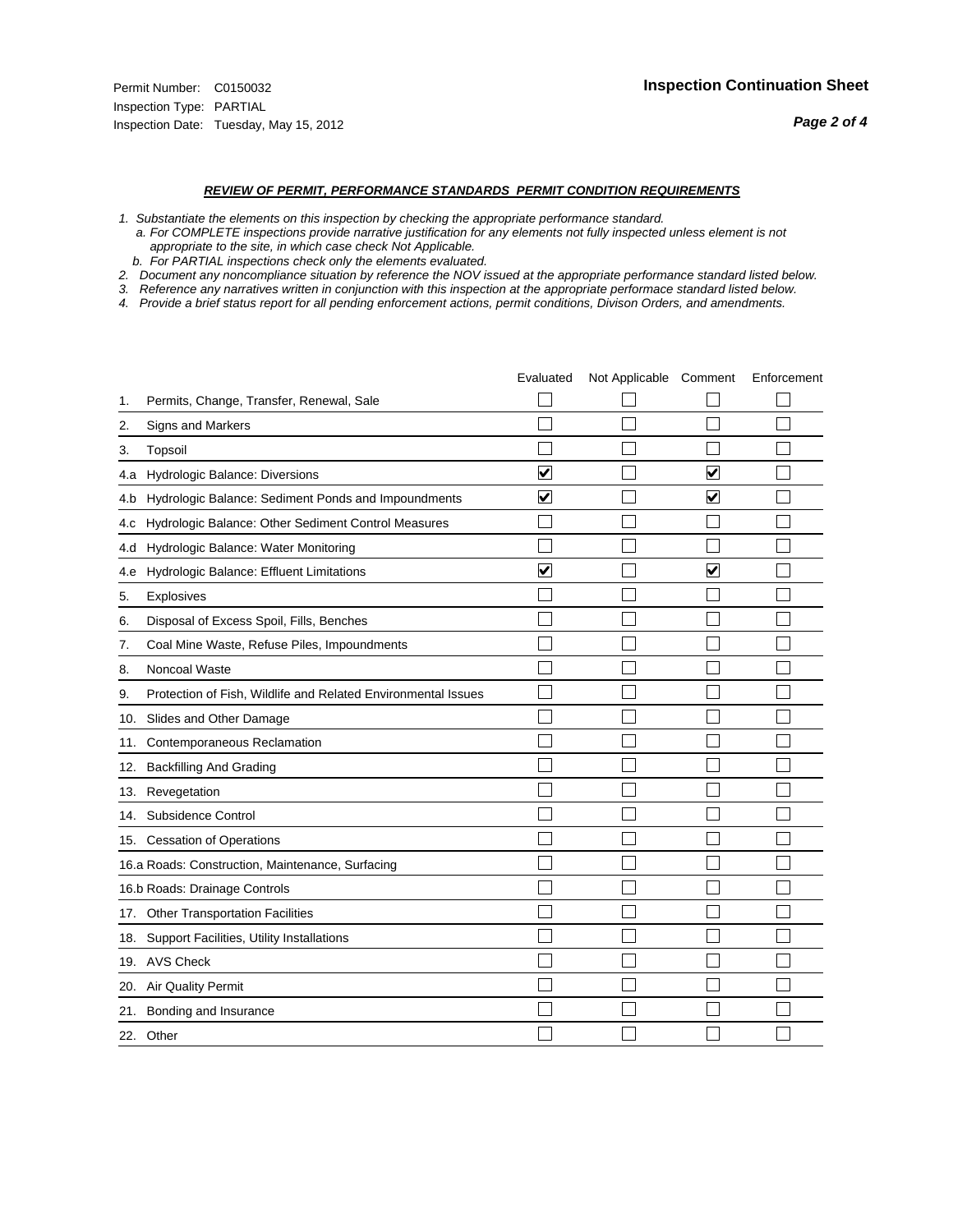Inspection Type: PARTIAL Inspection Date: Tuesday, May 15, 2012

### **4.a Hydrologic Balance: Diversions**

Upon inspection of disturbed drainage ditch DD-10 (located directly adjacent to the east end of the treatment basin), rock and coal material from the overhanging highwall was observed. Mr. Leonard and Mr. Marshall were instructed to remove the debris from the diversion.

### **4.b Hydrologic Balance: Sediment Ponds and Impoundments**

At the time of the inspection, the mine-water discharging from the treatment basin appeared clear. Material was not observed discharging with the treated mine-water. The highwall seep collection pipe was observed to be flowing at approximately 2-3 gpm.

It appeared that the treatment basin had been thoroughly cleaned recently. Accumulated iron sludge was noted in cells 1 and 2. Cells 3-5 were exceptionally clean with only limited accumulations of iron sludge noted in cell 3 on the extreme northern and southern ends of the cell. Cells 4 and 5 were extremely clean with virtually no iron sludge accumulations noted at the time of the inspection. Mr. Leonard indicated that no debris had fallen from the highwall since the last inspection.

The primary sediment pond was observed during the inspection. A large accumulation of iron sludge material was observed at the inlet to the pond. The two sediment clean-out markers were observed to be buried by the accumulated sludge material. Mr. Marshall and Mr. Leonard were instructed to have the primary sediment pond cleaned as it appears that the clean-out level had been surpassed by the accumulated iron sludge material.

Additionally, Mr. Marshall and Mr. Leonard were informed that following the summer construction season of 2012, the Division will no longer allow the utilization of the primary sediment pond for storage of the mine-water treatment basin iron sludge material. Mr. Marshall indicated that he would confirm the sediment clean out levels with Cody Ware (surveyor who installed the sediment clean-out markers as well as the 10-year, 24-hour design storm level). A meeting has been arranged for May 22nd, 2012 to discuss the outstanding deficiencies associated with the proposed Burma Pond evaporation basin.

The primary sediment ponds 10-year, 24-hour design storm level was observed during the inspection. The water level in the primary sediment pond was approximately 8"-10" below the marker.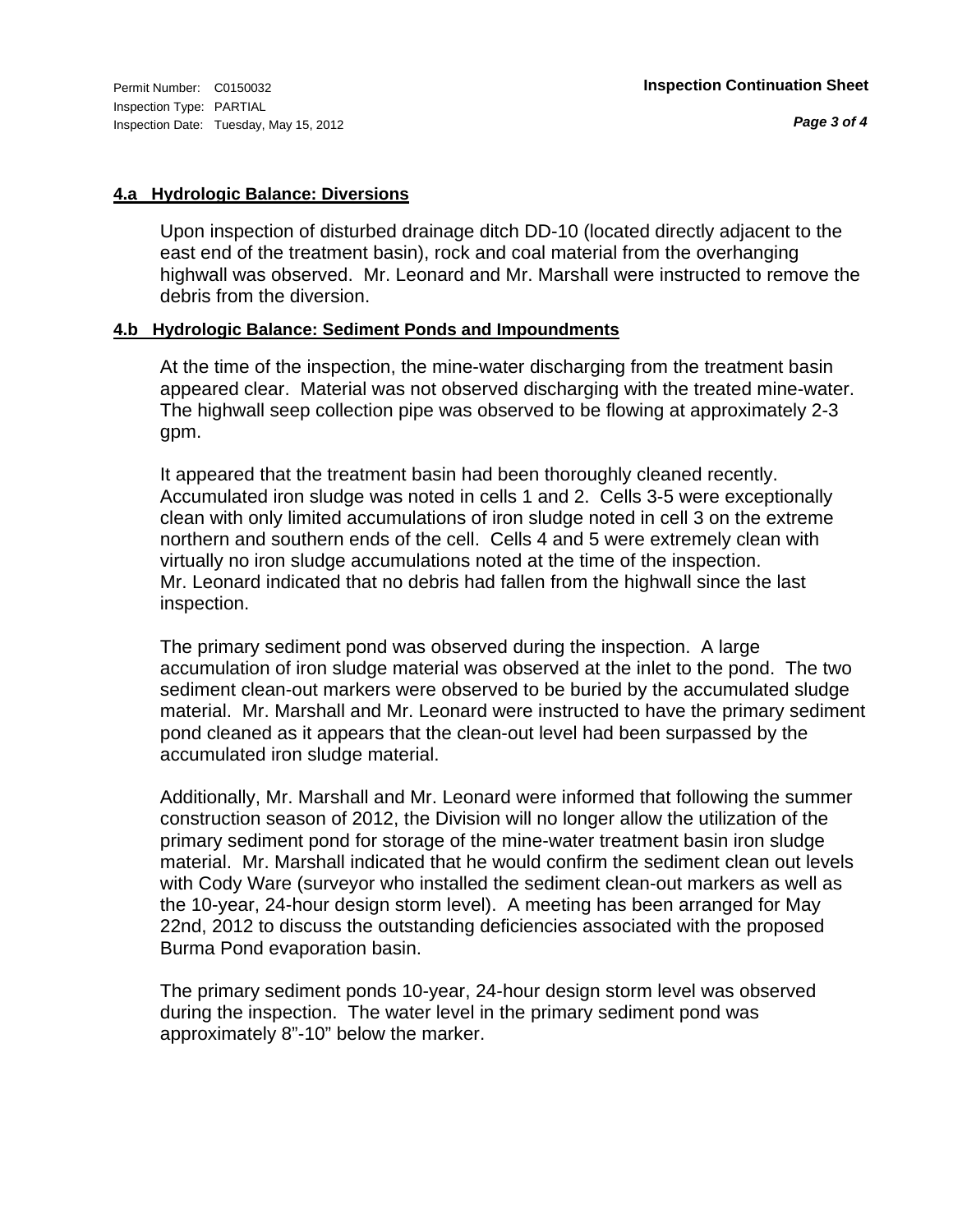*Page 4 of 4*

### **4.e Hydrologic Balance: Effluent Limitations**

At the time of the inspection, the flow rate was approximately 340 gpm. The chemical injection rates were as follows: 6.39 ppm flocculant and 16.1 ppm coagulant. As the NSF60 standard for the flocculant is 3.0 ppm, monthly residual polymer testing is conducted. Mr. Leonard indicated that the May results were 0.92 ppm and that the results will be submitted to the Division by the end of the month.

As part of the continued automation of the mine-water treatment system, a new display panel was installed in the mine-water treatment system shed approximately 3- 4 weeks ago. It appears that the display cell for the flocculant injection level may be mislabeled. Currently, the cell is labeled "Tank Level" but it appears that the value corresponds to the flocculant injection level. Mr. Leonard said that he would follow up with the mine representative who installed the system.

Mr. Leonard indicated that clean-out operations were being performed on the minewater treatment basin approximately twice a week (4-6 hours each time). According to Mr. Leonard, the company was in the process of having Mr. Jerry Cripps (Scamp Construction) work on the mine-water treatment system on a full time basis.

Mr. Leonard indicated that the mine-water treatment system has not experienced any interruption due to power failure or system maintenance that would require down time (i.e. cessation of mine-water treatment).

A pre-treatment mine water sample was collected for total iron (T-Fe) and sulfate (SO4). The sample port was purged for over an hour prior to obtaining the sample.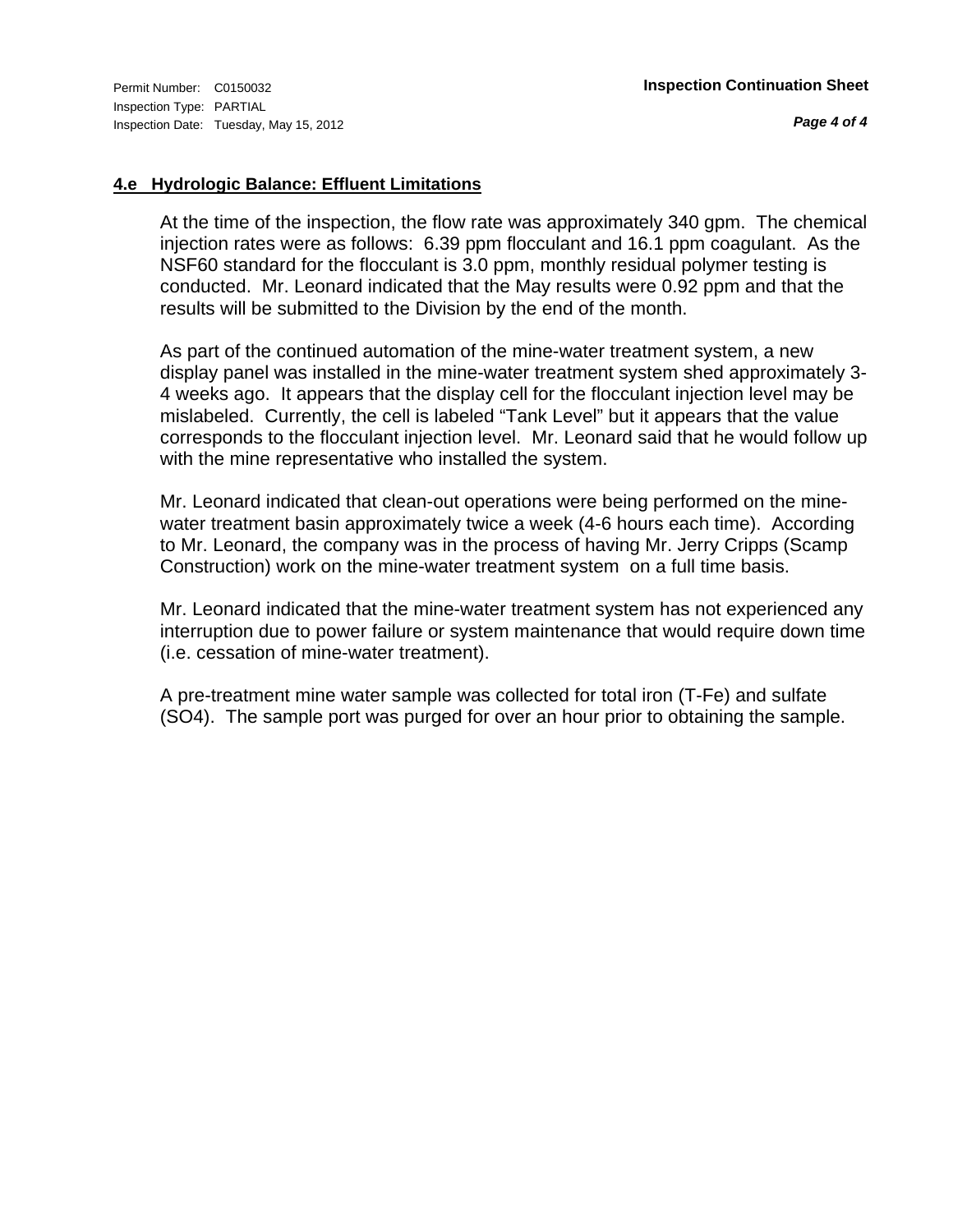

#### **GREG BELL** Lieutenant Governor

# **State of Utah**

**DEPARTMENT OF NATURAL RESOURCES** 

**MICHAEL R. STYLER Executive Director** 

### Division of Oil, Gas and Mining

**JOHN R. BAZA Division Director** 

| Representatives Present During the Inspection: |                        |  |  |
|------------------------------------------------|------------------------|--|--|
|                                                | OGM Karl Houskeeper    |  |  |
|                                                | OSM Elizabeth Shaeffer |  |  |
|                                                | OGM Joe Helfrich       |  |  |
|                                                | Company Kirk Nicholes  |  |  |

### **Inspection Report**

| Permit Number:   | C0250005                  |
|------------------|---------------------------|
| Inspection Type: | PARTIAL OVERSITE          |
| Inspection Date: | Wednesday, May 09, 2012   |
| Start Date/Time: | 5/9/2012 9:30:00 AM       |
| End Date/Time:   | 5/9/2012 2:30:00 PM       |
| Last Inspection: | Wednesday, April 04, 2012 |
|                  |                           |

Inspector: Karl Houskeeper,

Weather: Clear, Temp. 74 Deg. F.

InspectionID Report Number: 3100

Accepted by:

|                         |                        | Permitee: ALTON COAL DEVELOPMENT LLC                      |                            |  |  |
|-------------------------|------------------------|-----------------------------------------------------------|----------------------------|--|--|
|                         |                        | Operator: ALTON COAL DEVELOPMENT LLC                      |                            |  |  |
|                         | Site: COAL HOLLOW      |                                                           |                            |  |  |
|                         |                        | Address: 463 North 100 West, Suite 1, CEDAR CITY UT 84720 |                            |  |  |
|                         | County: <b>KANE</b>    |                                                           |                            |  |  |
|                         |                        | Permit Type: PERMANENT COAL PROGRAM                       |                            |  |  |
|                         | Permit Status: ACTIVE  |                                                           |                            |  |  |
| <b>Current Acreages</b> |                        | <b>Mineral Ownership</b>                                  | <b>Types of Operations</b> |  |  |
|                         | 635.64 Total Permitted | Federal                                                   | <b>Underground</b>         |  |  |

**State County Fee Other**

| 635.64 Total Permitted |
|------------------------|
| 435.00 Total Disturbed |
| <b>Phase I</b>         |
| <b>Phase II</b>        |
| <b>Phase III</b>       |

| $\Box$ Underground |
|--------------------|
| $\vee$ Surface     |
| $\vert$ Loadout    |
| $\Box$ Processing  |

**Reprocessing**

**Report summary and status for pending enforcement actions, permit conditions, Division Orders, and amendments:**

OSM special focus topic of threatened and endangered species was evaluated. The MRP addresses this topic. Currently there are no species identified.



**Inspector's Signature:**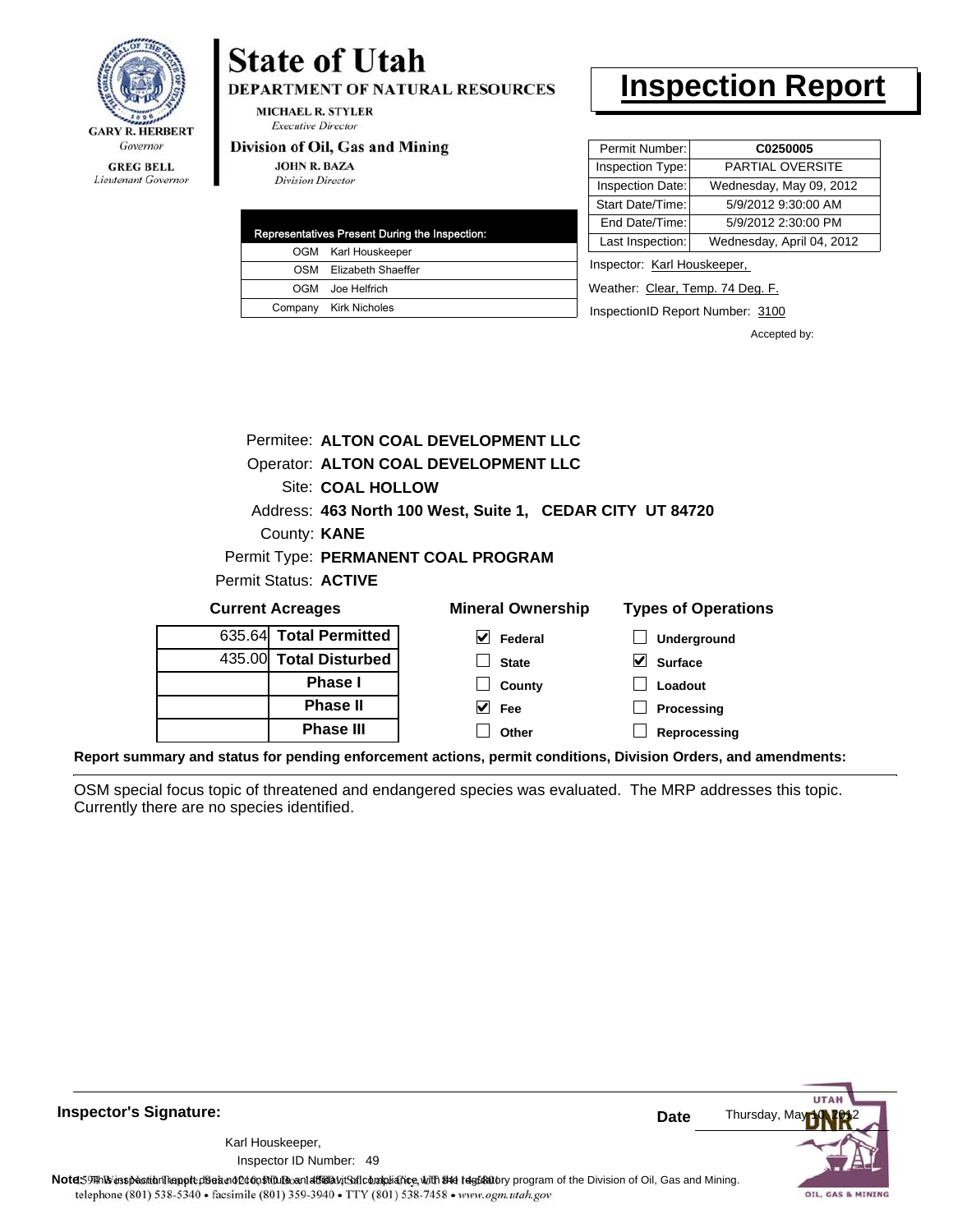### *REVIEW OF PERMIT, PERFORMANCE STANDARDS PERMIT CONDITION REQUIREMENTS*

- *1. Substantiate the elements on this inspection by checking the appropriate performance standard.*
- *a. For COMPLETE inspections provide narrative justification for any elements not fully inspected unless element is not appropriate to the site, in which case check Not Applicable.*
- *b. For PARTIAL inspections check only the elements evaluated.*
- *2. Document any noncompliance situation by reference the NOV issued at the appropriate performance standard listed below.*
- *3. Reference any narratives written in conjunction with this inspection at the appropriate performace standard listed below.*
- *4. Provide a brief status report for all pending enforcement actions, permit conditions, Divison Orders, and amendments.*

|     |                                                               | Evaluated               | Not Applicable Comment |                         | Enforcement |
|-----|---------------------------------------------------------------|-------------------------|------------------------|-------------------------|-------------|
| 1.  | Permits, Change, Transfer, Renewal, Sale                      |                         |                        |                         |             |
| 2.  | Signs and Markers                                             | $\overline{\mathbf{v}}$ |                        | ☑                       |             |
| 3.  | Topsoil                                                       |                         |                        |                         |             |
| 4.a | Hydrologic Balance: Diversions                                | $\blacktriangledown$    |                        |                         |             |
| 4.b | Hydrologic Balance: Sediment Ponds and Impoundments           | V                       |                        |                         |             |
| 4.c | Hydrologic Balance: Other Sediment Control Measures           |                         |                        |                         |             |
| 4.d | Hydrologic Balance: Water Monitoring                          |                         |                        |                         |             |
| 4.e | Hydrologic Balance: Effluent Limitations                      |                         |                        |                         |             |
| 5.  | <b>Explosives</b>                                             |                         |                        |                         |             |
| 6.  | Disposal of Excess Spoil, Fills, Benches                      |                         |                        |                         |             |
| 7.  | Coal Mine Waste, Refuse Piles, Impoundments                   |                         |                        |                         |             |
| 8.  | Noncoal Waste                                                 |                         |                        |                         |             |
| 9.  | Protection of Fish, Wildlife and Related Environmental Issues |                         |                        |                         |             |
| 10. | Slides and Other Damage                                       |                         |                        |                         |             |
| 11. | Contemporaneous Reclamation                                   |                         |                        |                         |             |
| 12. | <b>Backfilling And Grading</b>                                |                         |                        |                         |             |
| 13. | Revegetation                                                  |                         |                        |                         |             |
| 14. | Subsidence Control                                            |                         |                        |                         |             |
|     | 15. Cessation of Operations                                   |                         |                        |                         |             |
|     | 16.a Roads: Construction, Maintenance, Surfacing              |                         |                        |                         |             |
|     | 16.b Roads: Drainage Controls                                 |                         |                        |                         |             |
| 17. | <b>Other Transportation Facilities</b>                        |                         |                        |                         |             |
| 18. | Support Facilities, Utility Installations                     |                         |                        |                         |             |
|     | 19. AVS Check                                                 |                         |                        |                         |             |
| 20. | Air Quality Permit                                            |                         |                        |                         |             |
| 21. | Bonding and Insurance                                         |                         |                        |                         |             |
|     | 22. Other                                                     | $\overline{\mathbf{v}}$ |                        | $\overline{\mathbf{v}}$ |             |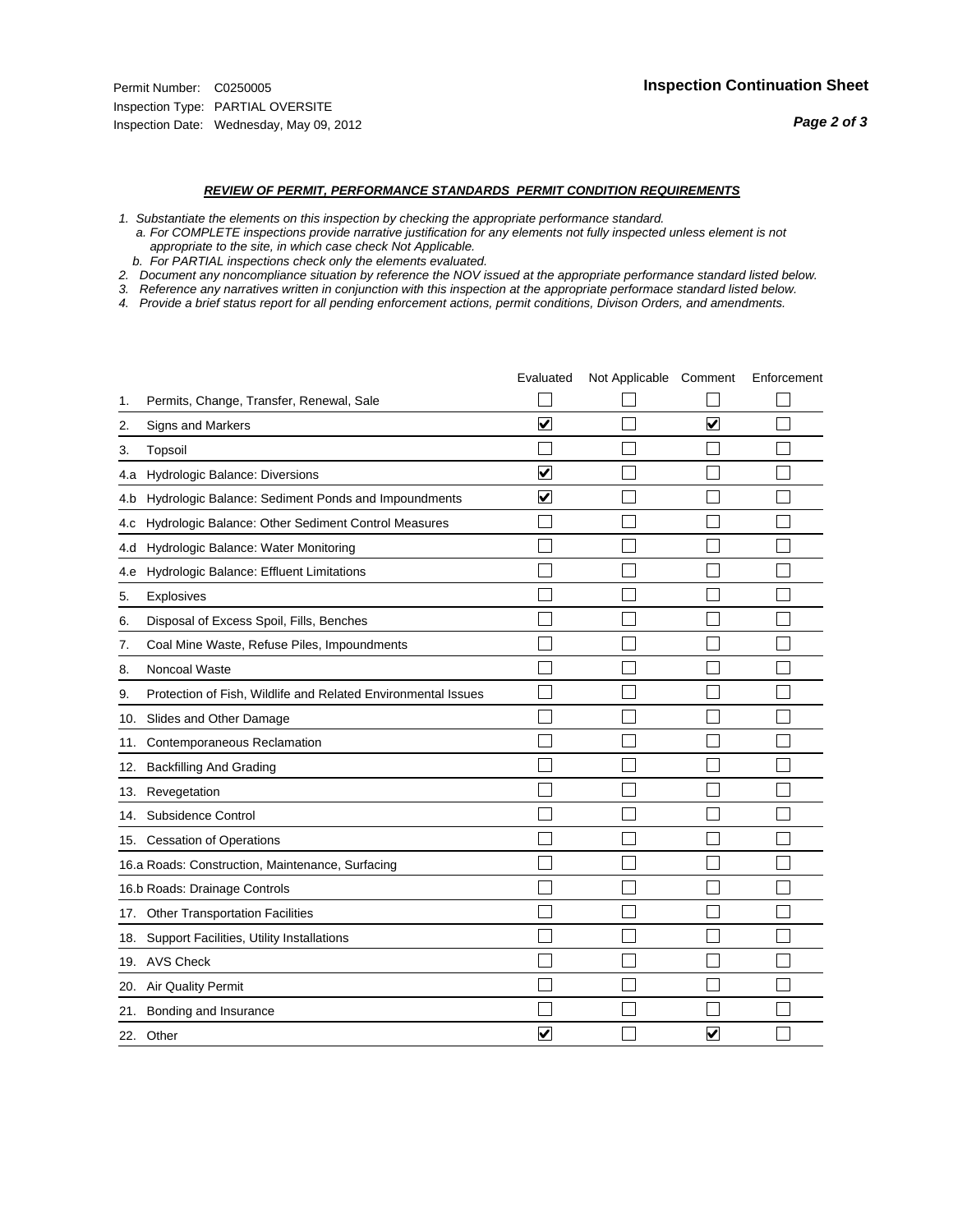Inspection Type: PARTIAL OVERSITE Inspection Date: Wednesday, May 09, 2012

### **2. Signs and Markers**

Observed the mine identification sign at the entrance into the permit area. The sign contained the required information.

Found a stream buffer zone sign that has slid to the base of the pole it is mounted on. The sign needs to be raised and secured.

### **22. Other**

Pit #4 overburden is almost all stripped in preparation for mining. Mining is still taking place in pit #5. Reclamation of pit #5 should begin in the next couple of weeks.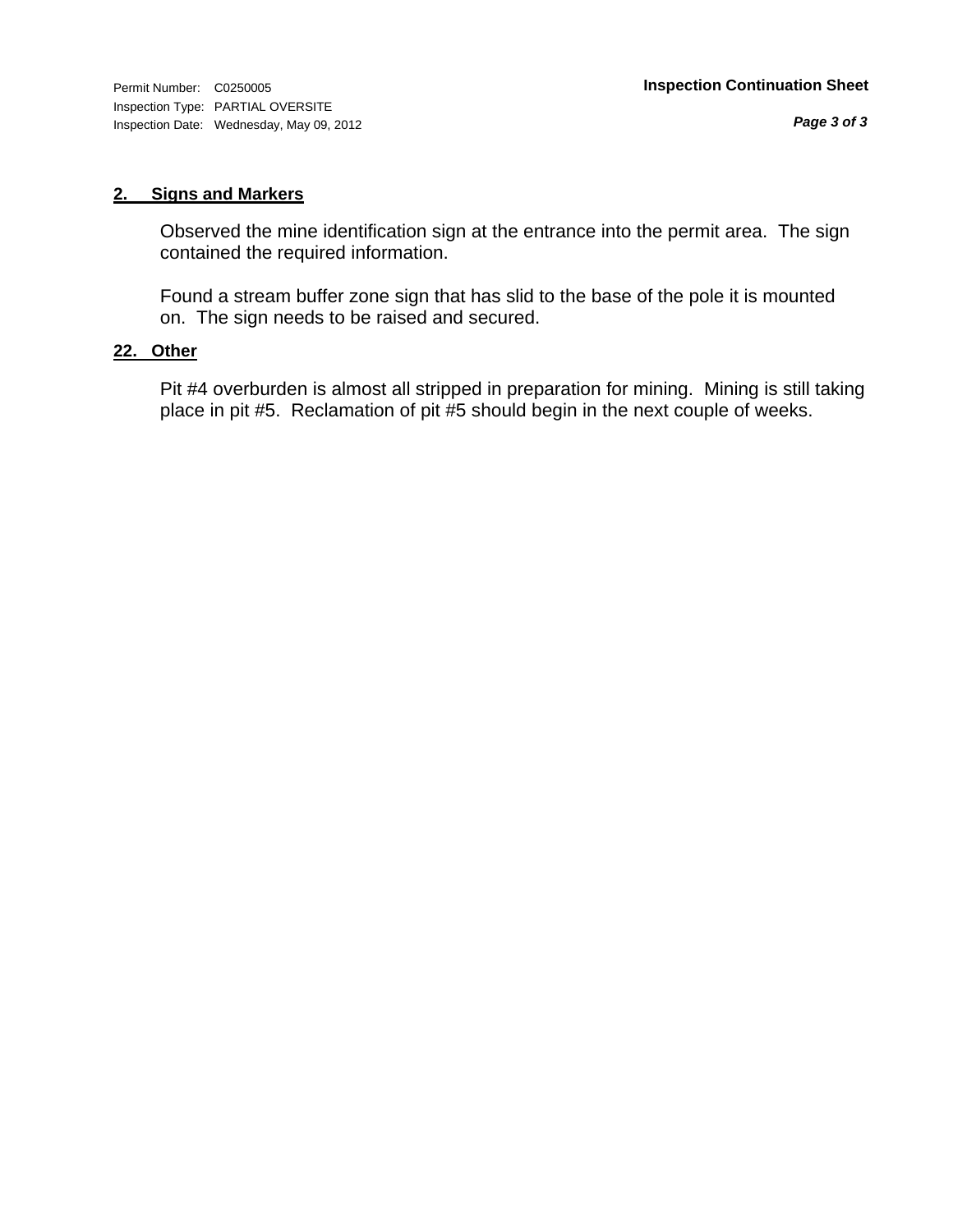| <b>Citations Home Page</b>                                                                                                                                                                                                                                                                                                                                                                                                                                                                  |                |                                                                                                                                                                          | Outoning<br>CAIS0025<br>井4102 氏  |               |
|---------------------------------------------------------------------------------------------------------------------------------------------------------------------------------------------------------------------------------------------------------------------------------------------------------------------------------------------------------------------------------------------------------------------------------------------------------------------------------------------|----------------|--------------------------------------------------------------------------------------------------------------------------------------------------------------------------|----------------------------------|---------------|
| <b>UTAH</b><br><b>Citation for Non-Compliance</b>                                                                                                                                                                                                                                                                                                                                                                                                                                           |                | <b>Citation #:</b>                                                                                                                                                       |                                  | 10096         |
| DNR.<br><b>Utah Coal Regulatory Program</b>                                                                                                                                                                                                                                                                                                                                                                                                                                                 |                | C0150025<br><b>Permit Number:</b>                                                                                                                                        |                                  |               |
| 1594 West North Temple, Salt Lake City, UT 84114<br>Phone: (801) 538-5340 Fax: (801) 359-3940                                                                                                                                                                                                                                                                                                                                                                                               |                | Date Issued:<br>05/24/2012                                                                                                                                               |                                  |               |
| OIL, GAS & MINING<br><b>CESSATION ORDER (CO)</b><br><b>NOTICE OF VIOLATION</b>                                                                                                                                                                                                                                                                                                                                                                                                              |                |                                                                                                                                                                          | <b>FAILURE TO ABATE CO</b>       |               |
| Permittee Name: CASTLE VALLEY MINING LLC                                                                                                                                                                                                                                                                                                                                                                                                                                                    |                | <b>Inspector Number and ID:</b>                                                                                                                                          | 60                               | <b>AABATE</b> |
| <b>Mine Name: BEAR CANYON MINE</b>                                                                                                                                                                                                                                                                                                                                                                                                                                                          |                | Date and Time of Inspection:                                                                                                                                             | 05/24/2012                       | $9:23$ am     |
| Certified Return Receipt Number: 7009 3410 000 4203 2086                                                                                                                                                                                                                                                                                                                                                                                                                                    |                | Date and Time of Service:                                                                                                                                                | 05/24/2012                       | $9:23$ am     |
| Operator failed to perform quarterly sampling duties within the month specified in the mining and reclamation plan, Chapter 7<br>Table 7-14. Fourth quarter sampling activities are required in October, not December of each year.<br>Operator failed to provide a complete set of operational parameter data for spring sample SBC-14 during the 4th quarter 2011<br>sampling event.<br>Provisions of Act, regulations, or permit violated:<br>R645-301-731.100 &.120<br>R645-301-731.223 |                |                                                                                                                                                                          |                                  |               |
| This order requires Cessation of ALL mining activities. (Check box if appropriate.)                                                                                                                                                                                                                                                                                                                                                                                                         |                |                                                                                                                                                                          |                                  |               |
| Condition, practice, or violation is creating an<br>imminent danger to health or safety of the public.                                                                                                                                                                                                                                                                                                                                                                                      | Permit.        | Permittee is/has been conducting mining activities without a                                                                                                             |                                  |               |
| Condition, practice, or violation is causing or can<br>reasonably be expected to cause significant, imminent<br>environmental harm to land, air, or water resources.                                                                                                                                                                                                                                                                                                                        |                | Permittee has failed to abate Violation(s) included in<br>Notice of Violation or Cossation Order within time<br>for abatement originally fixed or subsequently extended. |                                  |               |
| This order requires Cessation of PORTION(S) of mining activities.                                                                                                                                                                                                                                                                                                                                                                                                                           |                |                                                                                                                                                                          |                                  |               |
| Yes<br>Mining activities to be ceased immediately:                                                                                                                                                                                                                                                                                                                                                                                                                                          | N <sub>o</sub> |                                                                                                                                                                          | Abatement Times (if applicable). |               |
|                                                                                                                                                                                                                                                                                                                                                                                                                                                                                             |                |                                                                                                                                                                          |                                  |               |
|                                                                                                                                                                                                                                                                                                                                                                                                                                                                                             |                |                                                                                                                                                                          |                                  |               |
|                                                                                                                                                                                                                                                                                                                                                                                                                                                                                             |                |                                                                                                                                                                          |                                  |               |
| N <sub>0</sub><br>Action(s) required:<br>$\sqrt{\vert Y}$ es<br>Please provide any remaining operational parameter data for SBC-14 to the Division, provided it was collected during the 4th<br>quarter 2011. To avoid this action in the future, all data must be properly quality control checked in the Division's water quality<br>database prior to uploading the data.                                                                                                                |                |                                                                                                                                                                          |                                  |               |
| (Print) Permittee Representative                                                                                                                                                                                                                                                                                                                                                                                                                                                            |                | <b>APRIL ABATE</b><br>Point) DOGM Representative                                                                                                                         |                                  |               |
| Permittee Representative's Signature - Date                                                                                                                                                                                                                                                                                                                                                                                                                                                 |                | DOGM Representative's Signature - Date                                                                                                                                   |                                  |               |
| SEE REVERSE SIDE Of This Form For Instructions And Additional Information                                                                                                                                                                                                                                                                                                                                                                                                                   |                |                                                                                                                                                                          |                                  |               |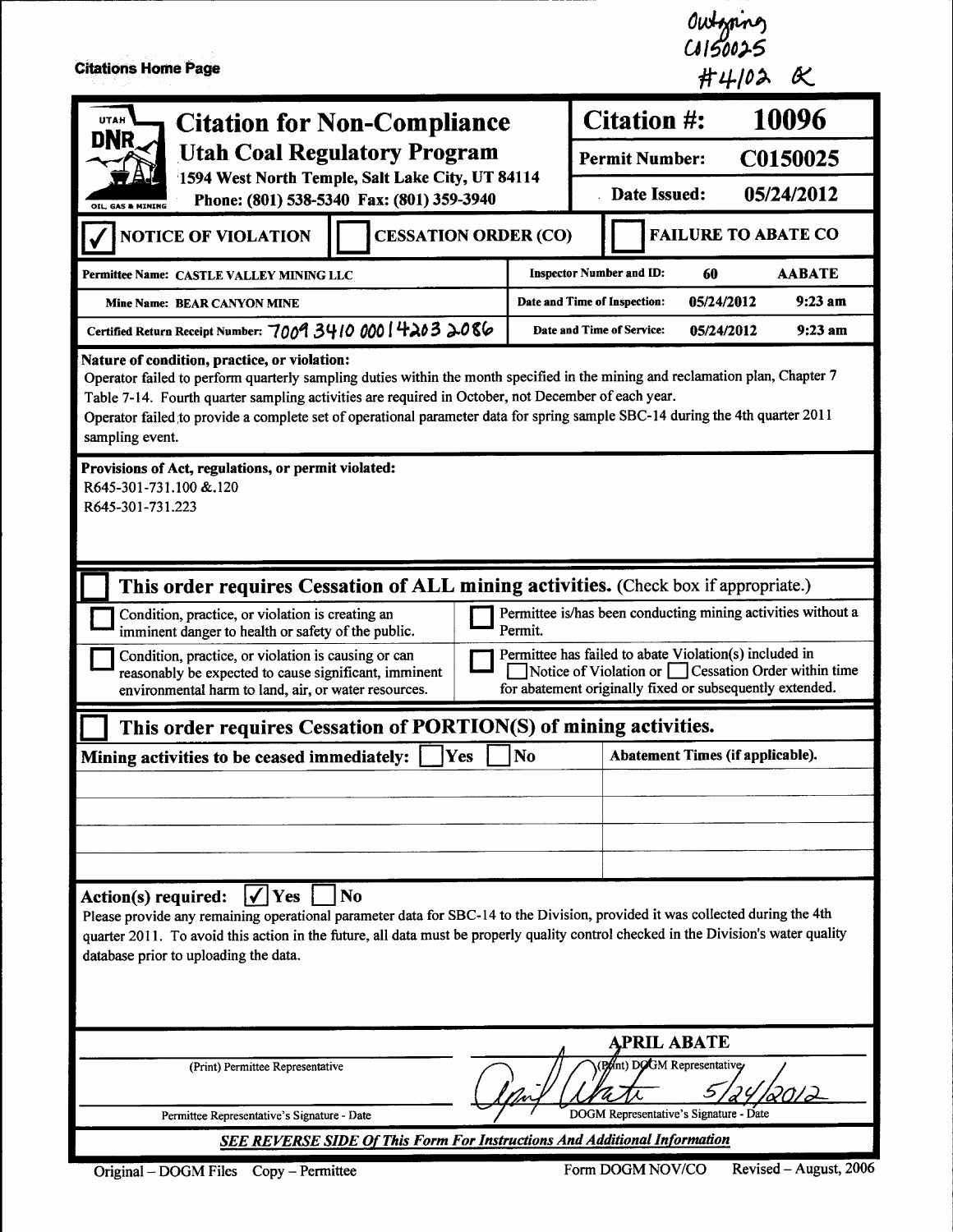### **IMPORTANT - READ CAREFULLY**

Pursuant to the Utah Coal Mined Land Reclamation Act, Utah Code Ann. § 40-10-1 et. seq. (Act), the undersigned authorized representative of the Division of Oil, Gas, and Mining (DOGM) has conducted an inspection and found that a Notice of Violation or Cessation Order must be issued.

This order shall remain in effect until it is modified, terminated or vacated by written notice of an authorized representative of DOGM.

### 1. PENALTIES.

Proposed assessment. DOGM assesses fines based upon a proposed recommendation by an assessment officer. If there is additional information you wish DOGM to consider regarding the cessation order and proposed fine, please submit that to DOGM within 15 days of the date this notice or order is served on you or your agent. Such information will be used by the assessment officer in determining facts surrounding the violation(s) and amount of penalty. Once DOGM has determined the proper penalty, it will serve the proposed assessment on you or your agent, no later than 30 days of the issuance of this notice or order. See Utah Admin. Code R645-401-600 et. seq.

The penalty will be final unless you or your agent file, within 15 days of receipt of the proposed assessment, a written request for an informal hearing before the assessment officer.

Assessment. For each violation included in this notice, a penalty of up to \$5,000 may be assessed for each separate day the violation continues.

If you fail to abate any violation within the time set for abatement or for meeting any interim step, you will be assessed an additional minimum penalty of \$750 for each day of continuing violation beyond the time set for abatement. You will be issued a Cessation Order requiring cessation of surface coal mining operations or the portion of the operations relevant to the violation.

### 2. INFORMAL PUBLIC HEARING.

On the reverse side of this page, an authorized representative has made a finding as to whether or not this notice requires cessation of mining. If this order or notice requires cessation of mining, expressly or in practical effect, you may request that an informal public hearing be held at or near the mine site. If you wish an informal public hearing be held, please contact an authorized representative from DOGM. See Utah Admin. Code R645-400-350 et seq. Once an informal public hearing is scheduled, you will be notified of the date, time, and location of the hearing.

If this notice requires cessation of mining, it will expire within 30 days from the date you are notified unless an informal public hearing is held or waived, or the condition, practice, or violation is abated within the 30-day period.

#### FORMAL REVIEW AND TEMPORARY RELIEF. 3.

You may appeal this notice or order to the Board of Oil, Gas, and Mining by submitting an application for hearing within 30 days of receipt of this notice or order. See Utah Admin. Code R645-300-164.300. Please submit the application for hearing to:

Secretary Board of Oil, Gas, and Mining 1594 West North Temple, Suite 1210 PO Box 145801 Salt Lake City, Utah 84114-5801

If applying for a formal board hearing, you may submit with your petition for review a request for "temporary relief" from this notice. Procedures for obtaining a formal board hearing are contained in the Board's Rules of Practice and Procedure and in Utah Admin. Code R645-401-800 et. seq.

#### **EFFECT ON PERMIT.**  $4.$

The permit may be suspended or revoked if it is determined that a pattern of violations of the Act, regulations or permit conditions exists, and that the violations were caused by an unwarranted or willful failure to comply.

For further information, consult Utah Code Ann. § 40-10-20 through 40-10-23 and Utah Admin. Code R645-400-300 et. seq. and R645-401 et. seq., or contact the Division of Oil, Gas, and Mining at (801) 538-5340.

Original - DOGM Files Copy - Permittee

Form DOGM NOV/CO - Page 2. Last Revised - August, 2006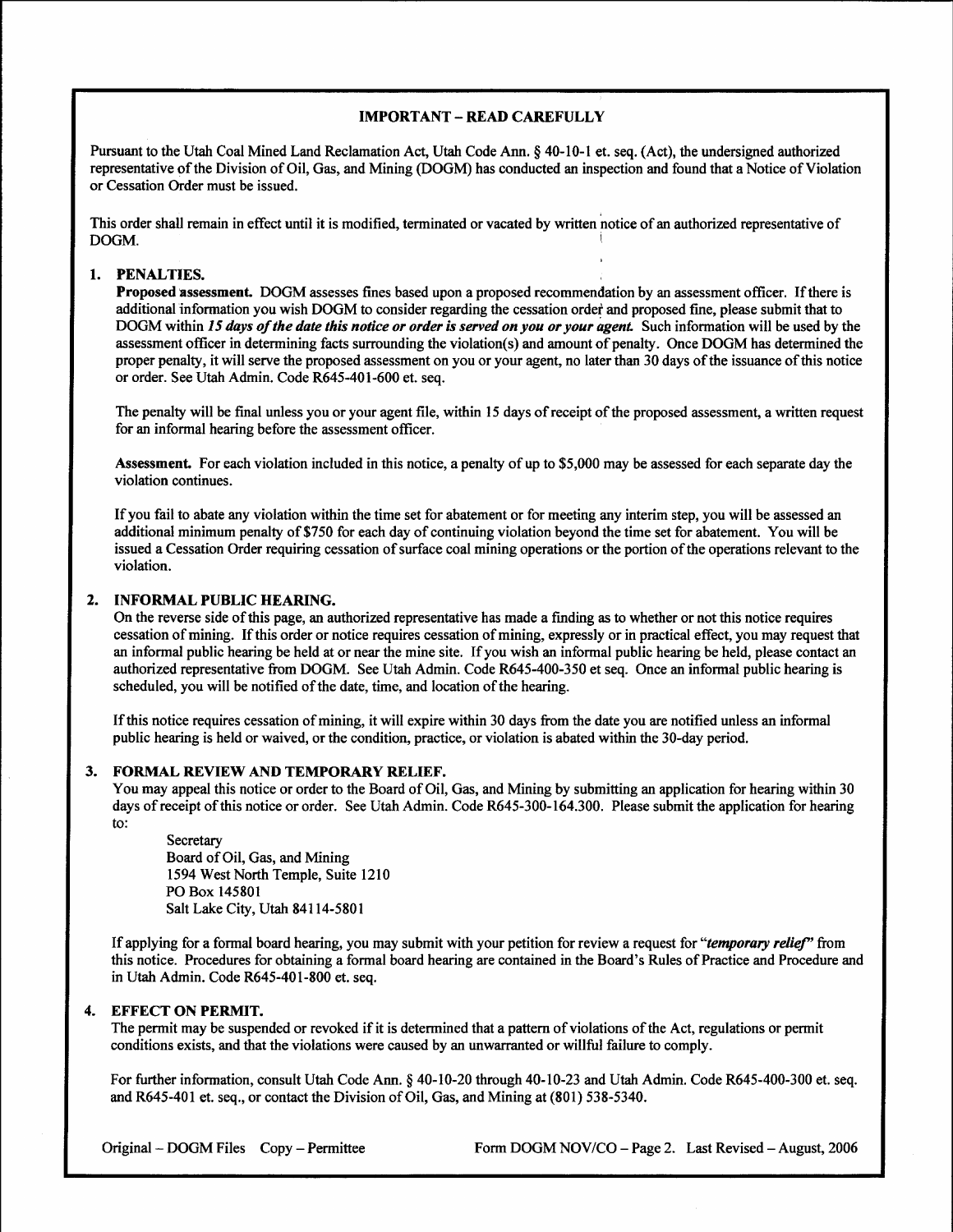| ᅭ<br>40<br>□                               | <b>U.S. Postal Service TIA</b><br><b>CERTIFIED MAIL MRECEIPT</b><br>(Domestic Mail Only; No Insurance Coverage Provided)<br>For delivery information visit our website at www.usps.com. |                                                     |
|--------------------------------------------|-----------------------------------------------------------------------------------------------------------------------------------------------------------------------------------------|-----------------------------------------------------|
| <b>ru</b><br>$\overline{\phantom{a}}$<br>m | iyaa<br>K<br>Ş×<br>Ã<br>e.<br>Geografi                                                                                                                                                  | lan<br>Sanar<br><b>Street</b><br>R <sub>ina</sub> Š |
| ▭<br>ru<br>ᆂ<br>٣<br>o                     | - 5<br>Postage<br>Certified Fee<br>Return Receipt Fee                                                                                                                                   | Postmark<br>Here                                    |
| Π<br>$\Box$<br>ه<br>ᆋ<br>ェ                 | (Endorsement Required)<br>Restricted Delivery Fee<br>(Endorsement Denutrad)<br>Corey Heaps, Vice President                                                                              |                                                     |
| m<br>m<br>$\Xi$<br>r-                      | Total Po Castle Valley Mining LLC<br>2352 N. 7th Street, Unit B<br>Sent To<br>Grand Junction, CO 81501<br><br>Street, Ap<br>or PO Bo.                                                   | <br>$1 - 1 - 1 - 1 - 1 - 1$                         |
|                                            | City, State<br>PS Form 3800, August 2006                                                                                                                                                | See Reverse for Instructions                        |

 $\label{eq:2.1} \frac{1}{\sqrt{2}}\int_{\mathbb{R}^3}\frac{1}{\sqrt{2}}\left(\frac{1}{\sqrt{2}}\right)^2\frac{1}{\sqrt{2}}\left(\frac{1}{\sqrt{2}}\right)^2\frac{1}{\sqrt{2}}\left(\frac{1}{\sqrt{2}}\right)^2\frac{1}{\sqrt{2}}\left(\frac{1}{\sqrt{2}}\right)^2\frac{1}{\sqrt{2}}\left(\frac{1}{\sqrt{2}}\right)^2\frac{1}{\sqrt{2}}\frac{1}{\sqrt{2}}\frac{1}{\sqrt{2}}\frac{1}{\sqrt{2}}\frac{1}{\sqrt{2}}\frac{1}{\sqrt{2}}$ 

 $\label{eq:2.1} \frac{1}{\sqrt{2}}\left(\frac{1}{\sqrt{2}}\right)^2\left(\frac{1}{\sqrt{2}}\right)^2\left(\frac{1}{\sqrt{2}}\right)^2\left(\frac{1}{\sqrt{2}}\right)^2\left(\frac{1}{\sqrt{2}}\right)^2.$ 

 $\label{eq:2.1} \begin{split} \mathcal{L}_{\text{max}}(\mathcal{L}_{\text{max}}) = \mathcal{L}_{\text{max}}(\mathcal{L}_{\text{max}}) \,, \end{split}$ 

 $\label{eq:2.1} \frac{1}{\sqrt{2}}\int_{\mathbb{R}^3}\frac{1}{\sqrt{2}}\left(\frac{1}{\sqrt{2}}\right)^2\frac{1}{\sqrt{2}}\left(\frac{1}{\sqrt{2}}\right)^2\frac{1}{\sqrt{2}}\left(\frac{1}{\sqrt{2}}\right)^2\frac{1}{\sqrt{2}}\left(\frac{1}{\sqrt{2}}\right)^2\frac{1}{\sqrt{2}}\left(\frac{1}{\sqrt{2}}\right)^2\frac{1}{\sqrt{2}}\frac{1}{\sqrt{2}}\frac{1}{\sqrt{2}}\frac{1}{\sqrt{2}}\frac{1}{\sqrt{2}}\frac{1}{\sqrt{2}}$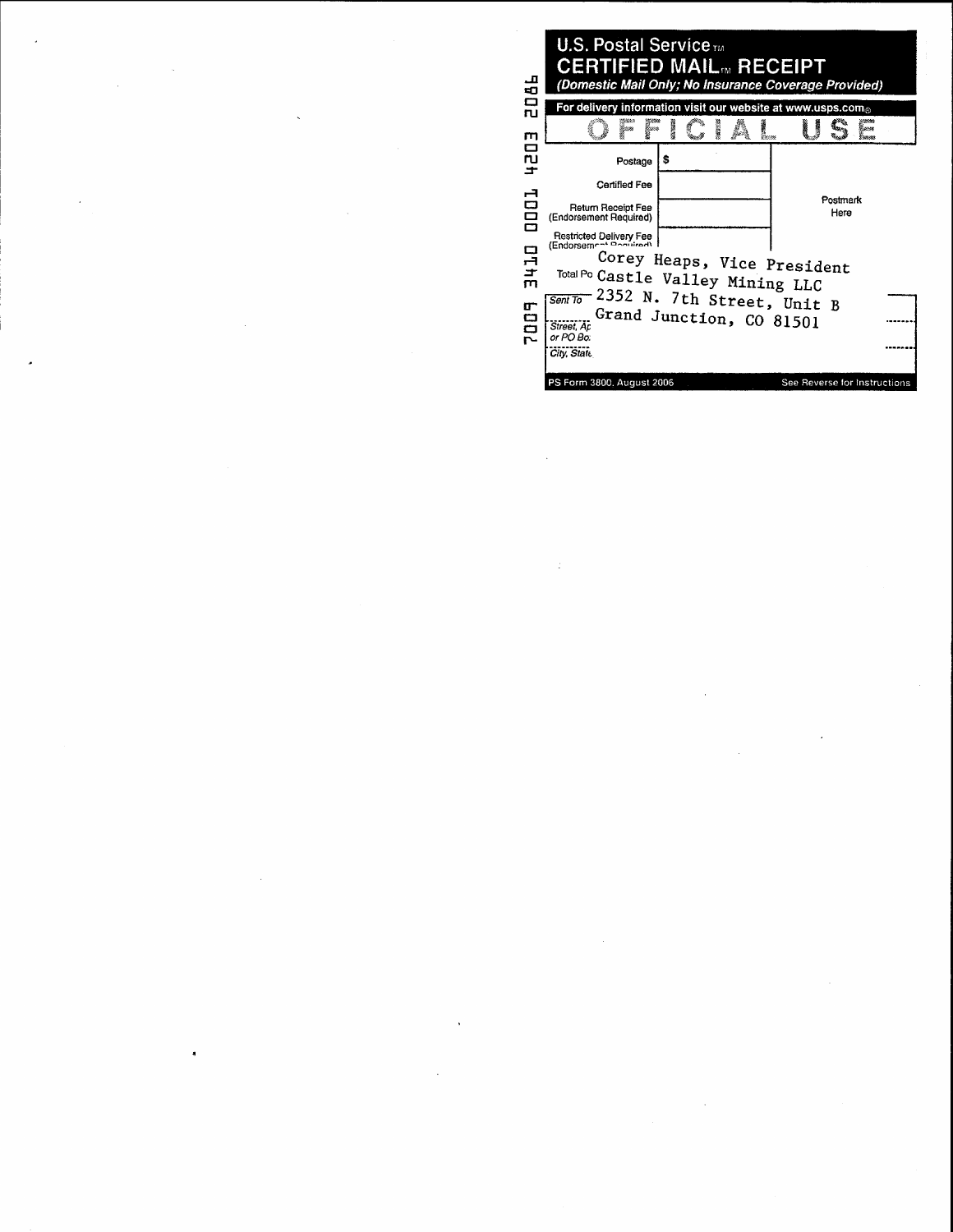| <b>HIAWATHA</b><br>HIAWATHA COAL COMPANY, INC.<br>P.O. BOX 1240 |                                                            |                           |                                                  | <b>BANK OF UTAH</b><br>SANDY, UT 84070   |                      | 5775           |  |
|-----------------------------------------------------------------|------------------------------------------------------------|---------------------------|--------------------------------------------------|------------------------------------------|----------------------|----------------|--|
| HUNTINGTON, UT 84528-1240                                       |                                                            |                           |                                                  | CHECK DATE: 5/23/12                      |                      |                |  |
|                                                                 |                                                            |                           | PAY *FIVE HUNDRED TWENTY-EIGHT & 00/100 DOLLARS* |                                          |                      | $$***528.00$   |  |
| <b>ORDER OF</b>                                                 | 15842<br>TO THE DIV. OF OIL, GAS & MINING<br>PO BOX 145801 | 1594 W NORTH TEM ST# 1210 |                                                  | ng Finley<br><b>AUTHORIZED SIGNATURE</b> |                      |                |  |
|                                                                 | SALT LAKE CITY, UT 84114-5801                              |                           |                                                  |                                          |                      |                |  |
| Group 800-733-4277                                              | Check Date: May 23, 2012                                   |                           | <b>HIAWATHA</b>                                  |                                          | <b>Check Number:</b> | $LC-1$<br>5775 |  |
| <b>Invoice Number</b>                                           |                                                            | Inv Date                  | Description                                      | Gross Amount                             | <br>Discount         | Net Amount     |  |
| N10094                                                          |                                                            | 3/1/12                    | KMHI3319755105331                                | 528.00                                   | 0.00                 | 528.00         |  |
|                                                                 |                                                            |                           | <b>RECEIVED</b>                                  |                                          |                      |                |  |
|                                                                 |                                                            |                           | MAY 2 5 2012                                     |                                          |                      |                |  |
|                                                                 |                                                            |                           | DIV. OF OIL, GAS & MINING                        |                                          |                      |                |  |
| 15842                                                           |                                                            |                           | DIV. OF OIL, GAS & MINING                        | 528.00                                   | 0.00                 | 528.00         |  |

 $\sim 10^{-11}$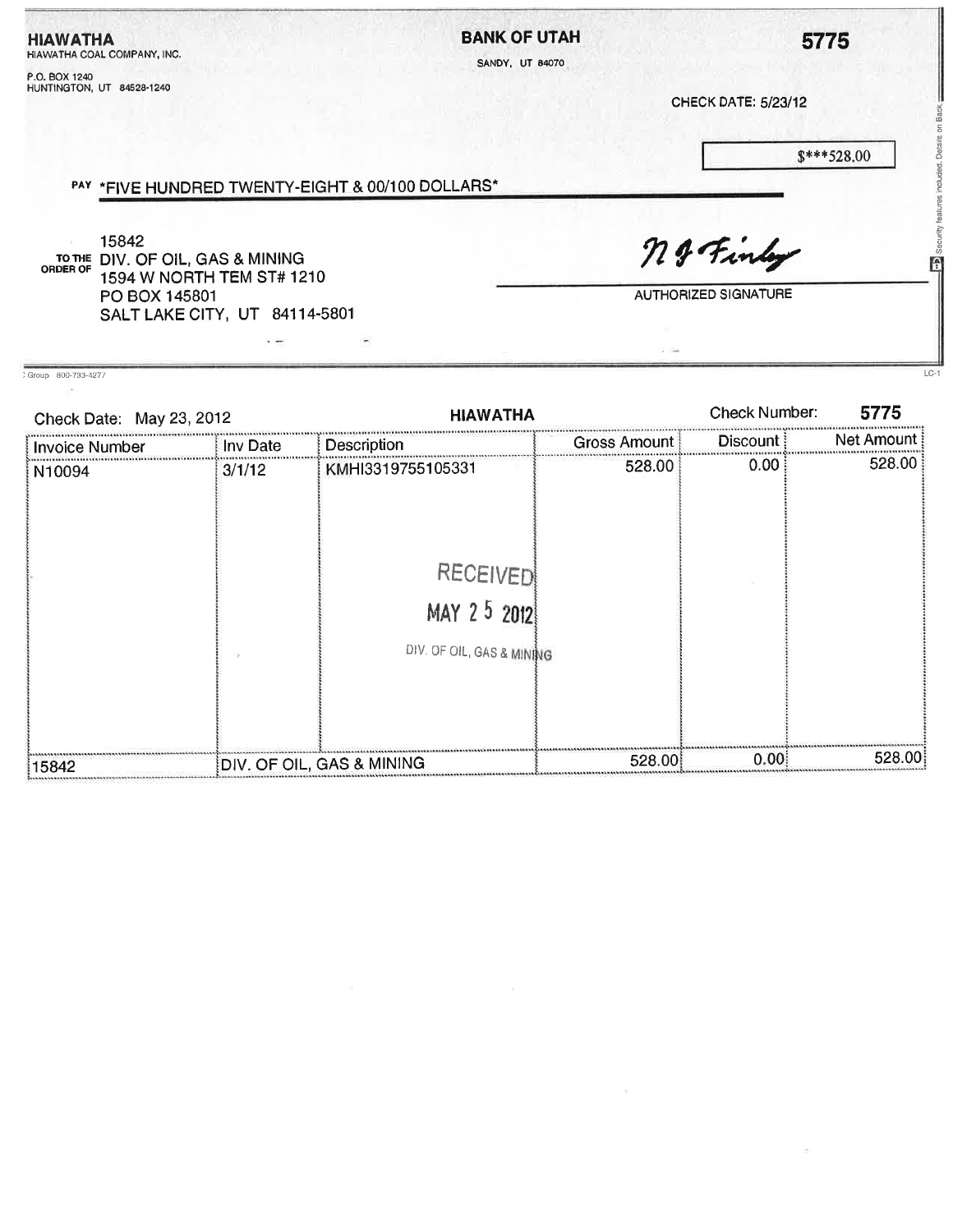### **Suzanne Steab - May 2012 Compliance Report**

| From:    | Suzanne Steab              |
|----------|----------------------------|
| To:      | OSMCompliance              |
| Date:    | $5/31/2012$ 3:03 PM        |
| Subject: | May 2012 Compliance Report |

The Compliance Report dated May 31, 2012 has been uploaded to the web.

https://fs.ogm.utah.gov/GROUPS/OSM/REGULATORY/Compliance%20Reports/May2012Report.pdf

You will need your username and password to access this report.

Thanks!

Suzanne Steab, Office Specialist Office of Oil, Gas and Mining 1594 West North Temple, Suite 1210 PO Box 145801 Salt Lake City, Utah 84114-5801 (801)538-5265 suzannesteab@utah.gov

Starting Tuesday, September 6, 2011, our agency hours will be 8am - 5pm, Monday - Friday.